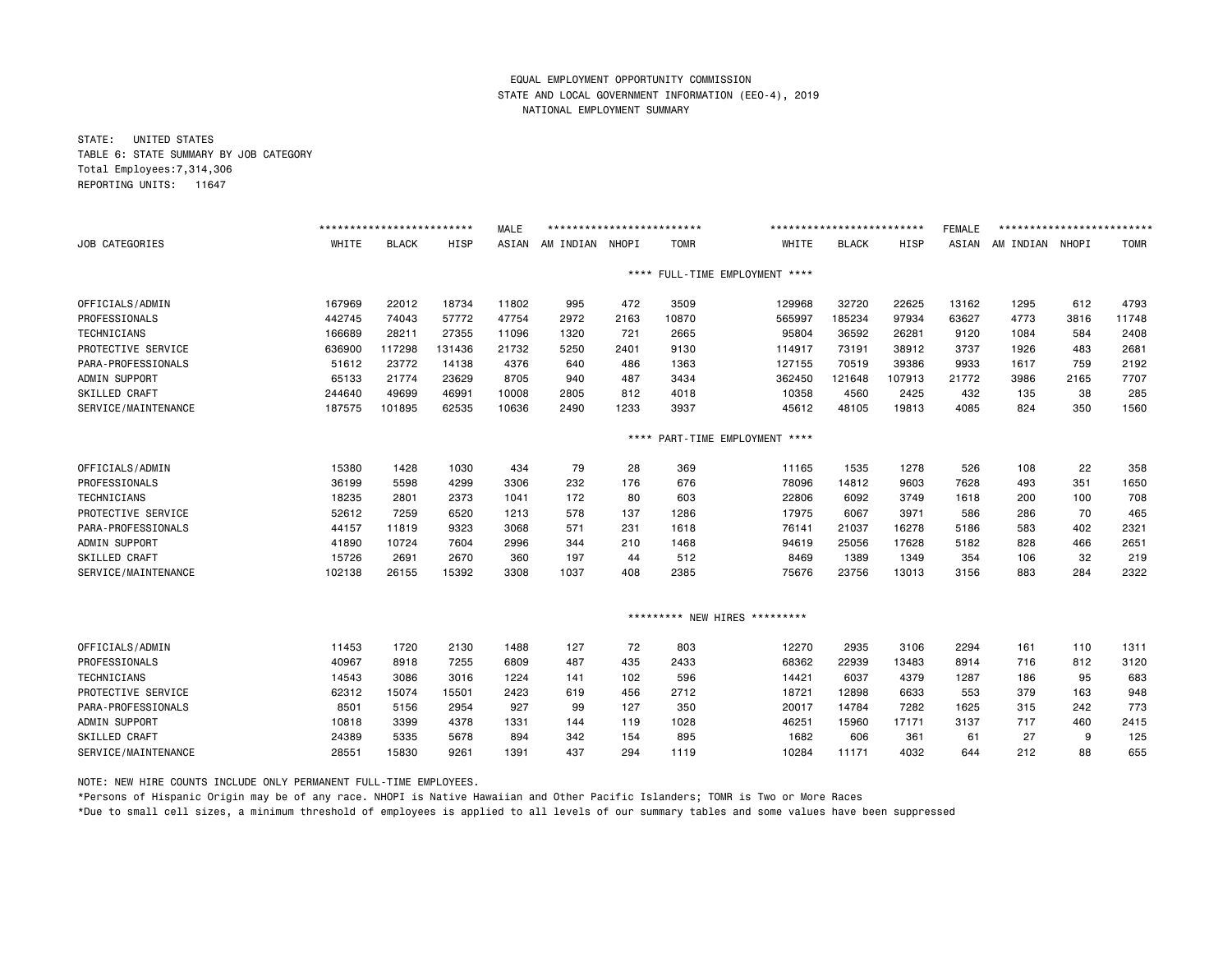STATE: ALABAMA TABLE 6: STATE SUMMARY BY JOB CATEGORY Total Employees: 121,186 REPORTING UNITS: 226

|                       |       | ************************* |                | <b>MALE</b>    | ************************** |                |                               |                                | ************************** |      | <b>FEMALE</b> | ************************* |                |                |
|-----------------------|-------|---------------------------|----------------|----------------|----------------------------|----------------|-------------------------------|--------------------------------|----------------------------|------|---------------|---------------------------|----------------|----------------|
| <b>JOB CATEGORIES</b> | WHITE | <b>BLACK</b>              | <b>HISP</b>    | ASIAN          | AM INDIAN NHOPI            |                | <b>TOMR</b>                   | WHITE                          | <b>BLACK</b>               | HISP |               | ASIAN AM INDIAN NHOPI     |                | <b>TOMR</b>    |
|                       |       |                           |                |                |                            |                |                               | **** FULL-TIME EMPLOYMENT **** |                            |      |               |                           |                |                |
| OFFICIALS/ADMIN       | 3869  | 899                       | 65             | 27             | 19                         | 4              | 9                             | 3000                           | 1598                       | 39   | 33            | 12                        | 9              | 11             |
| PROFESSIONALS         | 5662  | 1275                      | 86             | 136            | 27                         | 10             | 27                            | 11661                          | 5120                       | 154  | 211           | 53                        | 12             | 83             |
| TECHNICIANS           | 3068  | 827                       | 150            | 20             | 28                         | 3              | 18                            | 3240                           | 1717                       | 128  | 58            | 15                        |                | 31             |
| PROTECTIVE SERVICE    | 8503  | 3391                      | 273            | 32             | 43                         | 9              | 32                            | 1006                           | 1262                       | 103  | 45            | 5                         | 4              | 11             |
| PARA-PROFESSIONALS    | 542   | 385                       | 32             | 11             | 3                          |                | 4                             | 2113                           | 1718                       | 43   | 30            | 8                         |                | 14             |
| ADMIN SUPPORT         | 848   | 471                       | 38             | 4              | $\overline{4}$             |                | 5                             | 7577                           | 4739                       | 172  | 43            | 45                        | 3              | 51             |
| SKILLED CRAFT         | 4323  | 1602                      | 65             | 16             | 33                         | 5              | 14                            | 86                             | 76                         |      |               |                           |                |                |
| SERVICE/MAINTENANCE   | 3141  | 2583                      | 60             | 22             | 9                          | $\overline{4}$ | 18                            | 863                            | 1369                       | 63   | 36            | 4                         |                | 11             |
|                       |       |                           |                |                |                            | $***$ * *      |                               | PART-TIME EMPLOYMENT ****      |                            |      |               |                           |                |                |
| OFFICIALS/ADMIN       | 89    | 28                        |                |                |                            |                |                               | 83                             | 54                         |      |               |                           |                |                |
| PROFESSIONALS         | 470   | 70                        | 3              | 10             | 4                          |                | $\overline{4}$                | 3237                           | 517                        | 27   | 53            | 12                        |                | 11             |
| TECHNICIANS           | 306   | 108                       | 16             | 5              | $\overline{4}$             |                | 6                             | 1162                           | 383                        | 26   | 33            | $\overline{4}$            |                | 25             |
| PROTECTIVE SERVICE    | 735   | 284                       | 9              |                |                            |                | 5                             | 275                            | 159                        | 5    |               |                           | $\overline{4}$ |                |
| PARA-PROFESSIONALS    | 395   | 217                       | 12             | 5              |                            |                | 6                             | 791                            | 443                        | 53   | 12            |                           |                | $\overline{7}$ |
| ADMIN SUPPORT         | 598   | 308                       | 20             |                | 4                          | 3              | $\overline{4}$                | 1585                           | 739                        | 47   | 12            | $\overline{7}$            | 10             | 20             |
| SKILLED CRAFT         | 125   | 88                        | $\overline{4}$ |                |                            |                |                               | 75                             | 89                         |      |               |                           |                |                |
| SERVICE/MAINTENANCE   | 1045  | 496                       | 19             | 5              |                            | 3              | 8                             | 669                            | 475                        | 9    | 11            | 6                         |                | 7              |
|                       |       |                           |                |                |                            |                | ********* NEW HIRES ********* |                                |                            |      |               |                           |                |                |
| OFFICIALS/ADMIN       | 151   | 28                        | 3              |                |                            |                | 3                             | 128                            | 47                         |      | 3             |                           |                | 3              |
| PROFESSIONALS         | 483   | 111                       | 12             | 15             |                            |                | 13                            | 1563                           | 784                        | 42   | 37            | 8                         |                | 37             |
| <b>TECHNICIANS</b>    | 279   | 100                       | $\overline{7}$ | $\overline{4}$ |                            |                | 9                             | 557                            | 321                        | 18   | 10            | $\overline{4}$            |                | 17             |
| PROTECTIVE SERVICE    | 1232  | 577                       | 54             | $\overline{7}$ | 3                          |                | 12                            | 198                            | 309                        | 16   | 4             |                           |                | 6              |
| PARA-PROFESSIONALS    | 91    | 167                       |                |                |                            |                |                               | 462                            | 507                        | 11   | 3             |                           |                | 5              |
| ADMIN SUPPORT         | 153   | 98                        | 5              | 3              |                            |                | 9                             | 914                            | 702                        | 39   | 8             | 4                         |                | 25             |
| <b>SKILLED CRAFT</b>  | 456   | 205                       | -7             | 4              | 3                          |                | 7                             | 45                             | 18                         | 9    |               |                           |                |                |
| SERVICE/MAINTENANCE   | 658   | 364                       | 16             | 5              | $\overline{4}$             |                | $\overline{7}$                | 353                            | 402                        | 22   | 13            |                           |                | 9              |

NOTE: NEW HIRE COUNTS INCLUDE ONLY PERMANENT FULL-TIME EMPLOYEES.

\*Persons of Hispanic Origin may be of any race. NHOPI is Native Hawaiian and Other Pacific Islanders; TOMR is Two or More Races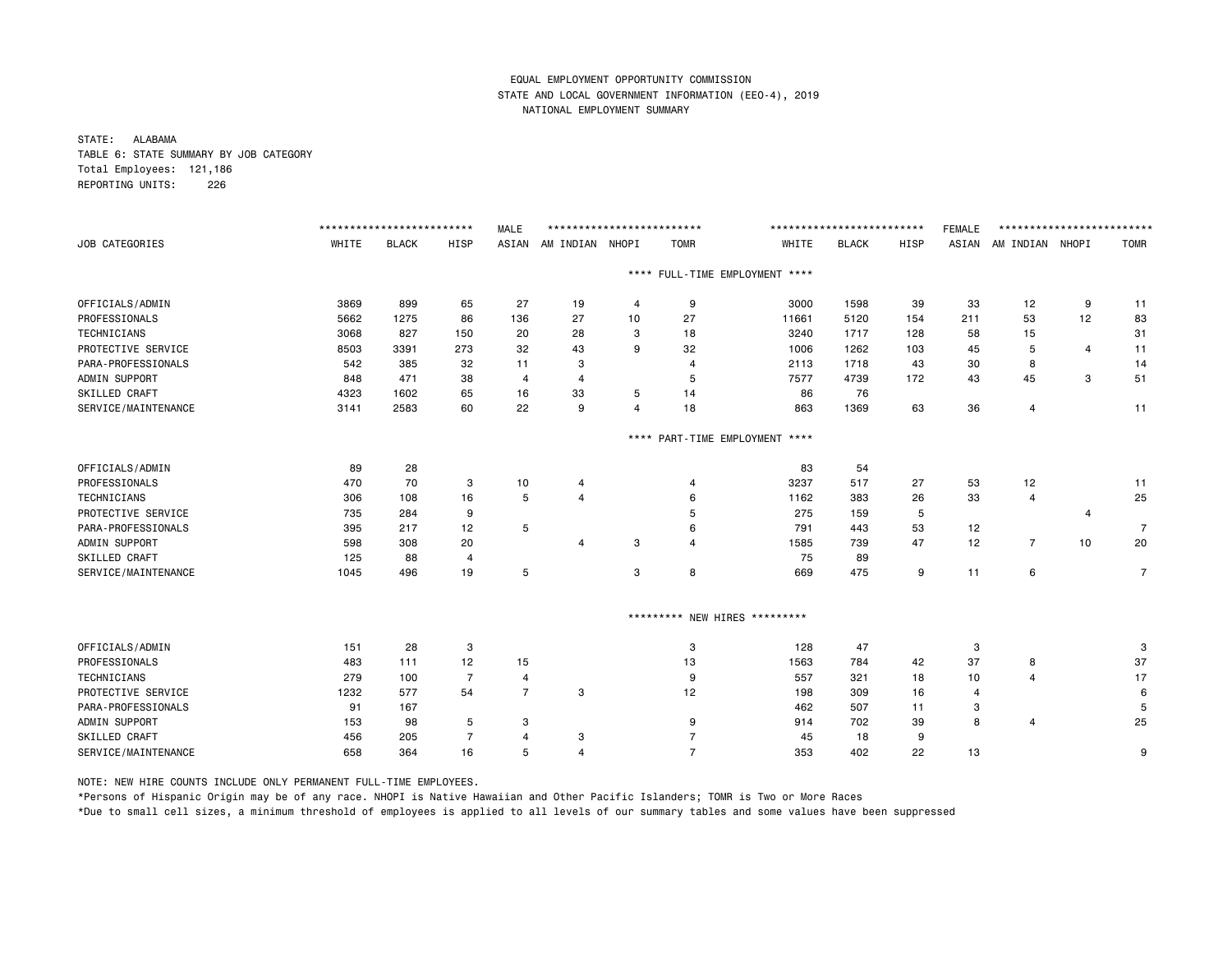STATE: ALASKA TABLE 6: STATE SUMMARY BY JOB CATEGORY Total Employees: 28,801 REPORTING UNITS: 43

|                      |       | ************************** |                | <b>MALE</b> | ************************** |                |                |                                | ************************** |                | <b>FEMALE</b>  | ************************** |                |             |
|----------------------|-------|----------------------------|----------------|-------------|----------------------------|----------------|----------------|--------------------------------|----------------------------|----------------|----------------|----------------------------|----------------|-------------|
| JOB CATEGORIES       | WHITE | <b>BLACK</b>               | HISP           | ASIAN       | AM INDIAN NHOPI            |                | <b>TOMR</b>    | WHITE                          | <b>BLACK</b>               | HISP           | ASIAN          | AM INDIAN NHOPI            |                | <b>TOMR</b> |
|                      |       |                            |                |             |                            |                |                | **** FULL-TIME EMPLOYMENT **** |                            |                |                |                            |                |             |
| OFFICIALS/ADMIN      | 466   | 12                         | 15             | 18          | 28                         | 5              | 9              | 470                            | 19                         | 29             | 27             | 57                         | $\overline{7}$ | 3           |
| PROFESSIONALS        | 2995  | 114                        | 120            | 194         | 131                        | $\overline{4}$ | 40             | 3299                           | 125                        | 166            | 259            | 234                        | 10             | 37          |
| TECHNICIANS          | 773   | 29                         | 34             | 46          | 60                         | 21             | 6              | 325                            | 26                         | 24             | 32             | 49                         |                | 13          |
| PROTECTIVE SERVICE   | 2095  | 102                        | 93             | 111         | 168                        | 19             | 37             | 386                            | 24                         | 20             | 36             | 34                         | 3              | 16          |
| PARA-PROFESSIONALS   | 62    |                            | $\overline{4}$ | 11          | 11                         |                |                | 169                            | 3                          | 14             | 46             | 29                         |                |             |
| ADMIN SUPPORT        | 420   | 36                         | 30             | 85          | 74                         | 6              | 12             | 1741                           | 96                         | 117            | 274            | 369                        | 23             | 61          |
| SKILLED CRAFT        | 1360  | 21                         | 40             | 62          | 256                        | 6              | 18             | 39                             |                            |                | $\overline{7}$ | 8                          |                | 3           |
| SERVICE/MAINTENANCE  | 439   | 58                         | 32             | 140         | 139                        | 10             | 18             | 198                            | 21                         | 19             | 198            | 50                         | 4              | 8           |
|                      |       |                            |                |             |                            | $***$ * *      |                | PART-TIME EMPLOYMENT ****      |                            |                |                |                            |                |             |
| OFFICIALS/ADMIN      | 66    | 5                          |                | 3           | 3                          |                |                | 167                            | 5                          |                |                | 6                          |                |             |
| PROFESSIONALS        | 224   | 4                          | 8              | 5           | 11                         |                | 5              | 292                            | 3                          | 8              | 16             | 22                         |                |             |
| <b>TECHNICIANS</b>   | 271   | 8                          | 18             | 10          | 40                         |                | 11             | 98                             |                            | 4              | 8              | 22                         |                | 4           |
| PROTECTIVE SERVICE   | 541   | 14                         | 20             | 8           | 295                        | 6              | 104            | 280                            | 3                          | 9              | 5              | 137                        | 5              | 11          |
| PARA-PROFESSIONALS   | 281   | 9                          | 8              | 5           | 24                         |                | 9              | 301                            | 3                          | 9              | 18             | 40                         |                | 36          |
| ADMIN SUPPORT        | 137   | 5                          | 11             | 20          | 29                         |                | 14             | 351                            | 11                         | 17             | 37             | 69                         | 6              | 17          |
| SKILLED CRAFT        | 174   | 4                          | 8              | 9           | 34                         |                | 6              | 39                             |                            |                |                | 14                         |                | 10          |
| SERVICE/MAINTENANCE  | 478   | 34                         | 34             | 50          | 104                        | 9              | 33             | 273                            | 10                         | 32             | 46             | 50                         |                | 20          |
|                      |       |                            |                |             |                            |                |                | ********* NEW HIRES *********  |                            |                |                |                            |                |             |
| OFFICIALS/ADMIN      | 50    | 3                          |                | 3           | 10                         |                |                | 51                             | 3                          | 5              |                | $\overline{4}$             |                |             |
| PROFESSIONALS        | 305   | 25                         | 19             | 19          | 12                         |                | 10             | 345                            | 21                         | 17             | 12             | 31                         | 3              | 21          |
| <b>TECHNICIANS</b>   | 34    |                            | 3              |             | 3                          |                |                | 52                             | 3                          | 5              | 6              | 9                          |                | 6           |
| PROTECTIVE SERVICE   | 224   | 11                         | 9              | 13          | 18                         | 9              | $\overline{7}$ | 63                             |                            | 3              | 3              | $\overline{4}$             |                | 6           |
| PARA-PROFESSIONALS   | 19    |                            |                |             |                            |                |                | 29                             | 3                          | 6              | 9              | 3                          |                |             |
| ADMIN SUPPORT        | 108   | 7                          | 6              | 12          | 17                         | 4              | 8              | 338                            | 21                         | 31             | 43             | 72                         | 12             | 30          |
| <b>SKILLED CRAFT</b> | 166   | 10                         | 13             | 8           | 38                         | 4              | 8              | 9                              |                            |                |                | 3                          |                |             |
| SERVICE/MAINTENANCE  | 64    | $\overline{7}$             | 6              | 14          | 24                         | 6              | 10             | 43                             | 9                          | $\overline{4}$ | 12             | 9                          |                | 5           |

NOTE: NEW HIRE COUNTS INCLUDE ONLY PERMANENT FULL-TIME EMPLOYEES.

\*Persons of Hispanic Origin may be of any race. NHOPI is Native Hawaiian and Other Pacific Islanders; TOMR is Two or More Races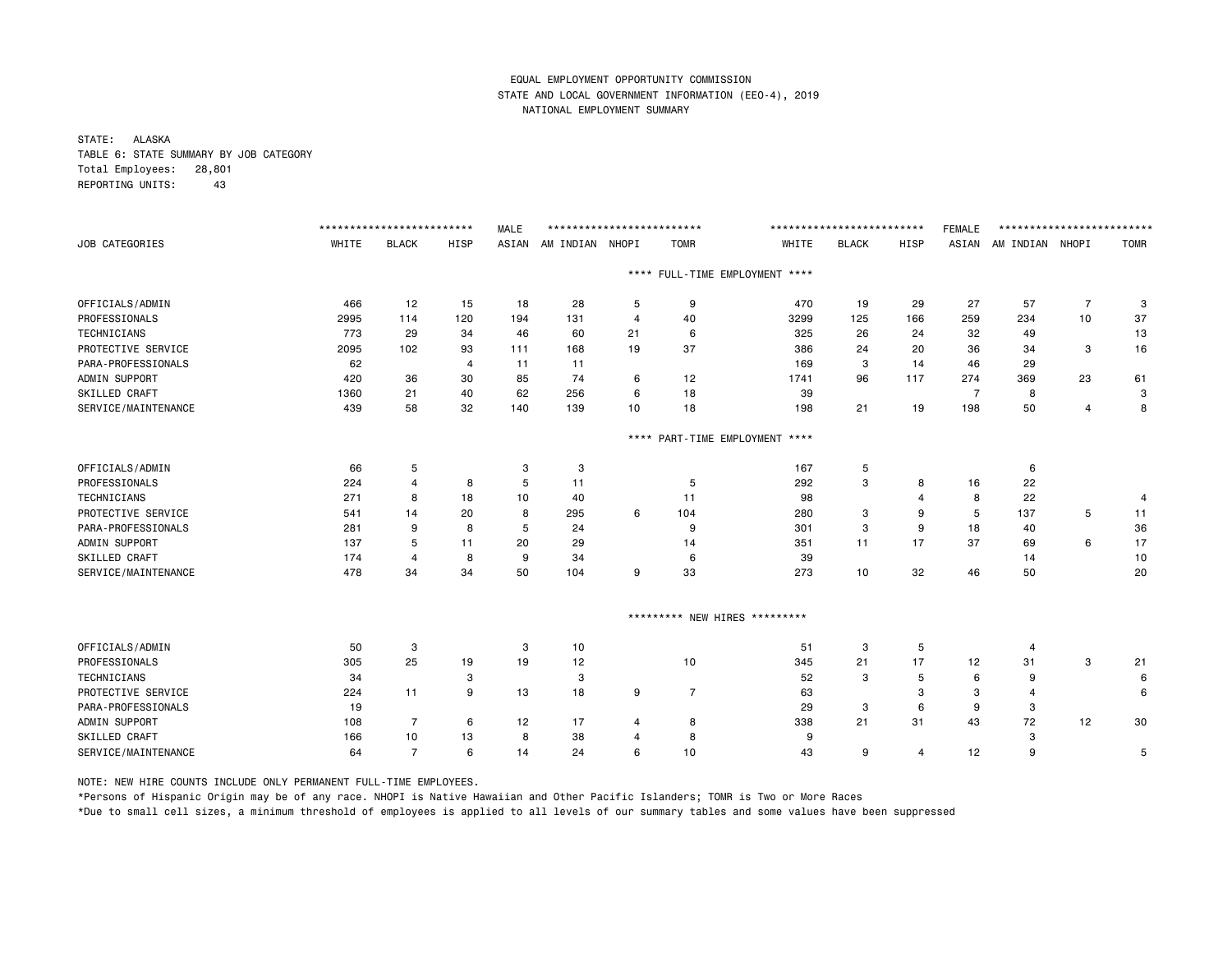STATE: ARIZONA TABLE 6: STATE SUMMARY BY JOB CATEGORY Total Employees: 140,619 REPORTING UNITS: 237

|                      |       | ************************* |      | <b>MALE</b>    | ************************** |                |             |                               | ************************* |      | <b>FEMALE</b> | ************************* |                |             |
|----------------------|-------|---------------------------|------|----------------|----------------------------|----------------|-------------|-------------------------------|---------------------------|------|---------------|---------------------------|----------------|-------------|
| JOB CATEGORIES       | WHITE | <b>BLACK</b>              | HISP | ASIAN          | AM INDIAN NHOPI            |                | <b>TOMR</b> | WHITE                         | <b>BLACK</b>              | HISP | ASIAN         | AM INDIAN NHOPI           |                | <b>TOMR</b> |
|                      |       |                           |      |                |                            | $***$ * *      |             | FULL-TIME EMPLOYMENT ****     |                           |      |               |                           |                |             |
| OFFICIALS/ADMIN      | 2750  | 123                       | 521  | 71             | 64                         | 6              | 29          | 1897                          | 121                       | 432  | 77            | 32                        | 5              | 20          |
| PROFESSIONALS        | 9697  | 693                       | 2336 | 590            | 177                        | 34             | 179         | 10522                         | 1314                      | 4959 | 859           | 425                       | 53             | 299         |
| <b>TECHNICIANS</b>   | 3460  | 263                       | 1389 | 111            | 119                        | 13             | 64          | 1456                          | 197                       | 753  | 81            | 81                        | 10             | 57          |
| PROTECTIVE SERVICE   | 13604 | 1005                      | 6558 | 376            | 215                        | 55             | 248         | 2628                          | 309                       | 1787 | 70            | 141                       | 8              | 76          |
| PARA-PROFESSIONALS   | 1036  | 242                       | 589  | 63             | 31                         | 11             | 38          | 2930                          | 575                       | 2425 | 177           | 247                       | 25             | 146         |
| ADMIN SUPPORT        | 1282  | 160                       | 900  | 54             | 38                         | $\overline{7}$ | 48          | 5672                          | 535                       | 4479 | 175           | 334                       | 45             | 170         |
| SKILLED CRAFT        | 3480  | 154                       | 2007 | 40             | 280                        | 8              | 60          | 104                           | 3                         | 70   |               | 13                        |                |             |
| SERVICE/MAINTENANCE  | 2650  | 305                       | 2740 | 51             | 257                        | 15             | 61          | 365                           | 52                        | 322  | 6             | 44                        |                | 14          |
|                      |       |                           |      |                |                            | $***$ * *      |             | PART-TIME EMPLOYMENT ****     |                           |      |               |                           |                |             |
| OFFICIALS/ADMIN      | 170   | $\overline{7}$            | 20   |                |                            |                |             | 107                           | 9                         | 11   | 4             | 4                         |                | 3           |
| PROFESSIONALS        | 425   | 44                        | 105  | 13             | 3                          |                | 4           | 1038                          | 92                        | 292  | 43            | 21                        | 5              | 34          |
| <b>TECHNICIANS</b>   | 100   | 8                         | 59   | 6              |                            |                | 6           | 118                           | 22                        | 49   | 8             | 4                         |                | 3           |
| PROTECTIVE SERVICE   | 396   | 24                        | 116  | 10             | $\overline{7}$             |                | 6           | 228                           | 8                         | 63   | 4             | 5                         |                | 13          |
| PARA-PROFESSIONALS   | 682   | 78                        | 269  | 20             | 11                         |                | 39          | 1118                          | 89                        | 450  | 50            | 34                        | $\overline{4}$ | 67          |
| ADMIN SUPPORT        | 810   | 114                       | 456  | 39             | 26                         | 6              | 59          | 1505                          | 188                       | 867  | 69            | 62                        | 11             | 81          |
| SKILLED CRAFT        | 95    | $\overline{7}$            | 54   |                |                            |                |             | 76                            |                           | 33   |               | 3                         |                | 3           |
| SERVICE/MAINTENANCE  | 1097  | 202                       | 837  | 28             | 69                         | $\overline{7}$ | 37          | 1296                          | 245                       | 884  | 28            | 105                       | 11             | 26          |
|                      |       |                           |      |                |                            |                |             | ********* NEW HIRES ********* |                           |      |               |                           |                |             |
| OFFICIALS/ADMIN      | 204   | 13                        | 31   | 3              | 4                          |                | 9           | 140                           | 16                        | 20   | 12            |                           |                | 5           |
| PROFESSIONALS        | 1036  | 93                        | 225  | 82             | 21                         | 8              | 54          | 1255                          | 204                       | 523  | 126           | 37                        | 13             | 91          |
| <b>TECHNICIANS</b>   | 332   | 46                        | 150  | 13             | 13                         |                | 17          | 214                           | 54                        | 116  | 14            | 6                         |                | 18          |
| PROTECTIVE SERVICE   | 1068  | 167                       | 909  | 41             | 30                         | 16             | 71          | 295                           | 43                        | 269  | 9             | 27                        | 3              | 29          |
| PARA-PROFESSIONALS   | 326   | 103                       | 201  | 18             | 12                         | 5              | 31          | 779                           | 247                       | 681  | 36            | 71                        | 21             | 82          |
| ADMIN SUPPORT        | 368   | 53                        | 235  | 21             | 3                          |                | 48          | 1035                          | 107                       | 881  | 36            | 77                        | 21             | 69          |
| <b>SKILLED CRAFT</b> | 400   | 22                        | 196  | 5              | 12                         | 3              | 21          | 21                            |                           | 16   |               | 3                         |                |             |
| SERVICE/MAINTENANCE  | 403   | 58                        | 388  | $\overline{7}$ | 28                         |                | 26          | 99                            | 19                        | 69   |               | 5                         |                | 7           |

NOTE: NEW HIRE COUNTS INCLUDE ONLY PERMANENT FULL-TIME EMPLOYEES.

\*Persons of Hispanic Origin may be of any race. NHOPI is Native Hawaiian and Other Pacific Islanders; TOMR is Two or More Races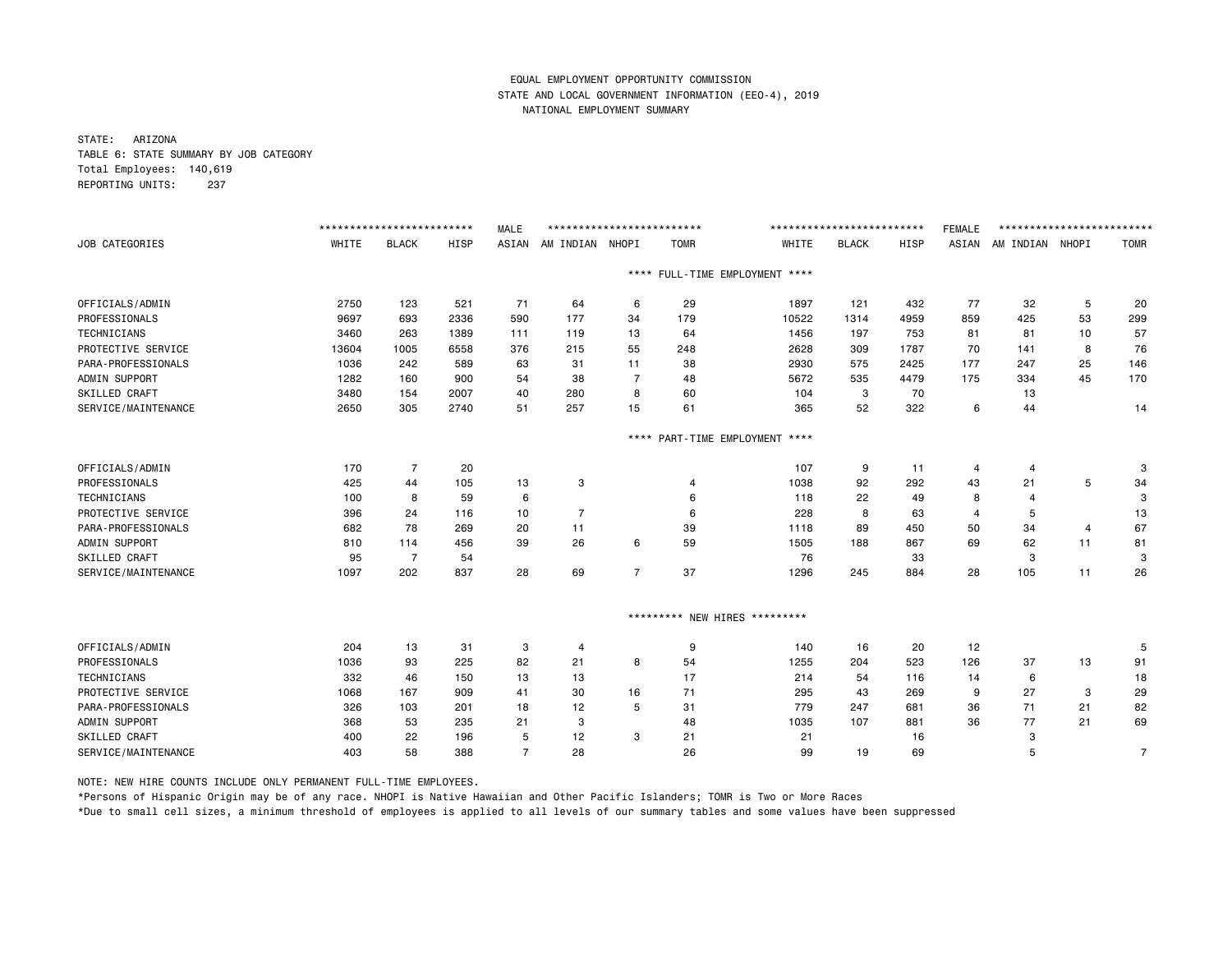STATE: ARKANSAS TABLE 6: STATE SUMMARY BY JOB CATEGORY Total Employees: 58,511 REPORTING UNITS: 137

|                       |       | ************************* |                | <b>MALE</b>    | ************************** |   |                               |                                | ************************** |      | <b>FEMALE</b> | ************************** |                |             |
|-----------------------|-------|---------------------------|----------------|----------------|----------------------------|---|-------------------------------|--------------------------------|----------------------------|------|---------------|----------------------------|----------------|-------------|
| <b>JOB CATEGORIES</b> | WHITE | <b>BLACK</b>              | <b>HISP</b>    | ASIAN          | AM INDIAN NHOPI            |   | <b>TOMR</b>                   | WHITE                          | <b>BLACK</b>               | HISP |               | ASIAN AM INDIAN NHOPI      |                | <b>TOMR</b> |
|                       |       |                           |                |                |                            |   |                               | **** FULL-TIME EMPLOYMENT **** |                            |      |               |                            |                |             |
| OFFICIALS/ADMIN       | 1357  | 205                       | 15             | 18             | 4                          |   |                               | 1034                           | 235                        | 34   | 10            | $\overline{7}$             |                |             |
| PROFESSIONALS         | 4989  | 864                       | 67             | 69             | 36                         | 4 | 5                             | 6706                           | 3043                       | 96   | 83            | 32                         |                | 3           |
| TECHNICIANS           | 1917  | 291                       | 55             | 12             | 25                         |   | 3                             | 1043                           | 481                        | 55   | 9             | 10                         | 5              |             |
| PROTECTIVE SERVICE    | 6881  | 1562                      | 150            | 19             | 62                         | 8 | 31                            | 1143                           | 1292                       | 58   | 10            | 9                          | $\overline{4}$ | 9           |
| PARA-PROFESSIONALS    | 418   | 217                       | 16             | 3              |                            |   | 4                             | 1526                           | 791                        | 42   | 8             | 11                         |                | 3           |
| ADMIN SUPPORT         | 647   | 167                       | 23             | 6              | 4                          |   | 34                            | 3749                           | 1345                       | 107  | 28            | 28                         | 4              | 10          |
| SKILLED CRAFT         | 3025  | 555                       | 65             | 10             | 66                         | 3 | 13                            | 121                            | 47                         | 18   |               |                            |                |             |
| SERVICE/MAINTENANCE   | 1870  | 653                       | 63             | $\overline{7}$ | 25                         |   | 8                             | 541                            | 333                        | 40   | 4             |                            |                | 3           |
|                       |       |                           |                |                |                            |   |                               | **** PART-TIME EMPLOYMENT **** |                            |      |               |                            |                |             |
| OFFICIALS/ADMIN       | 74    | 30                        |                |                |                            |   |                               | 42                             | 18                         |      |               |                            |                |             |
| PROFESSIONALS         | 34    | 32                        |                |                |                            |   |                               | 40                             | 42                         |      |               |                            |                |             |
| TECHNICIANS           | 36    | 3                         |                |                |                            |   |                               | 24                             | 3                          |      |               |                            |                |             |
| PROTECTIVE SERVICE    | 202   | 54                        |                |                |                            |   |                               | 47                             | 13                         |      |               |                            |                |             |
| PARA-PROFESSIONALS    | 147   | 52                        |                |                |                            |   |                               | 255                            | 91                         |      |               |                            |                |             |
| ADMIN SUPPORT         | 261   | 176                       | $\overline{7}$ | 8              |                            |   | 8                             | 562                            | 277                        | 22   | 8             |                            |                | 8           |
| SKILLED CRAFT         | 70    | 27                        |                |                |                            |   |                               | 17                             | 4                          |      |               |                            |                |             |
| SERVICE/MAINTENANCE   | 486   | 344                       | 30             | 29             | 4                          |   | 9                             | 345                            | 178                        | 19   | 5             | 5                          |                | 5           |
|                       |       |                           |                |                |                            |   | ********* NEW HIRES ********* |                                |                            |      |               |                            |                |             |
| OFFICIALS/ADMIN       | 28    | 6                         |                |                |                            |   |                               | 35                             | 4                          |      |               |                            |                |             |
| PROFESSIONALS         | 66    | 8                         | 6              | $\overline{7}$ |                            |   |                               | 35                             | 13                         |      |               |                            |                |             |
| TECHNICIANS           | 96    | 17                        |                |                |                            |   |                               | 51                             |                            | 3    |               |                            |                |             |
| PROTECTIVE SERVICE    | 665   | 108                       | 25             | 4              | $\overline{4}$             | 3 | $\overline{7}$                | 159                            | 90                         | 15   | 3             |                            | 3              |             |
| PARA-PROFESSIONALS    | 48    | 14                        |                |                |                            |   |                               | 54                             | 24                         |      |               |                            |                |             |
| ADMIN SUPPORT         | 87    | 21                        | 3              | 3              |                            |   | 3                             | 279                            | 82                         | 17   | 4             | 5                          |                |             |
| SKILLED CRAFT         | 276   | 46                        | -7             |                | 6                          |   | $\overline{7}$                | 22                             | 10                         |      |               |                            |                |             |
| SERVICE/MAINTENANCE   | 657   | 218                       | 29             | 10             | 5                          |   | 12                            | 100                            | 40                         | 13   |               | 3                          |                |             |

NOTE: NEW HIRE COUNTS INCLUDE ONLY PERMANENT FULL-TIME EMPLOYEES.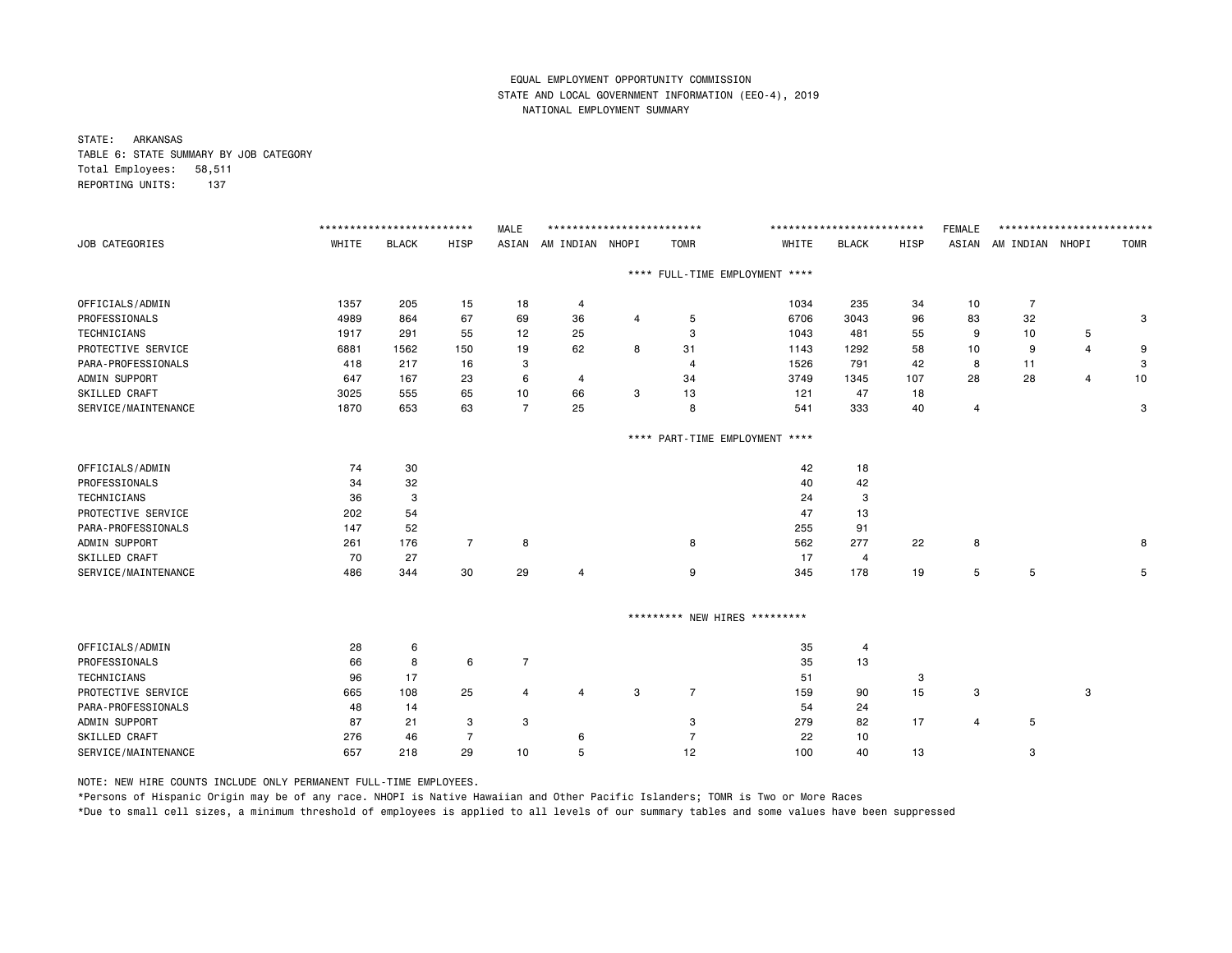STATE: CALIFORNIA TABLE 6: STATE SUMMARY BY JOB CATEGORY Total Employees: 994,352 REPORTING UNITS: 1082

|                     |       | ************************* |       | <b>MALE</b> | ************************* |           |             |                               | ************************* |       | <b>FEMALE</b> | ************************* |     |             |
|---------------------|-------|---------------------------|-------|-------------|---------------------------|-----------|-------------|-------------------------------|---------------------------|-------|---------------|---------------------------|-----|-------------|
| JOB CATEGORIES      | WHITE | <b>BLACK</b>              | HISP  | ASIAN       | AM INDIAN NHOPI           |           | <b>TOMR</b> | WHITE                         | <b>BLACK</b>              | HISP  | ASIAN         | AM INDIAN NHOPI           |     | <b>TOMR</b> |
|                     |       |                           |       |             |                           | ****      |             | FULL-TIME EMPLOYMENT ****     |                           |       |               |                           |     |             |
| OFFICIALS/ADMIN     | 15827 | 2245                      | 5927  | 5001        | 136                       | 188       | 1842        | 18161                         | 5046                      | 10143 | 7824          | 246                       | 304 | 3296        |
| PROFESSIONALS       | 40231 | 6240                      | 16169 | 21609       | 358                       | 560       | 5283        | 42768                         | 12005                     | 26669 | 27716         | 583                       | 890 | 4588        |
| TECHNICIANS         | 13738 | 2383                      | 8502  | 5968        | 179                       | 169       | 798         | 9508                          | 3162                      | 10488 | 4839          | 196                       | 213 | 1188        |
| PROTECTIVE SERVICE  | 54466 | 7301                      | 35567 | 8378        | 530                       | 568       | 4135        | 8449                          | 2737                      | 9450  | 1283          | 201                       | 79  | 974         |
| PARA-PROFESSIONALS  | 3165  | 1224                      | 3887  | 1937        | 57                        | 80        | 155         | 7824                          | 3335                      | 12177 | 3774          | 198                       | 170 | 356         |
| ADMIN SUPPORT       | 7519  | 3209                      | 9637  | 5104        | 163                       | 216       | 1157        | 31826                         | 15079                     | 42376 | 13278         | 805                       | 794 | 3484        |
| SKILLED CRAFT       | 20218 | 3168                      | 14658 | 3843        | 356                       | 213       | 1721        | 748                           | 363                       | 529   | 182           | 13                        | 10  | 102         |
| SERVICE/MAINTENANCE | 11988 | 8235                      | 19301 | 5219        | 310                       | 262       | 1134        | 2761                          | 5372                      | 6845  | 2128          | 127                       | 67  | 622         |
|                     |       |                           |       |             |                           | $***$ * * |             | PART-TIME EMPLOYMENT ****     |                           |       |               |                           |     |             |
| OFFICIALS/ADMIN     | 1028  | 125                       | 417   | 246         | 16                        | 9         | 108         | 1236                          | 186                       | 571   | 311           | 16                        | 10  | 199         |
| PROFESSIONALS       | 3171  | 653                       | 1594  | 1754        | 42                        | 51        | 251         | 7364                          | 1327                      | 3505  | 4215          | 65                        | 120 | 425         |
| TECHNICIANS         | 1195  | 185                       | 627   | 432         | 18                        | 29        | 162         | 1493                          | 227                       | 1033  | 679           | 19                        | 45  | 271         |
| PROTECTIVE SERVICE  | 5608  | 341                       | 2245  | 593         | 75                        | 64        | 727         | 1172                          | 149                       | 793   | 242           | 21                        | 16  | 138         |
| PARA-PROFESSIONALS  | 4620  | 976                       | 3637  | 1336        | 74                        | 88        | 408         | 5988                          | 1113                      | 5927  | 2026          | 76                        | 107 | 445         |
| ADMIN SUPPORT       | 2901  | 940                       | 2748  | 1409        | 42                        | 69        | 361         | 6141                          | 2035                      | 6514  | 2448          | 152                       | 152 | 801         |
| SKILLED CRAFT       | 1323  | 199                       | 965   | 97          | 36                        | 12        | 289         | 507                           | 63                        | 215   | 30            | 12                        | 8   | 55          |
| SERVICE/MAINTENANCE | 3981  | 1209                      | 4634  | 976         | 69                        | 115       | 547         | 3181                          | 1269                      | 3644  | 845           | 104                       | 58  | 542         |
|                     |       |                           |       |             |                           |           |             | ********* NEW HIRES ********* |                           |       |               |                           |     |             |
| OFFICIALS/ADMIN     | 2420  | 438                       | 1071  | 1052        | 27                        | 44        | 565         | 4208                          | 1006                      | 2235  | 1832          | 65                        | 79  | 1144        |
| PROFESSIONALS       | 5244  | 741                       | 2107  | 3300        | 63                        | 138       | 1247        | 6271                          | 1424                      | 3411  | 3997          | 95                        | 233 | 1252        |
| TECHNICIANS         | 1191  | 254                       | 801   | 598         | 15                        | 34        | 196         | 1269                          | 437                       | 1305  | 574           | 40                        | 35  | 273         |
| PROTECTIVE SERVICE  | 4847  | 580                       | 3221  | 678         | 42                        | 84        | 1545        | 886                           | 237                       | 1129  | 129           | 29                        | 19  | 396         |
| PARA-PROFESSIONALS  | 432   | 112                       | 519   | 216         | 7                         | 17        | 30          | 858                           | 376                       | 1554  | 330           | 23                        | 33  | 74          |
| ADMIN SUPPORT       | 1537  | 490                       | 1789  | 797         | 36                        | 57        | 412         | 5427                          | 1920                      | 6428  | 1827          | 152                       | 165 | 1209        |
| SKILLED CRAFT       | 2323  | 373                       | 1891  | 251         | 68                        | 54        | 464         | 113                           | 40                        | 72    | 11            | 4                         | 3   | 70          |
| SERVICE/MAINTENANCE | 1532  | 860                       | 2278  | 537         | 37                        | 55        | 275         | 510                           | 757                       | 972   | 255           | 23                        | 24  | 202         |

NOTE: NEW HIRE COUNTS INCLUDE ONLY PERMANENT FULL-TIME EMPLOYEES.

\*Persons of Hispanic Origin may be of any race. NHOPI is Native Hawaiian and Other Pacific Islanders; TOMR is Two or More Races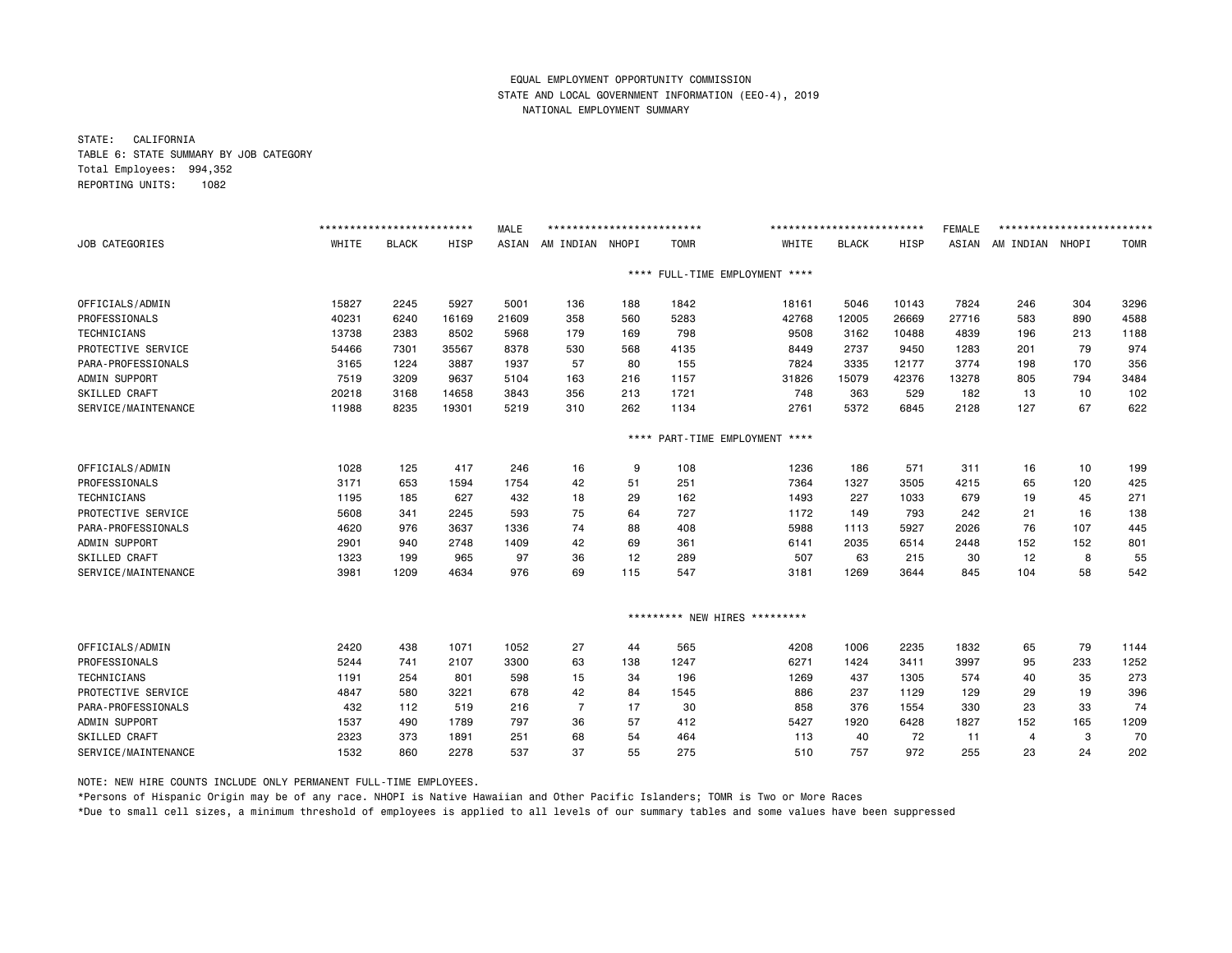STATE: COLORADO TABLE 6: STATE SUMMARY BY JOB CATEGORY Total Employees: 145,646 REPORTING UNITS: 261

|                       |       | ************************** |             | <b>MALE</b>    | ************************** |           |                |                                | ************************* |      | <b>FEMALE</b> | ************************** |                |             |
|-----------------------|-------|----------------------------|-------------|----------------|----------------------------|-----------|----------------|--------------------------------|---------------------------|------|---------------|----------------------------|----------------|-------------|
| <b>JOB CATEGORIES</b> | WHITE | <b>BLACK</b>               | <b>HISP</b> | ASIAN          | AM INDIAN NHOPI            |           | <b>TOMR</b>    | WHITE                          | <b>BLACK</b>              | HISP | ASIAN         | AM INDIAN NHOPI            |                | <b>TOMR</b> |
|                       |       |                            |             |                |                            |           |                | **** FULL-TIME EMPLOYMENT **** |                           |      |               |                            |                |             |
| OFFICIALS/ADMIN       | 2912  | 85                         | 302         | 44             | 18                         | 3         | 21             | 2763                           | 104                       | 356  | 61            | 19                         | 6              | 19          |
| PROFESSIONALS         | 10062 | 462                        | 1234        | 383            | 96                         | 33        | 90             | 13077                          | 752                       | 2411 | 539           | 157                        | 39             | 212         |
| TECHNICIANS           | 3927  | 176                        | 665         | 78             | 40                         | 18        | 46             | 2495                           | 167                       | 979  | 98            | 40                         | 16             | 58          |
| PROTECTIVE SERVICE    | 13575 | 972                        | 2943        | 294            | 193                        | 44        | 154            | 3271                           | 278                       | 1026 | 56            | 102                        | 6              | 77          |
| PARA-PROFESSIONALS    | 841   | 75                         | 246         | 28             | 12                         | 5         | 27             | 2244                           | 247                       | 1148 | 76            | 27                         | 6              | 76          |
| ADMIN SUPPORT         | 1369  | 138                        | 469         | 55             | 22                         | 8         | 41             | 6940                           | 459                       | 2665 | 153           | 83                         | 22             | 127         |
| SKILLED CRAFT         | 5672  | 160                        | 1182        | 47             | 59                         | 30        | 64             | 253                            | $\overline{7}$            | 74   | 4             | 5                          |                | 3           |
| SERVICE/MAINTENANCE   | 3849  | 610                        | 1760        | 91             | 79                         | 19        | 88             | 1009                           | 285                       | 583  | 56            | 26                         | 5              | 32          |
|                       |       |                            |             |                |                            | $***$ * * |                | PART-TIME EMPLOYMENT ****      |                           |      |               |                            |                |             |
| OFFICIALS/ADMIN       | 173   | 5                          | 13          |                |                            |           | 3              | 224                            | 4                         | 29   | 3             |                            |                |             |
| PROFESSIONALS         | 814   | 34                         | 89          | 29             | 5                          |           | 11             | 2609                           | 97                        | 321  | 109           | 17                         | 6              | 57          |
| TECHNICIANS           | 385   | 26                         | 46          | 10             | $\overline{4}$             |           | 14             | 475                            | 52                        | 167  | 24            | 9                          |                | 25          |
| PROTECTIVE SERVICE    | 358   | 31                         | 95          | 4              |                            |           | 27             | 244                            | 23                        | 83   | 12            | $\overline{4}$             |                | 34          |
| PARA-PROFESSIONALS    | 1557  | 104                        | 224         | 38             | 14                         | 15        | 39             | 3106                           | 169                       | 515  | 93            | 19                         | 22             | 103         |
| ADMIN SUPPORT         | 1454  | 55                         | 185         | 31             | 14                         |           | 19             | 2825                           | 93                        | 484  | 84            | 40                         | $\overline{4}$ | 50          |
| SKILLED CRAFT         | 452   | 6                          | 94          |                |                            |           | 9              | 342                            | 5                         | 76   |               |                            | 5              | 5           |
| SERVICE/MAINTENANCE   | 4310  | 214                        | 788         | 66             | 43                         | 14        | 108            | 3134                           | 120                       | 543  | 87            | 51                         | 21             | 88          |
|                       |       |                            |             |                |                            |           |                | ********* NEW HIRES *********  |                           |      |               |                            |                |             |
| OFFICIALS/ADMIN       | 279   | 8                          | 29          | 3              | 7                          |           | $\overline{7}$ | 275                            | 10                        | 23   | 9             | 3                          |                | 4           |
| PROFESSIONALS         | 1036  | 64                         | 132         | 44             | 18                         | 4         | 26             | 1949                           | 113                       | 360  | 90            | 46                         | 5              | 66          |
| TECHNICIANS           | 485   | 27                         | 67          | 14             | 5                          |           | 15             | 472                            | 46                        | 180  | 29            | 11                         |                | 31          |
| PROTECTIVE SERVICE    | 1578  | 153                        | 394         | 44             | 85                         | 11        | 45             | 613                            | 70                        | 215  | 11            | 48                         |                | 26          |
| PARA-PROFESSIONALS    | 181   | 13                         | 65          | 3              |                            |           | 6              | 445                            | 65                        | 204  | 31            | $\overline{7}$             | 3              | 29          |
| ADMIN SUPPORT         | 287   | 30                         | 91          | 13             | 4                          |           | 14             | 1170                           | 95                        | 502  | 30            | 30                         | 3              | 46          |
| <b>SKILLED CRAFT</b>  | 683   | 40                         | 147         | $\overline{7}$ | 9                          | 3         | 20             | 55                             |                           | 9    |               |                            |                |             |
| SERVICE/MAINTENANCE   | 658   | 102                        | 279         | 12             | 16                         | 4         | 28             | 230                            | 55                        | 112  | 17            | 10                         |                | 10          |

NOTE: NEW HIRE COUNTS INCLUDE ONLY PERMANENT FULL-TIME EMPLOYEES.

\*Persons of Hispanic Origin may be of any race. NHOPI is Native Hawaiian and Other Pacific Islanders; TOMR is Two or More Races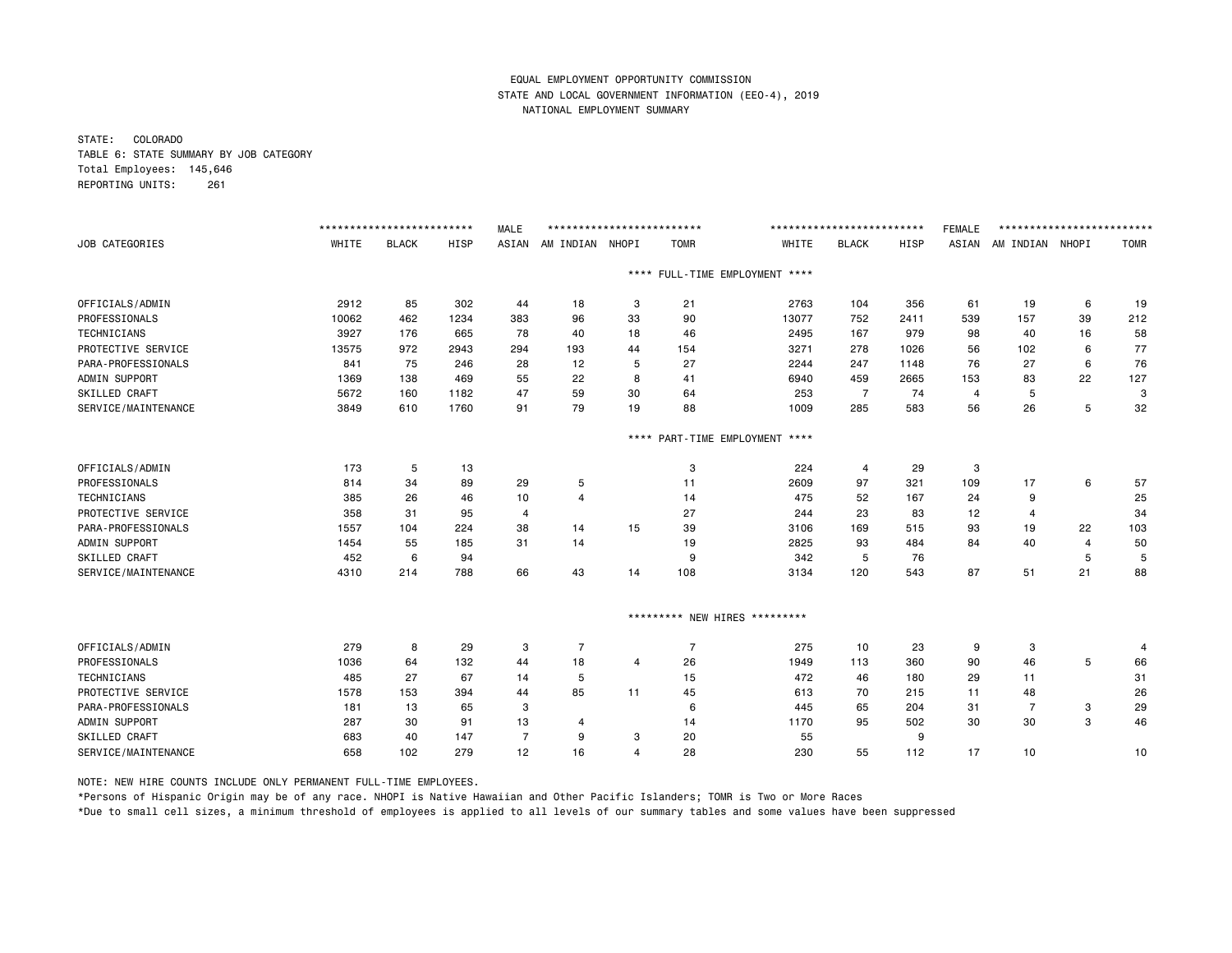STATE: CONNECTICUT TABLE 6: STATE SUMMARY BY JOB CATEGORY Total Employees: 64,175 REPORTING UNITS: 143

|                       |       | ************************** |      | <b>MALE</b>    | ************************** |                |                               |                                | ************************** |      | <b>FEMALE</b>  | ************************** |                |                |
|-----------------------|-------|----------------------------|------|----------------|----------------------------|----------------|-------------------------------|--------------------------------|----------------------------|------|----------------|----------------------------|----------------|----------------|
| <b>JOB CATEGORIES</b> | WHITE | <b>BLACK</b>               | HISP | ASIAN          | AM INDIAN NHOPI            |                | <b>TOMR</b>                   | WHITE                          | <b>BLACK</b>               | HISP |                | ASIAN AM INDIAN NHOPI      |                | <b>TOMR</b>    |
|                       |       |                            |      |                |                            |                |                               | **** FULL-TIME EMPLOYMENT **** |                            |      |                |                            |                |                |
| OFFICIALS/ADMIN       | 1465  | 98                         | 89   | 26             | 3                          |                | 6                             | 995                            | 155                        | 103  | 27             | 3                          |                | 10             |
| PROFESSIONALS         | 5648  | 837                        | 557  | 254            | 23                         | 6              | 25                            | 6051                           | 1990                       | 1019 | 360            | 20                         | $\overline{7}$ | 50             |
| <b>TECHNICIANS</b>    | 1184  | 163                        | 93   | 21             | 6                          |                | 4                             | 482                            | 179                        | 71   | 21             |                            |                | 5              |
| PROTECTIVE SERVICE    | 7930  | 1236                       | 1240 | 89             | 21                         | 11             | 42                            | 1081                           | 399                        | 316  | 14             | 3                          | 3              | 9              |
| PARA-PROFESSIONALS    | 330   | 271                        | 102  | 4              |                            |                |                               | 659                            | 537                        | 191  | 22             | $\overline{4}$             |                | $\overline{7}$ |
| ADMIN SUPPORT         | 485   | 105                        | 74   | 14             |                            |                | 6                             | 2581                           | 702                        | 506  | 50             |                            | 5              | 18             |
| SKILLED CRAFT         | 1625  | 98                         | 105  | 5              |                            | 3              | 3                             | 107                            | 17                         | 16   |                |                            |                |                |
| SERVICE/MAINTENANCE   | 2660  | 514                        | 450  | 18             | 13                         | $\overline{4}$ | 15                            | 218                            | 63                         | 65   | 3              |                            |                |                |
|                       |       |                            |      |                |                            |                |                               | **** PART-TIME EMPLOYMENT **** |                            |      |                |                            |                |                |
| OFFICIALS/ADMIN       | 57    |                            |      |                |                            |                |                               | 76                             | 4                          | 3    |                |                            |                |                |
| PROFESSIONALS         | 489   | 68                         | 43   | 19             |                            |                |                               | 692                            | 125                        | 72   | 27             | 4                          |                |                |
| TECHNICIANS           | 124   | 28                         | 19   | $\overline{7}$ |                            |                |                               | 160                            | 59                         | 22   |                |                            |                | 4              |
| PROTECTIVE SERVICE    | 558   | 78                         | 51   | 9              |                            |                | 4                             | 223                            | 45                         | 66   | 5              |                            |                |                |
| PARA-PROFESSIONALS    | 643   | 180                        | 94   | 13             |                            |                | 11                            | 1135                           | 289                        | 150  | 32             |                            | 4              | 11             |
| ADMIN SUPPORT         | 522   | 183                        | 57   | 9              |                            |                | 48                            | 1242                           | 276                        | 212  | 29             | 4                          |                | 101            |
| SKILLED CRAFT         | 408   | 26                         | 33   | 5              |                            |                | $\overline{4}$                | 376                            | 21                         | 25   | $\overline{7}$ |                            |                | 6              |
| SERVICE/MAINTENANCE   | 1495  | 212                        | 189  | 26             | 5                          | 4              | 21                            | 722                            | 94                         | 106  | 12             | 3                          |                | 15             |
|                       |       |                            |      |                |                            |                | ********* NEW HIRES ********* |                                |                            |      |                |                            |                |                |
| OFFICIALS/ADMIN       | 127   | 17                         | 7    | 5              |                            |                |                               | 108                            | 28                         | 3    |                |                            |                |                |
| PROFESSIONALS         | 497   | 128                        | 66   | 36             | 4                          |                | $\overline{7}$                | 655                            | 361                        | 153  | 41             | 4                          |                | 8              |
| TECHNICIANS           | 64    | 9                          | 3    | 4              |                            |                |                               | 37                             | $\overline{7}$             |      | 3              |                            |                |                |
| PROTECTIVE SERVICE    | 626   | 186                        | 170  | 5              | $\overline{4}$             |                | $\overline{7}$                | 120                            | 69                         | 52   |                |                            |                |                |
| PARA-PROFESSIONALS    | 23    | 25                         | 6    |                |                            |                | 5                             | 40                             | 36                         | 10   | з              |                            |                |                |
| ADMIN SUPPORT         | 53    | 15                         | 13   |                |                            |                | 10                            | 191                            | 58                         | 49   | $\overline{7}$ |                            |                | 5              |
| SKILLED CRAFT         | 91    | 3                          | 4    |                |                            |                |                               | 6                              |                            |      |                |                            |                |                |
| SERVICE/MAINTENANCE   | 330   | 62                         | 62   |                |                            |                | 6                             | 35                             | $\overline{7}$             | 8    |                |                            |                |                |
|                       |       |                            |      |                |                            |                |                               |                                |                            |      |                |                            |                |                |

NOTE: NEW HIRE COUNTS INCLUDE ONLY PERMANENT FULL-TIME EMPLOYEES.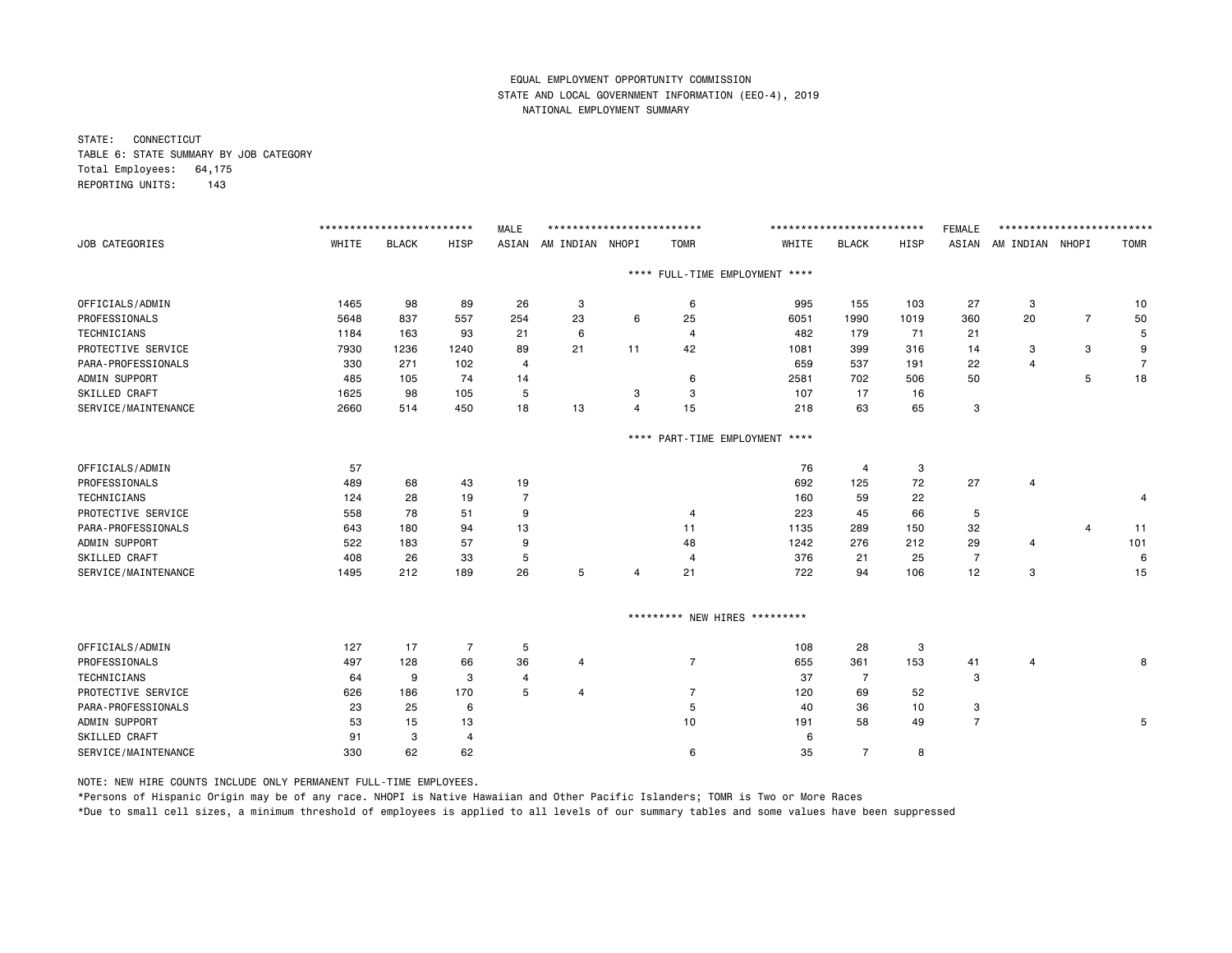STATE: DELAWARE TABLE 6: STATE SUMMARY BY JOB CATEGORY Total Employees: 20,366 REPORTING UNITS: 31

|                       |       | ************************* |                | <b>MALE</b> |                 | ************************** |                |                                | ************************* |                | <b>FEMALE</b>  | ************************** |   |             |
|-----------------------|-------|---------------------------|----------------|-------------|-----------------|----------------------------|----------------|--------------------------------|---------------------------|----------------|----------------|----------------------------|---|-------------|
| <b>JOB CATEGORIES</b> | WHITE | <b>BLACK</b>              | <b>HISP</b>    | ASIAN       | AM INDIAN NHOPI |                            | <b>TOMR</b>    | WHITE                          | <b>BLACK</b>              | HISP           |                | ASIAN AM INDIAN NHOPI      |   | <b>TOMR</b> |
|                       |       |                           |                |             |                 |                            |                | **** FULL-TIME EMPLOYMENT **** |                           |                |                |                            |   |             |
| OFFICIALS/ADMIN       | 583   | 108                       | 17             | 11          | 4               |                            | 17             | 559                            | 172                       | 56             | 11             |                            |   |             |
| PROFESSIONALS         | 1560  | 313                       | 92             | 73          | 16              |                            | 49             | 2211                           | 1025                      | 199            | 148            | 10                         | 6 | 3           |
| TECHNICIANS           | 743   | 83                        | 29             | 13          |                 |                            | 18             | 271                            | 92                        | 23             | 9              | 3                          |   |             |
| PROTECTIVE SERVICE    | 1147  | 196                       | 84             | 16          | $\overline{7}$  |                            | $\overline{7}$ | 216                            | 61                        | 8              | $\overline{4}$ |                            |   |             |
| PARA-PROFESSIONALS    | 229   | 233                       | 24             | 6           |                 |                            | 98             | 470                            | 442                       | 39             | 15             | 5                          |   |             |
| ADMIN SUPPORT         | 228   | 81                        | 20             | 9           | 33              | 3                          | 231            | 1270                           | 488                       | 102            | 31             | 8                          |   | 5           |
| SKILLED CRAFT         | 1012  | 145                       | 37             | 23          | $\overline{7}$  | 11                         | $\overline{7}$ | 35                             | 11                        | 33             | 3              |                            |   |             |
| SERVICE/MAINTENANCE   | 1119  | 803                       | 102            | 39          | 10              |                            | 10             | 260                            | 370                       | 47             | 10             |                            |   |             |
|                       |       |                           |                |             |                 |                            |                | **** PART-TIME EMPLOYMENT **** |                           |                |                |                            |   |             |
| OFFICIALS/ADMIN       | 6     |                           |                |             |                 |                            |                |                                |                           |                |                |                            |   |             |
| PROFESSIONALS         | 16    |                           |                |             |                 |                            |                | $\overline{7}$                 |                           |                |                |                            |   |             |
| TECHNICIANS           | 9     | 3                         |                |             |                 |                            |                | $\overline{4}$                 |                           |                |                |                            |   |             |
| PROTECTIVE SERVICE    | 65    | 9                         | $\overline{7}$ |             |                 |                            |                | 64                             | 26                        |                |                |                            |   |             |
| PARA-PROFESSIONALS    | 75    | 105                       | 17             | 5           |                 |                            | 5              | 237                            | 171                       | 22             | 19             | 3                          |   | 10          |
| ADMIN SUPPORT         | 45    | 11                        | 3              | 3           |                 |                            |                | 112                            | 38                        | $\overline{a}$ |                |                            |   |             |
| SKILLED CRAFT         | 12    |                           |                |             |                 |                            |                | 8                              |                           |                |                |                            |   |             |
| SERVICE/MAINTENANCE   | 187   | 17                        | 3              |             |                 |                            |                | 133                            | 13                        |                |                |                            |   |             |
|                       |       |                           |                |             |                 |                            |                | ********* NEW HIRES *********  |                           |                |                |                            |   |             |
| OFFICIALS/ADMIN       | 15    |                           |                |             |                 |                            |                | $\overline{4}$                 |                           |                |                |                            |   |             |
| PROFESSIONALS         | 24    | 3                         |                |             |                 |                            |                | 18                             | 9                         |                |                |                            |   |             |
| TECHNICIANS           | 30    | 3                         | 6              |             |                 |                            |                | 14                             | 4                         |                |                |                            |   |             |
| PROTECTIVE SERVICE    | 37    | 6                         | 3              |             |                 |                            |                | 5                              | 3                         |                |                |                            |   |             |
| PARA-PROFESSIONALS    |       |                           |                |             |                 |                            |                | 6                              |                           |                |                |                            |   |             |
| ADMIN SUPPORT         | 13    | 3                         |                |             |                 |                            |                | 31                             | 12                        | 3              |                |                            |   | 3           |
| SKILLED CRAFT         | 24    | 10                        |                |             | 3               |                            |                | $\overline{4}$                 |                           |                |                |                            |   |             |
| SERVICE/MAINTENANCE   | 37    | 40                        | 3              |             |                 |                            |                | $\overline{7}$                 | 13                        |                |                |                            |   |             |

NOTE: NEW HIRE COUNTS INCLUDE ONLY PERMANENT FULL-TIME EMPLOYEES.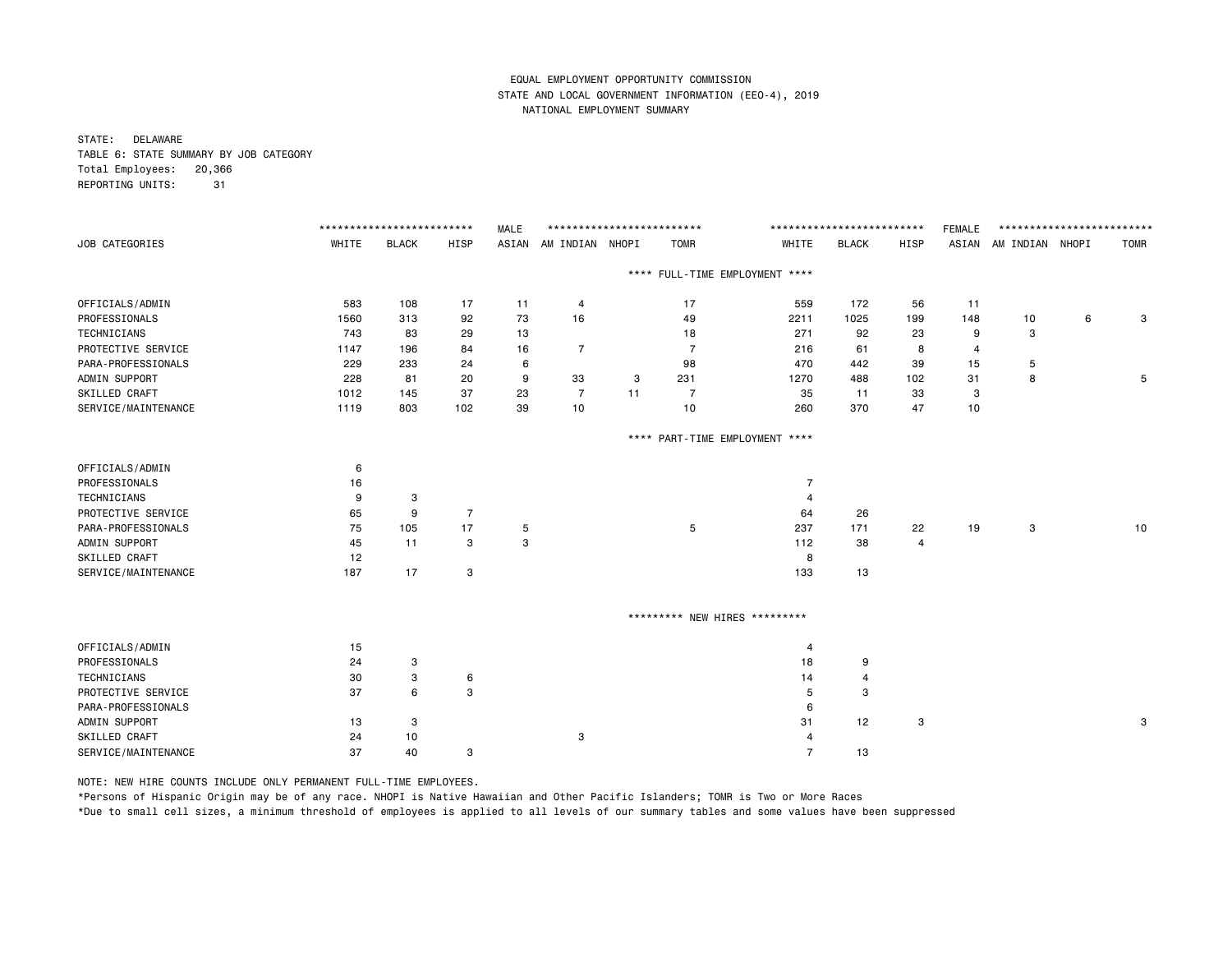STATE: DISTRICT OF COLUMBIA TABLE 6: STATE SUMMARY BY JOB CATEGORY Total Employees: 30,372 REPORTING UNITS: 17

|                       |       | ************************** |                | <b>MALE</b> | ************************** |                |                      |                                | ************************* |                | <b>FEMALE</b>  | ************************** |                |
|-----------------------|-------|----------------------------|----------------|-------------|----------------------------|----------------|----------------------|--------------------------------|---------------------------|----------------|----------------|----------------------------|----------------|
| <b>JOB CATEGORIES</b> | WHITE | <b>BLACK</b>               | HISP           |             | ASIAN AM INDIAN NHOPI      |                | <b>TOMR</b>          | WHITE                          | <b>BLACK</b>              | HISP           |                | ASIAN AM INDIAN NHOPI      | <b>TOMR</b>    |
|                       |       |                            |                |             |                            |                |                      | **** FULL-TIME EMPLOYMENT **** |                           |                |                |                            |                |
| OFFICIALS/ADMIN       | 527   | 387                        | 35             | 61          | 15                         |                | 154                  | 155                            | 405                       | 85             | 35             |                            | -4             |
| PROFESSIONALS         | 1161  | 1996                       | 180            | 354         | 73                         |                | 271                  | 458                            | 2099                      | 221            | 136            | 6                          | 10             |
| TECHNICIANS           | 192   | 184                        | 9              | 20          | 3                          |                | 136                  | 27                             | 268                       | 42             | 11             |                            |                |
| PROTECTIVE SERVICE    | 1410  | 1732                       | 266            | 114         | 13                         |                | 82                   | 127                            | 723                       | 59             | 13             |                            |                |
| PARA-PROFESSIONALS    | 43    | 18                         |                |             | $\overline{4}$             |                | 98                   | $\overline{7}$                 | 63                        | 12             |                |                            |                |
| ADMIN SUPPORT         | 103   | 391                        | 22             | 15          | 12                         |                | 224                  | 61                             | 833                       | 42             | 28             | 3                          | $\overline{7}$ |
| SKILLED CRAFT         | 1346  | 2060                       | 204            | 327         | 22                         | $\overline{4}$ | 44                   | 44                             | 144                       | 92             | 8              |                            |                |
| SERVICE/MAINTENANCE   | 432   | 3539                       | 165            | 52          | 17                         |                | 96                   | 53                             | 1585                      | 46             | 9              | 8                          | 9              |
|                       |       |                            |                |             |                            | ****           | PART-TIME EMPLOYMENT | $***$                          |                           |                |                |                            |                |
| OFFICIALS/ADMIN       |       |                            |                |             |                            |                |                      | 6                              |                           |                |                |                            |                |
| PROFESSIONALS         | 26    | 11                         |                | 9           |                            |                | $\overline{7}$       | 18                             | 17                        | $\overline{7}$ | 5              |                            |                |
| TECHNICIANS           | 36    | 34                         |                | 4           | 3                          |                | 43                   | $\overline{4}$                 | 80                        | 9              |                |                            |                |
| PROTECTIVE SERVICE    | 38    | 3                          |                |             | 8                          |                | 22                   |                                |                           |                |                |                            |                |
| PARA-PROFESSIONALS    | 5     |                            |                |             | 3                          |                | 6                    |                                |                           |                |                |                            |                |
| ADMIN SUPPORT         | 17    | 53                         | 4              | 16          | 5                          |                | 40                   | 10                             | 51                        | $\overline{7}$ | $\overline{7}$ |                            |                |
| SKILLED CRAFT         | 11    | 6                          | $\overline{4}$ | 8           |                            |                |                      |                                |                           |                |                |                            |                |
| SERVICE/MAINTENANCE   | 73    | 295                        | 8              | 13          | 9                          |                | 30                   | 8                              | 317                       | 38             | 3              |                            | 3              |
|                       |       |                            |                |             |                            |                |                      | ********* NEW HIRES *********  |                           |                |                |                            |                |
| OFFICIALS/ADMIN       | 27    | 18                         | 4              | 5           | 3                          |                | 10                   | 8                              | 31                        | 7              |                |                            |                |
| PROFESSIONALS         | 89    | 157                        | 16             | 39          | 14                         |                | 42                   | 73                             | 244                       | 23             | 25             |                            | 3              |
| TECHNICIANS           | 16    | 15                         |                |             |                            |                | 18                   | 9                              | 20                        | 8              |                |                            |                |
| PROTECTIVE SERVICE    | 121   | 187                        | 42             | 18          |                            |                |                      | 13                             | 71                        | 11             |                |                            |                |
| PARA-PROFESSIONALS    | 6     | $\overline{4}$             |                |             |                            |                | $\overline{7}$       |                                | 3                         |                |                |                            |                |
| ADMIN SUPPORT         | 14    | 47                         | 4              |             |                            |                | 25                   | 15                             | 84                        | 6              | 5              |                            |                |
| SKILLED CRAFT         | 72    | 100                        | 13             | 9           |                            |                | 6                    | $\overline{4}$                 | 9                         | 4              |                |                            |                |
| SERVICE/MAINTENANCE   | 14    | 284                        | 15             | 8           |                            |                | $\overline{4}$       | 3                              | 166                       | 5              |                |                            |                |

NOTE: NEW HIRE COUNTS INCLUDE ONLY PERMANENT FULL-TIME EMPLOYEES.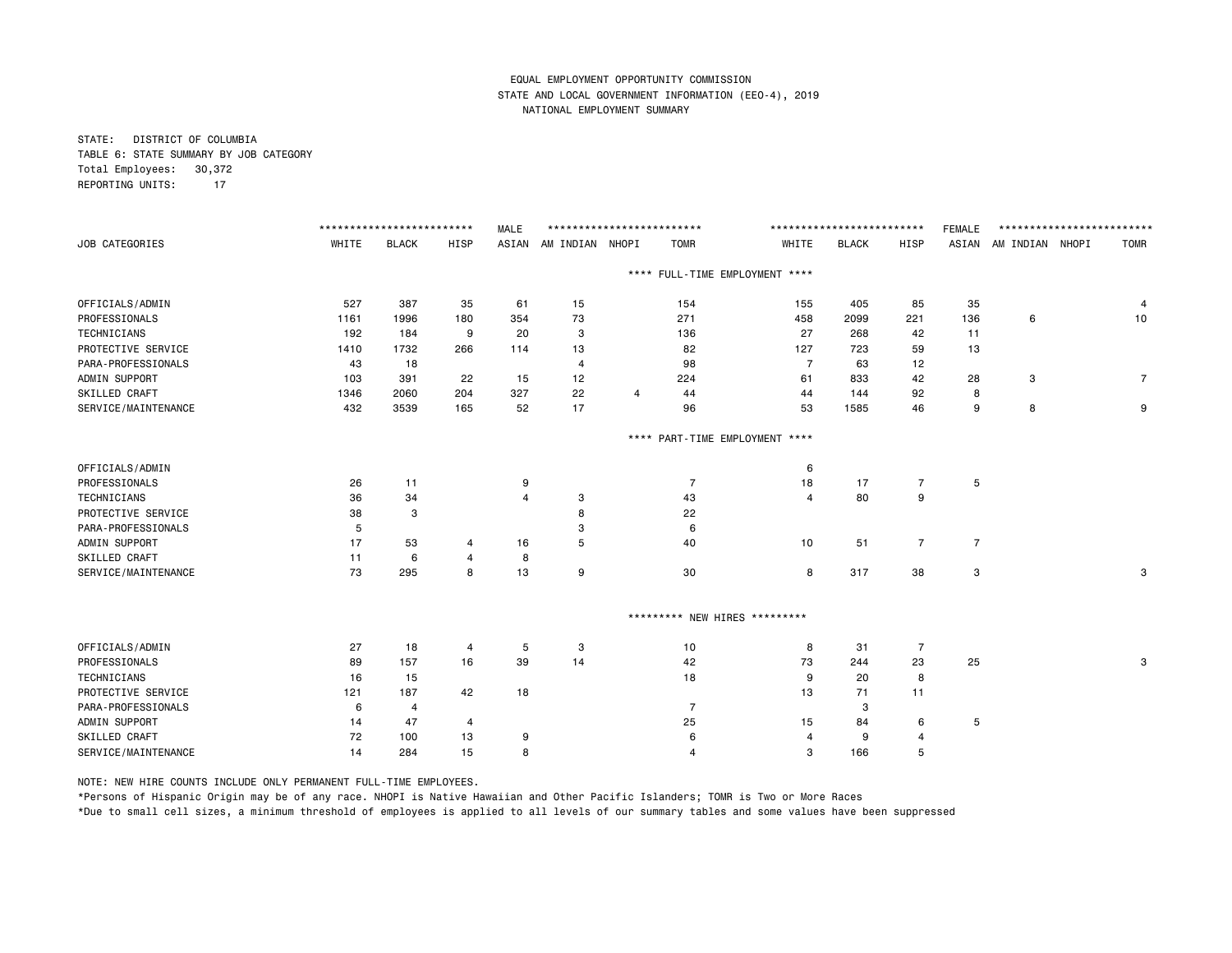STATE: FLORIDA TABLE 6: STATE SUMMARY BY JOB CATEGORY Total Employees: 469,801 REPORTING UNITS: 763

|                      |       | ************************* |       | <b>MALE</b> | ************************** |                |                |                               | ************************* |       | <b>FEMALE</b> | ************************* |                |             |
|----------------------|-------|---------------------------|-------|-------------|----------------------------|----------------|----------------|-------------------------------|---------------------------|-------|---------------|---------------------------|----------------|-------------|
| JOB CATEGORIES       | WHITE | <b>BLACK</b>              | HISP  | ASIAN       | AM INDIAN                  | NHOPI          | <b>TOMR</b>    | WHITE                         | <b>BLACK</b>              | HISP  | ASIAN         | AM INDIAN NHOPI           |                | <b>TOMR</b> |
|                      |       |                           |       |             |                            | $***$ * *      |                | FULL-TIME EMPLOYMENT ****     |                           |       |               |                           |                |             |
| OFFICIALS/ADMIN      | 7952  | 993                       | 1125  | 218         | 22                         | 16             | 60             | 5763                          | 1267                      | 1051  | 210           | 44                        | 12             | 46          |
| PROFESSIONALS        | 26660 | 6258                      | 7440  | 1653        | 158                        | 85             | 331            | 35755                         | 18554                     | 11652 | 2615          | 264                       | 79             | 730         |
| <b>TECHNICIANS</b>   | 11353 | 2575                      | 3378  | 460         | 58                         | 19             | 149            | 6107                          | 2753                      | 2008  | 383           | 75                        | 13             | 97          |
| PROTECTIVE SERVICE   | 40524 | 8414                      | 10230 | 599         | 165                        | 113            | 436            | 8152                          | 6228                      | 2202  | 153           | 67                        | 19             | 216         |
| PARA-PROFESSIONALS   | 2898  | 1700                      | 941   | 118         | 13                         | 8              | 35             | 5986                          | 5472                      | 2625  | 378           | 46                        | 19             | 91          |
| ADMIN SUPPORT        | 3892  | 1671                      | 1895  | 198         | 21                         | 14             | 83             | 20809                         | 9867                      | 7212  | 612           | 155                       | 57             | 276         |
| SKILLED CRAFT        | 13644 | 4361                      | 3787  | 281         | 90                         | 43             | 92             | 513                           | 186                       | 100   | 6             | 8                         |                | 3           |
| SERVICE/MAINTENANCE  | 8333  | 7124                      | 3085  | 218         | 76                         | 29             | 126            | 1706                          | 3386                      | 1070  | 108           | 30                        | 15             | 38          |
|                      |       |                           |       |             |                            | $***$ * *      |                | PART-TIME EMPLOYMENT ****     |                           |       |               |                           |                |             |
| OFFICIALS/ADMIN      | 1187  | 113                       | 68    | 12          | 3                          |                | 13             | 512                           | 106                       | 79    |               | 8                         |                | 9           |
| PROFESSIONALS        | 4191  | 856                       | 922   | 197         | 16                         | $\overline{7}$ | 92             | 8125                          | 2997                      | 1933  | 524           | 34                        | 37             | 285         |
| <b>TECHNICIANS</b>   | 1656  | 450                       | 473   | 65          | 11                         | $\overline{7}$ | 27             | 1998                          | 797                       | 748   | 112           | 14                        | 3              | 39          |
| PROTECTIVE SERVICE   | 3350  | 726                       | 678   | 40          | 9                          | $\overline{7}$ | 48             | 1399                          | 561                       | 307   | 29            | 9                         | 5              | 30          |
| PARA-PROFESSIONALS   | 1441  | 830                       | 679   | 65          | 10                         | 10             | 30             | 2815                          | 1676                      | 1109  | 84            | 19                        | 16             | 68          |
| ADMIN SUPPORT        | 2523  | 853                       | 491   | 88          | 13                         | 4              | 103            | 5535                          | 2079                      | 1372  | 195           | 25                        | 10             | 164         |
| SKILLED CRAFT        | 437   | 115                       | 99    | 6           | 5                          |                |                | 111                           | 37                        | 16    |               | 4                         |                |             |
| SERVICE/MAINTENANCE  | 2909  | 2002                      | 850   | 75          | 26                         | 9              | 61             | 2288                          | 2621                      | 891   | 86            | 21                        |                | 86          |
|                      |       |                           |       |             |                            |                |                | ********* NEW HIRES ********* |                           |       |               |                           |                |             |
| OFFICIALS/ADMIN      | 484   | 78                        | 105   | 18          |                            |                | $\overline{7}$ | 310                           | 82                        | 83    | 17            |                           |                |             |
| PROFESSIONALS        | 2368  | 694                       | 800   | 203         | 9                          | 7              | 84             | 3944                          | 2316                      | 1682  | 304           | 26                        | 13             | 181         |
| <b>TECHNICIANS</b>   | 1218  | 261                       | 376   | 46          | 5                          | $\overline{4}$ | 31             | 894                           | 380                       | 293   | 51            | $\overline{7}$            | 3              | 34          |
| PROTECTIVE SERVICE   | 4322  | 1250                      | 1302  | 100         | 11                         | 17             | 138            | 1430                          | 1270                      | 401   | 20            | $\overline{7}$            | $\overline{7}$ | 90          |
| PARA-PROFESSIONALS   | 635   | 463                       | 235   | 24          | 5                          |                | 23             | 1117                          | 1309                      | 619   | 72            | 11                        | 6              | 51          |
| ADMIN SUPPORT        | 737   | 231                       | 312   | 23          |                            | 5              | 33             | 2849                          | 1205                      | 1179  | 77            | 11                        | 13             | 84          |
| <b>SKILLED CRAFT</b> | 1293  | 290                       | 374   | 21          | 13                         | 7              | 20             | 68                            | 16                        | 16    |               |                           |                | 3           |
| SERVICE/MAINTENANCE  | 1541  | 934                       | 507   | 19          | 12                         | 6              | 29             | 390                           | 421                       | 158   | 11            | 4                         | 4              | 19          |

NOTE: NEW HIRE COUNTS INCLUDE ONLY PERMANENT FULL-TIME EMPLOYEES.

\*Persons of Hispanic Origin may be of any race. NHOPI is Native Hawaiian and Other Pacific Islanders; TOMR is Two or More Races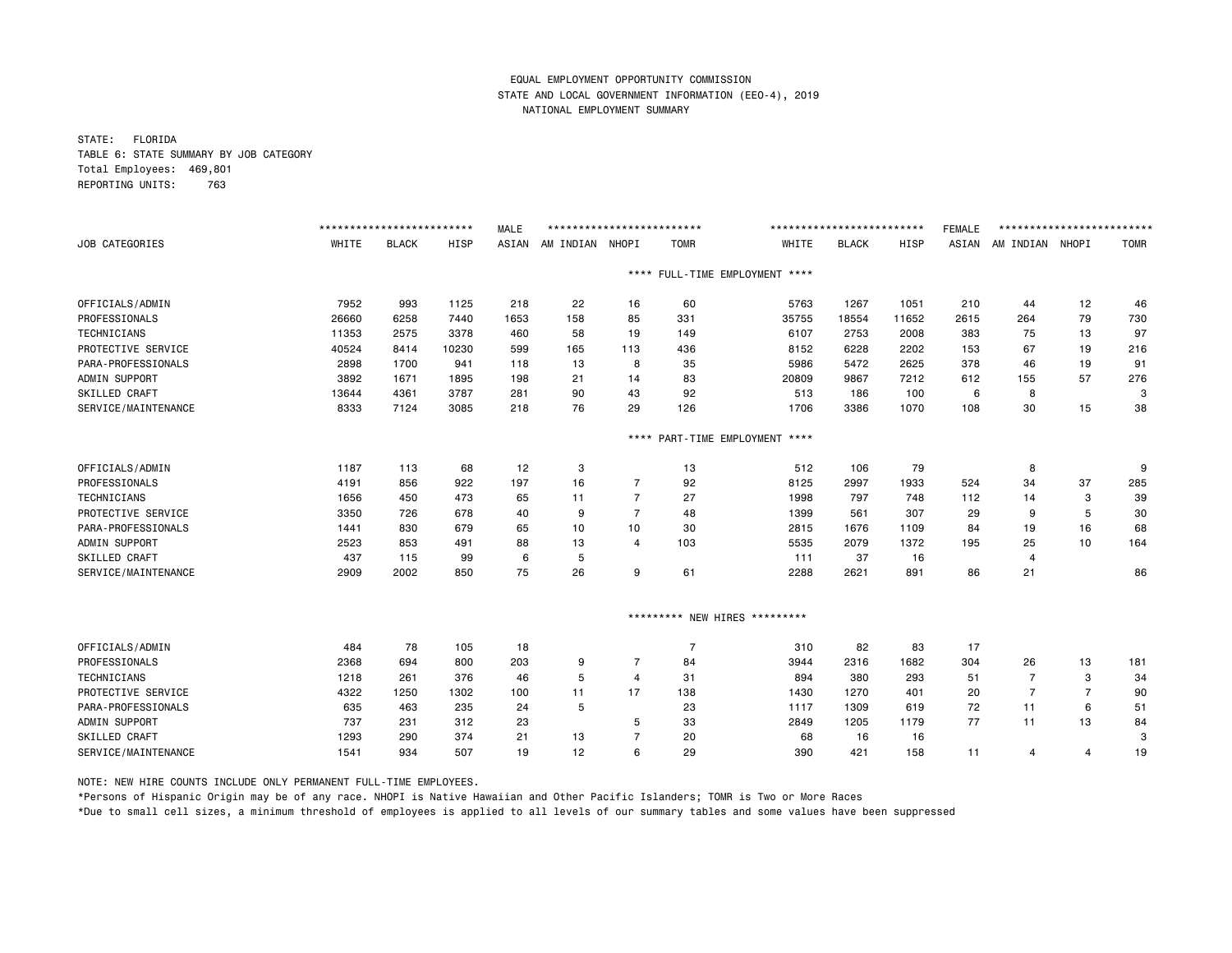STATE: GEORGIA TABLE 6: STATE SUMMARY BY JOB CATEGORY Total Employees: 214,034 REPORTING UNITS: 417

|                      |       | ************************* |             | <b>MALE</b>    | ************************** |           |                     |                           | ************************* |                | <b>FEMALE</b>  | ************************* |                |             |
|----------------------|-------|---------------------------|-------------|----------------|----------------------------|-----------|---------------------|---------------------------|---------------------------|----------------|----------------|---------------------------|----------------|-------------|
| JOB CATEGORIES       | WHITE | <b>BLACK</b>              | <b>HISP</b> | ASIAN          | AM INDIAN                  | NHOPI     | <b>TOMR</b>         | WHITE                     | <b>BLACK</b>              | HISP           | ASIAN          | AM INDIAN NHOPI           |                | <b>TOMR</b> |
|                      |       |                           |             |                |                            | $***$ * * |                     | FULL-TIME EMPLOYMENT **** |                           |                |                |                           |                |             |
| OFFICIALS/ADMIN      | 3517  | 734                       | 46          | 43             | 3                          | 6         | 15                  | 2354                      | 1011                      | 47             | 41             | $\overline{7}$            | $\overline{4}$ | 13          |
| PROFESSIONALS        | 10987 | 5211                      | 352         | 437            | 40                         | 21        | 65                  | 11918                     | 13710                     | 621            | 1586           | 53                        | 204            | 67          |
| <b>TECHNICIANS</b>   | 3881  | 2137                      | 122         | 87             | 13                         | 5         | 25                  | 2594                      | 2354                      | 142            | 121            | 10                        | $\overline{4}$ | 24          |
| PROTECTIVE SERVICE   | 20599 | 9149                      | 1036        | 258            | 50                         | 49        | 145                 | 3842                      | 7159                      | 410            | 56             | 19                        | 15             | 56          |
| PARA-PROFESSIONALS   | 1460  | 1352                      | 79          | 107            | 7                          | 128       | 95                  | 3456                      | 5287                      | 273            | 1001           | 15                        | 33             | 25          |
| ADMIN SUPPORT        | 1849  | 1248                      | 95          | 62             | 12                         |           | 15                  | 10656                     | 9083                      | 823            | 275            | 25                        | 42             | 83          |
| SKILLED CRAFT        | 4359  | 2641                      | 179         | 115            | 57                         | 18        | 49                  | 403                       | 318                       | 17             | 36             |                           |                | 7           |
| SERVICE/MAINTENANCE  | 4343  | 5206                      | 225         | 84             | 21                         | 42        | 81                  | 793                       | 3402                      | 89             | 112            | $\overline{4}$            | 10             | 34          |
|                      |       |                           |             |                |                            | $***$ * * |                     | PART-TIME EMPLOYMENT **** |                           |                |                |                           |                |             |
| OFFICIALS/ADMIN      | 566   | 86                        | 3           |                |                            | 6         | $\overline{a}$      | 405                       | 121                       | 6              | $\overline{4}$ |                           |                | 4           |
| PROFESSIONALS        | 1721  | 691                       | 82          | 71             | 5                          | 10        | 7                   | 2730                      | 1600                      | 88             | 104            | 12                        | 10             | 14          |
| <b>TECHNICIANS</b>   | 492   | 221                       | 26          | $\overline{7}$ |                            |           | 3                   | 763                       | 482                       | 30             | 30             |                           |                | 10          |
| PROTECTIVE SERVICE   | 2043  | 963                       | 76          | 16             | 4                          |           | 27                  | 398                       | 516                       | 12             |                |                           | $\overline{4}$ | 15          |
| PARA-PROFESSIONALS   | 890   | 618                       | 28          | 26             |                            | 5         | 9                   | 1628                      | 1604                      | 90             | 57             | 4                         | $\overline{7}$ | 15          |
| ADMIN SUPPORT        | 1283  | 713                       | 52          | 28             | 4                          |           | 15                  | 3291                      | 2116                      | 187            | 63             | 5                         | 9              | 38          |
| <b>SKILLED CRAFT</b> | 261   | 93                        | 11          |                |                            |           | $\overline{4}$      | 134                       | 38                        | 20             |                |                           |                | 5           |
| SERVICE/MAINTENANCE  | 1713  | 881                       | 65          | 11             | 4                          | 4         | 18                  | 1202                      | 779                       | 72             | 30             |                           | 8              | 23          |
|                      |       |                           |             |                |                            |           | ********* NEW HIRES | *********                 |                           |                |                |                           |                |             |
| OFFICIALS/ADMIN      | 203   | 60                        | 9           |                |                            |           | 3                   | 145                       | 77                        | $\overline{7}$ |                |                           |                |             |
| PROFESSIONALS        | 321   | 257                       | 34          | 15             |                            |           | 15                  | 694                       | 504                       | 34             | 46             |                           | 3              | 16          |
| TECHNICIANS          | 218   | 103                       | 18          | 13             |                            |           | $\overline{a}$      | 380                       | 214                       | 30             | 18             |                           |                | 7           |
| PROTECTIVE SERVICE   | 2150  | 925                       | 192         | 37             |                            | 10        | 35                  | 503                       | 588                       | 53             | 4              |                           | 4              | 17          |
| PARA-PROFESSIONALS   | 128   | 121                       | 26          | 11             |                            | 5         |                     | 308                       | 317                       | 20             | 12             |                           | 8              | 5           |
| ADMIN SUPPORT        | 190   | 108                       | 11          | 4              |                            |           |                     | 899                       | 705                       | 106            | 22             | з                         | $\overline{7}$ | 23          |
| SKILLED CRAFT        | 415   | 235                       | 25          | 7              |                            |           | $\overline{4}$      | 40                        | 35                        |                | 4              |                           |                |             |
| SERVICE/MAINTENANCE  | 631   | 605                       | 46          | 6              |                            |           | 20                  | 118                       | 407                       | 13             |                |                           |                | 10          |

NOTE: NEW HIRE COUNTS INCLUDE ONLY PERMANENT FULL-TIME EMPLOYEES.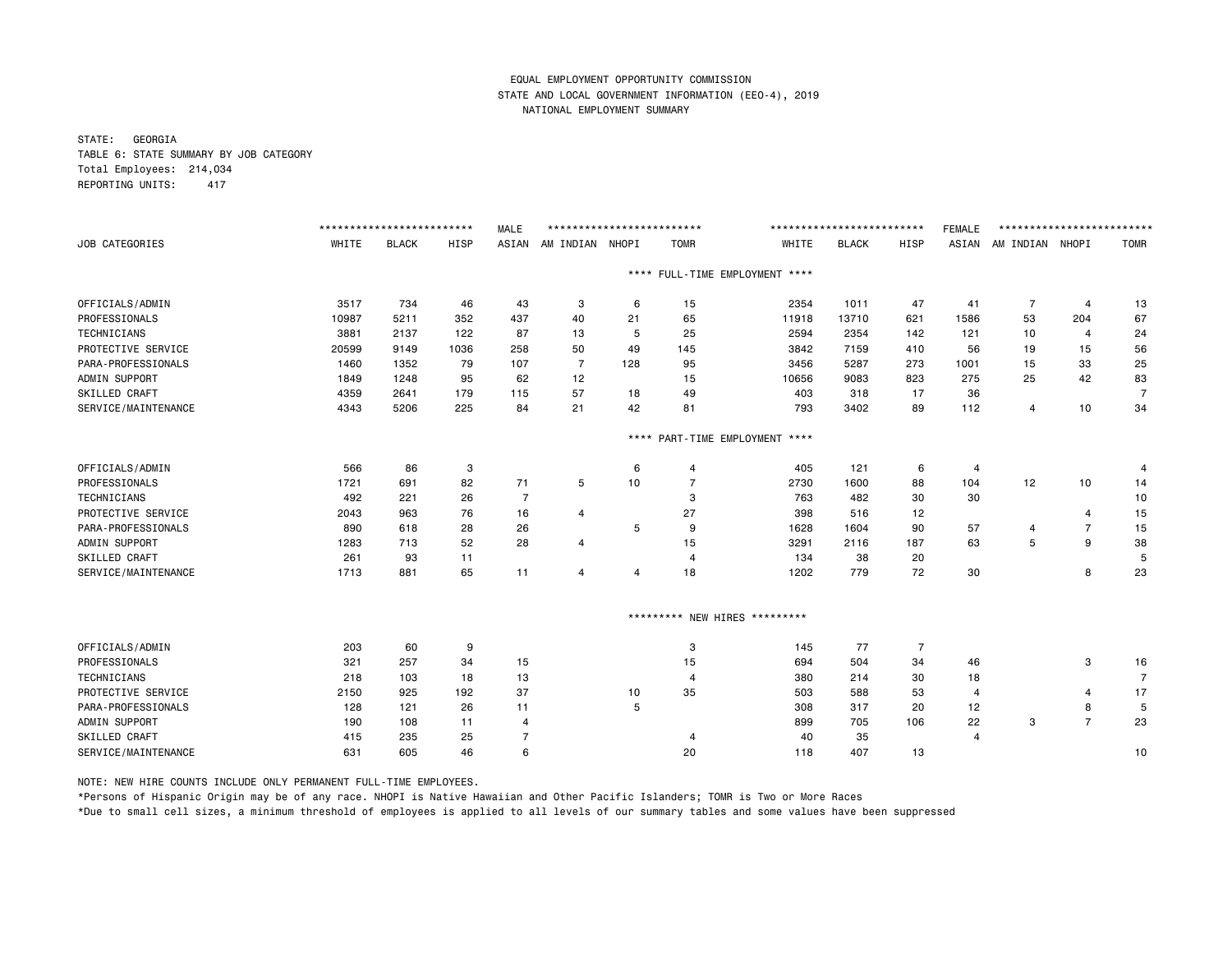STATE: IDAHO TABLE 6: STATE SUMMARY BY JOB CATEGORY Total Employees: 39,970 REPORTING UNITS: 79

|                       |       | ************************** |                | <b>MALE</b>    | ************************** |   |                |                                | ************************** |      | <b>FEMALE</b> | ************************** |    |                |
|-----------------------|-------|----------------------------|----------------|----------------|----------------------------|---|----------------|--------------------------------|----------------------------|------|---------------|----------------------------|----|----------------|
| <b>JOB CATEGORIES</b> | WHITE | <b>BLACK</b>               | HISP           | ASIAN          | AM INDIAN NHOPI            |   | <b>TOMR</b>    | WHITE                          | <b>BLACK</b>               | HISP |               | ASIAN AM INDIAN NHOPI      |    | <b>TOMR</b>    |
|                       |       |                            |                |                |                            |   |                | **** FULL-TIME EMPLOYMENT **** |                            |      |               |                            |    |                |
| OFFICIALS/ADMIN       | 1462  | $\overline{7}$             | 48             | 11             | 7                          |   | 9              | 961                            | 3                          | 38   | 7             | 7                          | 3  | 3              |
| PROFESSIONALS         | 4255  | 38                         | 154            | 91             | 33                         | 5 | 12             | 4337                           | 22                         | 232  | 96            | 28                         | 3  | 24             |
| TECHNICIANS           | 1903  | 5                          | 88             | 9              | 9                          |   | $\overline{7}$ | 681                            | 4                          | 44   | 8             | 9                          |    | 5              |
| PROTECTIVE SERVICE    | 3608  | 51                         | 185            | 31             | 9                          | 8 | 39             | 698                            | 4                          | 71   | 5             | 5                          | 5  | 6              |
| PARA-PROFESSIONALS    | 392   | 5                          | 41             | $\overline{7}$ |                            |   |                | 1141                           | 13                         | 166  | 22            | 11                         |    | $\overline{7}$ |
| ADMIN SUPPORT         | 573   | 10                         | 48             | 11             |                            |   | 3              | 4419                           | 16                         | 353  | 43            | 37                         | 16 | 28             |
| SKILLED CRAFT         | 1718  | 3                          | 72             | 3              | 10                         | 4 | 6              | 101                            |                            | 5    |               |                            |    |                |
| SERVICE/MAINTENANCE   | 739   | 8                          | 58             | 9              |                            | 3 | $\overline{7}$ | 469                            | 5                          | 33   | 14            | 6                          |    |                |
|                       |       |                            |                |                |                            |   |                | **** PART-TIME EMPLOYMENT **** |                            |      |               |                            |    |                |
| OFFICIALS/ADMIN       | 87    |                            |                |                |                            |   |                | 37                             |                            |      |               |                            |    |                |
| PROFESSIONALS         | 149   |                            | 3              |                |                            |   |                | 563                            |                            | 20   | 12            | 5                          |    | 5              |
| TECHNICIANS           | 172   |                            | 8              |                |                            |   |                | 188                            |                            | 8    |               | 3                          |    |                |
| PROTECTIVE SERVICE    | 321   |                            | 9              |                |                            |   |                | 57                             |                            | 16   |               |                            |    |                |
| PARA-PROFESSIONALS    | 159   |                            | 11             | 5              |                            |   | $\overline{7}$ | 510                            |                            | 95   | 11            | 3                          |    | 11             |
| ADMIN SUPPORT         | 252   | $\overline{4}$             | 14             | $\overline{a}$ | 6                          |   | $\overline{4}$ | 805                            | 8                          | 61   | 12            | 5                          |    | $\overline{7}$ |
| SKILLED CRAFT         | 113   |                            | $\overline{4}$ |                |                            |   |                | 17                             |                            | 5    |               |                            |    |                |
| SERVICE/MAINTENANCE   | 1149  | 12                         | 62             | $\overline{7}$ | 9                          |   | 21             | 870                            | $\overline{4}$             | 43   | 11            | 9                          |    | 6              |
|                       |       |                            |                |                |                            |   |                | ********* NEW HIRES *********  |                            |      |               |                            |    |                |
| OFFICIALS/ADMIN       | 115   |                            | 5              |                |                            |   |                | 70                             |                            |      |               |                            | 3  |                |
| PROFESSIONALS         | 411   | 6                          | 22             | 9              | 4                          |   | 4              | 680                            | 3                          | 34   | 13            | 6                          |    | 9              |
| TECHNICIANS           | 95    |                            | 5              |                |                            |   |                | 95                             |                            | 7    |               |                            |    |                |
| PROTECTIVE SERVICE    | 437   | $\overline{7}$             | 37             | 5              |                            | 3 | 3              | 93                             |                            | 12   |               |                            |    |                |
| PARA-PROFESSIONALS    | 62    |                            | 11             |                |                            |   |                | 224                            |                            | 29   | 4             | 3                          |    | 5              |
| ADMIN SUPPORT         | 112   | 3                          | 13             |                |                            |   |                | 561                            |                            | 55   | 9             | 9                          |    | 3              |
| SKILLED CRAFT         | 267   |                            | 16             |                | 3                          |   |                | 26                             | 3                          |      |               |                            |    |                |
| SERVICE/MAINTENANCE   | 131   |                            | 17             |                |                            |   |                | 84                             |                            | 10   |               |                            |    |                |

NOTE: NEW HIRE COUNTS INCLUDE ONLY PERMANENT FULL-TIME EMPLOYEES.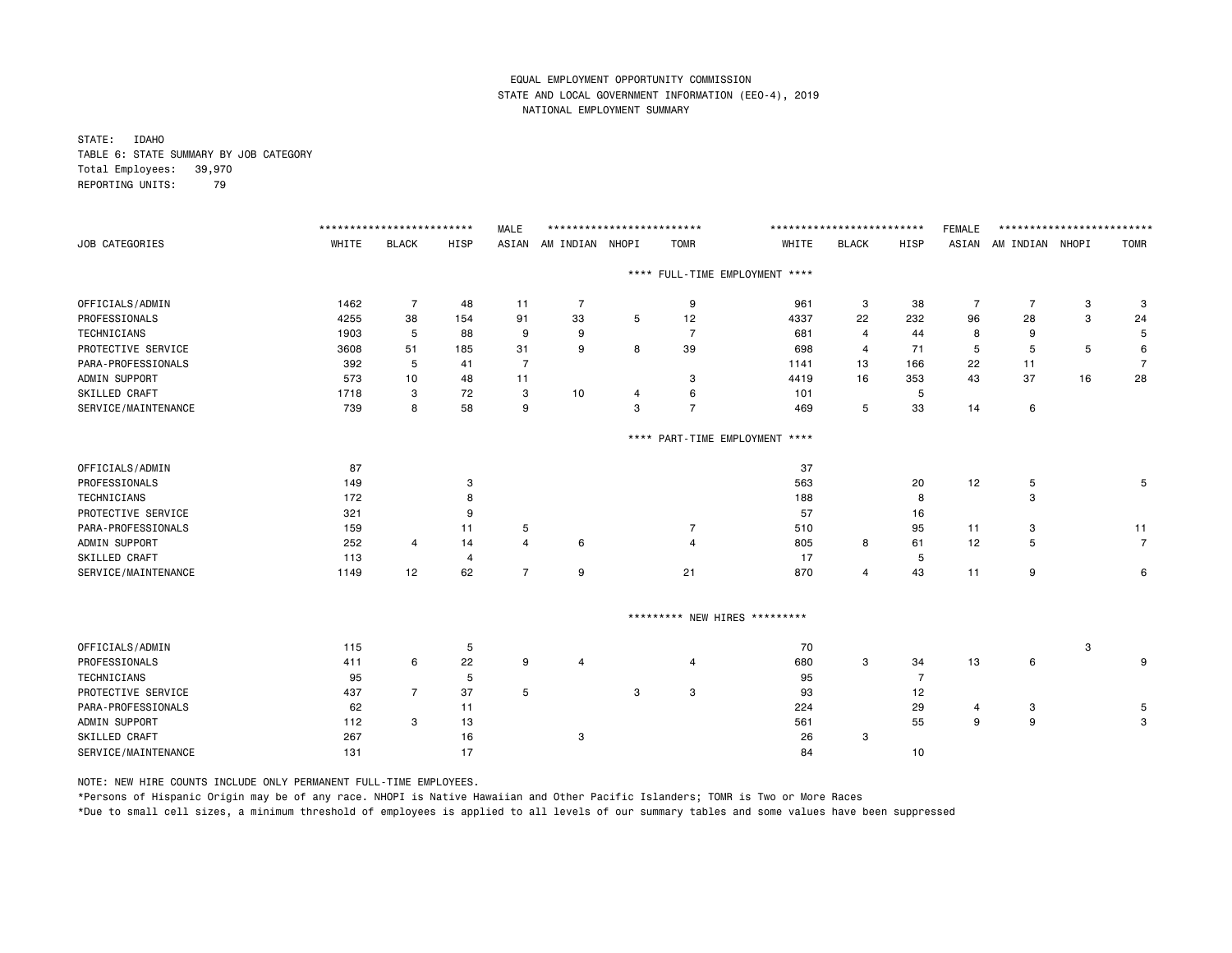STATE: ILLINOIS TABLE 6: STATE SUMMARY BY JOB CATEGORY Total Employees: 213,783 REPORTING UNITS: 348

|                     |       | ************************** |      | <b>MALE</b>    | ************************** |                |                |                                | ************************* |      | <b>FEMALE</b> | ************************** |    |             |
|---------------------|-------|----------------------------|------|----------------|----------------------------|----------------|----------------|--------------------------------|---------------------------|------|---------------|----------------------------|----|-------------|
| JOB CATEGORIES      | WHITE | <b>BLACK</b>               | HISP | ASIAN          | AM INDIAN                  | NHOPI          | <b>TOMR</b>    | WHITE                          | <b>BLACK</b>              | HISP | ASIAN         | AM INDIAN NHOPI            |    | <b>TOMR</b> |
|                     |       |                            |      |                |                            |                |                | **** FULL-TIME EMPLOYMENT **** |                           |      |               |                            |    |             |
| OFFICIALS/ADMIN     | 4965  | 688                        | 344  | 225            | 8                          | 6              | 12             | 3531                           | 1042                      | 252  | 176           | 11                         | 3  | 18          |
| PROFESSIONALS       | 10826 | 2625                       | 1333 | 1009           | 52                         | 14             | 62             | 12666                          | 6591                      | 2213 | 1441          | 58                         | 18 | 121         |
| <b>TECHNICIANS</b>  | 4135  | 988                        | 423  | 266            | 15                         | 4              | 18             | 3002                           | 2264                      | 389  | 199           | 12                         | 3  | 12          |
| PROTECTIVE SERVICE  | 27415 | 5054                       | 5485 | 653            | 84                         | 44             | 79             | 4766                           | 2456                      | 1430 | 89            | 13                         | 8  | 26          |
| PARA-PROFESSIONALS  | 1045  | 388                        | 228  | 51             |                            | 3              | 16             | 3174                           | 1448                      | 512  | 83            | 12                         | 6  | 20          |
| ADMIN SUPPORT       | 1956  | 826                        | 416  | 151            |                            | $\overline{4}$ | 106            | 8785                           | 3542                      | 1683 | 245           | 16                         | 19 | 59          |
| SKILLED CRAFT       | 7207  | 1491                       | 1428 | 139            | 22                         | 11             | 46             | 253                            | 174                       | 58   | 9             |                            |    | 3           |
| SERVICE/MAINTENANCE | 7959  | 5734                       | 2270 | 196            | 44                         | 10             | 103            | 1670                           | 3419                      | 432  | 58            | 14                         | 6  | 26          |
|                     |       |                            |      |                |                            | $***$ * *      |                | PART-TIME EMPLOYMENT ****      |                           |      |               |                            |    |             |
| OFFICIALS/ADMIN     | 587   | 41                         | 15   | $\overline{7}$ | 3                          |                | 93             | 350                            | 23                        | 17   | 13            |                            |    |             |
| PROFESSIONALS       | 569   | 54                         | 35   | 65             |                            |                | 13             | 1448                           | 137                       | 74   | 91            | 4                          |    | 7           |
| TECHNICIANS         | 219   | 26                         | 26   | 12             |                            |                |                | 430                            | 56                        | 28   | 14            |                            |    |             |
| PROTECTIVE SERVICE  | 2131  | 398                        | 414  | 44             | 5                          | 3              | 71             | 740                            | 788                       | 343  | 13            | 13                         |    | 39          |
| PARA-PROFESSIONALS  | 1626  | 868                        | 434  | 77             |                            | 5              | 148            | 3277                           | 1463                      | 798  | 136           | 23                         | 14 | 189         |
| ADMIN SUPPORT       | 2056  | 413                        | 165  | 63             | 3                          |                | 42             | 3355                           | 723                       | 304  | 84            | $\overline{4}$             | 11 | 37          |
| SKILLED CRAFT       | 251   | 14                         | 49   |                |                            |                |                | 141                            | 4                         | 32   |               |                            |    |             |
| SERVICE/MAINTENANCE | 3603  | 1130                       | 679  | 93             | $\overline{7}$             |                | 95             | 2206                           | 1475                      | 324  | 50            | 10                         | 5  | 67          |
|                     |       |                            |      |                |                            |                |                | ********* NEW HIRES *********  |                           |      |               |                            |    |             |
| OFFICIALS/ADMIN     | 227   | 19                         | 12   | 9              |                            |                | 3              | 181                            | 35                        | 9    | 4             |                            |    | 7           |
| PROFESSIONALS       | 606   | 76                         | 65   | 44             |                            |                | 6              | 888                            | 175                       | 82   | 42            |                            |    | 15          |
| <b>TECHNICIANS</b>  | 170   | 16                         | 23   | 13             |                            |                | 5              | 196                            | 49                        | 12   | 6             |                            |    | 4           |
| PROTECTIVE SERVICE  | 1281  | 210                        | 428  | 52             | 3                          | 3              | 27             | 294                            | 111                       | 155  | 13            |                            |    | 8           |
| PARA-PROFESSIONALS  | 116   | 30                         | 26   | 10             |                            |                | 10             | 338                            | 159                       | 33   | 14            |                            |    | 8           |
| ADMIN SUPPORT       | 254   | 95                         | 51   | 16             |                            |                | 6              | 980                            | 229                       | 162  | 45            |                            |    | 11          |
| SKILLED CRAFT       | 377   | 70                         | 106  | 8              |                            |                | $\overline{4}$ | 45                             | 10                        | 4    |               |                            |    |             |
| SERVICE/MAINTENANCE | 600   | 349                        | 114  | 10             | 3                          | 6              | 16             | 311                            | 256                       | 23   | 6             | 4                          |    | 9           |

NOTE: NEW HIRE COUNTS INCLUDE ONLY PERMANENT FULL-TIME EMPLOYEES.

\*Persons of Hispanic Origin may be of any race. NHOPI is Native Hawaiian and Other Pacific Islanders; TOMR is Two or More Races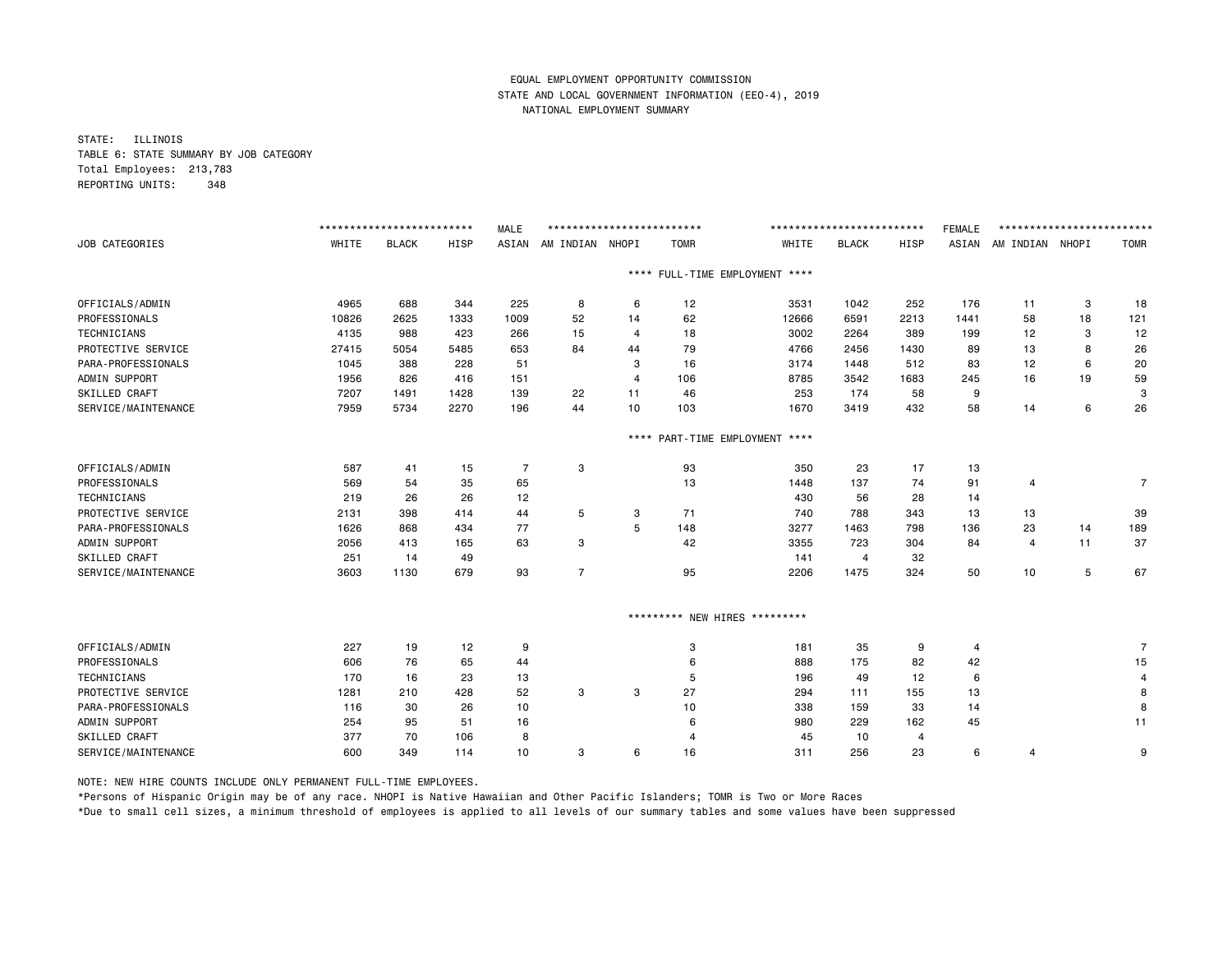STATE: INDIANA TABLE 6: STATE SUMMARY BY JOB CATEGORY Total Employees: 114,150 REPORTING UNITS: 220

|                     |       | ************************** |                | <b>MALE</b>    | ************************** |                |                |                                | ************************** |      | <b>FEMALE</b>  | ************************** |                |             |
|---------------------|-------|----------------------------|----------------|----------------|----------------------------|----------------|----------------|--------------------------------|----------------------------|------|----------------|----------------------------|----------------|-------------|
| JOB CATEGORIES      | WHITE | <b>BLACK</b>               | HISP           | ASIAN          | AM INDIAN NHOPI            |                | <b>TOMR</b>    | WHITE                          | <b>BLACK</b>               | HISP | ASIAN          | AM INDIAN NHOPI            |                | <b>TOMR</b> |
|                     |       |                            |                |                |                            |                |                | **** FULL-TIME EMPLOYMENT **** |                            |      |                |                            |                |             |
| OFFICIALS/ADMIN     | 3605  | 228                        | 190            | 30             | 5                          | $\overline{7}$ | 8              | 3612                           | 382                        | 174  | 43             | 8                          | 12             | 14          |
| PROFESSIONALS       | 7525  | 670                        | 186            | 202            | 9                          | 17             | 25             | 11135                          | 2037                       | 470  | 226            | 16                         | 28             | 87          |
| <b>TECHNICIANS</b>  | 3350  | 274                        | 83             | 25             | 3                          | 5              | 10             | 2211                           | 383                        | 129  | 30             | 5                          | 5              | 12          |
| PROTECTIVE SERVICE  | 12940 | 1800                       | 455            | 80             | 31                         | 31             | 53             | 3027                           | 720                        | 125  | 19             | $\overline{7}$             | 8              | 21          |
| PARA-PROFESSIONALS  | 928   | 143                        | 25             | 12             |                            | 3              | 3              | 2612                           | 580                        | 88   | 27             |                            | 3              | 6           |
| ADMIN SUPPORT       | 994   | 183                        | 29             | 15             |                            | 4              | 5              | 8261                           | 1074                       | 308  | 38             | 4                          | 16             | 39          |
| SKILLED CRAFT       | 4793  | 492                        | 125            | 8              | $\overline{7}$             | 15             | 12             | 245                            | 36                         | 80   |                |                            | 4              |             |
| SERVICE/MAINTENANCE | 3447  | 442                        | 129            | 10             | 3                          | 6              | $\overline{4}$ | 1131                           | 232                        | 115  | 15             | $\overline{4}$             | $\overline{4}$ | 3           |
|                     |       |                            |                |                |                            | $***$ * *      |                | PART-TIME EMPLOYMENT ****      |                            |      |                |                            |                |             |
| OFFICIALS/ADMIN     | 467   | 10                         | 4              |                |                            |                |                | 248                            | 15                         |      |                |                            |                |             |
| PROFESSIONALS       | 416   | 10                         | $\overline{4}$ | 14             |                            |                |                | 1372                           | 48                         | 20   | 21             |                            |                |             |
| TECHNICIANS         | 237   | 9                          |                |                |                            |                |                | 488                            | 6                          | 4    | $\overline{4}$ |                            |                | 3           |
| PROTECTIVE SERVICE  | 867   | 51                         | 21             |                | 3                          | 3              |                | 362                            | 30                         | 12   |                |                            |                |             |
| PARA-PROFESSIONALS  | 578   | 118                        | 33             | 8              |                            |                | 7              | 847                            | 194                        | 78   | 14             | 5                          |                | 10          |
| ADMIN SUPPORT       | 1228  | 114                        | 31             | 13             |                            | $\overline{4}$ | 8              | 2795                           | 257                        | 98   | 20             | 3                          | 7              | 19          |
| SKILLED CRAFT       | 405   | 9                          | $\overline{4}$ |                |                            |                |                | 388                            | 117                        | 9    | 5              |                            | $\mathbf 3$    |             |
| SERVICE/MAINTENANCE | 2742  | 222                        | 93             | 8              | 3                          | 8              | 12             | 2160                           | 128                        | 98   | 16             |                            | 3              | 18          |
|                     |       |                            |                |                |                            |                |                | ********* NEW HIRES *********  |                            |      |                |                            |                |             |
|                     |       |                            |                |                |                            |                |                |                                |                            |      |                |                            |                |             |
| OFFICIALS/ADMIN     | 224   | 15                         | 9              | 6              |                            |                | 5              | 285                            | 65                         | 25   | $\overline{7}$ |                            |                | 5           |
| PROFESSIONALS       | 821   | 96                         | 41             | 27             |                            | 3              | 13             | 1738                           | 403                        | 94   | 34             |                            | 6              | 44          |
| <b>TECHNICIANS</b>  | 336   | 43                         | 14             |                |                            |                | 5              | 437                            | 104                        | 30   | 8              |                            |                | 13          |
| PROTECTIVE SERVICE  | 2096  | 312                        | 109            | 14             | 3                          | 13             | 23             | 877                            | 257                        | 44   | 4              |                            | 6              | 23          |
| PARA-PROFESSIONALS  | 163   | 36                         | 6              | $\overline{4}$ |                            |                |                | 451                            | 113                        | 16   | 8              |                            |                | 3           |
| ADMIN SUPPORT       | 177   | 56                         | 5              | 3              |                            |                | 3              | 1100                           | 158                        | 44   | $\overline{7}$ |                            | 5              | 9           |
| SKILLED CRAFT       | 465   | 83                         | 11             |                |                            |                |                | 36                             | 8                          |      |                |                            |                |             |
| SERVICE/MAINTENANCE | 647   | 79                         | 19             | 3              |                            |                |                | 315                            | 63                         | 10   | 4              |                            |                |             |

NOTE: NEW HIRE COUNTS INCLUDE ONLY PERMANENT FULL-TIME EMPLOYEES.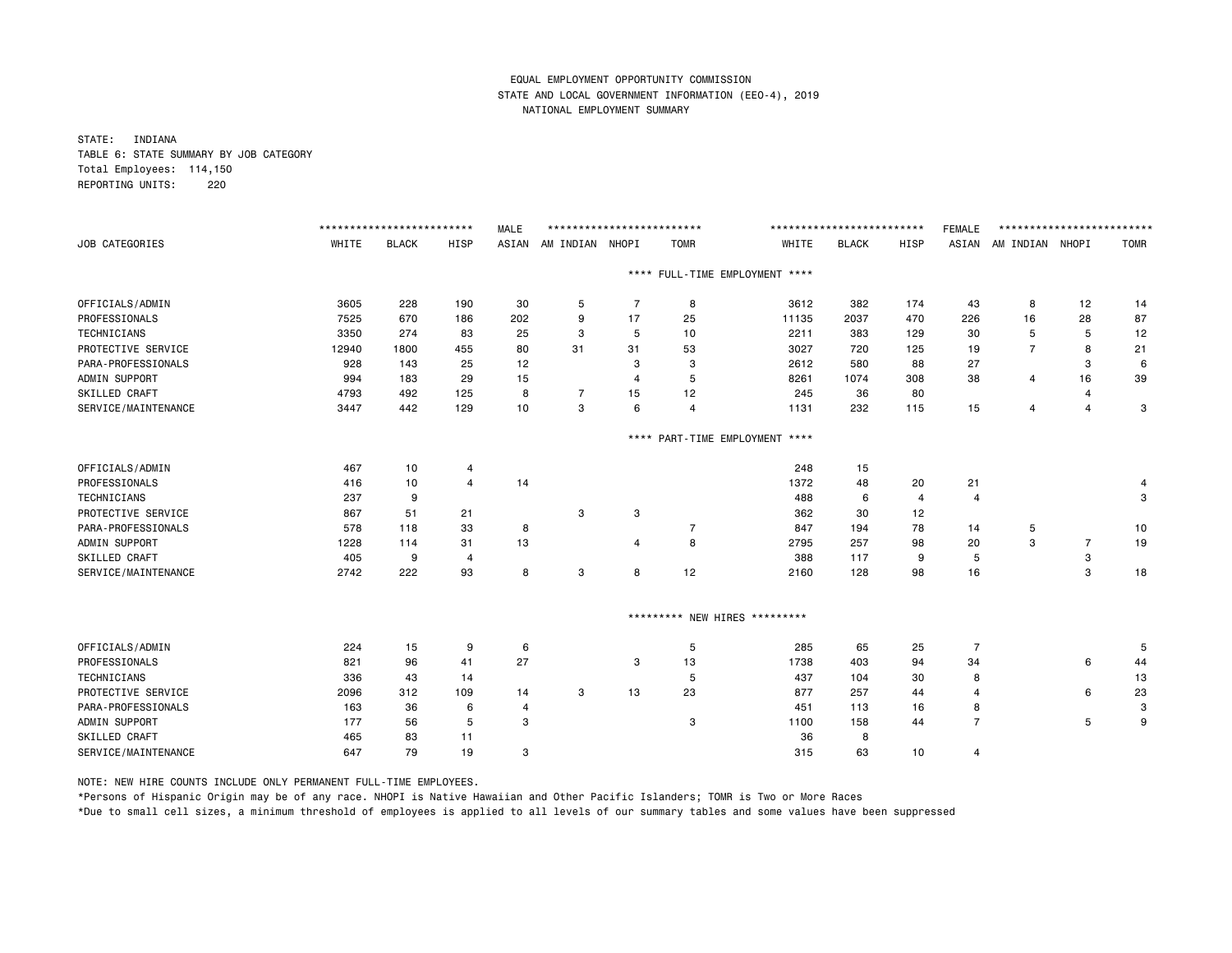STATE: IOWA TABLE 6: STATE SUMMARY BY JOB CATEGORY Total Employees: 59,201 REPORTING UNITS: 169

|                      |       | ************************* |          | <b>MALE</b> | ************************** |                |                     |                                | ************************** |      | <b>FEMALE</b>  | ************************* |                |                |
|----------------------|-------|---------------------------|----------|-------------|----------------------------|----------------|---------------------|--------------------------------|----------------------------|------|----------------|---------------------------|----------------|----------------|
| JOB CATEGORIES       | WHITE | <b>BLACK</b>              | HISP     | ASIAN       | AM INDIAN NHOPI            |                | <b>TOMR</b>         | WHITE                          | <b>BLACK</b>               | HISP |                | ASIAN AM INDIAN NHOPI     |                | <b>TOMR</b>    |
|                      |       |                           |          |             |                            |                |                     | **** FULL-TIME EMPLOYMENT **** |                            |      |                |                           |                |                |
| OFFICIALS/ADMIN      | 2178  | 44                        | 31       | 29          | 4                          |                | 4                   | 2081                           | 46                         | 35   | 32             | 6                         |                | 7              |
| PROFESSIONALS        | 3580  | 97                        | 80       | 83          | 11                         |                | 17                  | 5796                           | 137                        | 123  | 119            | 10                        | 12             | 25             |
| TECHNICIANS          | 1828  | 47                        | 40       | 18          | 6                          | 4              | 3                   | 1451                           | 49                         | 31   | 32             | 5                         | 5              | 5              |
| PROTECTIVE SERVICE   | 5691  | 155                       | 148      | 45          | 12                         | $\overline{7}$ | 24                  | 1039                           | 49                         | 41   | 5              | 3                         |                | 6              |
| PARA-PROFESSIONALS   | 375   | 30                        | 9        | 6           |                            |                |                     | 1288                           | 62                         | 26   | 12             | 4                         | 7              | $\overline{7}$ |
| ADMIN SUPPORT        | 649   | 37                        | 20       | 22          |                            |                | $\overline{4}$      | 5576                           | 142                        | 165  | 69             | 15                        | $\overline{4}$ | 27             |
| SKILLED CRAFT        | 4024  | 72                        | 94       | 25          | 20                         |                | 9                   | 123                            | 20                         |      |                |                           |                | 4              |
| SERVICE/MAINTENANCE  | 2429  | 95                        | 73       | 22          | $\overline{4}$             | 6              | 13                  | 1645                           | 57                         | 66   | 28             | 8                         |                | 14             |
|                      |       |                           |          |             |                            |                |                     | **** PART-TIME EMPLOYMENT **** |                            |      |                |                           |                |                |
| OFFICIALS/ADMIN      | 83    |                           |          |             |                            |                |                     | 72                             |                            |      |                |                           |                |                |
| PROFESSIONALS        | 163   | 5                         | 4        | 4           |                            |                | 3                   | 1090                           | 9                          | 11   | 11             | 4                         | 3              | 10             |
| TECHNICIANS          | 143   |                           | 6        | 5           |                            |                |                     | 323                            | 13                         | 9    | 8              |                           |                |                |
| PROTECTIVE SERVICE   | 419   | 20                        | 8        |             |                            |                |                     | 155                            | 11                         | 10   |                |                           |                |                |
| PARA-PROFESSIONALS   | 625   | 19                        | 12       | 8           |                            |                | 13                  | 1255                           | 46                         | 32   | 16             | 3                         | 5              | 26             |
| ADMIN SUPPORT        | 227   | 17                        | 11       | 4           |                            |                | 3                   | 1129                           | 37                         | 48   | 20             |                           |                | 12             |
| SKILLED CRAFT        | 269   | 15                        | 6        | 3           |                            |                |                     | 112                            | 14                         | 3    | 5              |                           |                | 5              |
| SERVICE/MAINTENANCE  | 2397  | 95                        | 82       | 17          | 3                          |                | 36                  | 2424                           | 96                         | 81   | 35             | $\overline{7}$            | 10             | 51             |
|                      |       |                           |          |             |                            |                | ********* NEW HIRES | *********                      |                            |      |                |                           |                |                |
| OFFICIALS/ADMIN      | 69    | 3                         |          |             |                            |                | 3                   | 76                             | 5                          |      |                |                           |                |                |
| PROFESSIONALS        | 277   | 15                        | 4        | 11          |                            |                | $\overline{7}$      | 706                            | 22                         | 39   | 12             |                           |                | 10             |
| <b>TECHNICIANS</b>   | 132   | 11                        |          |             |                            |                |                     | 192                            | 14                         | 7    |                |                           |                | 3              |
| PROTECTIVE SERVICE   | 517   | 35                        | 18       | 5           | 3                          |                | 11                  | 121                            | 17                         | 12   |                |                           |                |                |
| PARA-PROFESSIONALS   | 80    | 5                         |          | 4           |                            |                |                     | 233                            | 21                         | 8    | $\overline{7}$ |                           |                | 5              |
| ADMIN SUPPORT        | 100   | 5                         |          | 4           |                            |                | 3                   | 505                            | 15                         | 21   | 10             | 3                         |                | 8              |
| <b>SKILLED CRAFT</b> | 428   | 15                        |          | 3           |                            |                |                     | 25                             | 13                         |      |                |                           |                |                |
| SERVICE/MAINTENANCE  | 225   | 19                        | 20<br>13 | 3           |                            |                | 3                   | 237                            | 11                         | 19   | 6              |                           |                | 6              |
|                      |       |                           |          |             |                            |                |                     |                                |                            |      |                |                           |                |                |

NOTE: NEW HIRE COUNTS INCLUDE ONLY PERMANENT FULL-TIME EMPLOYEES.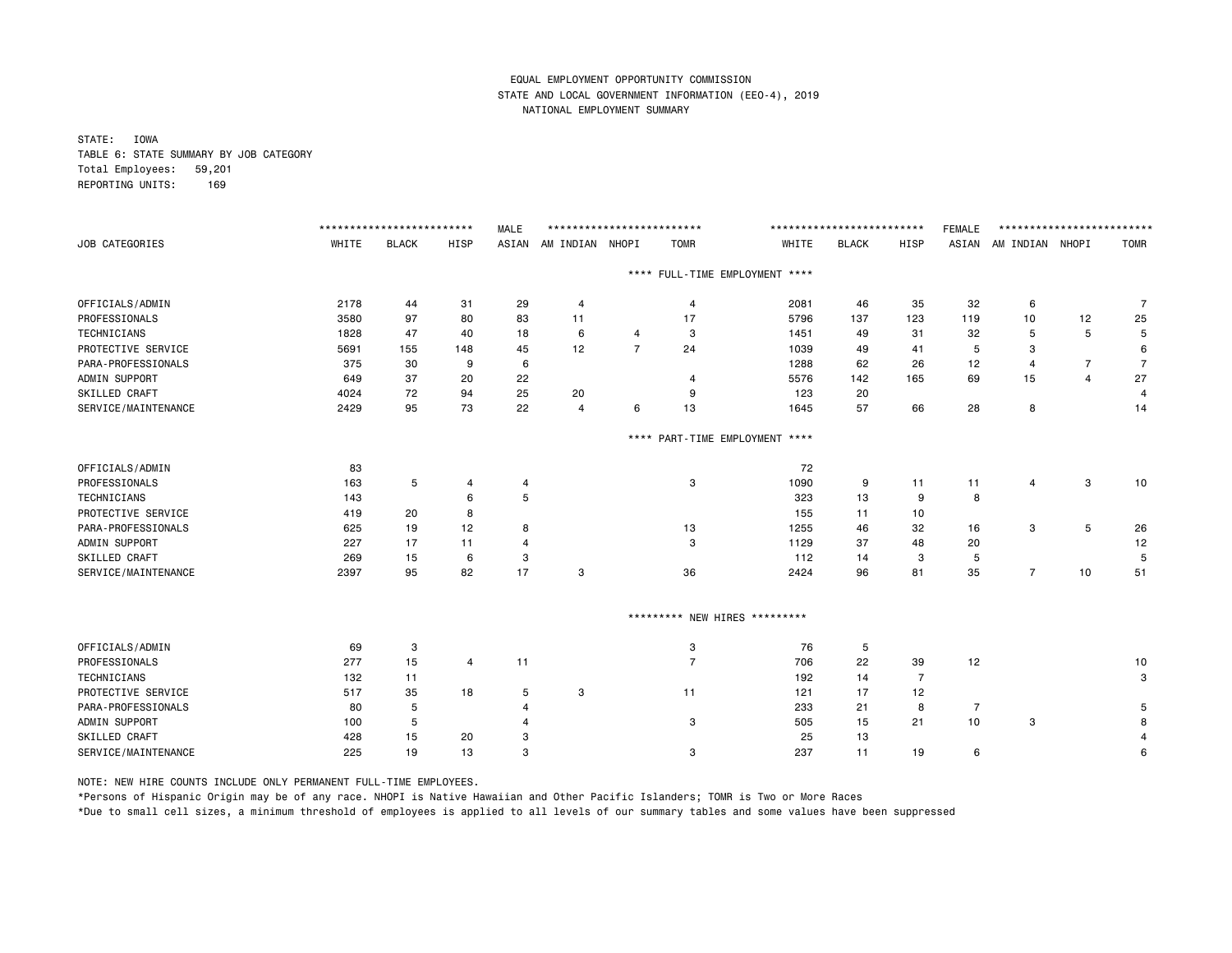STATE: KANSAS TABLE 6: STATE SUMMARY BY JOB CATEGORY Total Employees: 78,228 REPORTING UNITS: 149

|                      |       | ************************** |                | <b>MALE</b>    | ************************** |                |                |                                | ************************** |       | <b>FEMALE</b> | ************************** |                |             |
|----------------------|-------|----------------------------|----------------|----------------|----------------------------|----------------|----------------|--------------------------------|----------------------------|-------|---------------|----------------------------|----------------|-------------|
| JOB CATEGORIES       | WHITE | <b>BLACK</b>               | <b>HISP</b>    | ASIAN          | AM INDIAN NHOPI            |                | <b>TOMR</b>    | WHITE                          | <b>BLACK</b>               | HISP  | ASIAN         | AM INDIAN NHOPI            |                | <b>TOMR</b> |
|                      |       |                            |                |                |                            |                |                | **** FULL-TIME EMPLOYMENT **** |                            |       |               |                            |                |             |
| OFFICIALS/ADMIN      | 2111  | 57                         | 53             | $\overline{7}$ | 8                          | 5              | $\overline{7}$ | 2089                           | 79                         | 82    | 13            | 20                         | 5              | 9           |
| PROFESSIONALS        | 4409  | 209                        | 182            | 71             | 43                         | 50             | 23             | 7775                           | 428                        | 393   | 96            | 40                         | 125            | 65          |
| TECHNICIANS          | 2633  | 159                        | 190            | 44             | 21                         | 38             | 27             | 2098                           | 425                        | 205   | 22            | 25                         | 53             | 50          |
| PROTECTIVE SERVICE   | 7035  | 425                        | 481            | 56             | 73                         | 21             | 43             | 1574                           | 132                        | 231   | 10            | 17                         |                | 13          |
| PARA-PROFESSIONALS   | 537   | 114                        | 45             | 4              | 4                          |                |                | 1247                           | 220                        | 123   | 15            | 10                         | 8              | 6           |
| ADMIN SUPPORT        | 606   | 81                         | 64             | 5              | 8                          | 11             | $\overline{7}$ | 5413                           | 753                        | 485   | 42            | 40                         | 20             | 72          |
| SKILLED CRAFT        | 4140  | 106                        | 186            | 12             | 45                         | 14             | 13             | 163                            | $\overline{7}$             | 4     |               |                            |                | 3           |
| SERVICE/MAINTENANCE  | 2488  | 401                        | 209            | 19             | 22                         | 21             | 20             | 835                            | 347                        | 146   | 12            | $\overline{7}$             | 9              | 23          |
|                      |       |                            |                |                |                            | $***$ * *      |                | PART-TIME EMPLOYMENT ****      |                            |       |               |                            |                |             |
| OFFICIALS/ADMIN      | 112   | 3                          | 5              |                |                            |                |                | 104                            | 4                          | 3     |               |                            |                |             |
| PROFESSIONALS        | 1406  | 77                         | 58             | 12             | 9                          | 9              | 5              | 2994                           | 166                        | 115   | 22            | 22                         | 52             | 40          |
| <b>TECHNICIANS</b>   | 492   | 51                         | 45             | 3              | 3                          | 6              | 8              | 524                            | 67                         | 51    |               |                            | 16             | 11          |
| PROTECTIVE SERVICE   | 471   | 9                          | 19             |                | 4                          |                | 3              | 201                            | 6                          | 10    |               | 4                          | 3              | 3           |
| PARA-PROFESSIONALS   | 809   | 54                         | 44             | 18             |                            |                | 46             | 1293                           | 44                         | 59    | 12            | 5                          | 3              | 30          |
| ADMIN SUPPORT        | 469   | 42                         | 22             | 6              | 8                          |                | 12             | 1178                           | 115                        | 71    | 12            | 11                         | $\overline{4}$ | 18          |
| SKILLED CRAFT        | 86    |                            | 11             |                |                            |                |                | 47                             |                            | 24    |               |                            |                | 3           |
| SERVICE/MAINTENANCE  | 1985  | 231                        | 123            | 17             | 26                         | $\overline{7}$ | 44             | 1614                           | 206                        | 158   | 12            | 14                         | 9              | 51          |
|                      |       |                            |                |                |                            |                |                | ********* NEW HIRES *********  |                            |       |               |                            |                |             |
| OFFICIALS/ADMIN      | 81    | $\overline{4}$             | 4              |                |                            |                |                | 80                             | 5                          | $\,6$ |               |                            | 3              |             |
| PROFESSIONALS        | 642   | 43                         | 35             | 13             | 8                          | 11             | 8              | 1414                           | 111                        | 117   | 31            | 12                         | 24             | 19          |
| <b>TECHNICIANS</b>   | 254   | 39                         | 32             | 5              |                            | 9              | $\overline{7}$ | 361                            | 113                        | 43    | 3             | 9                          | 8              | 10          |
| PROTECTIVE SERVICE   | 895   | 96                         | 95             | 17             | $\overline{7}$             | $\overline{4}$ | 14             | 320                            | 47                         | 44    |               |                            |                | 4           |
| PARA-PROFESSIONALS   | 84    | 14                         | $\overline{4}$ |                |                            |                |                | 266                            | 38                         | 20    |               |                            |                | 4           |
| ADMIN SUPPORT        | 95    | 10                         | 17             |                |                            |                | 8              | 502                            | 99                         | 90    | 4             | 6                          | 5              | 16          |
| <b>SKILLED CRAFT</b> | 381   | 14                         | 20             |                | 3                          |                | 6              | 23                             |                            |       |               |                            |                |             |
| SERVICE/MAINTENANCE  | 677   | 105                        | 87             | 9              | 10                         | 4              | 14             | 243                            | 91                         | 65    |               |                            |                | 11          |

NOTE: NEW HIRE COUNTS INCLUDE ONLY PERMANENT FULL-TIME EMPLOYEES.

\*Persons of Hispanic Origin may be of any race. NHOPI is Native Hawaiian and Other Pacific Islanders; TOMR is Two or More Races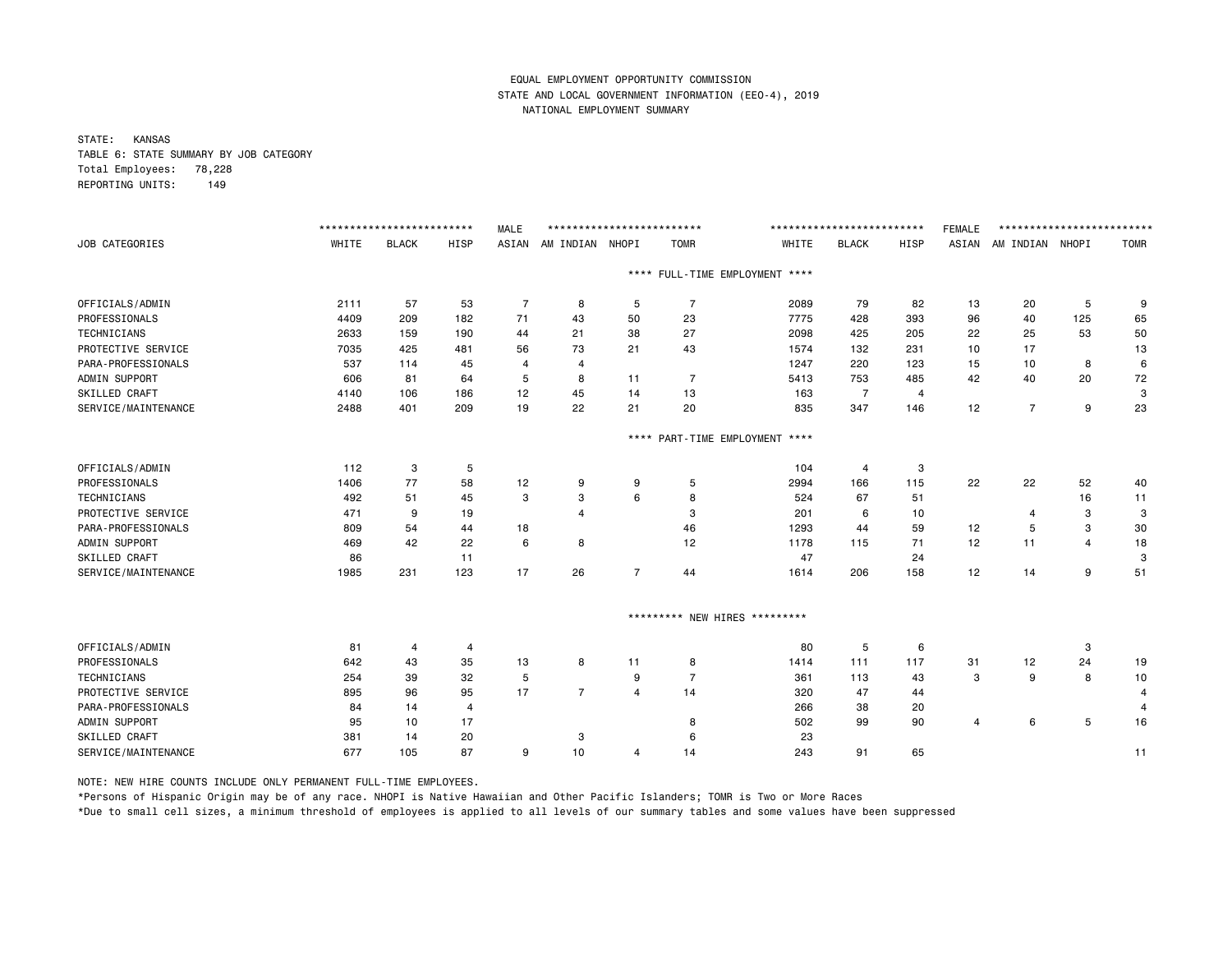STATE: KENTUCKY TABLE 6: STATE SUMMARY BY JOB CATEGORY Total Employees: 72,570 REPORTING UNITS: 109

|                     |       | ************************* |                | <b>MALE</b> | ************************* |      |                               |                                | ************************* |      | FEMALE         | ************************* |   |             |
|---------------------|-------|---------------------------|----------------|-------------|---------------------------|------|-------------------------------|--------------------------------|---------------------------|------|----------------|---------------------------|---|-------------|
| JOB CATEGORIES      | WHITE | <b>BLACK</b>              | HISP           | ASIAN       | AM INDIAN NHOPI           |      | <b>TOMR</b>                   | WHITE                          | <b>BLACK</b>              | HISP |                | ASIAN AM INDIAN NHOPI     |   | <b>TOMR</b> |
|                     |       |                           |                |             |                           |      |                               | **** FULL-TIME EMPLOYMENT **** |                           |      |                |                           |   |             |
| OFFICIALS/ADMIN     | 2172  | 94                        | 28             | 3           | 3                         |      | 4                             | 1210                           | 100                       | 27   | 6              |                           |   | 6           |
| PROFESSIONALS       | 8311  | 509                       | 63             | 65          | 16                        | 3    | 56                            | 11289                          | 1175                      | 99   | 118            | 20                        | 8 | 96          |
| TECHNICIANS         | 3844  | 212                       | 20             | 24          | 5                         |      | 8                             | 1279                           | 104                       | 6    | 21             |                           |   | 11          |
| PROTECTIVE SERVICE  | 7252  | 655                       | 157            | 97          | 16                        | 8    | 33                            | 1524                           | 265                       | 87   | $\overline{7}$ | 6                         | 3 | 16          |
| PARA-PROFESSIONALS  | 779   | 71                        | 13             | 5           |                           |      | 9                             | 2390                           | 341                       | 24   | 22             | 6                         |   | 23          |
| ADMIN SUPPORT       | 998   | 143                       | 12             | 5           |                           |      | 7                             | 6033                           | 797                       | 88   | 26             | 3                         | 3 | 36          |
| SKILLED CRAFT       | 2650  | 396                       | 17             | 4           | 4                         |      | 5                             | 94                             | 35                        |      |                |                           |   |             |
| SERVICE/MAINTENANCE | 1616  | 607                       | 19             | 5           | $\overline{4}$            |      | 8                             | 706                            | 313                       | 27   | 10             |                           |   | 7           |
|                     |       |                           |                |             |                           | **** |                               | PART-TIME EMPLOYMENT ****      |                           |      |                |                           |   |             |
| OFFICIALS/ADMIN     | 132   | 5                         | 21             |             |                           |      |                               | 86                             | $\overline{7}$            | 10   |                |                           |   |             |
| PROFESSIONALS       | 603   | 20                        |                | 3           |                           |      |                               | 676                            | 43                        | 3    | 5              |                           |   |             |
| TECHNICIANS         | 140   | 10                        | 3              |             |                           |      |                               | 115                            | $\overline{7}$            |      |                |                           |   |             |
| PROTECTIVE SERVICE  | 992   | 93                        | 40             |             |                           |      |                               | 190                            | 79                        | 10   |                |                           |   |             |
| PARA-PROFESSIONALS  | 437   | 197                       | 13             | 6           |                           |      | 3                             | 547                            | 249                       | 30   | $\overline{7}$ |                           |   | 3           |
| ADMIN SUPPORT       | 338   | 50                        | $\overline{4}$ |             |                           |      |                               | 994                            | 181                       | 9    | 5              |                           |   | 6           |
| SKILLED CRAFT       | 68    | 5                         |                |             |                           |      |                               | 12                             |                           |      |                |                           |   |             |
| SERVICE/MAINTENANCE | 626   | 80                        | 6              |             |                           |      | 3                             | 490                            | 30                        |      | 3              |                           |   | 3           |
|                     |       |                           |                |             |                           |      | ********* NEW HIRES ********* |                                |                           |      |                |                           |   |             |
| OFFICIALS/ADMIN     | 114   | 5                         |                |             |                           |      |                               | 65                             | 9                         |      |                |                           |   |             |
| PROFESSIONALS       | 416   | 28                        | 10             |             |                           |      | 8                             | 618                            | 70                        | 9    |                |                           |   | 12          |
| TECHNICIANS         | 288   | 20                        |                |             |                           |      |                               | 127                            | 3                         |      | 3              |                           |   |             |
| PROTECTIVE SERVICE  | 944   | 111                       | 21             |             |                           |      | 8                             | 275                            | 44                        | 22   |                |                           |   | 5           |
| PARA-PROFESSIONALS  | 102   | 22                        |                |             |                           |      | 3                             | 184                            | 47                        | 3    | 3              | 3                         |   | 3           |
| ADMIN SUPPORT       | 156   | 25                        |                |             |                           |      |                               | 636                            | 90                        | 11   | 6              |                           |   | 8           |
| SKILLED CRAFT       | 164   | 26                        | $\overline{4}$ |             |                           |      | з                             | 9                              | 4                         |      |                |                           |   |             |
| SERVICE/MAINTENANCE | 223   | 109                       | 3              |             |                           |      | 3                             | 134                            | 54                        |      | 3              |                           |   |             |

NOTE: NEW HIRE COUNTS INCLUDE ONLY PERMANENT FULL-TIME EMPLOYEES.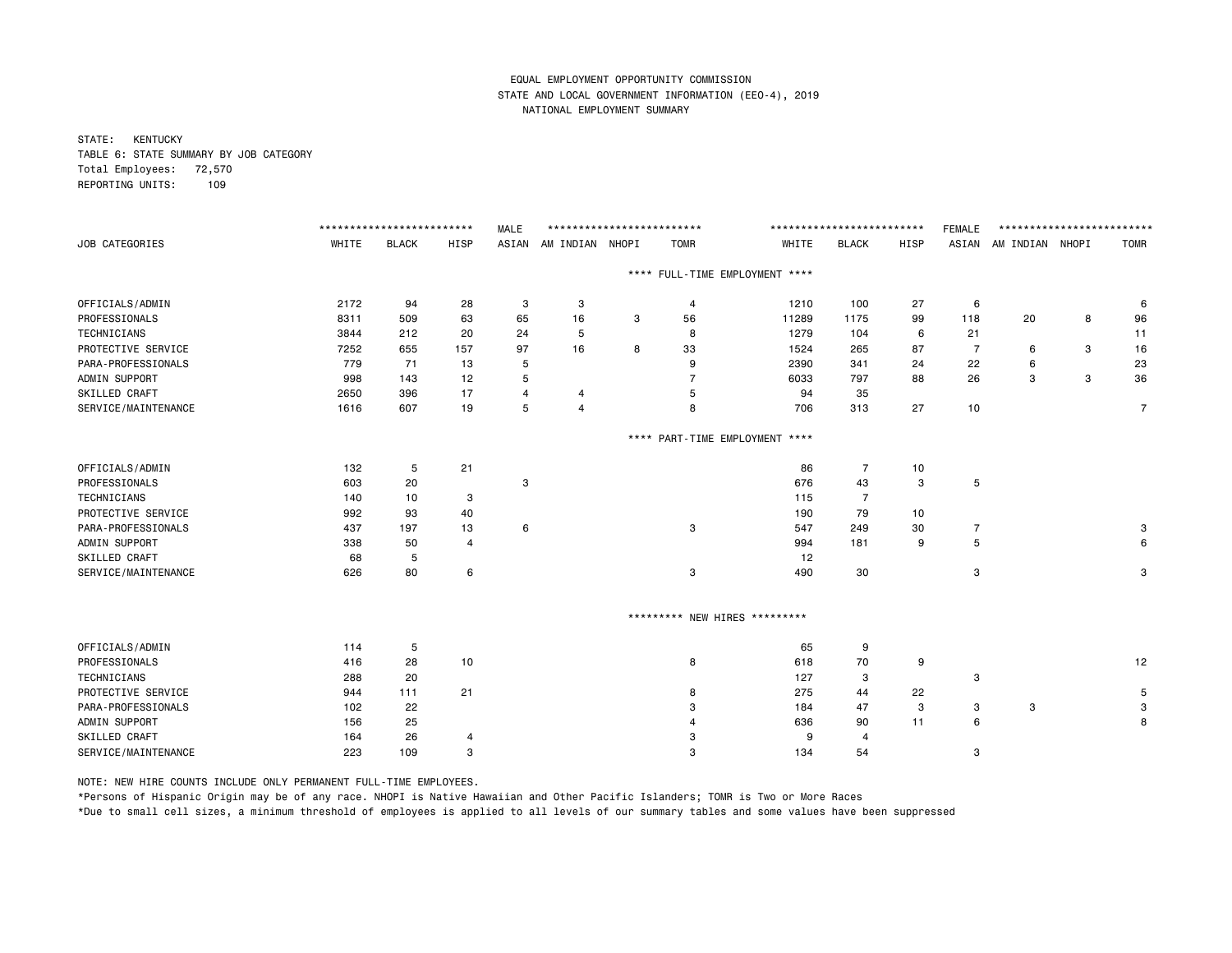STATE: LOUISIANA TABLE 6: STATE SUMMARY BY JOB CATEGORY Total Employees: 98,554 REPORTING UNITS: 185

|                       |       | ************************** |                | <b>MALE</b>    | ************************** |                |                               |                                | ************************** |                | <b>FEMALE</b>  | ************************** |                |             |
|-----------------------|-------|----------------------------|----------------|----------------|----------------------------|----------------|-------------------------------|--------------------------------|----------------------------|----------------|----------------|----------------------------|----------------|-------------|
| <b>JOB CATEGORIES</b> | WHITE | <b>BLACK</b>               | <b>HISP</b>    | ASIAN          | AM INDIAN NHOPI            |                | <b>TOMR</b>                   | WHITE                          | <b>BLACK</b>               | HISP           | ASIAN          | AM INDIAN NHOPI            |                | <b>TOMR</b> |
|                       |       |                            |                |                |                            |                |                               | **** FULL-TIME EMPLOYMENT **** |                            |                |                |                            |                |             |
| OFFICIALS/ADMIN       | 2540  | 547                        | 84             | 38             | 41                         | 3              | 9                             | 2045                           | 978                        | 38             | 22             | 11                         |                | 13          |
| PROFESSIONALS         | 4854  | 1157                       | 98             | 183            | 24                         | 9              | 1034                          | 6999                           | 4756                       | 201            | 252            | 26                         | 17             | 57          |
| TECHNICIANS           | 2364  | 576                        | 32             | 35             | 9                          | 3              | 25                            | 1814                           | 878                        | 40             | 20             | 8                          | 4              | 15          |
| PROTECTIVE SERVICE    | 6028  | 2667                       | 88             | 30             | 26                         | 11             | 24                            | 1111                           | 2508                       | 36             | $\overline{4}$ | 9                          |                | 8           |
| PARA-PROFESSIONALS    | 537   | 480                        | 18             | 6              |                            |                | 11                            | 1330                           | 2413                       | 51             | 27             | 12                         | 9              | 17          |
| ADMIN SUPPORT         | 431   | 199                        | 6              | 8              | 3                          |                | 42                            | 4659                           | 3090                       | 107            | 28             | 27                         | $\overline{4}$ | 30          |
| SKILLED CRAFT         | 3513  | 2332                       | 48             | 18             | 19                         |                | 19                            | 180                            | 179                        | $\overline{7}$ | 5              |                            |                |             |
| SERVICE/MAINTENANCE   | 1565  | 2417                       | 83             | 21             | 11                         | $\overline{7}$ | 12                            | 464                            | 958                        | 57             | 4              | 15                         | 6              | 6           |
|                       |       |                            |                |                |                            | $***$ *        |                               | PART-TIME EMPLOYMENT ****      |                            |                |                |                            |                |             |
| OFFICIALS/ADMIN       | 323   | 57                         | 9              |                |                            |                |                               | 279                            | 98                         | 11             | $\overline{7}$ |                            |                |             |
| PROFESSIONALS         | 1020  | 220                        | 21             | 39             | 4                          |                |                               | 2164                           | 1031                       | 64             | 56             | 8                          |                |             |
| TECHNICIANS           | 223   | 43                         | $\overline{4}$ | 5              |                            |                |                               | 581                            | 201                        | 8              | 6              |                            |                | 4           |
| PROTECTIVE SERVICE    | 793   | 342                        | 11             | $\overline{7}$ |                            |                |                               | 185                            | 200                        | 5              |                |                            |                |             |
| PARA-PROFESSIONALS    | 416   | 301                        | 10             | 6              |                            |                |                               | 671                            | 701                        | 14             | 8              | $\overline{7}$             |                | 6           |
| ADMIN SUPPORT         | 415   | 287                        | 13             | $\overline{a}$ | 3                          |                |                               | 1085                           | 881                        | 34             | 15             | 9                          |                | 8           |
| SKILLED CRAFT         | 240   | 80                         | $\overline{4}$ |                |                            |                |                               | 64                             | 190                        |                | 4              |                            |                |             |
| SERVICE/MAINTENANCE   | 778   | 1064                       | 30             | 9              | 9                          |                | 12                            | 765                            | 931                        | 35             | 11             | 10                         |                | 11          |
|                       |       |                            |                |                |                            |                | ********* NEW HIRES ********* |                                |                            |                |                |                            |                |             |
| OFFICIALS/ADMIN       | 141   | 56                         |                |                | 17                         |                | 23                            | 152                            | 91                         | $\overline{7}$ |                |                            |                |             |
| PROFESSIONALS         | 492   | 185                        | 23             | 23             | 121                        |                | 125                           | 957                            | 905                        | 65             | 34             | 5                          |                | 5           |
| TECHNICIANS           | 194   | 64                         | 5              |                | 4                          |                |                               | 210                            | 182                        | 3              | 25             |                            |                | 5           |
| PROTECTIVE SERVICE    | 759   | 731                        | 22             | 8              |                            | 3              | 9                             | 238                            | 1086                       | 4              | 3              |                            |                |             |
| PARA-PROFESSIONALS    | 70    | 125                        | 5              |                |                            |                |                               | 217                            | 683                        | 9              | 11             |                            | 4              |             |
| ADMIN SUPPORT         | 36    | 32                         |                |                |                            | 3              |                               | 514                            | 477                        | 17             | 3              | 4                          | 3              | 3           |
| <b>SKILLED CRAFT</b>  | 416   | 314                        | 14             |                | 8                          |                |                               | 30                             | 31                         |                |                |                            |                |             |
| SERVICE/MAINTENANCE   | 338   | 601                        | 11             | 5              |                            |                | $\overline{7}$                | 136                            | 298                        |                | 5              | $\overline{4}$             |                |             |

NOTE: NEW HIRE COUNTS INCLUDE ONLY PERMANENT FULL-TIME EMPLOYEES.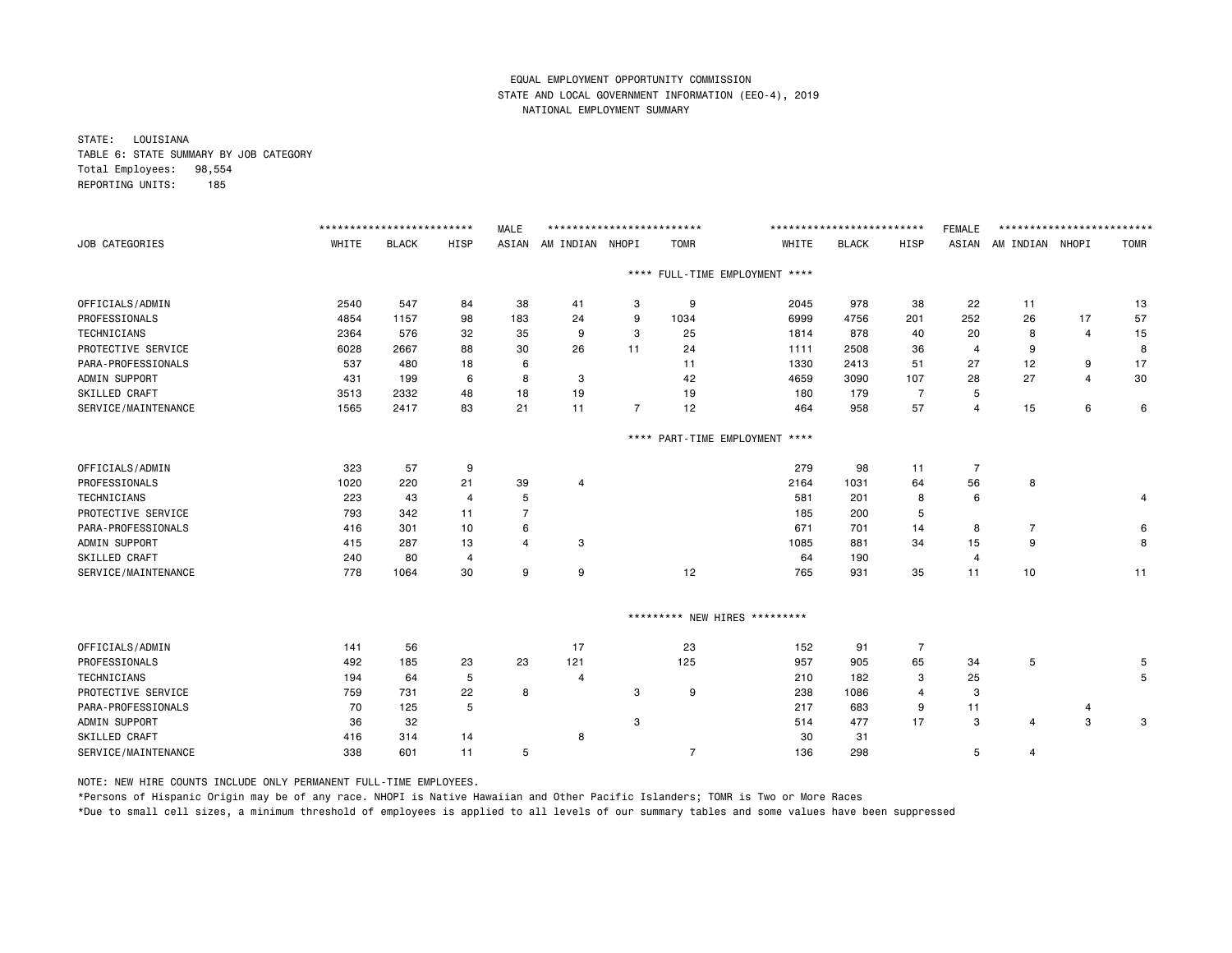STATE: MAINE TABLE 6: STATE SUMMARY BY JOB CATEGORY Total Employees: 20,332 REPORTING UNITS: 48

|                       |       | ************************* |                | <b>MALE</b>    | ************************** |                |             |                               | ************************* |                | <b>FEMALE</b>  | ************************* |             |             |
|-----------------------|-------|---------------------------|----------------|----------------|----------------------------|----------------|-------------|-------------------------------|---------------------------|----------------|----------------|---------------------------|-------------|-------------|
| <b>JOB CATEGORIES</b> | WHITE | <b>BLACK</b>              | HISP           | ASIAN          | AM INDIAN NHOPI            |                | <b>TOMR</b> | WHITE                         | <b>BLACK</b>              | HISP           |                | ASIAN AM INDIAN NHOPI     |             | <b>TOMR</b> |
|                       |       |                           |                |                |                            | ****           |             | FULL-TIME EMPLOYMENT ****     |                           |                |                |                           |             |             |
| OFFICIALS/ADMIN       | 734   | 7                         |                | 4              | 5                          |                | 6           | 632                           | 13                        | 5              | 7              |                           |             |             |
| PROFESSIONALS         | 2068  | 33                        | 14             | 13             | 9                          | $\overline{7}$ | 15          | 2775                          | 28                        | 22             | 21             | 15                        |             | 15          |
| TECHNICIANS           | 724   | 10                        |                |                |                            |                |             | 302                           | 4                         |                |                |                           |             |             |
| PROTECTIVE SERVICE    | 2029  | 19                        | 15             | 4              |                            | 3              | 6           | 298                           |                           |                |                |                           |             |             |
| PARA-PROFESSIONALS    | 599   | 23                        | 10             | 9              |                            |                | 27          | 207                           | 10                        | 3              | 4              |                           |             |             |
| ADMIN SUPPORT         | 386   | 24                        | $\overline{4}$ |                |                            |                | 3           | 2293                          | 33                        | 18             | 18             | 13                        | 3           | 11          |
| SKILLED CRAFT         | 1040  | $\overline{4}$            |                |                | 3                          |                | 19          | 35                            |                           |                |                |                           |             |             |
| SERVICE/MAINTENANCE   | 909   | 27                        | 5              | $\overline{7}$ | 6                          |                | 8           | 242                           | 9                         | $\overline{4}$ |                | 5                         |             |             |
|                       |       |                           |                |                |                            | ****           |             | PART-TIME EMPLOYMENT ****     |                           |                |                |                           |             |             |
| OFFICIALS/ADMIN       | 44    |                           |                |                |                            |                |             | 68                            |                           |                |                |                           |             |             |
| PROFESSIONALS         | 105   |                           |                |                |                            |                |             | 181                           |                           |                | $\overline{a}$ |                           |             |             |
| TECHNICIANS           | 75    |                           |                |                |                            |                |             | 54                            |                           |                |                |                           |             |             |
| PROTECTIVE SERVICE    | 365   | 5                         |                |                |                            |                |             | 51                            |                           |                |                |                           |             |             |
| PARA-PROFESSIONALS    | 74    | 4                         |                |                |                            |                | 3           | 248                           | 6                         |                |                |                           |             | 3           |
| ADMIN SUPPORT         | 118   |                           |                | 3              |                            |                |             | 304                           | $\overline{7}$            |                |                |                           | $\mathbf 3$ |             |
| SKILLED CRAFT         | 44    |                           |                |                |                            |                |             | 3                             |                           |                |                |                           |             |             |
| SERVICE/MAINTENANCE   | 524   | 10                        | 3              |                |                            |                | 4           | 408                           | 6                         | 5              | 3              |                           |             | 5           |
|                       |       |                           |                |                |                            |                |             | ********* NEW HIRES ********* |                           |                |                |                           |             |             |
| OFFICIALS/ADMIN       | 40    |                           |                |                |                            |                |             | 39                            |                           |                |                |                           |             |             |

| OFFICIALS/ADMIN     | 40  |   |   |   |   | 39  |      |   |
|---------------------|-----|---|---|---|---|-----|------|---|
| PROFESSIONALS       | 169 | 5 |   |   | 3 | 279 | - 11 | 3 |
| TECHNICIANS         | 60  |   |   |   |   | 42  |      |   |
| PROTECTIVE SERVICE  | 146 |   |   |   |   | -37 |      |   |
| PARA-PROFESSIONALS  | 71  |   |   |   |   | 43  |      |   |
| ADMIN SUPPORT       | 47  | 3 |   |   |   | 273 |      |   |
| SKILLED CRAFT       | 76  |   |   |   |   | 4   |      |   |
| SERVICE/MAINTENANCE | 173 |   | 4 | 3 |   | 42  |      |   |
|                     |     |   |   |   |   |     |      |   |

NOTE: NEW HIRE COUNTS INCLUDE ONLY PERMANENT FULL-TIME EMPLOYEES.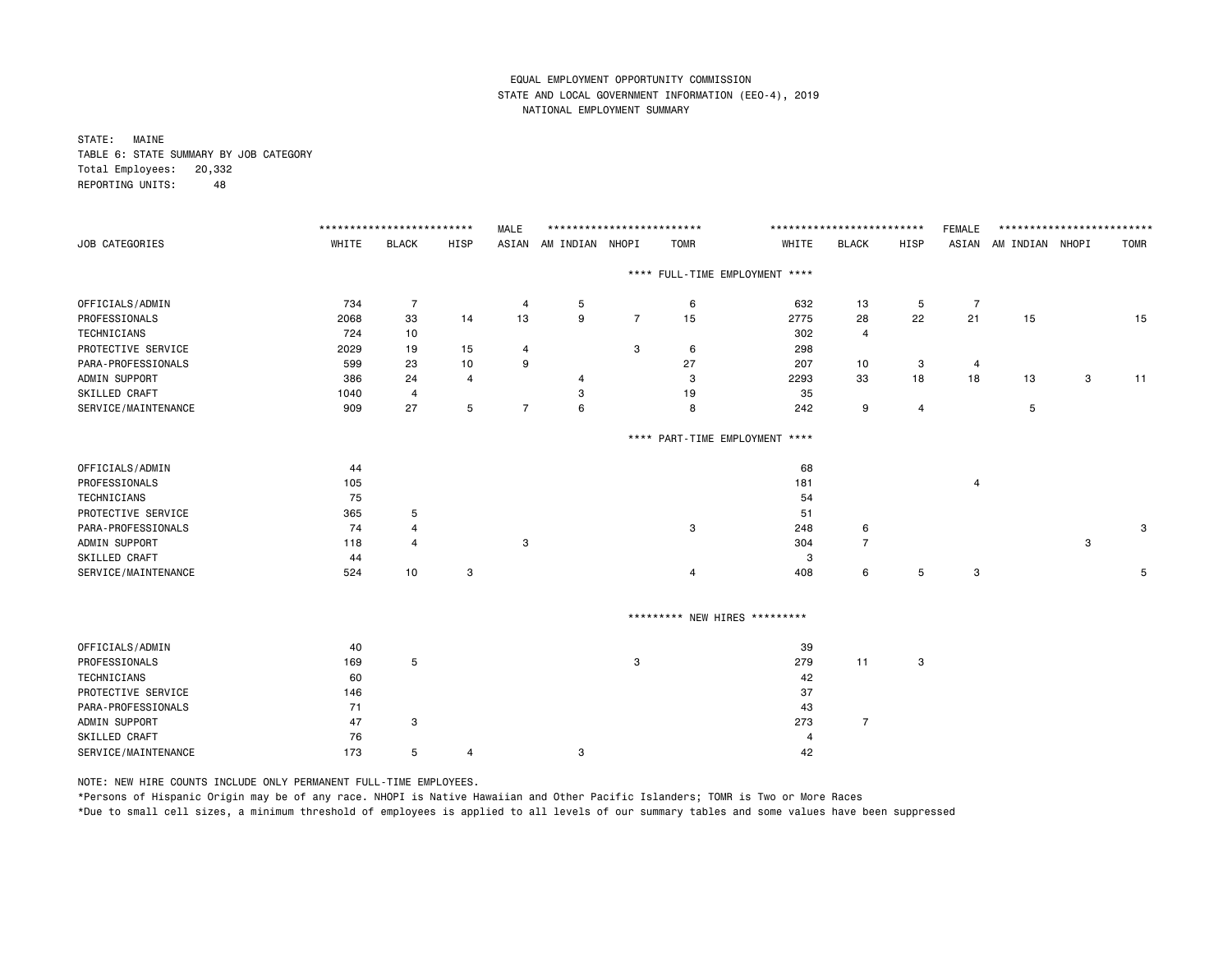STATE: MARYLAND TABLE 6: STATE SUMMARY BY JOB CATEGORY Total Employees: 145,546 REPORTING UNITS: 169

|                       |       | ************************** |                | <b>MALE</b> | ************************** |           |                               |                                | ************************** |      | <b>FEMALE</b> | ************************** |                |             |
|-----------------------|-------|----------------------------|----------------|-------------|----------------------------|-----------|-------------------------------|--------------------------------|----------------------------|------|---------------|----------------------------|----------------|-------------|
| <b>JOB CATEGORIES</b> | WHITE | <b>BLACK</b>               | <b>HISP</b>    | ASIAN       | AM INDIAN NHOPI            |           | <b>TOMR</b>                   | WHITE                          | <b>BLACK</b>               | HISP | ASIAN         | AM INDIAN NHOPI            |                | <b>TOMR</b> |
|                       |       |                            |                |             |                            |           |                               | **** FULL-TIME EMPLOYMENT **** |                            |      |               |                            |                |             |
| OFFICIALS/ADMIN       | 3369  | 878                        | 89             | 136         | 28                         | 9         | 39                            | 2387                           | 1297                       | 98   | 146           | 13                         | 4              | 43          |
| PROFESSIONALS         | 7722  | 3796                       | 325            | 670         | 55                         | 48        | 114                           | 10080                          | 9039                       | 580  | 744           | 47                         | 22             | 281         |
| TECHNICIANS           | 3959  | 1862                       | 178            | 146         | 32                         | 9         | 35                            | 1251                           | 1260                       | 94   | 42            | 8                          | 3              | 16          |
| PROTECTIVE SERVICE    | 12555 | 6063                       | 819            | 340         | 101                        | 20        | 124                           | 1953                           | 3952                       | 336  | 68            | 11                         | 6              | 47          |
| PARA-PROFESSIONALS    | 490   | 403                        | 44             | 26          | 24                         |           | 16                            | 1780                           | 1614                       | 184  | 51            | $\overline{7}$             | $\overline{7}$ | 36          |
| ADMIN SUPPORT         | 941   | 973                        | 89             | 84          | 141                        | 4         | 51                            | 5451                           | 5172                       | 360  | 228           | 28                         | 8              | 144         |
| SKILLED CRAFT         | 3659  | 1571                       | 131            | 71          | 22                         | 13        | 33                            | 113                            | 75                         | 52   | 3             |                            |                | 3           |
| SERVICE/MAINTENANCE   | 2147  | 3761                       | 246            | 54          | 18                         | 12        | 26                            | 381                            | 1264                       | 115  | 15            | 5                          | 3              | 8           |
|                       |       |                            |                |             |                            | $***$ * * |                               | PART-TIME EMPLOYMENT ****      |                            |      |               |                            |                |             |
| OFFICIALS/ADMIN       | 227   | 38                         | $\overline{4}$ | 6           |                            |           |                               | 162                            | 46                         | 5    | 6             |                            |                | 3           |
| PROFESSIONALS         | 561   | 322                        | 10             | 29          |                            | 3         | 8                             | 1301                           | 773                        | 66   | 73            | 5                          |                | 29          |
| TECHNICIANS           | 275   | 95                         | 19             | 9           |                            |           | 5                             | 338                            | 170                        | 45   | 25            |                            |                | 9           |
| PROTECTIVE SERVICE    | 721   | 292                        | 14             | 14          | 4                          |           | 3                             | 416                            | 314                        | 35   | 6             |                            | 3              | 12          |
| PARA-PROFESSIONALS    | 651   | 443                        | 19             | 34          | 227                        |           | 93                            | 1212                           | 749                        | 237  | 72            | 4                          |                | 38          |
| ADMIN SUPPORT         | 950   | 826                        | 169            | 103         | 33                         | 3         | 54                            | 1794                           | 1494                       | 311  | 167           | 6                          | 5              | 97          |
| SKILLED CRAFT         | 174   | 81                         | 15             | 10          |                            |           | 3                             | 120                            | 39                         | 18   | 5             |                            |                |             |
| SERVICE/MAINTENANCE   | 1401  | 2861                       | 170            | 107         | 46                         | 4         | 125                           | 995                            | 2776                       | 291  | 55            | 20                         | 9              | 133         |
|                       |       |                            |                |             |                            |           | ********* NEW HIRES ********* |                                |                            |      |               |                            |                |             |
| OFFICIALS/ADMIN       | 216   | 79                         | $\overline{7}$ | 15          | 6                          |           |                               | 152                            | 108                        | 6    | 13            |                            |                |             |
| PROFESSIONALS         | 655   | 378                        | 42             | 86          | 6                          |           | 35                            | 976                            | 860                        | 59   | 82            | 5                          |                | 36          |
| TECHNICIANS           | 235   | 154                        | 13             | 8           | 3                          |           | 13                            | 161                            | 177                        | 10   | 8             |                            |                |             |
| PROTECTIVE SERVICE    | 798   | 412                        | 51             | 18          | 8                          |           | 14                            | 178                            | 302                        | 51   | 8             | 3                          |                | 9           |
| PARA-PROFESSIONALS    | 64    | 73                         | 9              | 4           |                            |           |                               | 241                            | 222                        | 23   | 6             |                            |                |             |
| ADMIN SUPPORT         | 118   | 180                        | 9              | 7           | 24                         |           | 11                            | 557                            | 660                        | 53   | 24            | 5                          |                | 11          |
| <b>SKILLED CRAFT</b>  | 306   | 196                        | 15             | 5           | 3                          |           | 8                             | 21                             | 6                          | 5    |               |                            |                |             |
| SERVICE/MAINTENANCE   | 253   | 457                        | 26             | 5           |                            |           | 8                             | 37                             | 122                        | 14   | 3             |                            |                |             |

NOTE: NEW HIRE COUNTS INCLUDE ONLY PERMANENT FULL-TIME EMPLOYEES.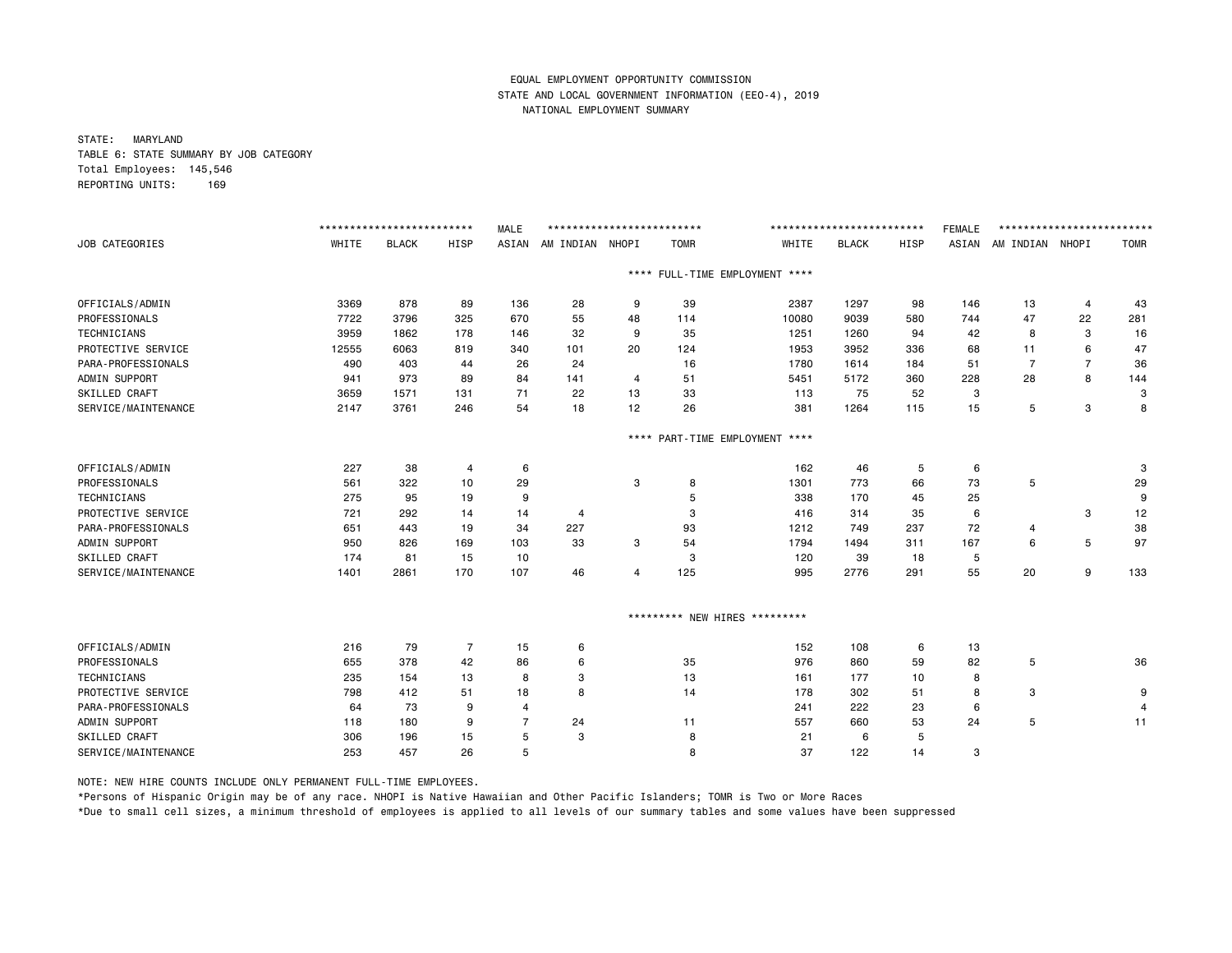STATE: MASSACHUSETTS TABLE 6: STATE SUMMARY BY JOB CATEGORY Total Employees: 132,571 REPORTING UNITS: 202

|                      |       | ************************* |                | <b>MALE</b>    | ************************** |                |             |                               | ************************* |                | <b>FEMALE</b> | ************************* |    |             |
|----------------------|-------|---------------------------|----------------|----------------|----------------------------|----------------|-------------|-------------------------------|---------------------------|----------------|---------------|---------------------------|----|-------------|
| JOB CATEGORIES       | WHITE | <b>BLACK</b>              | HISP           | ASIAN          | AM INDIAN NHOPI            |                | <b>TOMR</b> | WHITE                         | <b>BLACK</b>              | HISP           | ASIAN         | AM INDIAN NHOPI           |    | <b>TOMR</b> |
|                      |       |                           |                |                |                            | $***$ * *      |             | FULL-TIME EMPLOYMENT ****     |                           |                |               |                           |    |             |
| OFFICIALS/ADMIN      | 4405  | 377                       | 178            | 107            | 3                          | 5              | 68          | 3281                          | 452                       | 212            | 114           | 4                         |    | 44          |
| PROFESSIONALS        | 11849 | 1347                      | 741            | 616            | 31                         | 8              | 72          | 11754                         | 2440                      | 1632           | 865           | 30                        | 17 | 121         |
| TECHNICIANS          | 2091  | 212                       | 76             | 67             | 5                          |                | 12          | 700                           | 218                       | 59             | 28            | $\overline{4}$            | 9  | 5           |
| PROTECTIVE SERVICE   | 17877 | 1582                      | 1283           | 271            | 24                         | 17             | 95          | 1765                          | 371                       | 254            | 28            |                           | 3  | 15          |
| PARA-PROFESSIONALS   | 1212  | 1349                      | 233            | 51             | 3                          | 3              | 10          | 2112                          | 1540                      | 259            | 99            | 6                         | 8  | 14          |
| ADMIN SUPPORT        | 1244  | 169                       | 142            | 50             | 5                          | 6              | 10          | 5025                          | 808                       | 611            | 159           | 14                        | 14 | 150         |
| SKILLED CRAFT        | 5383  | 452                       | 248            | 92             | 6                          | 3              | 134         | 299                           | 39                        | 31             | 6             |                           |    |             |
| SERVICE/MAINTENANCE  | 4793  | 1523                      | 615            | 113            | 20                         | 11             | 153         | 855                           | 676                       | 169            | 29            | 8                         |    | 84          |
|                      |       |                           |                |                |                            | $***$ * *      |             | PART-TIME EMPLOYMENT ****     |                           |                |               |                           |    |             |
| OFFICIALS/ADMIN      | 408   | 15                        | 12             | 9              |                            |                | 51          | 398                           | 9                         | $\overline{7}$ | 12            |                           |    | 51          |
| PROFESSIONALS        | 511   | 28                        | 14             | $\overline{7}$ |                            |                | 3           | 1151                          | 89                        | 43             | 51            | 3                         |    | 19          |
| <b>TECHNICIANS</b>   | 257   | 22                        | 8              | 3              |                            |                |             | 204                           | 53                        | 14             | 6             |                           |    | 5           |
| PROTECTIVE SERVICE   | 1837  | 55                        | 42             | 9              |                            |                | 36          | 493                           | 66                        | 50             | 6             |                           |    | -5          |
| PARA-PROFESSIONALS   | 850   | 205                       | 104            | 53             |                            |                | 27          | 1750                          | 280                       | 207            | 79            | 9                         |    | 108         |
| ADMIN SUPPORT        | 1168  | 78                        | 31             | 43             |                            |                | 38          | 2728                          | 136                       | 88             | 76            |                           | 8  | 54          |
| SKILLED CRAFT        | 341   | 10                        | $\overline{4}$ |                |                            |                | 52          | 171                           | 3                         | 5              | 3             |                           |    |             |
| SERVICE/MAINTENANCE  | 2487  | 105                       | 96             | 81             |                            | $\overline{7}$ | 69          | 1612                          | 52                        | 62             | 57            |                           | 4  | 13          |
|                      |       |                           |                |                |                            |                |             | ********* NEW HIRES ********* |                           |                |               |                           |    |             |
| OFFICIALS/ADMIN      | 357   | 37                        | 26             | 19             | 3                          |                | 13          | 274                           | 44                        | 24             | 15            |                           |    | 8           |
| PROFESSIONALS        | 1137  | 170                       | 107            | 78             | 3                          |                | 17          | 1513                          | 389                       | 245            | 105           | 3                         | 9  | 20          |
| TECHNICIANS          | 181   | 35                        | 16             | 8              |                            |                |             | 134                           | 49                        | 13             | 8             |                           |    | 3           |
| PROTECTIVE SERVICE   | 1421  | 168                       | 216            | 42             |                            | 3              | 29          | 201                           | 40                        | 59             | 3             |                           |    | 5           |
| PARA-PROFESSIONALS   | 251   | 356                       | 34             | 13             |                            |                |             | 424                           | 393                       | 82             | 12            | 3                         |    | 3           |
| ADMIN SUPPORT        | 255   | 61                        | 45             | 19             |                            |                | 34          | 733                           | 123                       | 150            | 32            | $\overline{4}$            |    | 41          |
| <b>SKILLED CRAFT</b> | 603   | 47                        | 47             | 14             |                            |                | 16          | 123                           | 6                         | 14             | 6             |                           |    |             |
| SERVICE/MAINTENANCE  | 1688  | 298                       | 180            | 39             | 6                          |                | 44          | 574                           | 121                       | 51             | 9             |                           |    | 10          |

NOTE: NEW HIRE COUNTS INCLUDE ONLY PERMANENT FULL-TIME EMPLOYEES.

\*Persons of Hispanic Origin may be of any race. NHOPI is Native Hawaiian and Other Pacific Islanders; TOMR is Two or More Races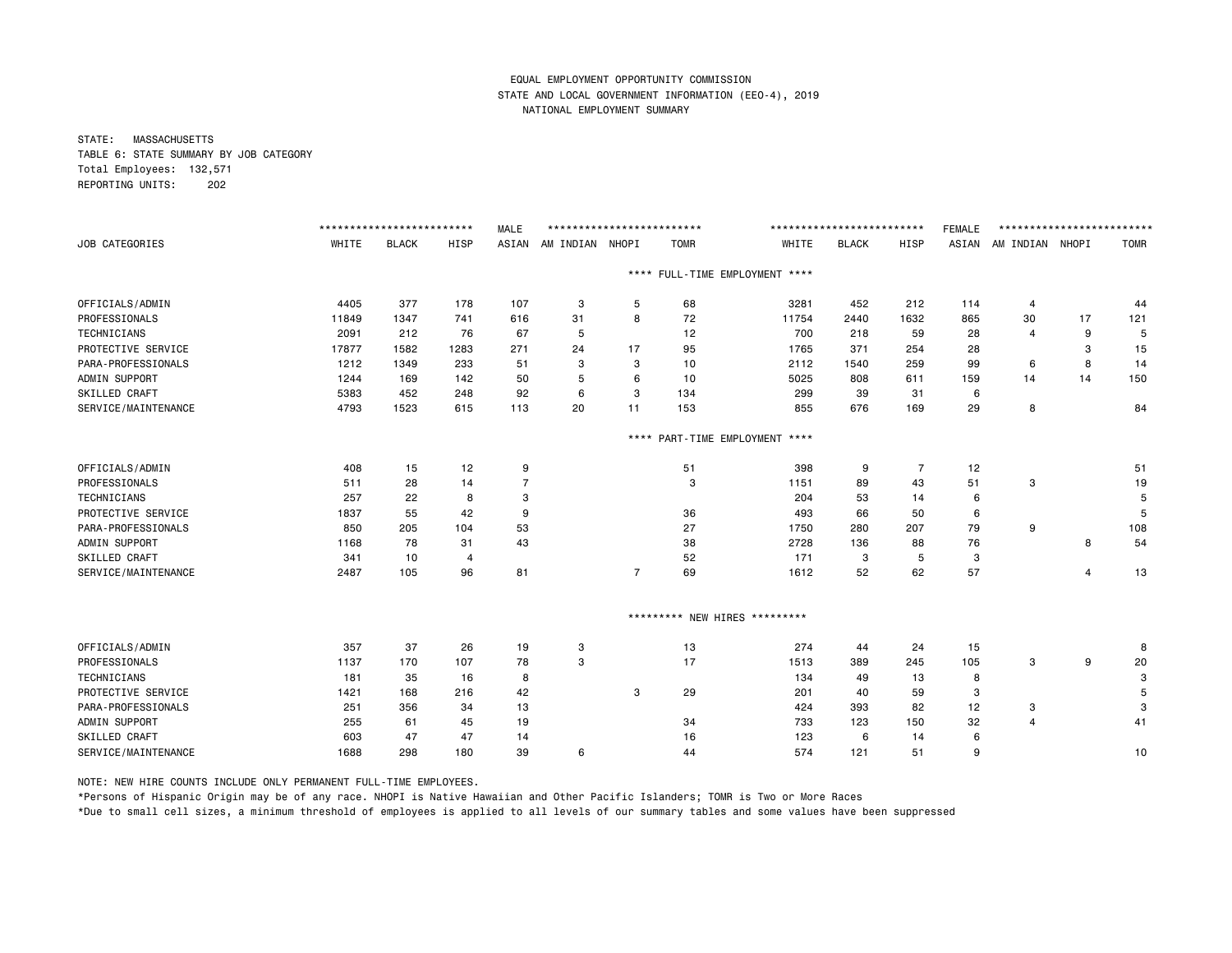STATE: MICHIGAN TABLE 6: STATE SUMMARY BY JOB CATEGORY Total Employees: 144,400 REPORTING UNITS: 287

|                      |       | ************************* |                | <b>MALE</b> | ************************** |           |                               |                           | ************************* |                | <b>FEMALE</b> | ************************* |    |             |
|----------------------|-------|---------------------------|----------------|-------------|----------------------------|-----------|-------------------------------|---------------------------|---------------------------|----------------|---------------|---------------------------|----|-------------|
| JOB CATEGORIES       | WHITE | <b>BLACK</b>              | HISP           | ASIAN       | AM INDIAN NHOPI            |           | <b>TOMR</b>                   | WHITE                     | <b>BLACK</b>              | HISP           | ASIAN         | AM INDIAN NHOPI           |    | <b>TOMR</b> |
|                      |       |                           |                |             |                            | $***$ * * |                               | FULL-TIME EMPLOYMENT **** |                           |                |               |                           |    |             |
| OFFICIALS/ADMIN      | 2708  | 328                       | 59             | 53          | 13                         |           | 9                             | 2409                      | 454                       | 47             | 43            | 17                        | 5  | 8           |
| PROFESSIONALS        | 10375 | 1375                      | 251            | 388         | 59                         | 9         | 62                            | 13490                     | 4003                      | 420            | 433           | 98                        | 8  | 86          |
| <b>TECHNICIANS</b>   | 3940  | 924                       | 113            | 78          | 24                         | 12        | 23                            | 1959                      | 689                       | 58             | 64            | 10                        |    | 8           |
| PROTECTIVE SERVICE   | 15139 | 2769                      | 422            | 92          | 306                        | 8         | 79                            | 2447                      | 1211                      | 135            | 99            | 60                        | 3  | 25          |
| PARA-PROFESSIONALS   | 1538  | 467                       | 110            | 26          | 16                         |           | 15                            | 4689                      | 1959                      | 258            | 52            | 48                        | 3  | 36          |
| ADMIN SUPPORT        | 1060  | 420                       | 44             | 25          | 6                          | 5         | 18                            | 9382                      | 2875                      | 341            | 70            | 66                        | 43 | 54          |
| SKILLED CRAFT        | 3964  | 778                       | 75             | 32          | 36                         | 4         | 18                            | 147                       | 116                       | 3              | 9             | 6                         |    | 5           |
| SERVICE/MAINTENANCE  | 3155  | 2207                      | 121            | 26          | 33                         | 6         | 17                            | 764                       | 1163                      | 27             | 46            | 14                        |    | 11          |
|                      |       |                           |                |             |                            | $***$ * * |                               | PART-TIME EMPLOYMENT **** |                           |                |               |                           |    |             |
| OFFICIALS/ADMIN      | 414   | 96                        | $\overline{4}$ | 10          |                            |           | 6                             | 238                       | 67                        | 3              | 6             | 3                         |    | 3           |
| PROFESSIONALS        | 828   | 296                       | 29             | 57          |                            |           |                               | 1925                      | 602                       | 42             | 42            | 16                        | 5  | 27          |
| <b>TECHNICIANS</b>   | 348   | 13                        | $\overline{7}$ | 4           |                            |           |                               | 596                       | 90                        | 18             | 8             | 3                         |    |             |
| PROTECTIVE SERVICE   | 1928  | 352                       | 62             | 12          | 10                         |           | 12                            | 605                       | 165                       | 13             | 5             | 5                         |    | 3           |
| PARA-PROFESSIONALS   | 1422  | 285                       | 61             | 21          | $\overline{7}$             |           | 22                            | 2792                      | 507                       | 118            | 52            | 9                         | 5  | 31          |
| ADMIN SUPPORT        | 1101  | 153                       | 30             | 23          | 3                          |           | 15                            | 3002                      | 586                       | 75             | 33            | $\overline{7}$            | 4  | 45          |
| SKILLED CRAFT        | 227   | 5                         |                |             | 8                          |           |                               | 43                        |                           |                |               |                           |    |             |
| SERVICE/MAINTENANCE  | 3429  | 697                       | 92             | 23          | 18                         | 11        | 30                            | 2582                      | 410                       | 60             | 34            | 12                        | 3  | 15          |
|                      |       |                           |                |             |                            |           | ********* NEW HIRES ********* |                           |                           |                |               |                           |    |             |
| OFFICIALS/ADMIN      | 247   | 83                        | 3              | 6           |                            |           | 3                             | 189                       | 123                       | 4              | 3             |                           |    | 5           |
| PROFESSIONALS        | 1037  | 296                       | 18             | 80          | 5                          |           | 13                            | 1430                      | 666                       | 43             | 68            | 14                        | 3  | 58          |
| <b>TECHNICIANS</b>   | 297   | 156                       | 12             | 11          | 3                          |           |                               | 193                       | 79                        | $\overline{4}$ |               |                           |    |             |
| PROTECTIVE SERVICE   | 1079  | 404                       | 48             | 8           | 19                         |           | 47                            | 445                       | 236                       | 40             |               | 6                         |    | 20          |
| PARA-PROFESSIONALS   | 159   | 40                        | 10             | 9           |                            |           | 10                            | 409                       | 130                       | 14             | 10            | 6                         |    | 13          |
| ADMIN SUPPORT        | 252   | 137                       | 10             | 5           |                            |           | 6                             | 1106                      | 686                       | 66             | 9             | $\overline{7}$            |    | 43          |
| <b>SKILLED CRAFT</b> | 398   | 159                       | 19             | 8           | 6                          |           | 13                            | 15                        | 23                        | 4              |               |                           |    |             |
| SERVICE/MAINTENANCE  | 487   | 605                       | 15             | 15          |                            |           | $\overline{4}$                | 128                       | 396                       | 5              |               |                           |    | 6           |

NOTE: NEW HIRE COUNTS INCLUDE ONLY PERMANENT FULL-TIME EMPLOYEES.

\*Persons of Hispanic Origin may be of any race. NHOPI is Native Hawaiian and Other Pacific Islanders; TOMR is Two or More Races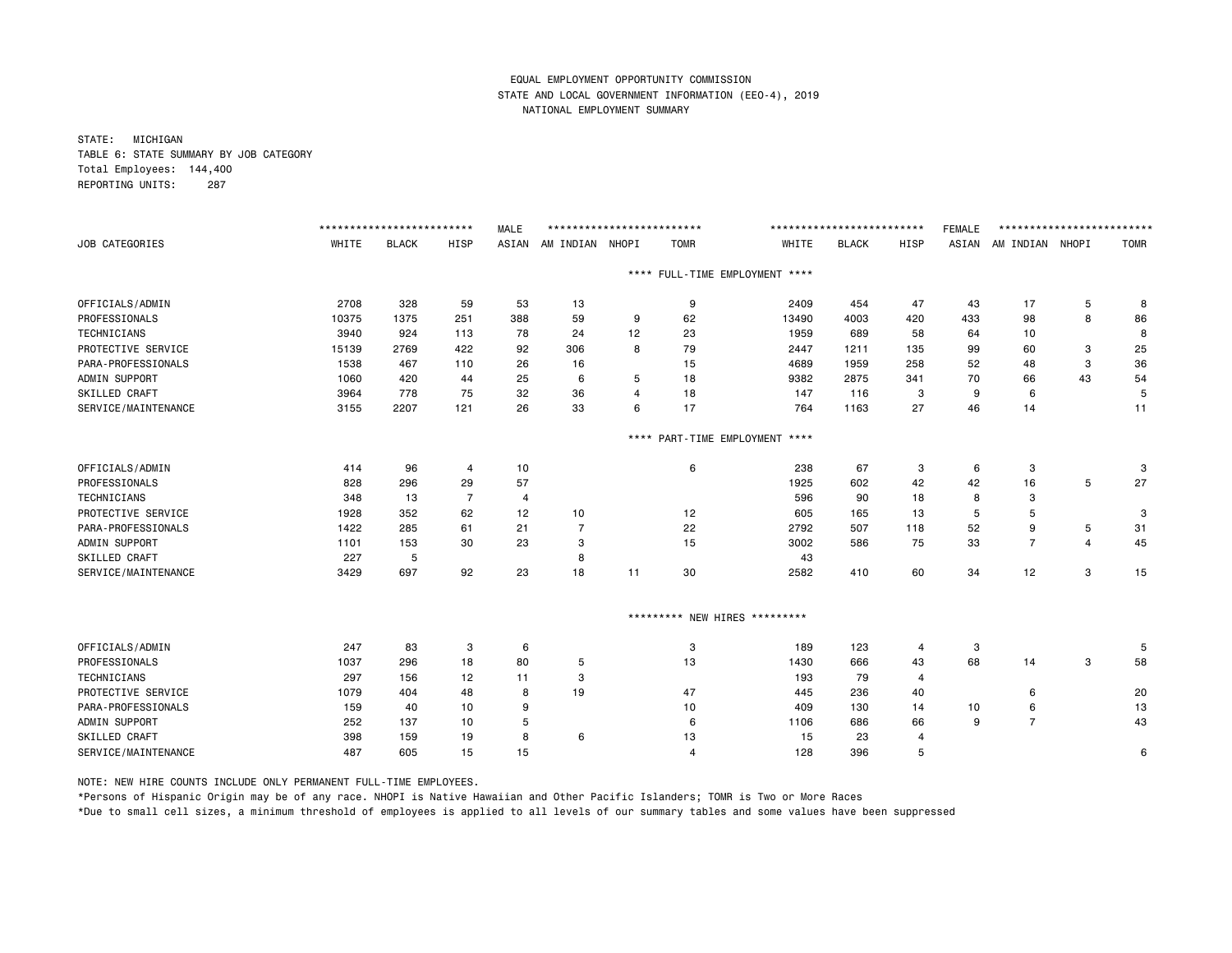STATE: MINNESOTA TABLE 6: STATE SUMMARY BY JOB CATEGORY Total Employees: 131,817 REPORTING UNITS: 251

|                      |       | ************************** |      | <b>MALE</b> | ************************** |                |                               |                                | ************************** |                | <b>FEMALE</b> | ************************** |                |             |
|----------------------|-------|----------------------------|------|-------------|----------------------------|----------------|-------------------------------|--------------------------------|----------------------------|----------------|---------------|----------------------------|----------------|-------------|
| JOB CATEGORIES       | WHITE | <b>BLACK</b>               | HISP | ASIAN       | AM INDIAN NHOPI            |                | <b>TOMR</b>                   | WHITE                          | <b>BLACK</b>               | HISP           | ASIAN         | AM INDIAN NHOPI            |                | <b>TOMR</b> |
|                      |       |                            |      |             |                            |                |                               | **** FULL-TIME EMPLOYMENT **** |                            |                |               |                            |                |             |
| OFFICIALS/ADMIN      | 2687  | 116                        | 31   | 43          | 13                         | 3              | 12                            | 2090                           | 128                        | 30             | 43            | 12                         |                | 13          |
| PROFESSIONALS        | 11011 | 802                        | 285  | 682         | 74                         | 10             | 115                           | 16873                          | 1011                       | 419            | 929           | 140                        | 16             | 218         |
| TECHNICIANS          | 4451  | 206                        | 92   | 115         | 36                         | $\overline{7}$ | 45                            | 2059                           | 146                        | 47             | 73            | 8                          | 6              | 16          |
| PROTECTIVE SERVICE   | 8834  | 504                        | 313  | 338         | 104                        | 11             | 124                           | 2236                           | 107                        | 99             | 50            | 20                         | 4              | 45          |
| PARA-PROFESSIONALS   | 1268  | 239                        | 73   | 118         | 11                         |                | 30                            | 3605                           | 508                        | 169            | 297           | 41                         | 8              | 61          |
| ADMIN SUPPORT        | 1102  | 154                        | 57   | 87          | 11                         | 3              | 166                           | 8882                           | 505                        | 292            | 321           | 77                         | 15             | 101         |
| SKILLED CRAFT        | 4552  | 99                         | 57   | 44          | 34                         |                | 26                            | 142                            | 12                         | 6              |               | 4                          |                |             |
| SERVICE/MAINTENANCE  | 5554  | 906                        | 206  | 169         | 94                         | $\overline{7}$ | 78                            | 1037                           | 293                        | 63             | 31            | 22                         | 3              | 15          |
|                      |       |                            |      |             |                            | $***$ * *      |                               | PART-TIME EMPLOYMENT ****      |                            |                |               |                            |                |             |
| OFFICIALS/ADMIN      | 363   | 19                         | 8    | 6           | 6                          |                | 13                            | 476                            | 17                         | 11             | 12            | 5                          |                | 5           |
| PROFESSIONALS        | 1185  | 100                        | 54   | 80          | 10                         |                | 27                            | 2804                           | 155                        | 90             | 124           | 18                         | 5              | 35          |
| <b>TECHNICIANS</b>   | 625   | 32                         | 14   | 15          | 4                          | 3              | 5                             | 866                            | 41                         | 21             | 30            | 5                          |                | 8           |
| PROTECTIVE SERVICE   | 2756  | 172                        | 92   | 55          | 22                         | 3              | 21                            | 1198                           | 134                        | 37             | 21            | 12                         |                | 19          |
| PARA-PROFESSIONALS   | 1297  | 268                        | 65   | 86          | 14                         | $\overline{4}$ | 27                            | 2334                           | 245                        | 116            | 123           | $\overline{7}$             |                | 55          |
| ADMIN SUPPORT        | 1240  | 243                        | 41   | 66          | 13                         |                | 61                            | 3355                           | 282                        | 127            | 155           | 16                         | $\overline{7}$ | 48          |
| SKILLED CRAFT        | 701   | 37                         | 15   |             | 11                         |                | $\overline{7}$                | 349                            | $\overline{7}$             | 5              | 9             |                            |                | 8           |
| SERVICE/MAINTENANCE  | 5155  | 636                        | 161  | 210         | 37                         |                | 96                            | 3255                           | 461                        | 118            | 270           | 23                         |                | 98          |
|                      |       |                            |      |             |                            |                | ********* NEW HIRES ********* |                                |                            |                |               |                            |                |             |
| OFFICIALS/ADMIN      | 172   | 8                          | 5    | 6           |                            |                | $\overline{4}$                | 221                            | 22                         | $\overline{4}$ | 9             |                            |                | 5           |
| PROFESSIONALS        | 745   | 110                        | 38   | 93          | 7                          |                | 25                            | 1355                           | 118                        | 55             | 140           | 23                         | 3              | 32          |
| <b>TECHNICIANS</b>   | 341   | 26                         | 10   | 16          | 3                          |                | 8                             | 229                            | 26                         | 8              | 15            | 3                          |                | 6           |
| PROTECTIVE SERVICE   | 696   | 73                         | 44   | 35          | $\overline{7}$             |                | 13                            | 268                            | 26                         | 26             | 15            |                            |                | 10          |
| PARA-PROFESSIONALS   | 144   | 29                         | 14   | 28          |                            |                |                               | 345                            | 76                         | 23             | 47            | 5                          |                | 10          |
| ADMIN SUPPORT        | 174   | 33                         | 10   | 17          |                            |                |                               | 922                            | 94                         | 59             | 58            | 3                          | 8              | 16          |
| <b>SKILLED CRAFT</b> | 343   | 14                         | 6    | 6           | 5                          |                |                               | 17                             | 6                          | 4              |               |                            |                |             |
| SERVICE/MAINTENANCE  | 519   | 60                         | 23   | 11          | 8                          |                | 16                            | 129                            | 16                         | 8              | 3             |                            |                | 5           |

NOTE: NEW HIRE COUNTS INCLUDE ONLY PERMANENT FULL-TIME EMPLOYEES.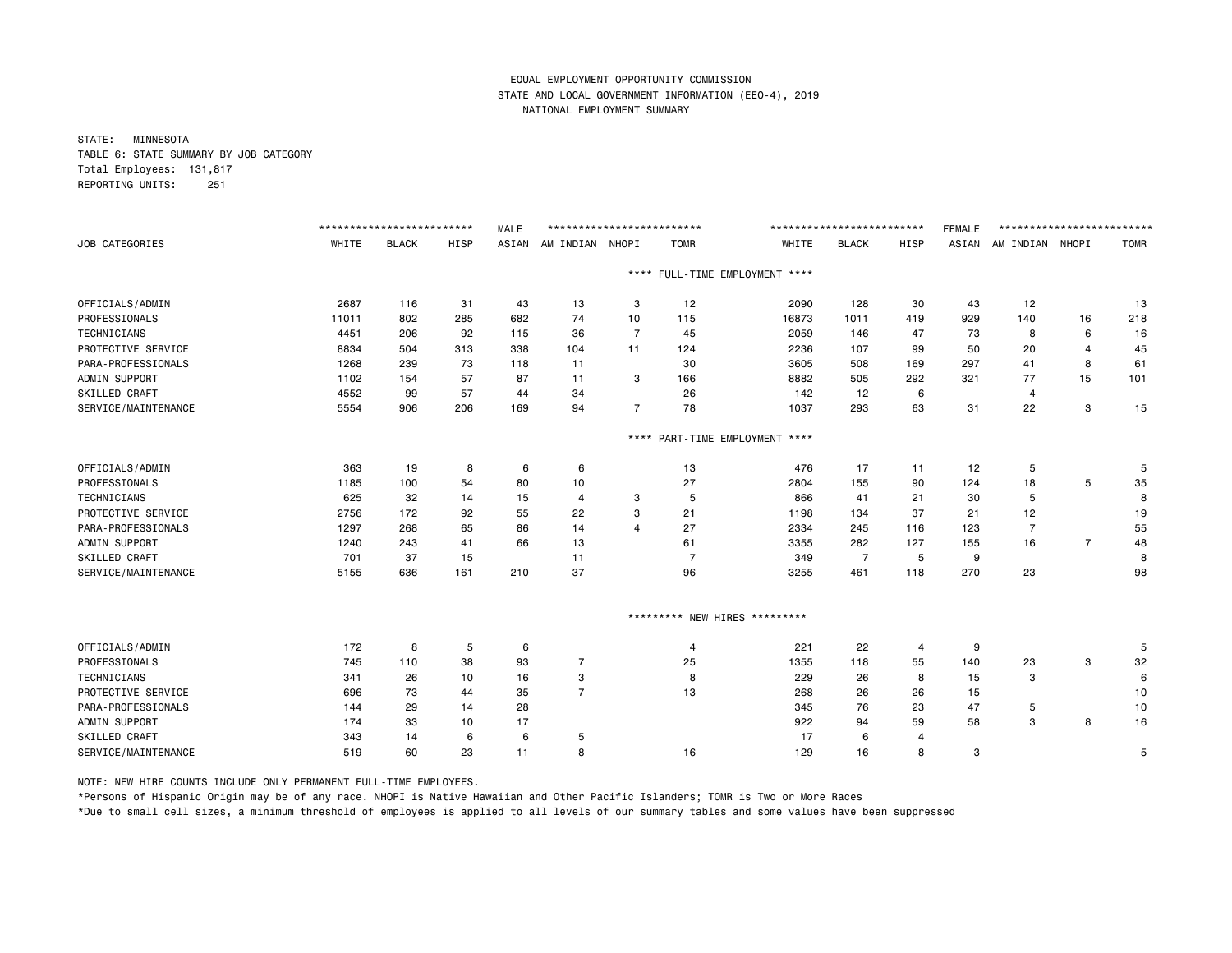STATE: MISSISSIPPI TABLE 6: STATE SUMMARY BY JOB CATEGORY Total Employees: 74,784 REPORTING UNITS: 127

|                       |       | ************************** |             | <b>MALE</b> | ************************** |                |                               |                                | ************************** |                | <b>FEMALE</b>  | ************************** |                |             |
|-----------------------|-------|----------------------------|-------------|-------------|----------------------------|----------------|-------------------------------|--------------------------------|----------------------------|----------------|----------------|----------------------------|----------------|-------------|
| <b>JOB CATEGORIES</b> | WHITE | <b>BLACK</b>               | <b>HISP</b> |             | ASIAN AM INDIAN NHOPI      |                | <b>TOMR</b>                   | WHITE                          | <b>BLACK</b>               | <b>HISP</b>    |                | ASIAN AM INDIAN NHOPI      |                | <b>TOMR</b> |
|                       |       |                            |             |             |                            |                |                               | **** FULL-TIME EMPLOYMENT **** |                            |                |                |                            |                |             |
| OFFICIALS/ADMIN       | 1872  | 584                        | 34          | 13          | 5                          | $\overline{7}$ |                               | 1745                           | 1425                       | 32             | 14             | $\overline{7}$             | $\overline{7}$ |             |
| PROFESSIONALS         | 4526  | 1544                       | 128         | 69          | 13                         | 26             | 14                            | 6246                           | 5034                       | 88             | 127            | 21                         | 42             | 23          |
| TECHNICIANS           | 1500  | 819                        | 10          | 3           |                            | 6              | 8                             | 1595                           | 1349                       | 25             | 29             | 5                          | 9              | 22          |
| PROTECTIVE SERVICE    | 4444  | 1938                       | 113         | 18          | 11                         | 4              | 9                             | 687                            | 1299                       | 26             | 28             | 3                          | 3              | 3           |
| PARA-PROFESSIONALS    | 301   | 678                        | 6           | 5           |                            |                |                               | 1082                           | 3286                       | 28             | 16             | 14                         | 5              |             |
| ADMIN SUPPORT         | 464   | 236                        | 50          |             |                            |                | 30                            | 3501                           | 2039                       | 72             | 15             | 9                          | $\overline{7}$ | 18          |
| SKILLED CRAFT         | 924   | 599                        | 50          |             |                            |                |                               | 133                            | 55                         | $\overline{7}$ |                |                            |                |             |
| SERVICE/MAINTENANCE   | 1520  | 1444                       | 77          | 3           |                            |                | 27                            | 410                            | 717                        | 20             |                |                            |                | 4           |
|                       |       |                            |             |             |                            |                |                               | **** PART-TIME EMPLOYMENT **** |                            |                |                |                            |                |             |
| OFFICIALS/ADMIN       | 83    | 41                         | 13          | 3           |                            |                |                               | 29                             | 40                         | 11             |                |                            |                |             |
| PROFESSIONALS         | 341   | 31                         | 12          | 4           |                            | 4              | $\overline{4}$                | 1246                           | 206                        | 13             | 23             |                            |                | 9           |
| TECHNICIANS           | 187   | 41                         | 5           |             |                            |                |                               | 521                            | 227                        | 14             | 10             | $\overline{4}$             |                | 14          |
| PROTECTIVE SERVICE    | 473   | 189                        | 100         |             |                            |                |                               | 77                             | 87                         | 23             |                |                            |                | 12          |
| PARA-PROFESSIONALS    | 63    | 54                         | 4           |             |                            |                |                               | 139                            | 304                        | 3              |                |                            |                |             |
| ADMIN SUPPORT         | 155   | 131                        | 46          |             |                            |                |                               | 527                            | 368                        | 34             |                |                            |                |             |
| SKILLED CRAFT         | 36    | 34                         | 15          |             |                            |                |                               | 19                             | 60                         |                |                |                            |                |             |
| SERVICE/MAINTENANCE   | 780   | 516                        | 60          | 3           |                            |                | 6                             | 508                            | 313                        | 6              | 6              |                            |                | 105         |
|                       |       |                            |             |             |                            |                | ********* NEW HIRES ********* |                                |                            |                |                |                            |                |             |
| OFFICIALS/ADMIN       | 117   | 47                         | 3           | 5           |                            |                |                               | 133                            | 102                        |                |                |                            |                |             |
| PROFESSIONALS         | 424   | 194                        | 6           | 8           | 3                          |                | 3                             | 806                            | 729                        | 8              | 17             |                            |                | 6           |
| TECHNICIANS           | 241   | 205                        |             |             |                            |                |                               | 319                            | 273                        | 10             | $\overline{7}$ |                            |                | 6           |
| PROTECTIVE SERVICE    | 806   | 418                        | 49          | 8           | 6                          |                | 8                             | 185                            | 318                        | 14             |                |                            |                | 5           |
| PARA-PROFESSIONALS    | 69    | 388                        | 3           |             |                            |                |                               | 453                            | 1811                       |                | $\overline{7}$ | 5                          |                |             |
| ADMIN SUPPORT         | 89    | 36                         |             |             |                            |                | 6                             | 595                            | 315                        | 11             |                |                            |                | 10          |
| SKILLED CRAFT         | 117   | 95                         | 3           | 8           |                            |                |                               | 11                             | 13                         |                |                |                            |                |             |
| SERVICE/MAINTENANCE   | 392   | 446                        | 17          | 11          |                            |                |                               | 145                            | 300                        | 8              |                |                            |                | 10          |

NOTE: NEW HIRE COUNTS INCLUDE ONLY PERMANENT FULL-TIME EMPLOYEES.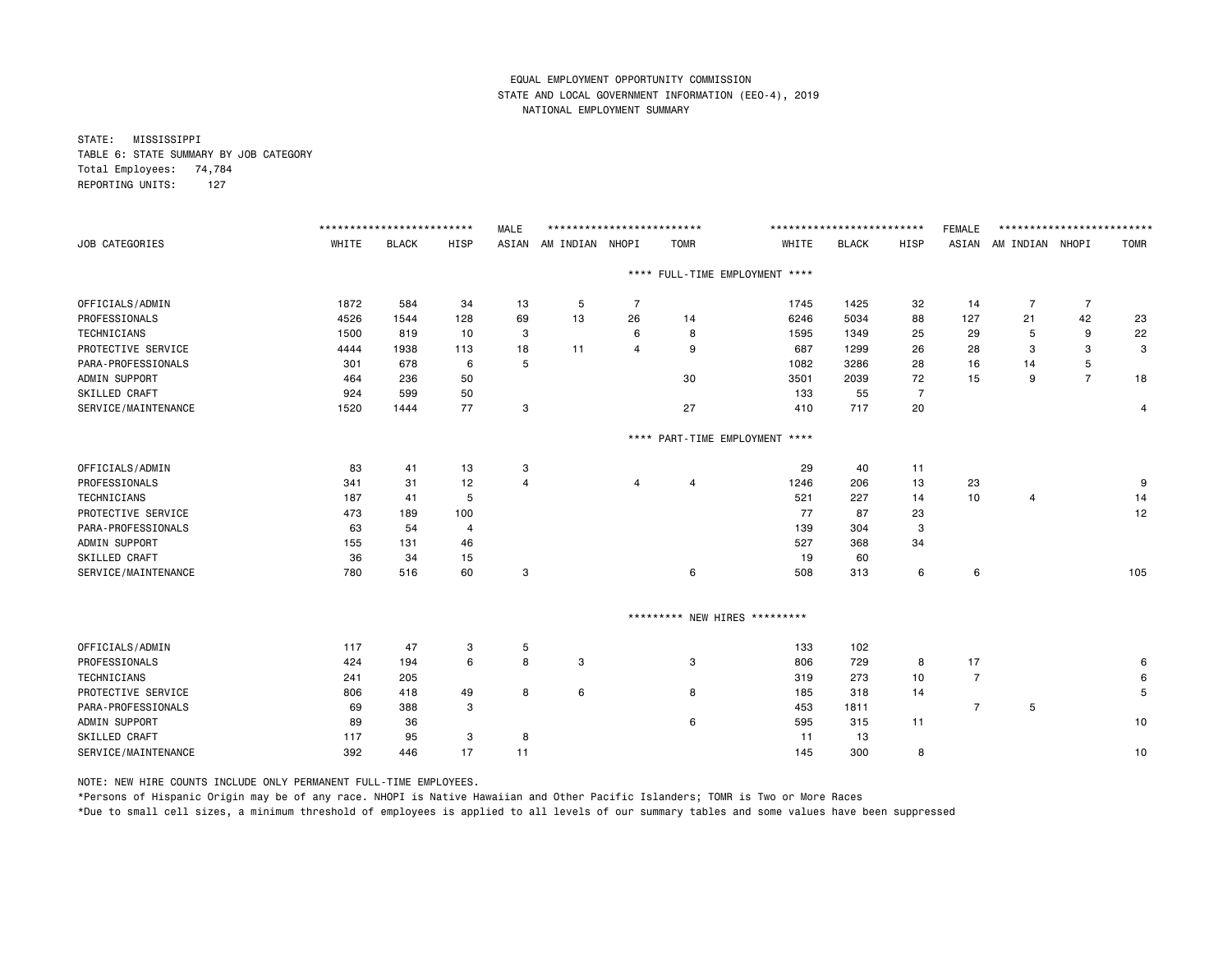STATE: MISSOURI TABLE 6: STATE SUMMARY BY JOB CATEGORY Total Employees: 135,443 REPORTING UNITS: 223

|                       |       | ************************* |                | <b>MALE</b>    | ************************** |      |             |                                | ************************** |                | <b>FEMALE</b> | ************************* |                |             |
|-----------------------|-------|---------------------------|----------------|----------------|----------------------------|------|-------------|--------------------------------|----------------------------|----------------|---------------|---------------------------|----------------|-------------|
| <b>JOB CATEGORIES</b> | WHITE | <b>BLACK</b>              | HISP           | ASIAN          | AM INDIAN NHOPI            |      | <b>TOMR</b> | WHITE                          | <b>BLACK</b>               | HISP           | ASIAN         | AM INDIAN NHOPI           |                | <b>TOMR</b> |
|                       |       |                           |                |                |                            |      |             | **** FULL-TIME EMPLOYMENT **** |                            |                |               |                           |                |             |
| OFFICIALS/ADMIN       | 3765  | 202                       | 34             | 34             | 13                         |      | 30          | 3036                           | 276                        | 59             | 28            | 11                        | 4              | 19          |
| PROFESSIONALS         | 8564  | 968                       | 135            | 167            | 37                         | 14   | 193         | 13516                          | 2126                       | 196            | 218           | 57                        | 15             | 139         |
| <b>TECHNICIANS</b>    | 3229  | 442                       | 56             | 26             | 17                         | 3    | 51          | 2289                           | 316                        | 59             | 21            | 5                         |                | 16          |
| PROTECTIVE SERVICE    | 13597 | 1918                      | 288            | 96             | 59                         | 21   | 144         | 3021                           | 926                        | 79             | 24            | 13                        | 5              | 46          |
| PARA-PROFESSIONALS    | 1104  | 495                       | 26             | 17             | $\overline{4}$             |      | 74          | 3524                           | 1114                       | 91             | 86            | 17                        | 5              | 36          |
| ADMIN SUPPORT         | 1155  | 262                       | 25             | 19             | 3                          |      | 20          | 8791                           | 1792                       | 158            | 61            | 31                        | 11             | 184         |
| SKILLED CRAFT         | 4847  | 718                       | 70             | 15             | 26                         | 6    | 69          | 259                            | 39                         | $\overline{7}$ |               |                           |                | 6           |
| SERVICE/MAINTENANCE   | 6081  | 2493                      | 150            | 38             | 43                         | 9    | 90          | 1646                           | 1237                       | 68             | 50            | 8                         | 5              | 28          |
|                       |       |                           |                |                |                            | **** |             | PART-TIME EMPLOYMENT ****      |                            |                |               |                           |                |             |
| OFFICIALS/ADMIN       | 174   |                           |                |                |                            |      |             | 257                            | 6                          |                |               |                           |                |             |
| PROFESSIONALS         | 807   | 103                       | 24             | 57             | 4                          |      | 9           | 2316                           | 275                        | 32             | 53            | 6                         |                | 18          |
| TECHNICIANS           | 463   | 47                        | 9              | 8              |                            |      | 6           | 747                            | 111                        | 42             | 27            | 3                         |                | 15          |
| PROTECTIVE SERVICE    | 483   | 105                       | $\overline{4}$ |                |                            |      | 5           | 180                            | 33                         |                |               |                           |                | 4           |
| PARA-PROFESSIONALS    | 1455  | 428                       | 20             | 22             | 4                          |      | 24          | 3000                           | 619                        | 55             | 46            | 9                         | $\overline{7}$ | 33          |
| ADMIN SUPPORT         | 721   | 113                       | $\overline{7}$ | $\overline{7}$ |                            |      | 8           | 2065                           | 275                        | 39             | 16            | 6                         |                | 24          |
| SKILLED CRAFT         | 295   | 18                        |                |                |                            |      | 6           | 217                            | 13                         | 14             | 8             | $\overline{4}$            |                |             |
| SERVICE/MAINTENANCE   | 3391  | 951                       | 73             | 36             | 22                         | 6    | 49          | 2889                           | 636                        | 81             | 46            | 16                        | $\overline{7}$ | 70          |
|                       |       |                           |                |                |                            |      |             | ********* NEW HIRES *********  |                            |                |               |                           |                |             |
| OFFICIALS/ADMIN       | 127   | 12                        | $\overline{a}$ |                |                            |      | 33          | 180                            | 23                         |                | 3             |                           |                |             |
| PROFESSIONALS         | 825   | 132                       | 25             | 23             | 4                          |      | 15          | 1736                           | 315                        | 47             | 30            | 6                         | $\overline{7}$ | 43          |
| TECHNICIANS           | 311   | 33                        | 8              | 5              |                            |      | 24          | 287                            | 55                         | 14             | 3             |                           |                |             |
| PROTECTIVE SERVICE    | 1678  | 232                       | 44             | 19             | 6                          | 8    | 57          | 699                            | 164                        | 23             | 3             | з                         |                | 10          |
| PARA-PROFESSIONALS    | 234   | 115                       | 11             | 3              |                            |      | 16          | 823                            | 219                        | 29             | 11            | 3                         |                | 15          |
| ADMIN SUPPORT         | 252   | 80                        | 9              | 3              |                            |      | 148         | 1195                           | 332                        | 45             | 11            | $\overline{4}$            |                | 36          |
| SKILLED CRAFT         | 343   | 73                        | 12             |                |                            |      | 9           | 42                             | 5                          | 4              |               |                           |                |             |
| SERVICE/MAINTENANCE   | 986   | 334                       | 20             | 8              |                            |      | 53          | 362                            | 207                        | 14             | 8             | 5                         |                | 19          |

NOTE: NEW HIRE COUNTS INCLUDE ONLY PERMANENT FULL-TIME EMPLOYEES.

\*Persons of Hispanic Origin may be of any race. NHOPI is Native Hawaiian and Other Pacific Islanders; TOMR is Two or More Races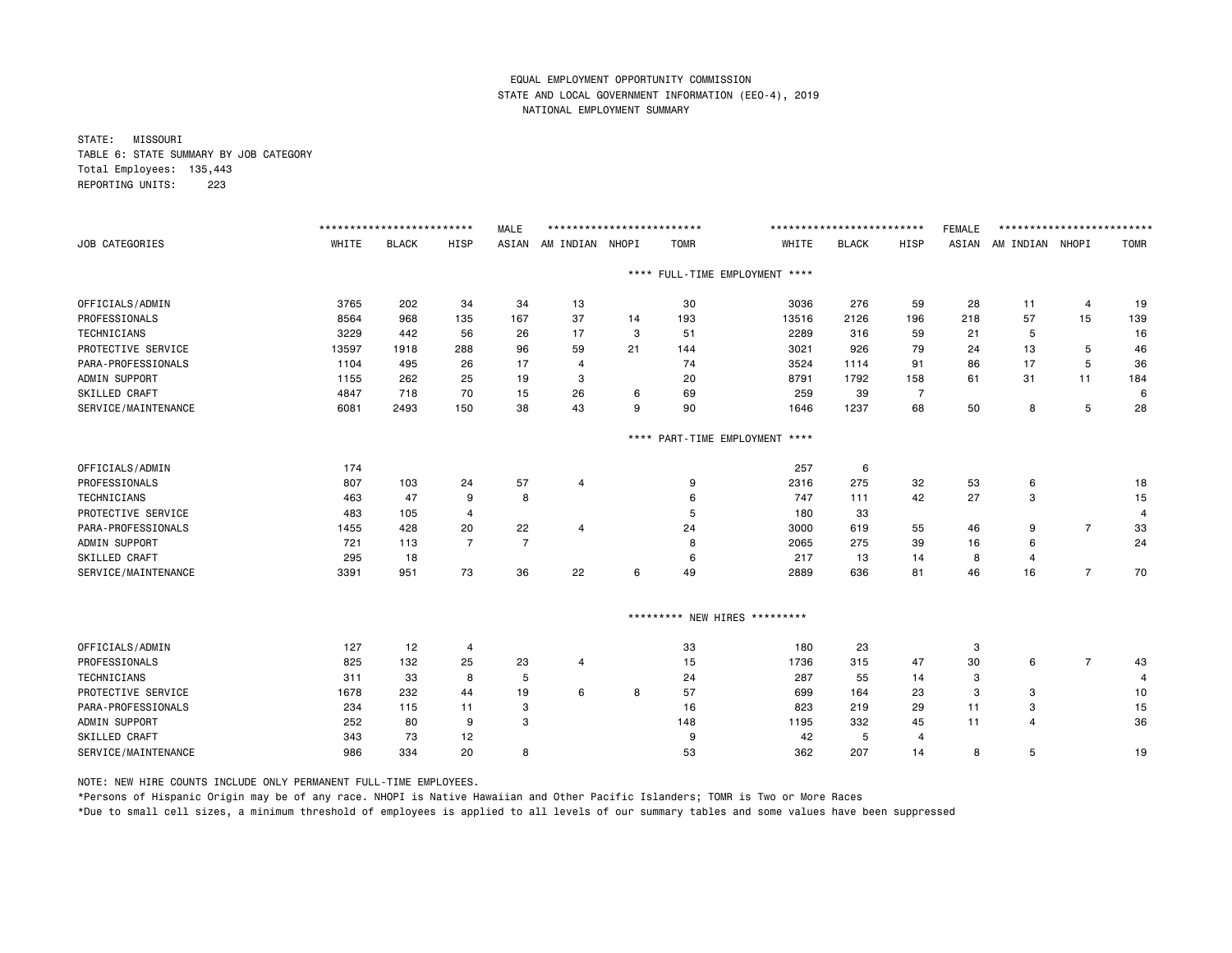STATE: MONTANA TABLE 6: STATE SUMMARY BY JOB CATEGORY Total Employees: 25,720 REPORTING UNITS: 59

|                     |       | ************************* |      | <b>MALE</b> | ************************** |             |                                | ************************** |      | <b>FEMALE</b>  | ************************** |   |                |
|---------------------|-------|---------------------------|------|-------------|----------------------------|-------------|--------------------------------|----------------------------|------|----------------|----------------------------|---|----------------|
| JOB CATEGORIES      | WHITE | <b>BLACK</b>              | HISP | ASIAN       | AM INDIAN NHOPI            | <b>TOMR</b> | WHITE                          | <b>BLACK</b>               | HISP |                | ASIAN AM INDIAN NHOPI      |   | <b>TOMR</b>    |
|                     |       |                           |      |             |                            |             | **** FULL-TIME EMPLOYMENT **** |                            |      |                |                            |   |                |
| OFFICIALS/ADMIN     | 759   | 3                         | 22   | 6           | 7                          | 3           | 584                            |                            | 20   |                | 7                          |   | -7             |
| PROFESSIONALS       | 3176  | 17                        | 90   | 19          | 48                         | 134         | 3792                           | 12                         | 129  | 36             | 102                        |   | 54             |
| TECHNICIANS         | 752   | 4                         | 29   | 3           | 12                         | 12          | 814                            | $\overline{4}$             | 36   | $\overline{7}$ | 22                         |   | 16             |
| PROTECTIVE SERVICE  | 2147  | 11                        | 153  | 16          | 39                         | 24          | 369                            |                            | 26   | 4              | 12                         |   | 6              |
| PARA-PROFESSIONALS  | 165   |                           | 13   | 3           | 5                          | 3           | 437                            |                            | 15   | $\overline{7}$ | 16                         | 3 | 13             |
| ADMIN SUPPORT       | 241   | 3                         | 12   |             | 3                          |             | 1930                           | 3                          | 159  | 14             | 45                         |   | 29             |
| SKILLED CRAFT       | 1251  |                           | 47   |             | 50                         | 13          | 39                             |                            | 3    |                | 3                          |   |                |
| SERVICE/MAINTENANCE | 857   | 6                         | 35   |             | 26                         | 8           | 177                            |                            | 5    | 5              | 5                          |   | 3              |
|                     |       |                           |      |             |                            |             | **** PART-TIME EMPLOYMENT **** |                            |      |                |                            |   |                |
| OFFICIALS/ADMIN     | 50    |                           |      |             |                            |             | 31                             |                            |      |                |                            |   |                |
| PROFESSIONALS       | 163   |                           | 5    |             | 3                          | 3           | 455                            |                            | 10   | 6              | 9                          |   | 8              |
| TECHNICIANS         | 340   |                           | 12   |             |                            | 7           | 195                            |                            | 10   | 3              |                            |   |                |
| PROTECTIVE SERVICE  | 73    |                           | 9    |             |                            | 4           | 32                             |                            | 5    |                |                            |   |                |
| PARA-PROFESSIONALS  | 168   |                           | 5    | 3           |                            | 3           | 279                            |                            | 6    | 3              | $\overline{7}$             | 3 |                |
| ADMIN SUPPORT       | 102   |                           | 5    |             | 3                          |             | 461                            |                            | 20   | 3              | $\overline{7}$             |   | 5              |
| SKILLED CRAFT       | 145   |                           |      |             | 5                          |             | 14                             |                            |      |                |                            |   |                |
| SERVICE/MAINTENANCE | 574   |                           | 24   | 3           | 17                         | 12          | 425                            |                            | 70   | 3              | $\overline{7}$             |   | 3              |
|                     |       |                           |      |             |                            |             | ********* NEW HIRES *********  |                            |      |                |                            |   |                |
|                     |       |                           |      |             |                            |             |                                |                            |      |                |                            |   |                |
| OFFICIALS/ADMIN     | 36    |                           |      |             |                            |             | 26                             |                            |      |                |                            |   |                |
| PROFESSIONALS       | 354   | 5                         | 12   | 3           | 8                          | 5           | 537                            |                            | 30   | 8              | 29                         |   | 16             |
| TECHNICIANS         | 110   | 3                         |      |             | 5                          |             | 131                            |                            | 5    |                | 5                          |   | 4              |
| PROTECTIVE SERVICE  | 293   | Δ                         | 15   | 3           | 6                          | 8           | 83                             |                            |      |                | 3                          |   |                |
| PARA-PROFESSIONALS  | 23    |                           |      |             |                            |             | 95                             |                            | 3    |                | 4                          |   | 4              |
| ADMIN SUPPORT       | 55    |                           |      |             |                            |             | 326                            |                            | 20   | 3              | 17                         |   | $\overline{7}$ |
| SKILLED CRAFT       | 132   |                           |      |             | 4                          | 3           | 5                              |                            |      |                |                            |   |                |
| SERVICE/MAINTENANCE | 123   |                           | 3    |             |                            | 3           | 40                             |                            |      |                | 3                          |   |                |

NOTE: NEW HIRE COUNTS INCLUDE ONLY PERMANENT FULL-TIME EMPLOYEES.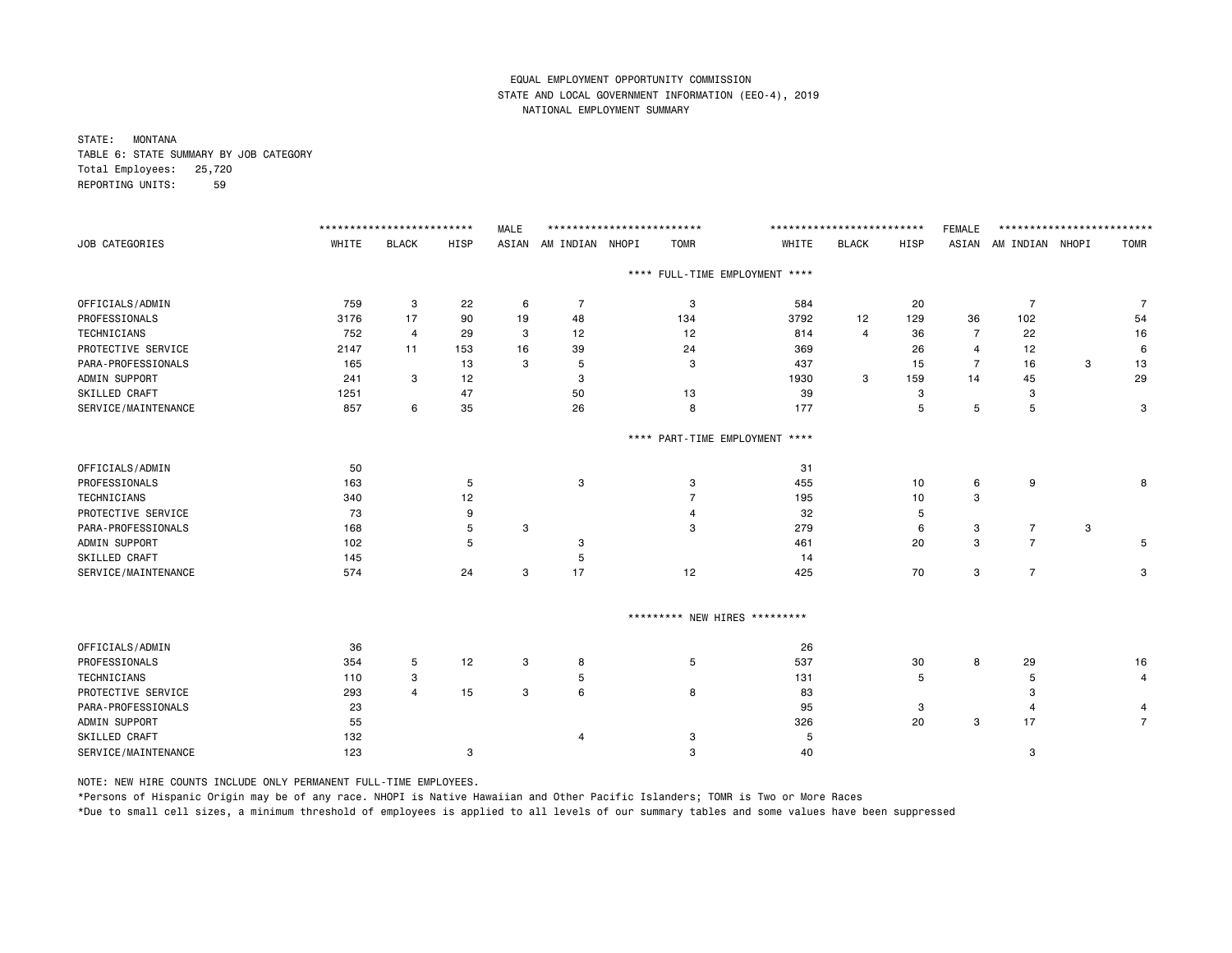STATE: NEBRASKA TABLE 6: STATE SUMMARY BY JOB CATEGORY Total Employees: 45,217 REPORTING UNITS: 97

|                                  |       | ************************** |                | <b>MALE</b>    | ************************** |   |                               |                                | ************************** |      | <b>FEMALE</b>  | ************************** |   |                |
|----------------------------------|-------|----------------------------|----------------|----------------|----------------------------|---|-------------------------------|--------------------------------|----------------------------|------|----------------|----------------------------|---|----------------|
| <b>JOB CATEGORIES</b>            | WHITE | <b>BLACK</b>               | HISP           | ASIAN          | AM INDIAN NHOPI            |   | <b>TOMR</b>                   | WHITE                          | <b>BLACK</b>               | HISP | ASIAN          | AM INDIAN NHOPI            |   | <b>TOMR</b>    |
|                                  |       |                            |                |                |                            |   |                               | **** FULL-TIME EMPLOYMENT **** |                            |      |                |                            |   |                |
| OFFICIALS/ADMIN                  | 1181  | 19                         | 20             | 13             |                            |   | 3                             | 793                            | 24                         | 14   | 8              |                            |   | 11             |
| PROFESSIONALS                    | 4268  | 134                        | 115            | 85             | 11                         | 5 | 55                            | 5086                           | 209                        | 270  | 114            | 19                         |   | 78             |
| TECHNICIANS                      | 1733  | 52                         | 58             | 14             | 9                          |   | 12                            | 661                            | 28                         | 23   | 15             |                            |   | 6              |
| PROTECTIVE SERVICE               | 4308  | 239                        | 252            | 51             | 19                         | 4 | 72                            | 1236                           | 120                        | 86   | 8              | 4                          | 5 | 26             |
| PARA-PROFESSIONALS               | 515   | 115                        | 23             | 8              | 6                          |   | 10                            | 1949                           | 227                        | 140  | 30             | 13                         | 5 | 37             |
| ADMIN SUPPORT                    | 415   | 26                         | 32             | $\overline{7}$ |                            |   | 8                             | 2637                           | 140                        | 195  | 27             | 13                         |   | 36             |
| SKILLED CRAFT                    | 3687  | 96                         | 159            | 10             | 8                          |   | 31                            | 94                             |                            | 4    |                |                            |   |                |
| SERVICE/MAINTENANCE              | 1261  | 119                        | 70             | 11             | 13                         |   | 12                            | 510                            | 38                         | 116  | 14             | 3                          |   | 9              |
|                                  |       |                            |                |                |                            |   |                               | **** PART-TIME EMPLOYMENT **** |                            |      |                |                            |   |                |
| OFFICIALS/ADMIN                  | 11    |                            |                |                |                            |   |                               | 27                             |                            |      |                |                            |   |                |
| PROFESSIONALS                    | 304   | 12                         | 7              | 4              |                            |   | 9                             | 329                            | 23                         | 13   | 10             | 4                          |   |                |
| TECHNICIANS                      | 98    | 3                          | 5              |                |                            |   | $\overline{7}$                | 116                            | $\overline{7}$             | 12   | 4              |                            |   |                |
| PROTECTIVE SERVICE               | 262   | 21                         | 10             |                |                            |   |                               | 139                            | $\overline{4}$             | 11   |                |                            |   |                |
| PARA-PROFESSIONALS               | 371   | 42                         | 14             | 12             |                            |   | 10                            | 961                            | 117                        | 59   | 19             | 3                          | 3 | 29             |
| ADMIN SUPPORT                    | 170   | 5                          | 8              |                |                            |   | 3                             | 483                            | 24                         | 28   | $\overline{7}$ | 3                          |   | 10             |
| SKILLED CRAFT                    | 267   | 23                         | 26             |                |                            |   | 10                            | 288                            | 23                         | 25   | $\overline{7}$ |                            |   | 6              |
| SERVICE/MAINTENANCE              | 929   | 46                         | 36             | 9              |                            |   | 15                            | 685                            | 20                         | 24   | 4              |                            |   | 17             |
|                                  |       |                            |                |                |                            |   | ********* NEW HIRES ********* |                                |                            |      |                |                            |   |                |
|                                  |       |                            |                |                |                            |   |                               |                                |                            |      |                |                            |   |                |
| OFFICIALS/ADMIN<br>PROFESSIONALS | 46    |                            |                |                |                            |   |                               | 48                             |                            |      |                |                            |   |                |
|                                  | 374   | 26                         | 23             | 12             |                            |   | 10                            | 603                            | 51                         | 64   | 13             | 6                          |   | 19             |
| TECHNICIANS                      | 123   | 8                          | 3              |                |                            |   | 4                             | 79                             | 3                          |      | 4              |                            |   |                |
| PROTECTIVE SERVICE               | 489   | 50                         | 47             | 10             |                            |   | 25                            | 243                            | 31                         | 22   |                | 3                          |   | $\overline{7}$ |
| PARA-PROFESSIONALS               | 99    | 40                         | 5              |                |                            |   | 6                             | 338                            | 52                         | 47   | 4              | 5                          | 3 | 15             |
| ADMIN SUPPORT                    | 86    | 8                          | $\overline{7}$ |                |                            |   | 12                            | 334                            | 17                         | 33   | 6              | 3                          |   | 12             |
| SKILLED CRAFT                    | 454   | 22                         | 31             |                |                            |   | 10                            | 8                              |                            |      |                |                            |   |                |
| SERVICE/MAINTENANCE              | 143   | 11                         | 14             |                |                            |   |                               | 80                             | 10                         | 37   |                |                            |   | 4              |

NOTE: NEW HIRE COUNTS INCLUDE ONLY PERMANENT FULL-TIME EMPLOYEES.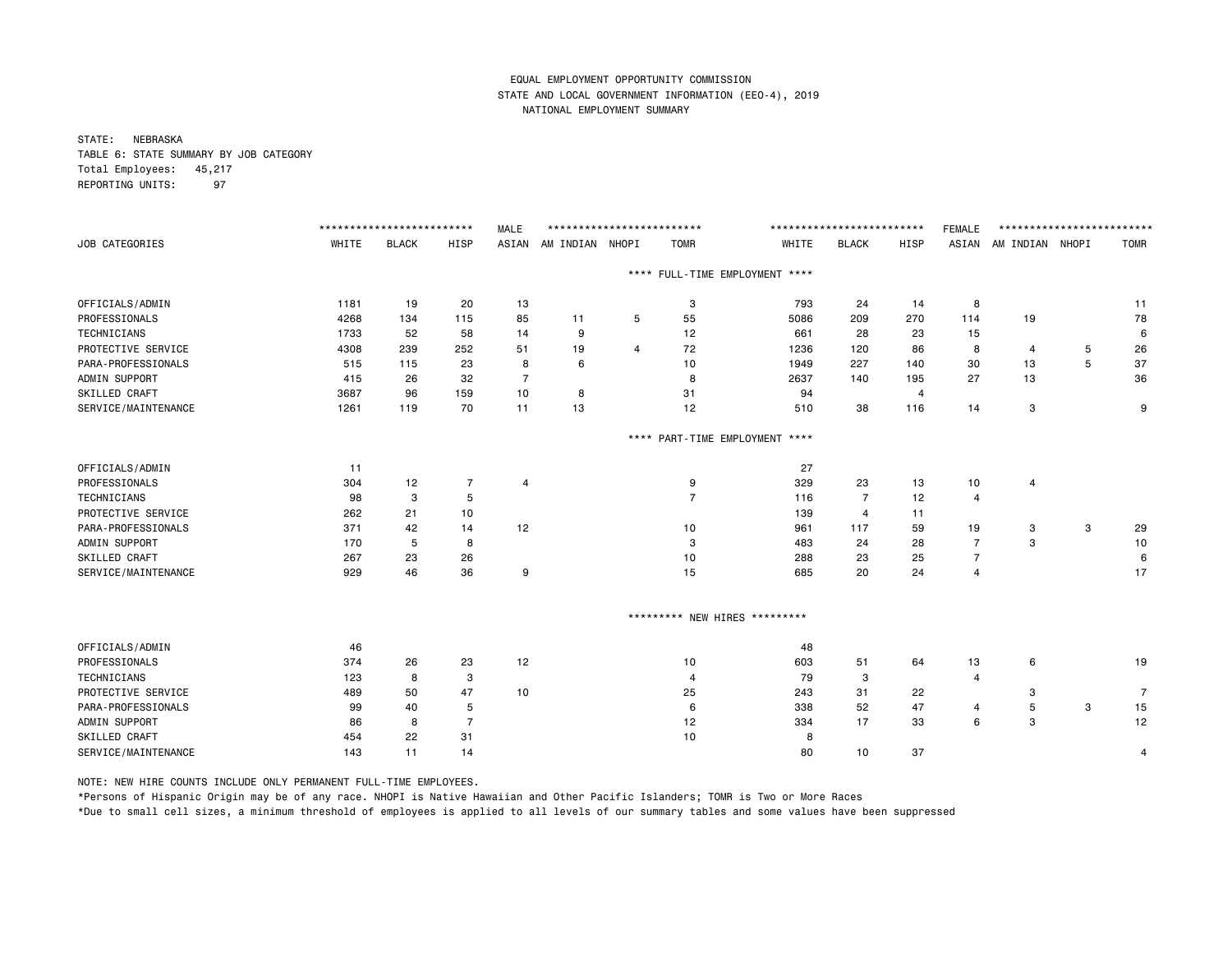STATE: NEVADA TABLE 6: STATE SUMMARY BY JOB CATEGORY Total Employees: 62,173 REPORTING UNITS: 95

|                      |       | ************************* |      | <b>MALE</b> | ************************** |                |                |                               | ************************* |                | <b>FEMALE</b> | ************************* |                |                |
|----------------------|-------|---------------------------|------|-------------|----------------------------|----------------|----------------|-------------------------------|---------------------------|----------------|---------------|---------------------------|----------------|----------------|
| JOB CATEGORIES       | WHITE | <b>BLACK</b>              | HISP | ASIAN       | AM INDIAN                  | NHOPI          | <b>TOMR</b>    | WHITE                         | <b>BLACK</b>              | HISP           | ASIAN         | AM INDIAN NHOPI           |                | <b>TOMR</b>    |
|                      |       |                           |      |             |                            | $***$ * *      |                | FULL-TIME EMPLOYMENT ****     |                           |                |               |                           |                |                |
| OFFICIALS/ADMIN      | 1354  | 85                        | 132  | 57          | 15                         | 4              | 21             | 991                           | 137                       | 108            | 61            | 18                        | 3              | 23             |
| PROFESSIONALS        | 4090  | 378                       | 512  | 544         | 53                         | 18             | 65             | 4802                          | 831                       | 901            | 1116          | 61                        | 40             | 140            |
| TECHNICIANS          | 1581  | 186                       | 220  | 187         | 20                         | 19             | 53             | 706                           | 257                       | 177            | 189           | 19                        | 18             | 25             |
| PROTECTIVE SERVICE   | 5934  | 836                       | 1374 | 369         | 83                         | 69             | 198            | 937                           | 215                       | 305            | 43            | 15                        | 8              | 48             |
| PARA-PROFESSIONALS   | 504   | 200                       | 229  | 96          | 10                         | 16             | 33             | 1424                          | 480                       | 630            | 221           | 39                        | 29             | 71             |
| ADMIN SUPPORT        | 696   | 149                       | 258  | 77          | 11                         | 11             | 96             | 4380                          | 813                       | 1409           | 341           | 84                        | 77             | 170            |
| SKILLED CRAFT        | 1448  | 120                       | 258  | 48          | 22                         | 17             | 35             | 101                           | 50                        | 55             | 17            |                           | 3              | 7              |
| SERVICE/MAINTENANCE  | 1532  | 363                       | 444  | 112         | 38                         | 17             | 25             | 246                           | 215                       | 167            | 28            | 10                        | $\overline{7}$ | 8              |
|                      |       |                           |      |             |                            | ****           |                | PART-TIME EMPLOYMENT ****     |                           |                |               |                           |                |                |
| OFFICIALS/ADMIN      | 78    | 11                        | 6    |             |                            |                |                | 57                            | 8                         | 6              | 3             |                           |                |                |
| PROFESSIONALS        | 213   | 31                        | 24   | 51          |                            | 5              | 3              | 406                           | 84                        | 82             | 116           |                           | 7              | 16             |
| <b>TECHNICIANS</b>   | 116   | 20                        | 34   | 23          |                            |                |                | 143                           | 35                        | 56             | 30            | 3                         | $\overline{4}$ | 15             |
| PROTECTIVE SERVICE   | 247   | 18                        | 58   | 13          | 3                          | 4              | 6              | 138                           | 8                         | 21             | 5             |                           |                | 6              |
| PARA-PROFESSIONALS   | 737   | 199                       | 257  | 61          | $\overline{7}$             | 15             | 69             | 1214                          | 352                       | 567            | 120           | 15                        | 23             | 117            |
| ADMIN SUPPORT        | 231   | 82                        | 113  | 28          |                            | 3              | 18             | 732                           | 213                       | 315            | 66            | 14                        | 11             | 54             |
| SKILLED CRAFT        | 120   | 3                         | 15   | 3           |                            |                |                | 41                            |                           | 7              |               |                           |                |                |
| SERVICE/MAINTENANCE  | 355   | 36                        | 109  | 12          |                            | 4              | 15             | 220                           | 37                        | 56             | 6             | 3                         |                | 12             |
|                      |       |                           |      |             |                            |                |                | ********* NEW HIRES ********* |                           |                |               |                           |                |                |
| OFFICIALS/ADMIN      | 79    | $\overline{4}$            | 9    | 3           |                            |                | 5              | 57                            | 9                         | $\overline{4}$ | 4             |                           |                |                |
| PROFESSIONALS        | 262   | 40                        | 47   | 57          |                            | 3              | 9              | 383                           | 66                        | 113            | 133           | 9                         | 5              | 33             |
| TECHNICIANS          | 77    | 12                        | 18   | 19          |                            |                | 5              | 78                            | 31                        | 36             | 29            | 3                         | 3              | 9              |
| PROTECTIVE SERVICE   | 329   | 53                        | 127  | 32          | 6                          | $\overline{7}$ | 21             | 91                            | 39                        | 37             | 5             |                           |                | $\overline{7}$ |
| PARA-PROFESSIONALS   | 114   | 59                        | 79   | 25          |                            | 11             | 13             | 158                           | 67                        | 91             | 29            | 5                         | 9              | 30             |
| ADMIN SUPPORT        | 84    | 22                        | 57   | 8           |                            |                | 8              | 456                           | 96                        | 204            | 36            | 5                         | 6              | 43             |
| <b>SKILLED CRAFT</b> | 75    | 5                         | 21   |             |                            | 3              | 4              | 4                             |                           | 5              |               |                           |                |                |
| SERVICE/MAINTENANCE  | 171   | 28                        | 59   | 12          | 8                          | 3              | $\overline{4}$ | 38                            | 46                        | 12             | 6             |                           | 3              | 3              |

NOTE: NEW HIRE COUNTS INCLUDE ONLY PERMANENT FULL-TIME EMPLOYEES.

\*Persons of Hispanic Origin may be of any race. NHOPI is Native Hawaiian and Other Pacific Islanders; TOMR is Two or More Races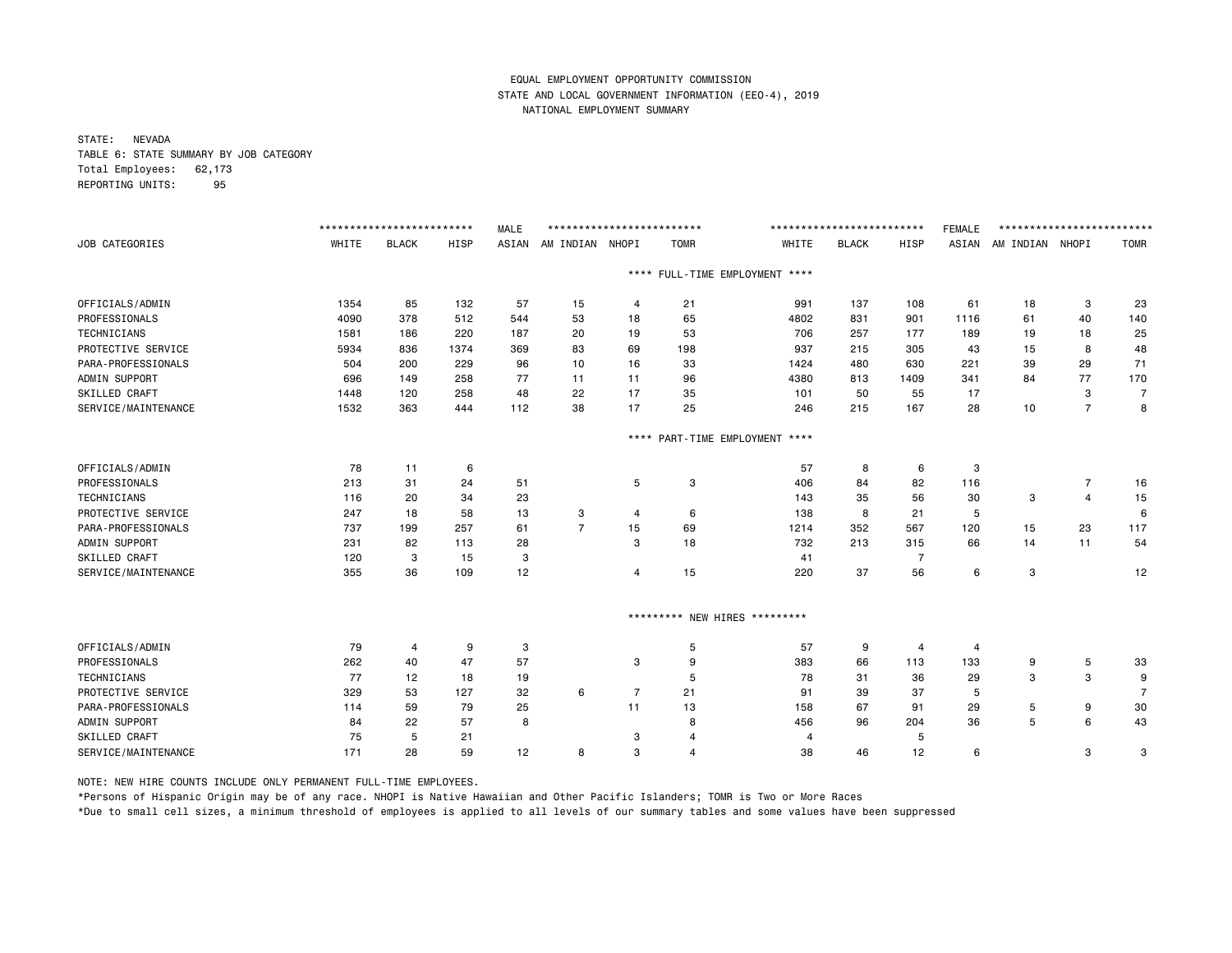STATE: NEW HAMPSHIRE TABLE 6: STATE SUMMARY BY JOB CATEGORY Total Employees: 32,312 REPORTING UNITS: 67

|                     |       | ************************** |                | <b>MALE</b>    | ************************** |       |                               |                                | ************************** |                | <b>FEMALE</b> | ************************** |   |             |
|---------------------|-------|----------------------------|----------------|----------------|----------------------------|-------|-------------------------------|--------------------------------|----------------------------|----------------|---------------|----------------------------|---|-------------|
| JOB CATEGORIES      | WHITE | <b>BLACK</b>               | HISP           | ASIAN          | AM INDIAN                  | NHOPI | <b>TOMR</b>                   | WHITE                          | <b>BLACK</b>               | HISP           |               | ASIAN AM INDIAN NHOPI      |   | <b>TOMR</b> |
|                     |       |                            |                |                |                            |       |                               | **** FULL-TIME EMPLOYMENT **** |                            |                |               |                            |   |             |
| OFFICIALS/ADMIN     | 1063  | 3                          | 5              | $\overline{7}$ |                            |       |                               | 909                            | 4                          | 8              | 4             | 3                          | 4 | 6           |
| PROFESSIONALS       | 1797  | 32                         | 12             | 17             | 4                          | 5     | 6                             | 2869                           | 20                         | 43             | 33            | 12                         | 4 | 12          |
| <b>TECHNICIANS</b>  | 1112  | 15                         | 16             | 8              |                            |       |                               | 365                            | 6                          | 6              | 10            | 3                          | 3 |             |
| PROTECTIVE SERVICE  | 2610  | 64                         | 60             | 11             | 10                         |       | $\overline{7}$                | 469                            | 19                         | 12             | 3             | 3                          |   |             |
| PARA-PROFESSIONALS  | 329   | 55                         | 7              | 5              |                            |       |                               | 1768                           | 31                         | 26             | 26            | 10                         |   | 9           |
| ADMIN SUPPORT       | 275   |                            | 3              | $\overline{4}$ |                            |       |                               | 1429                           | 9                          | 24             | 4             |                            |   |             |
| SKILLED CRAFT       | 981   | 10                         | 5              |                |                            |       |                               | 52                             |                            |                |               |                            |   |             |
| SERVICE/MAINTENANCE | 2645  | 27                         | 32             | 5              | 12                         |       | 4                             | 676                            | 12                         | 4              | 10            | 3                          |   |             |
|                     |       |                            |                |                |                            |       |                               | **** PART-TIME EMPLOYMENT **** |                            |                |               |                            |   |             |
| OFFICIALS/ADMIN     | 846   | 4                          |                |                |                            |       |                               | 312                            |                            |                |               |                            |   |             |
| PROFESSIONALS       | 224   |                            |                |                |                            |       |                               | 307                            | 16                         | 3              | 11            |                            |   |             |
| TECHNICIANS         | 72    |                            |                |                |                            |       |                               | 88                             | 25                         |                | 4             |                            |   |             |
| PROTECTIVE SERVICE  | 2800  |                            | 11             | 3              |                            |       | 3                             | 156                            |                            | 3              |               |                            |   |             |
| PARA-PROFESSIONALS  | 215   |                            | $\overline{7}$ | 8              |                            |       | 13                            | 835                            | 106                        | 17             | 17            | $\overline{4}$             |   | 11          |
| ADMIN SUPPORT       | 155   | 3                          |                |                |                            |       | $\overline{4}$                | 428                            | 13                         | 3              | 4             |                            |   | 3           |
| SKILLED CRAFT       | 45    |                            |                |                |                            |       |                               | 9                              |                            |                |               |                            |   |             |
| SERVICE/MAINTENANCE | 1585  | 26                         | 20             | 20             |                            |       | 16                            | 1334                           | 20                         | 20             | 33            |                            |   | 18          |
|                     |       |                            |                |                |                            |       | ********* NEW HIRES ********* |                                |                            |                |               |                            |   |             |
| OFFICIALS/ADMIN     | 55    |                            |                |                |                            |       |                               | 60                             |                            |                |               |                            |   | 3           |
| PROFESSIONALS       | 107   | 6                          |                |                |                            |       | 14                            | 239                            |                            | 5              | 5             |                            |   | 8           |
| TECHNICIANS         | 49    |                            | 4              |                |                            |       |                               | 39                             |                            |                |               |                            |   |             |
| PROTECTIVE SERVICE  | 267   | 11                         | 17             |                |                            |       | 11                            | 58                             |                            | 7              |               |                            |   |             |
| PARA-PROFESSIONALS  | 45    |                            |                | 4              |                            |       |                               | 270                            |                            | 6              | 8             | 4                          |   |             |
| ADMIN SUPPORT       | 46    |                            |                |                |                            |       | 3<br>3                        | 173                            | 8<br>3                     | $\overline{4}$ |               |                            |   | 4<br>3      |
| SKILLED CRAFT       | 72    |                            |                |                |                            |       |                               | 5                              |                            |                |               |                            |   |             |
| SERVICE/MAINTENANCE | 371   | 4                          | 13             | $\overline{7}$ |                            |       | 3                             | 114                            |                            |                | 13            |                            |   |             |
|                     |       |                            |                |                |                            |       |                               |                                |                            |                |               |                            |   |             |

NOTE: NEW HIRE COUNTS INCLUDE ONLY PERMANENT FULL-TIME EMPLOYEES.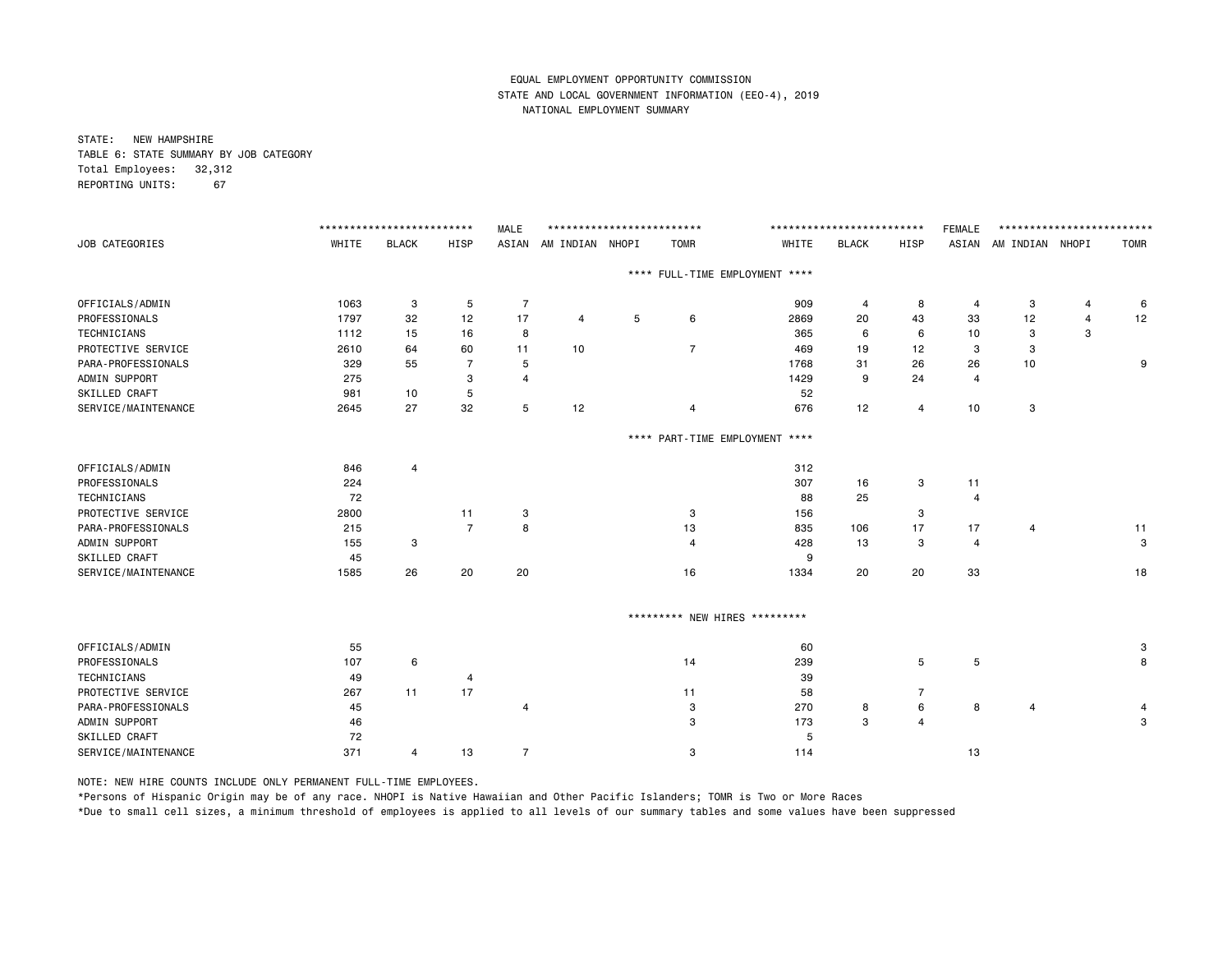STATE: NEW JERSEY TABLE 6: STATE SUMMARY BY JOB CATEGORY Total Employees: 172,949 REPORTING UNITS: 315

|                     |       | ************************* |      | <b>MALE</b> | ************************* |                |                     |                                | ************************* |      | <b>FEMALE</b> | ************************* |    |                |
|---------------------|-------|---------------------------|------|-------------|---------------------------|----------------|---------------------|--------------------------------|---------------------------|------|---------------|---------------------------|----|----------------|
| JOB CATEGORIES      | WHITE | <b>BLACK</b>              | HISP | ASIAN       | AM INDIAN                 | NHOPI          | <b>TOMR</b>         | WHITE                          | <b>BLACK</b>              | HISP | ASIAN         | AM INDIAN NHOPI           |    | <b>TOMR</b>    |
|                     |       |                           |      |             |                           |                |                     | **** FULL-TIME EMPLOYMENT **** |                           |      |               |                           |    |                |
| OFFICIALS/ADMIN     | 4075  | 549                       | 226  | 79          | 5                         |                | 12                  | 2528                           | 720                       | 329  | 38            | 5                         |    | 10             |
| PROFESSIONALS       | 11538 | 2614                      | 1339 | 495         | 11                        | 17             | 14                  | 12957                          | 6860                      | 2927 | 346           | 17                        | 6  | 26             |
| TECHNICIANS         | 4185  | 586                       | 465  | 84          | 5                         | 5              | 8                   | 1344                           | 706                       | 297  | 68            | з                         |    | 9              |
| PROTECTIVE SERVICE  | 14015 | 3231                      | 3425 | 162         | 30                        | 6              | 59                  | 1489                           | 1513                      | 710  | 30            | 6                         | 11 | 11             |
| PARA-PROFESSIONALS  | 1254  | 1365                      | 262  | 39          | 4                         |                | 8                   | 2773                           | 3723                      | 887  | 55            | 8                         | 3  | 15             |
| ADMIN SUPPORT       | 2605  | 755                       | 540  | 66          | 3                         | 3              | 10                  | 9447                           | 4163                      | 2432 | 153           | 12                        | 10 | 39             |
| SKILLED CRAFT       | 8090  | 2132                      | 1209 | 152         | 13                        | $\overline{7}$ | 50                  | 424                            | 437                       | 92   | 3             |                           |    | 3              |
| SERVICE/MAINTENANCE | 5933  | 3402                      | 1831 | 162         | 17                        |                | 47                  | 894                            | 1441                      | 897  | 32            |                           |    | 17             |
|                     |       |                           |      |             |                           |                |                     | **** PART-TIME EMPLOYMENT **** |                           |      |               |                           |    |                |
| OFFICIALS/ADMIN     | 424   | 30                        | 38   | 5           |                           |                |                     | 218                            | 37                        | 16   | 6             |                           |    |                |
| PROFESSIONALS       | 1191  | 140                       | 52   | 18          | 5                         | 7              |                     | 832                            | 191                       | 54   | 22            | з                         | 3  | 4              |
| TECHNICIANS         | 414   | 51                        | 105  | 18          |                           |                | 3                   | 237                            | 12                        | 89   | 8             |                           |    |                |
| PROTECTIVE SERVICE  | 1872  | 168                       | 246  | 17          |                           |                | 6                   | 693                            | 105                       | 395  | 5             |                           |    | 8              |
| PARA-PROFESSIONALS  | 1271  | 240                       | 96   | 43          |                           | 3              | 5                   | 1824                           | 594                       | 218  | 48            |                           |    | 21             |
| ADMIN SUPPORT       | 1387  | 229                       | 185  | 30          |                           |                | 8                   | 1997                           | 436                       | 325  | 59            | 5                         | 6  | 27             |
| SKILLED CRAFT       | 391   | 52                        | 38   | 7           |                           |                |                     | 152                            | 22                        | 17   | 5             |                           |    |                |
| SERVICE/MAINTENANCE | 2746  | 781                       | 754  | 69          |                           |                | 30                  | 1618                           | 718                       | 505  | 77            | 3                         |    | 22             |
|                     |       |                           |      |             |                           |                |                     | *********                      |                           |      |               |                           |    |                |
|                     |       |                           |      |             |                           |                | ********* NEW HIRES |                                |                           |      |               |                           |    |                |
| OFFICIALS/ADMIN     | 162   | 24                        | 13   | 10          |                           |                |                     | 99                             | 25                        | 23   | 6             |                           |    |                |
| PROFESSIONALS       | 791   | 202                       | 101  | 41          |                           | 6              | 3                   | 905                            | 378                       | 253  | 32            |                           | 3  | 4              |
| TECHNICIANS         | 157   | 47                        | 35   | 30          |                           | $\overline{4}$ | 6                   | 104                            | 34                        | 17   | 17            |                           |    |                |
| PROTECTIVE SERVICE  | 905   | 208                       | 302  | 17          |                           |                | $\overline{7}$      | 183                            | 81                        | 75   | 11            |                           |    | 4              |
| PARA-PROFESSIONALS  | 77    | 86                        | 20   | 6           |                           |                |                     | 146                            | 186                       | 47   | 6             |                           |    |                |
| ADMIN SUPPORT       | 213   | 62                        | 49   | 5           |                           |                | 10                  | 590                            | 232                       | 186  | 14            |                           |    | $\overline{7}$ |
| SKILLED CRAFT       | 562   | 146                       | 102  | 15          |                           |                | 10                  | 36                             | 29                        | 8    |               |                           |    |                |
| SERVICE/MAINTENANCE | 648   | 396                       | 253  | 25          |                           | 3              | 16                  | 156                            | 203                       | 87   | 4             |                           |    | $\overline{7}$ |

NOTE: NEW HIRE COUNTS INCLUDE ONLY PERMANENT FULL-TIME EMPLOYEES.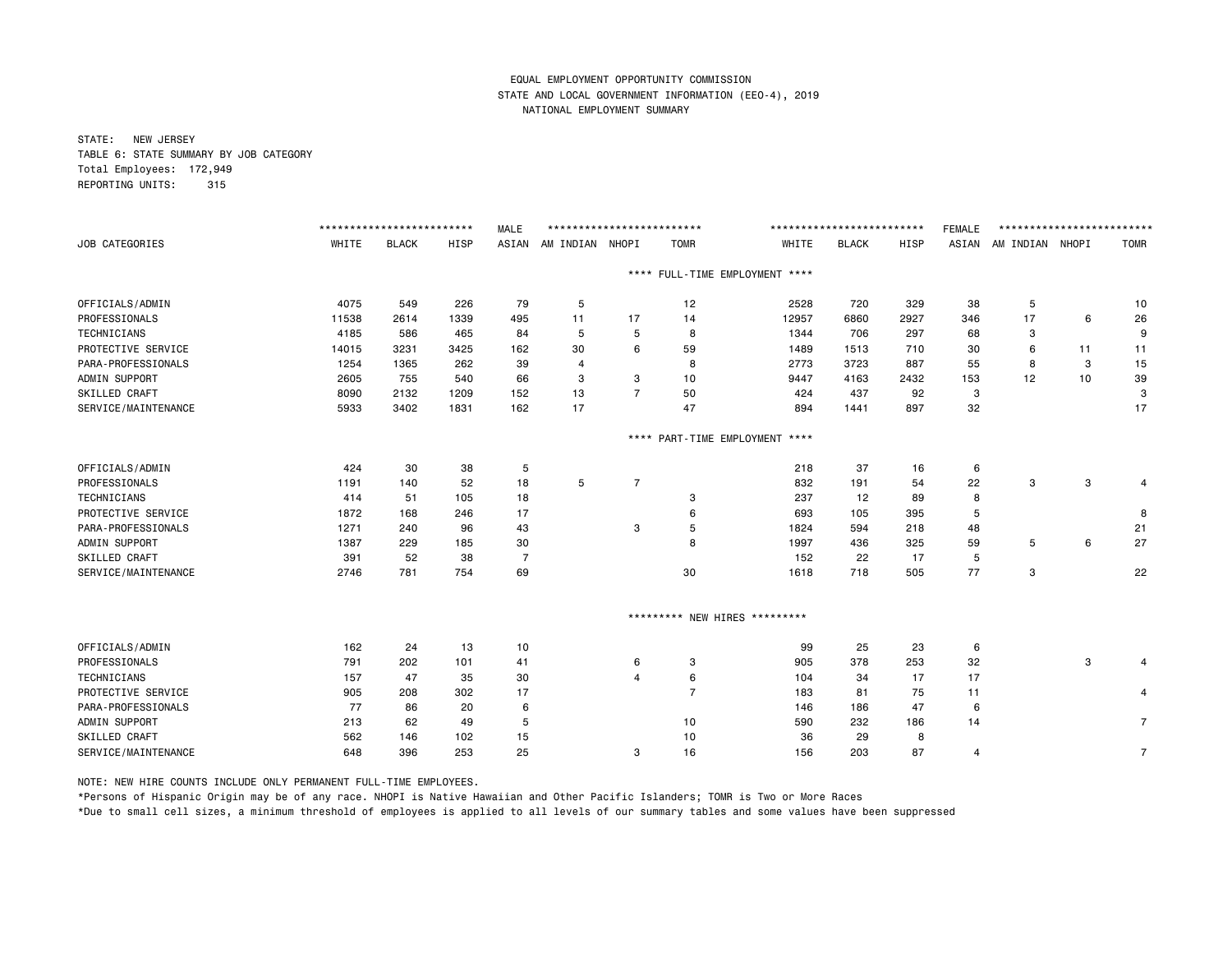STATE: NEW MEXICO TABLE 6: STATE SUMMARY BY JOB CATEGORY Total Employees: 54,891 REPORTING UNITS: 103

|       |                                           |                               | <b>MALE</b>                                                              |                         |                                            |             |                                                                                                    |                                                                                                                                      |                                           | <b>FEMALE</b>                                                            |                        |                                |                                              |
|-------|-------------------------------------------|-------------------------------|--------------------------------------------------------------------------|-------------------------|--------------------------------------------|-------------|----------------------------------------------------------------------------------------------------|--------------------------------------------------------------------------------------------------------------------------------------|-------------------------------------------|--------------------------------------------------------------------------|------------------------|--------------------------------|----------------------------------------------|
| WHITE | <b>BLACK</b>                              | HISP                          | ASIAN                                                                    | AM INDIAN               | NHOPI                                      | <b>TOMR</b> | WHITE                                                                                              | <b>BLACK</b>                                                                                                                         | HISP                                      | ASIAN                                                                    |                        |                                | <b>TOMR</b>                                  |
|       |                                           |                               |                                                                          |                         |                                            |             |                                                                                                    |                                                                                                                                      |                                           |                                                                          |                        |                                |                                              |
| 772   | 47                                        | 692                           | 16                                                                       | 17                      | 3                                          |             | 635                                                                                                | 23                                                                                                                                   | 839                                       | 23                                                                       | 41                     |                                | 11                                           |
| 2013  | 95                                        | 1987                          | 71                                                                       | 86                      | 11                                         | 34          | 1912                                                                                               | 102                                                                                                                                  | 2977                                      | 93                                                                       | 197                    | 11                             | 43                                           |
| 510   | 30                                        | 674                           | 9                                                                        | 34                      | 3                                          | 13          | 251                                                                                                | 14                                                                                                                                   | 537                                       | 18                                                                       | 37                     | 5                              | $\overline{7}$                               |
| 2994  | 269                                       | 4235                          | 58                                                                       | 285                     | 14                                         | 66          | 537                                                                                                | 40                                                                                                                                   | 988                                       | 10                                                                       | 187                    | 3                              | 18                                           |
| 456   | 44                                        | 806                           | 13                                                                       | 50                      | $\overline{4}$                             | 15          | 602                                                                                                | 36                                                                                                                                   | 1482                                      | 24                                                                       | 106                    | 3                              | 10                                           |
| 256   | 33                                        | 452                           | 8                                                                        | 42                      |                                            | 5           | 1116                                                                                               | 52                                                                                                                                   | 2480                                      | 23                                                                       | 204                    | 6                              | 25                                           |
| 782   | 28                                        | 2028                          | 11                                                                       | 164                     |                                            | 26          | 52                                                                                                 |                                                                                                                                      | 101                                       |                                                                          | 6                      |                                |                                              |
| 737   | 81                                        | 1991                          | 11                                                                       | 191                     | 8                                          | 30          | 207                                                                                                | $\overline{7}$                                                                                                                       | 397                                       | з                                                                        | 70                     |                                | 9                                            |
|       |                                           |                               |                                                                          |                         |                                            |             |                                                                                                    |                                                                                                                                      |                                           |                                                                          |                        |                                |                                              |
| 160   | 9                                         | 116                           | 3                                                                        | $\overline{4}$          |                                            | 13          | 217                                                                                                | 17                                                                                                                                   | 233                                       | 6                                                                        | 16                     |                                | 17                                           |
| 247   | 15                                        | 204                           | 13                                                                       | 12                      |                                            | 6           | 378                                                                                                | 16                                                                                                                                   | 476                                       | 17                                                                       | 29                     |                                | 8                                            |
| 25    | 3                                         | 28                            | 3                                                                        | 3                       |                                            |             | 28                                                                                                 | 3                                                                                                                                    | 34                                        |                                                                          | 11                     |                                |                                              |
| 94    | 9                                         | 112                           |                                                                          | 16                      |                                            | 5           | 61                                                                                                 | 5                                                                                                                                    | 104                                       |                                                                          |                        |                                | $\overline{4}$                               |
| 181   | 39                                        | 348                           | 10                                                                       | 13                      |                                            | 18          | 251                                                                                                | 24                                                                                                                                   | 618                                       | 15                                                                       | 18                     |                                | 30                                           |
| 237   | 31                                        | 361                           | 10                                                                       | 19                      |                                            | 55          | 377                                                                                                | 48                                                                                                                                   | 781                                       | 18                                                                       | 52                     |                                | 104                                          |
| 31    |                                           | 53                            |                                                                          | $\overline{4}$          |                                            | 10          | 21                                                                                                 |                                                                                                                                      | 27                                        |                                                                          | 3                      |                                | -3                                           |
| 325   | 33                                        | 528                           | 11                                                                       | 66                      |                                            | 18          | 306                                                                                                | 22                                                                                                                                   | 520                                       | 16                                                                       | 72                     | 6                              | 35                                           |
|       |                                           |                               |                                                                          |                         |                                            |             |                                                                                                    |                                                                                                                                      |                                           |                                                                          |                        |                                |                                              |
|       |                                           |                               |                                                                          |                         |                                            |             |                                                                                                    |                                                                                                                                      |                                           |                                                                          |                        |                                |                                              |
|       |                                           |                               |                                                                          |                         |                                            |             |                                                                                                    |                                                                                                                                      |                                           |                                                                          |                        |                                | 15                                           |
|       |                                           |                               |                                                                          |                         |                                            |             |                                                                                                    |                                                                                                                                      |                                           |                                                                          |                        |                                |                                              |
|       |                                           |                               |                                                                          |                         |                                            |             |                                                                                                    |                                                                                                                                      |                                           |                                                                          |                        |                                | 8                                            |
|       |                                           |                               |                                                                          |                         |                                            |             |                                                                                                    |                                                                                                                                      |                                           |                                                                          |                        |                                | 4                                            |
|       |                                           |                               |                                                                          |                         |                                            |             |                                                                                                    |                                                                                                                                      |                                           |                                                                          |                        |                                | 5                                            |
|       | 4                                         |                               |                                                                          |                         |                                            |             |                                                                                                    |                                                                                                                                      |                                           |                                                                          |                        |                                |                                              |
| 178   | 27                                        | 347                           | 5                                                                        | 75                      |                                            | 12          | 56                                                                                                 | 6                                                                                                                                    | 92                                        |                                                                          | 26                     |                                | 4                                            |
|       | 84<br>266<br>39<br>434<br>74<br>56<br>111 | 5<br>12<br>11<br>46<br>6<br>8 | *************************<br>48<br>206<br>109<br>639<br>129<br>93<br>225 | 4<br>10<br>3<br>11<br>3 | 17<br>$\overline{7}$<br>58<br>6<br>5<br>20 |             | **************************<br>$***$ * *<br>$***$ * *<br>16<br>3<br>15<br>$\overline{4}$<br>10<br>5 | FULL-TIME EMPLOYMENT ****<br>PART-TIME EMPLOYMENT ****<br>********* NEW HIRES *********<br>55<br>319<br>68<br>132<br>106<br>278<br>8 | 4<br>19<br>$\overline{7}$<br>11<br>3<br>8 | *************************<br>66<br>378<br>156<br>233<br>221<br>447<br>17 | 4<br>17<br>5<br>3<br>8 | 8<br>37<br>9<br>58<br>23<br>43 | *************************<br>AM INDIAN NHOPI |

NOTE: NEW HIRE COUNTS INCLUDE ONLY PERMANENT FULL-TIME EMPLOYEES.

\*Persons of Hispanic Origin may be of any race. NHOPI is Native Hawaiian and Other Pacific Islanders; TOMR is Two or More Races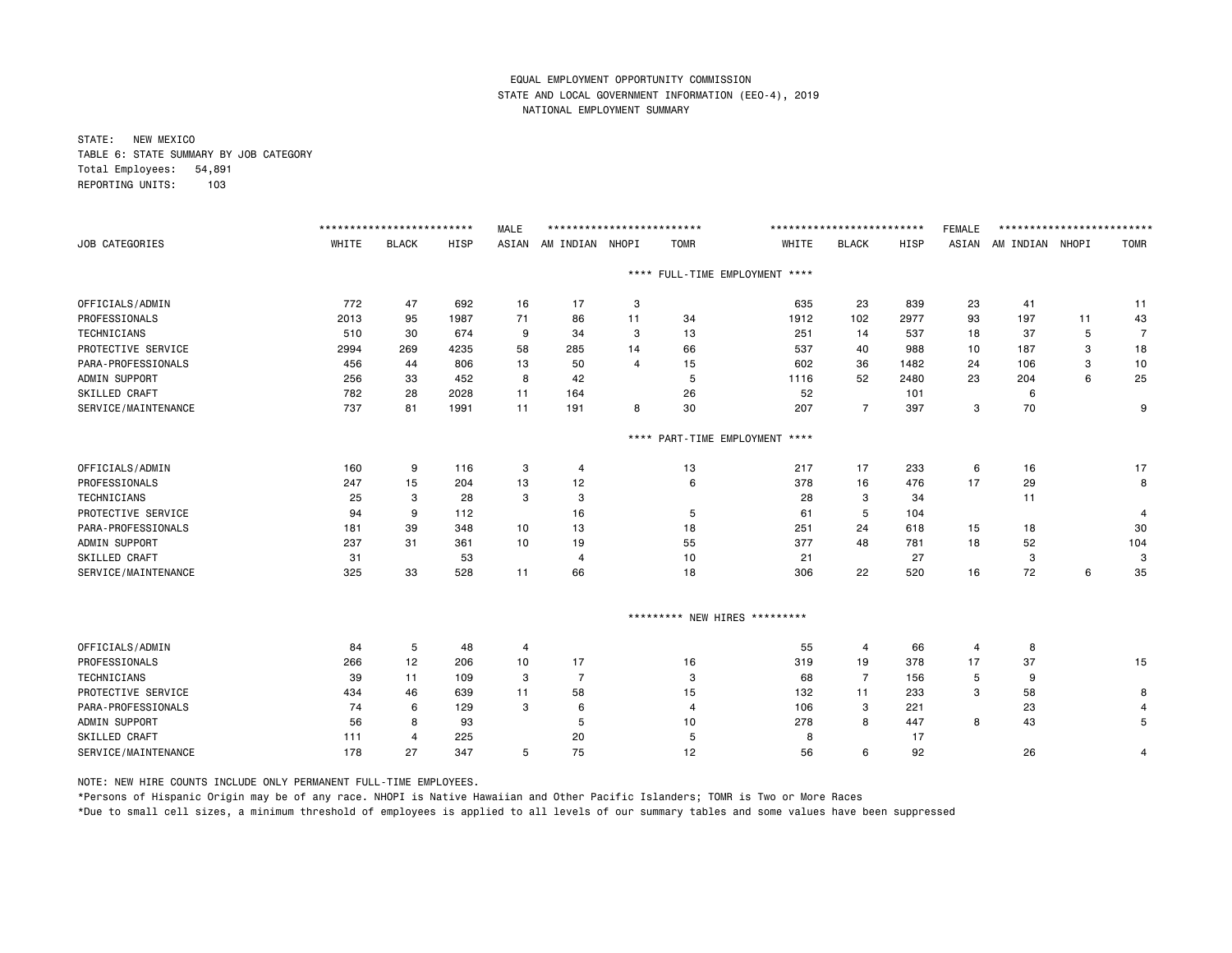STATE: NEW YORK TABLE 6: STATE SUMMARY BY JOB CATEGORY Total Employees: 653,963 REPORTING UNITS: 563

|                     |       | ************************* |       | <b>MALE</b> | ************************* |                |             |                               | ************************* |      | <b>FEMALE</b> | ************************* |    |             |
|---------------------|-------|---------------------------|-------|-------------|---------------------------|----------------|-------------|-------------------------------|---------------------------|------|---------------|---------------------------|----|-------------|
| JOB CATEGORIES      | WHITE | <b>BLACK</b>              | HISP  | ASIAN       | AM INDIAN NHOPI           |                | <b>TOMR</b> | WHITE                         | <b>BLACK</b>              | HISP | ASIAN         | AM INDIAN NHOPI           |    | <b>TOMR</b> |
|                     |       |                           |       |             |                           | ****           |             | FULL-TIME EMPLOYMENT ****     |                           |      |               |                           |    |             |
| OFFICIALS/ADMIN     | 19066 | 5022                      | 3715  | 3263        | 77                        | 14             | 512         | 7877                          | 4962                      | 2009 | 1428          | 55                        | 3  | 181         |
| PROFESSIONALS       | 30612 | 8939                      | 4489  | 7607        | 135                       | 17             | 513         | 36162                         | 21042                     | 7878 | 9122          | 251                       | 23 | 507         |
| <b>TECHNICIANS</b>  | 9710  | 2212                      | 1736  | 1062        | 49                        | 6              | 92          | 4203                          | 3042                      | 1327 | 725           | 31                        | 8  | 59          |
| PROTECTIVE SERVICE  | 60443 | 12845                     | 14085 | 4746        | 329                       | 36             | 273         | 7685                          | 10113                     | 5394 | 703           | 246                       | 5  | 95          |
| PARA-PROFESSIONALS  | 4937  | 4480                      | 1530  | 684         | 45                        | $\overline{7}$ | 57          | 11770                         | 10438                     | 3262 | 1178          | 111                       | 15 | 94          |
| ADMIN SUPPORT       | 5901  | 3550                      | 1785  | 1426        | 41                        | 17             | 431         | 23722                         | 14157                     | 5928 | 1560          | 187                       | 23 | 307         |
| SKILLED CRAFT       | 30726 | 8877                      | 4778  | 3342        | 174                       | 23             | 696         | 960                           | 1044                      | 257  | 46            | 9                         |    | 52          |
| SERVICE/MAINTENANCE | 19802 | 18660                     | 9901  | 1959        | 148                       | 26             | 643         | 2524                          | 6725                      | 2427 | 267           | 52                        | 27 | 132         |
|                     |       |                           |       |             |                           | $***$ * *      |             | PART-TIME EMPLOYMENT ****     |                           |      |               |                           |    |             |
| OFFICIALS/ADMIN     | 671   | 52                        | 28    | 27          |                           |                |             | 356                           | 69                        | 37   | 26            | з                         |    |             |
| PROFESSIONALS       | 2433  | 315                       | 209   | 259         | 13                        |                | 21          | 2755                          | 690                       | 295  | 361           | 16                        |    | 20          |
| <b>TECHNICIANS</b>  | 888   | 72                        | 50    | 73          | 6                         |                | 9           | 655                           | 154                       | 51   | 44            | 3                         |    | 13          |
| PROTECTIVE SERVICE  | 4669  | 488                       | 784   | 206         | 16                        | 5              | 31          | 2040                          | 821                       | 801  | 149           | 11                        |    | 22          |
| PARA-PROFESSIONALS  | 3413  | 793                       | 540   | 352         | 11                        |                | 141         | 5555                          | 1776                      | 882  | 509           | 17                        | 8  | 112         |
| ADMIN SUPPORT       | 1669  | 406                       | 215   | 104         | 5                         | $\overline{4}$ | 31          | 4022                          | 815                       | 404  | 180           | 12                        |    | 36          |
| SKILLED CRAFT       | 2382  | 875                       | 553   | 65          | 8                         | 3              | 25          | 271                           | 106                       | 39   | 10            |                           |    | -8          |
| SERVICE/MAINTENANCE | 6985  | 2696                      | 1066  | 186         | 45                        | 9              | 90          | 4087                          | 2477                      | 899  | 127           | 32                        | 8  | 69          |
|                     |       |                           |       |             |                           |                |             | ********* NEW HIRES ********* |                           |      |               |                           |    |             |
| OFFICIALS/ADMIN     | 817   | 236                       | 181   | 187         |                           |                | 23          | 715                           | 375                       | 175  | 203           | $\overline{7}$            |    | 23          |
| PROFESSIONALS       | 2426  | 1481                      | 811   | 1169        | 19                        | 6              | 79          | 3099                          | 2603                      | 1172 | 1318          | 31                        | 6  | 102         |
| TECHNICIANS         | 625   | 199                       | 184   | 134         | $\overline{4}$            |                | 21          | 472                           | 315                       | 177  | 106           | $\overline{4}$            |    | 22          |
| PROTECTIVE SERVICE  | 3303  | 940                       | 1290  | 610         | 21                        | 8              | 36          | 790                           | 899                       | 732  | 126           | 8                         |    | 19          |
| PARA-PROFESSIONALS  | 819   | 865                       | 490   | 320         | 11                        |                | 35          | 1501                          | 1830                      | 853  | 516           | 19                        | 3  | 84          |
| ADMIN SUPPORT       | 557   | 340                       | 264   | 174         |                           |                | 31          | 1884                          | 1228                      | 795  | 203           | 13                        |    | 41          |
| SKILLED CRAFT       | 2842  | 971                       | 771   | 381         | 29                        | 8              | 99          | 70                            | 89                        | 40   | 11            |                           |    | 10          |
| SERVICE/MAINTENANCE | 1836  | 3775                      | 1682  | 311         | 39                        | 13             | 153         | 413                           | 3420                      | 1083 | 57            | 33                        | 5  | 98          |

NOTE: NEW HIRE COUNTS INCLUDE ONLY PERMANENT FULL-TIME EMPLOYEES.

\*Persons of Hispanic Origin may be of any race. NHOPI is Native Hawaiian and Other Pacific Islanders; TOMR is Two or More Races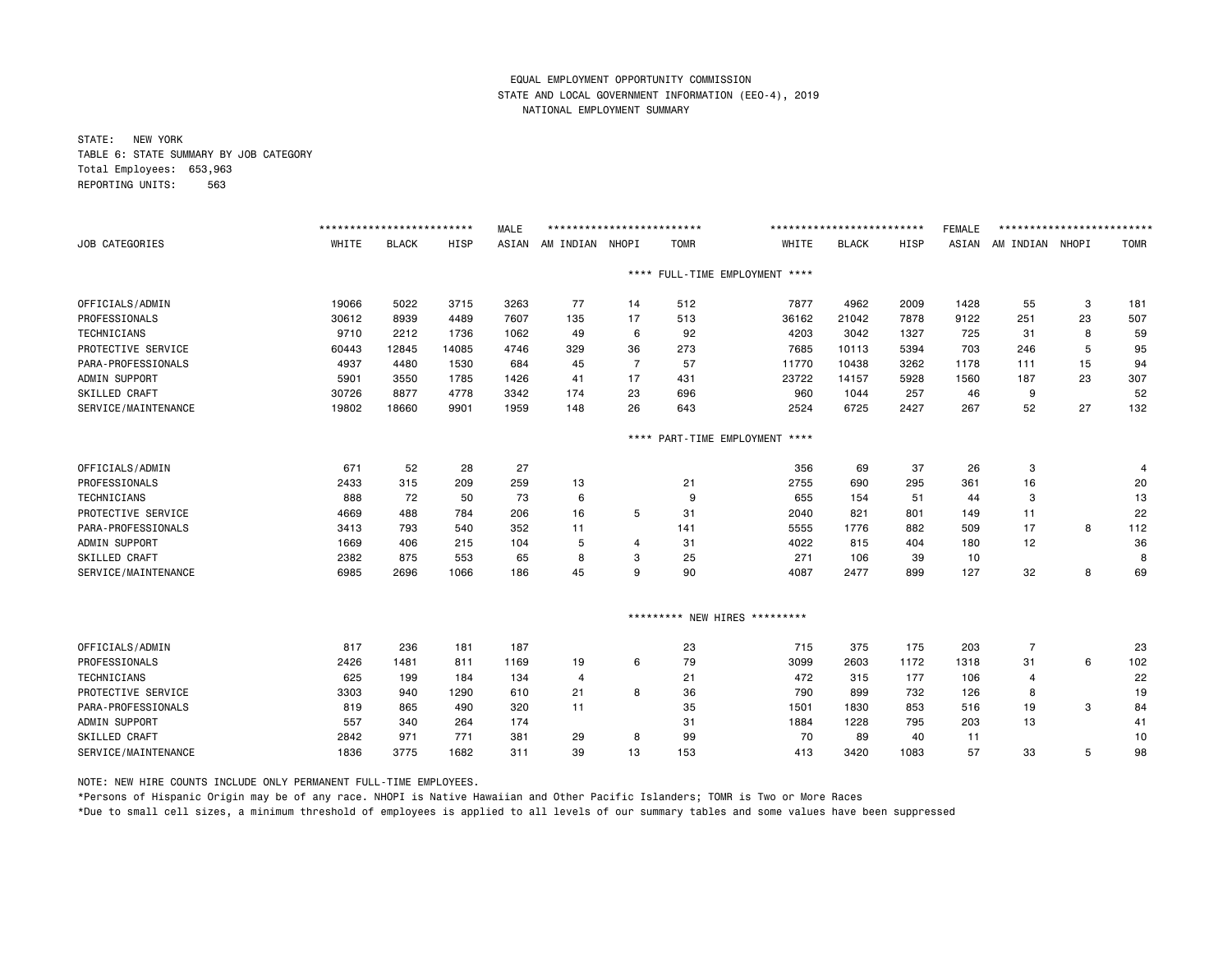STATE: NORTH CAROLINA TABLE 6: STATE SUMMARY BY JOB CATEGORY Total Employees: 280,329 REPORTING UNITS: 467

|                       |       | ************************* |      | <b>MALE</b> | ************************** |                |                      |                                | ************************* |      | <b>FEMALE</b> | ************************* |                |             |
|-----------------------|-------|---------------------------|------|-------------|----------------------------|----------------|----------------------|--------------------------------|---------------------------|------|---------------|---------------------------|----------------|-------------|
| <b>JOB CATEGORIES</b> | WHITE | <b>BLACK</b>              | HISP | ASIAN       | AM INDIAN NHOPI            |                | <b>TOMR</b>          | WHITE                          | <b>BLACK</b>              | HISP | ASIAN         | AM INDIAN NHOPI           |                | <b>TOMR</b> |
|                       |       |                           |      |             |                            |                |                      | **** FULL-TIME EMPLOYMENT **** |                           |      |               |                           |                |             |
| OFFICIALS/ADMIN       | 4789  | 639                       | 93   | 58          | 53                         | 3              | 24                   | 4505                           | 1091                      | 95   | 74            | 44                        |                | 32          |
| PROFESSIONALS         | 16302 | 3046                      | 484  | 788         | 127                        | 13             | 118                  | 27104                          | 10159                     | 1057 | 1322          | 320                       | 51             | 320         |
| TECHNICIANS           | 7923  | 2117                      | 261  | 168         | 67                         | 10             | 54                   | 7218                           | 4571                      | 449  | 213           | 92                        | 6              | 161         |
| PROTECTIVE SERVICE    | 20794 | 5701                      | 832  | 238         | 498                        | 26             | 139                  | 4173                           | 4437                      | 286  | 44            | 188                       | $\overline{4}$ | 96          |
| PARA-PROFESSIONALS    | 1844  | 844                       | 101  | 25          | 26                         | $\overline{4}$ | 18                   | 4775                           | 3270                      | 469  | 89            | 113                       | 5              | 60          |
| ADMIN SUPPORT         | 1955  | 1049                      | 170  | 47          | 26                         | $\overline{4}$ | 43                   | 15646                          | 7911                      | 1189 | 236           | 259                       | 13             | 210         |
| SKILLED CRAFT         | 9355  | 2350                      | 234  | 42          | 211                        | 8              | 35                   | 409                            | 142                       | 41   | 5             | 10                        |                | 3           |
| SERVICE/MAINTENANCE   | 4150  | 3137                      | 335  | 99          | 77                         | 10             | 65                   | 1914                           | 2596                      | 296  | 89            | 32                        | 8              | 62          |
|                       |       |                           |      |             |                            | $***$ * *      | PART-TIME EMPLOYMENT | ****                           |                           |      |               |                           |                |             |
| OFFICIALS/ADMIN       | 858   | 220                       | 20   | 4           | 8                          |                |                      | 400                            | 137                       | 6    |               | 11                        |                | 3           |
| PROFESSIONALS         | 1360  | 426                       | 58   | 60          | 14                         |                | 9                    | 6317                           | 1462                      | 307  | 275           | 37                        | 12             | 64          |
| TECHNICIANS           | 1121  | 289                       | 43   | 21          | 17                         |                | 20                   | 1607                           | 777                       | 121  | 87            | 24                        |                | 32          |
| PROTECTIVE SERVICE    | 1954  | 345                       | 36   | 12          | 10                         |                | 11                   | 485                            | 211                       | 37   | 4             | 3                         |                | 9           |
| PARA-PROFESSIONALS    | 1457  | 655                       | 75   | 22          | 28                         |                | 13                   | 2123                           | 974                       | 97   | 45            | 20                        |                | 19          |
| ADMIN SUPPORT         | 1952  | 730                       | 82   | 25          | 12                         | 5              | 24                   | 4881                           | 2330                      | 227  | 65            | 31                        | 8              | 73          |
| SKILLED CRAFT         | 778   | 251                       | 32   | 23          | 11                         | 3              | $\overline{7}$       | 458                            | 108                       | 270  | 23            | 5                         |                | 6           |
| SERVICE/MAINTENANCE   | 2808  | 1176                      | 80   | 41          | 57                         | $\overline{7}$ | 40                   | 2543                           | 1409                      | 140  | 84            | 33                        |                | 78          |
|                       |       |                           |      |             |                            |                |                      | ********* NEW HIRES *********  |                           |      |               |                           |                |             |
| OFFICIALS/ADMIN       | 427   | 64                        | 14   | 8           | 8                          |                | 5                    | 353                            | 114                       | 10   | 11            | 3                         |                |             |
| PROFESSIONALS         | 1913  | 524                       | 91   | 131         | 19                         | $\overline{a}$ | 34                   | 4804                           | 1741                      | 245  | 263           | 61                        | 10             | 117         |
| TECHNICIANS           | 1058  | 307                       | 52   | 18          | 11                         |                | 26                   | 1478                           | 1075                      | 155  | 75            | 22                        |                | 73          |
| PROTECTIVE SERVICE    | 2864  | 972                       | 190  | 37          | 70                         | 9              | 56                   | 881                            | 1097                      | 90   | 12            | 48                        |                | 43          |
| PARA-PROFESSIONALS    | 323   | 145                       | 24   | 5           | 8                          |                | 5                    | 737                            | 565                       | 70   | 12            | 14                        | 3              | 23          |
| ADMIN SUPPORT         | 515   | 292                       | 50   | 14          |                            |                | 21                   | 2385                           | 1610                      | 252  | 48            | 39                        | $\overline{4}$ | 88          |
| SKILLED CRAFT         | 1670  | 440                       | 55   | 25          | 25                         | 3              | 19                   | 272                            | 57                        | 12   | 12            | 4                         |                | 5           |
| SERVICE/MAINTENANCE   | 841   | 679                       | 102  | 19          | 11                         | 5              | 36                   | 709                            | 792                       | 93   | 32            | 5                         |                | 47          |

NOTE: NEW HIRE COUNTS INCLUDE ONLY PERMANENT FULL-TIME EMPLOYEES.

\*Persons of Hispanic Origin may be of any race. NHOPI is Native Hawaiian and Other Pacific Islanders; TOMR is Two or More Races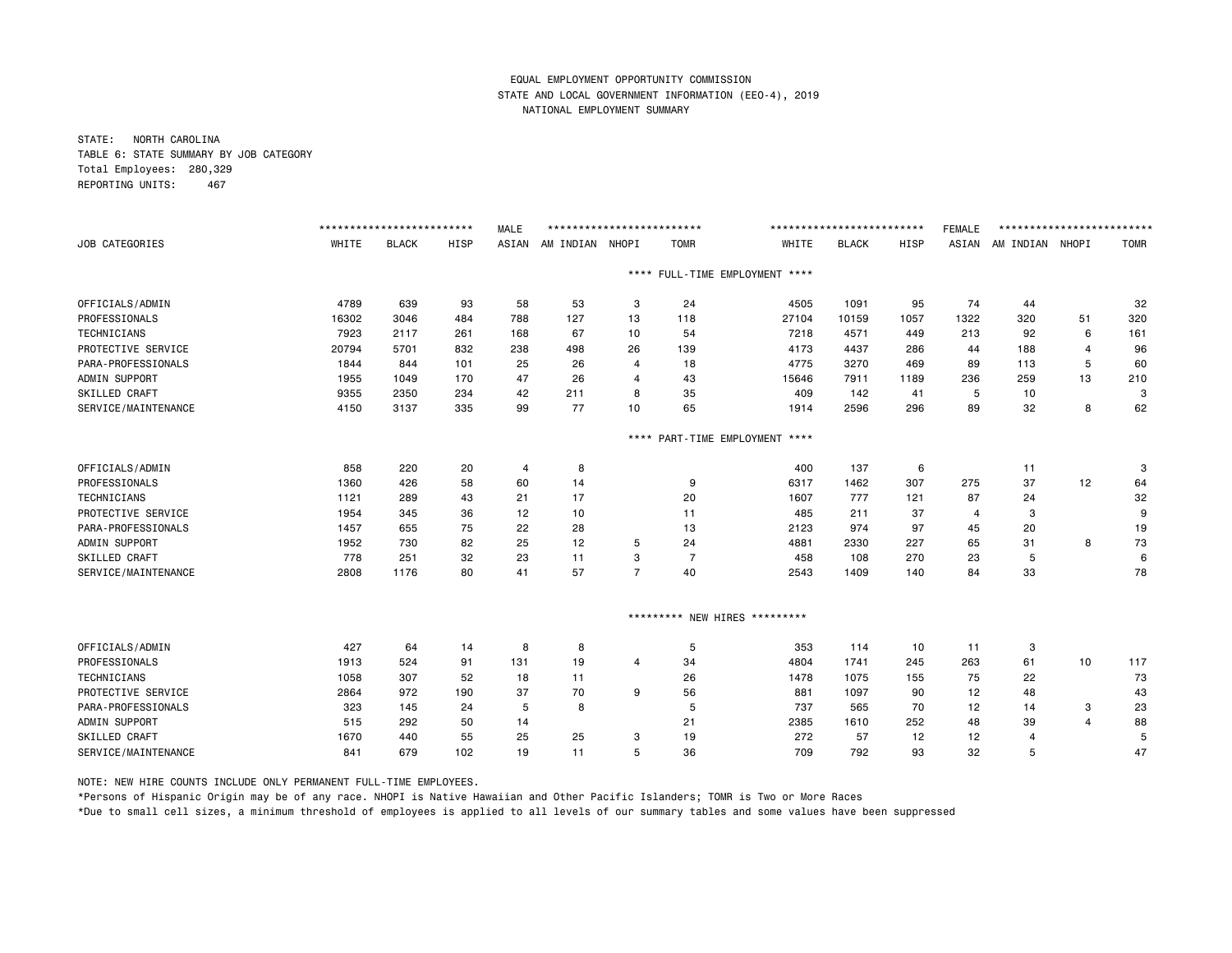STATE: NORTH DAKOTA TABLE 6: STATE SUMMARY BY JOB CATEGORY Total Employees: 18,455 REPORTING UNITS: 43

|                     |       | ************************** |                | <b>MALE</b>    | ************************** |   |                                |       | ************************** |                | <b>FEMALE</b> | ************************** |   |                |
|---------------------|-------|----------------------------|----------------|----------------|----------------------------|---|--------------------------------|-------|----------------------------|----------------|---------------|----------------------------|---|----------------|
| JOB CATEGORIES      | WHITE | <b>BLACK</b>               | HISP           |                | ASIAN AM INDIAN NHOPI      |   | <b>TOMR</b>                    | WHITE | <b>BLACK</b>               | HISP           |               | ASIAN AM INDIAN NHOPI      |   | <b>TOMR</b>    |
|                     |       |                            |                |                |                            |   | **** FULL-TIME EMPLOYMENT **** |       |                            |                |               |                            |   |                |
| OFFICIALS/ADMIN     | 613   |                            | $\overline{4}$ |                | 5                          |   |                                | 597   |                            | $\overline{a}$ | 3             | 9                          |   |                |
| PROFESSIONALS       | 1339  | 22                         | 14             | 11             | 12                         | 4 | $\overline{7}$                 | 2130  | 12                         | 25             | 15            | 25                         |   | 14             |
| TECHNICIANS         | 569   | 7                          | $\overline{4}$ | 3              | 11                         |   |                                | 337   |                            | 4              |               |                            |   |                |
| PROTECTIVE SERVICE  | 1600  | 54                         | 34             | $\overline{7}$ | 23                         |   | 16                             | 379   | 13                         | 9              | 3             | 14                         |   |                |
| PARA-PROFESSIONALS  | 172   | 27                         | 11             |                | $\overline{4}$             |   |                                | 558   | 30                         | 27             | 6             | 16                         |   | 3              |
| ADMIN SUPPORT       | 95    | 5                          |                | 3              |                            |   | 3                              | 1466  | 12                         | 23             | 9             | 11                         | 3 | 6              |
| SKILLED CRAFT       | 1027  | $\overline{4}$             | 16             |                | 17                         |   | 3                              | 44    |                            | $\overline{4}$ |               |                            |   |                |
| SERVICE/MAINTENANCE | 679   | 11                         | 17             | 5              | 9                          | 3 |                                | 130   |                            |                | 3             | 5                          |   |                |
|                     |       |                            |                |                |                            |   | **** PART-TIME EMPLOYMENT **** |       |                            |                |               |                            |   |                |
| OFFICIALS/ADMIN     | 68    |                            | 3              |                |                            |   |                                | 52    |                            |                |               |                            |   |                |
| PROFESSIONALS       | 183   |                            |                | 5              |                            |   |                                | 291   |                            | 5              |               | 3                          |   | 5              |
| TECHNICIANS         | 98    | 5                          | 3              |                |                            |   |                                | 76    |                            |                |               |                            |   |                |
| PROTECTIVE SERVICE  | 268   | 6                          | 15             |                | 5                          |   | 3                              | 99    |                            | 4              |               | 3                          |   |                |
| PARA-PROFESSIONALS  | 63    | 8                          |                |                |                            |   |                                | 179   | $\overline{7}$             | 10             |               |                            |   | 4              |
| ADMIN SUPPORT       | 162   |                            |                |                |                            |   |                                | 556   | $\overline{4}$             | 3              | 3             | 10                         |   |                |
| SKILLED CRAFT       | 140   |                            |                |                |                            |   |                                | 26    |                            |                |               |                            |   |                |
| SERVICE/MAINTENANCE | 1144  | 29                         | 17             | 6              | 23                         |   | $\overline{7}$                 | 892   | 4                          | 19             | 5             | 12                         |   | 6              |
|                     |       |                            |                |                |                            |   | ********* NEW HIRES *********  |       |                            |                |               |                            |   |                |
| OFFICIALS/ADMIN     | 28    |                            |                |                |                            |   |                                | 34    |                            |                |               |                            |   |                |
| PROFESSIONALS       | 106   |                            |                |                |                            |   |                                | 200   | 5                          | $\overline{a}$ | 3             |                            |   | $\overline{7}$ |
| TECHNICIANS         | 42    |                            |                |                |                            |   |                                | 30    |                            |                |               |                            |   |                |
| PROTECTIVE SERVICE  | 212   | 16                         | 10             |                | 8                          |   | 4                              | 65    | 5                          |                |               | 4                          |   |                |
| PARA-PROFESSIONALS  | 32    | 17                         |                |                |                            |   |                                | 77    | 19                         | 12             |               |                            |   |                |
| ADMIN SUPPORT       | 20    |                            |                |                |                            |   |                                | 193   | 6                          | 6              |               | 6                          |   |                |
| SKILLED CRAFT       | 69    |                            | 3              |                |                            |   |                                | 6     |                            |                |               |                            |   |                |
| SERVICE/MAINTENANCE | 99    | 4                          | $\overline{4}$ |                |                            |   |                                | 16    |                            |                |               |                            |   |                |
|                     |       |                            |                |                |                            |   |                                |       |                            |                |               |                            |   |                |

NOTE: NEW HIRE COUNTS INCLUDE ONLY PERMANENT FULL-TIME EMPLOYEES.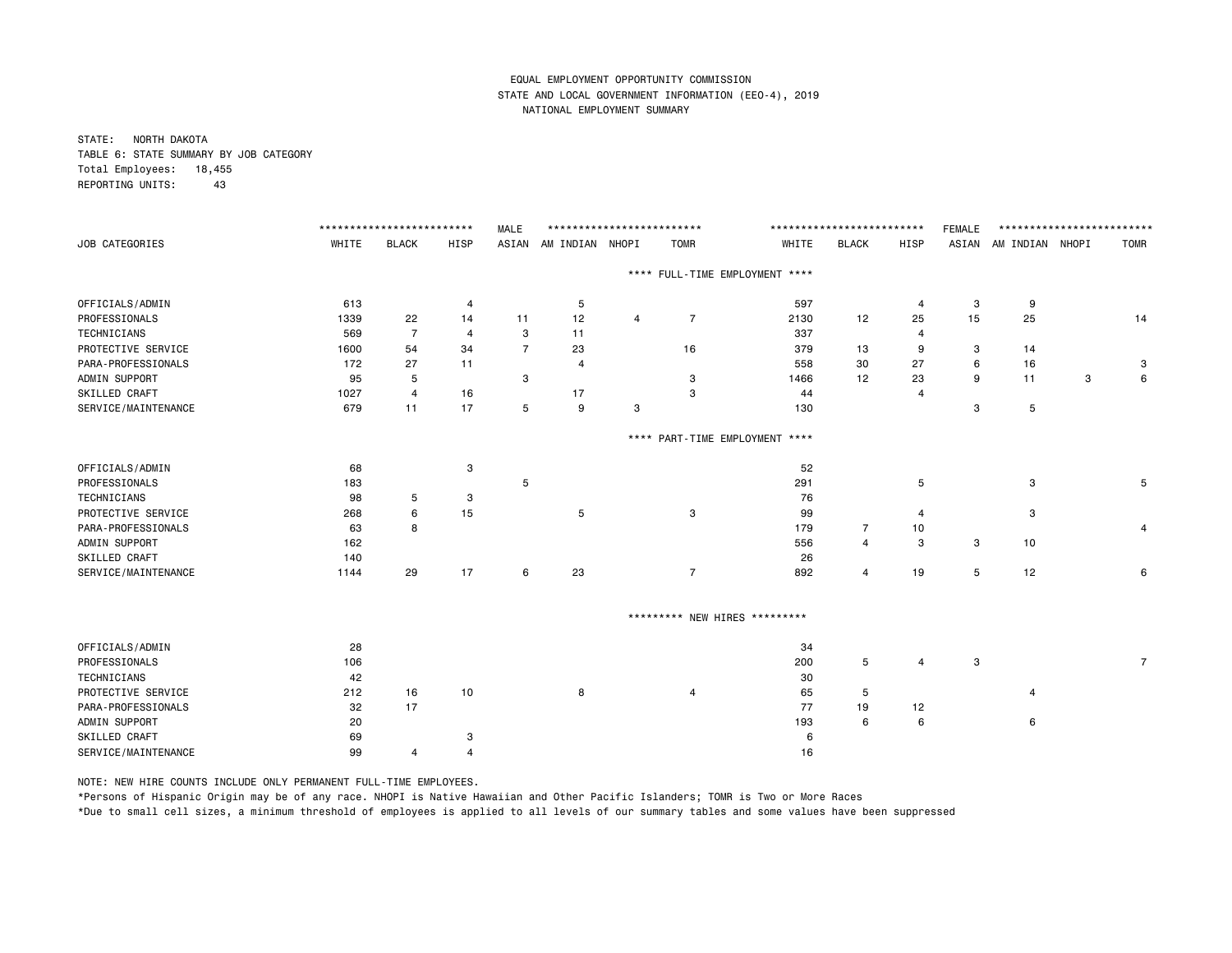STATE: OHIO TABLE 6: STATE SUMMARY BY JOB CATEGORY Total Employees: 212,430 REPORTING UNITS: 514

|                      |       | ************************* |                | <b>MALE</b>    | ************************** |                |                     |                           | ************************* |      | <b>FEMALE</b> | ************************* |                |             |
|----------------------|-------|---------------------------|----------------|----------------|----------------------------|----------------|---------------------|---------------------------|---------------------------|------|---------------|---------------------------|----------------|-------------|
| JOB CATEGORIES       | WHITE | <b>BLACK</b>              | <b>HISP</b>    | ASIAN          | AM INDIAN NHOPI            |                | <b>TOMR</b>         | WHITE                     | <b>BLACK</b>              | HISP | ASIAN         | AM INDIAN NHOPI           |                | <b>TOMR</b> |
|                      |       |                           |                |                |                            | $***$ * *      |                     | FULL-TIME EMPLOYMENT **** |                           |      |               |                           |                |             |
| OFFICIALS/ADMIN      | 5736  | 418                       | 62             | 60             | 18                         | 3              | 28                  | 4165                      | 579                       | 62   | 44            | 11                        |                | 21          |
| PROFESSIONALS        | 15194 | 1922                      | 266            | 443            | 41                         | 12             | 188                 | 20427                     | 4771                      | 407  | 531           | 39                        | 8              | 603         |
| <b>TECHNICIANS</b>   | 6040  | 515                       | 72             | 81             | 13                         |                | 47                  | 3007                      | 479                       | 75   | 37            | 11                        |                | 38          |
| PROTECTIVE SERVICE   | 25597 | 3085                      | 524            | 131            | 57                         | 16             | 189                 | 4767                      | 1298                      | 195  | 18            | 10                        |                | 115         |
| PARA-PROFESSIONALS   | 2358  | 633                       | 65             | 39             | 6                          |                | 19                  | 6739                      | 1779                      | 250  | 61            | 13                        | 6              | 121         |
| ADMIN SUPPORT        | 2678  | 540                       | 61             | 45             | 29                         |                | 85                  | 15754                     | 2844                      | 366  | 84            | 25                        | 9              | 215         |
| SKILLED CRAFT        | 9738  | 956                       | 123            | 20             | 22                         | 4              | 52                  | 602                       | 150                       | 81   | 10            | 4                         |                | 8           |
| SERVICE/MAINTENANCE  | 8104  | 3040                      | 175            | 38             | 18                         | $\overline{4}$ | 101                 | 1844                      | 1385                      | 88   | 14            | 8                         |                | 29          |
|                      |       |                           |                |                |                            | $***$ * *      |                     | PART-TIME EMPLOYMENT **** |                           |      |               |                           |                |             |
| OFFICIALS/ADMIN      | 858   | 41                        | 17             | 8              |                            |                | 5                   | 495                       | 36                        | 9    |               |                           |                |             |
| PROFESSIONALS        | 999   | 92                        | 17             | 20             |                            | 3              | 48                  | 1770                      | 157                       | 36   | 40            |                           |                | 184         |
| <b>TECHNICIANS</b>   | 420   | 29                        |                | 5              |                            |                | $\overline{7}$      | 594                       | 33                        | 8    | 5             |                           |                | 8           |
| PROTECTIVE SERVICE   | 1867  | 178                       | 21             | 11             |                            |                | 8                   | 714                       | 98                        | 10   | 4             |                           |                |             |
| PARA-PROFESSIONALS   | 1909  | 398                       | 38             | 29             |                            |                | 26                  | 3608                      | 691                       | 68   | 73            | 5                         | $\overline{7}$ | 62          |
| ADMIN SUPPORT        | 1525  | 179                       | 13             | 23             |                            |                | 25                  | 3423                      | 383                       | 61   | 32            | 5                         |                | 57          |
| <b>SKILLED CRAFT</b> | 337   | 20                        | $\overline{4}$ |                |                            |                |                     | 273                       | 31                        |      | 4             |                           |                |             |
| SERVICE/MAINTENANCE  | 5865  | 841                       | 76             | 43             | 4                          | 5              | 67                  | 3918                      | 647                       | 73   | 36            | 6                         | 6              | 31          |
|                      |       |                           |                |                |                            |                | ********* NEW HIRES | *********                 |                           |      |               |                           |                |             |
|                      |       |                           |                |                |                            |                |                     |                           |                           |      |               |                           |                |             |
| OFFICIALS/ADMIN      | 404   | 27                        | 5              | 5              |                            |                |                     | 433                       | 44                        | 6    | 3             |                           |                | 5           |
| PROFESSIONALS        | 983   | 146                       | 28             | 52             | 4                          |                | 24                  | 1733                      | 420                       | 57   | 71            | 6                         |                | 95          |
| TECHNICIANS          | 330   | 34                        | 5              | 3              |                            |                |                     | 270                       | 32                        | 9    | 3             |                           |                | 5           |
| PROTECTIVE SERVICE   | 2115  | 388                       | 47             | 18             |                            |                | 12                  | 710                       | 214                       | 34   | 6             |                           |                |             |
| PARA-PROFESSIONALS   | 284   | 104                       | 10             | $\overline{4}$ |                            |                | 4                   | 624                       | 267                       | 30   | 4             |                           |                | 43          |
| ADMIN SUPPORT        | 303   | 66                        | 14             |                | 3                          |                | 12                  | 1301                      | 212                       | 29   | 4             |                           |                | 37          |
| SKILLED CRAFT        | 605   | 64                        | 10             | 3              |                            |                |                     | 53                        | 23                        |      |               |                           |                |             |
| SERVICE/MAINTENANCE  | 928   | 296                       | 27             | $\overline{4}$ |                            |                | 23                  | 280                       | 197                       | 8    | 4             |                           |                | 3           |

NOTE: NEW HIRE COUNTS INCLUDE ONLY PERMANENT FULL-TIME EMPLOYEES.

\*Persons of Hispanic Origin may be of any race. NHOPI is Native Hawaiian and Other Pacific Islanders; TOMR is Two or More Races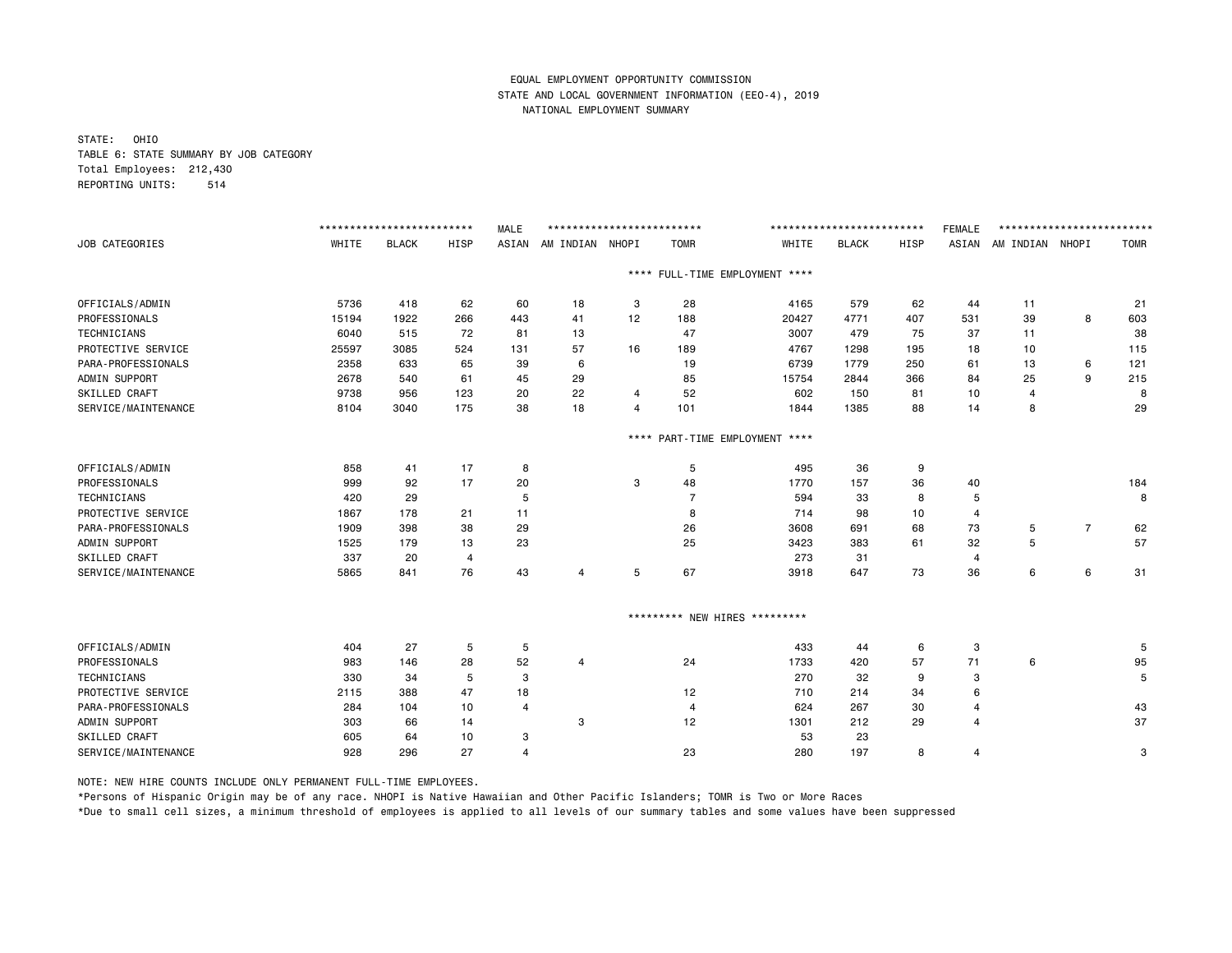STATE: OKLAHOMA TABLE 6: STATE SUMMARY BY JOB CATEGORY Total Employees: 114,236 REPORTING UNITS: 138

|                      |       | ************************** |             | <b>MALE</b> | ************************** |           |                |                                | ************************** |                | <b>FEMALE</b> | ************************** |      |                |
|----------------------|-------|----------------------------|-------------|-------------|----------------------------|-----------|----------------|--------------------------------|----------------------------|----------------|---------------|----------------------------|------|----------------|
| JOB CATEGORIES       | WHITE | <b>BLACK</b>               | <b>HISP</b> | ASIAN       | AM INDIAN NHOPI            |           | <b>TOMR</b>    | WHITE                          | <b>BLACK</b>               | HISP           | ASIAN         | AM INDIAN NHOPI            |      | <b>TOMR</b>    |
|                      |       |                            |             |             |                            |           |                | **** FULL-TIME EMPLOYMENT **** |                            |                |               |                            |      |                |
| OFFICIALS/ADMIN      | 2391  | 118                        | 72          | 43          | 68                         | 80        | 13             | 1976                           | 154                        | 62             | 51            | 49                         | 105  | $\overline{7}$ |
| PROFESSIONALS        | 9684  | 1017                       | 326         | 388         | 114                        | 773       | 23             | 16944                          | 3169                       | 787            | 623           | 128                        | 1592 | 49             |
| TECHNICIANS          | 2786  | 185                        | 90          | 73          | 84                         | 150       | 39             | 1547                           | 212                        | 101            | 69            | 54                         | 66   | 14             |
| PROTECTIVE SERVICE   | 10490 | 694                        | 481         | 103         | 546                        | 640       | 91             | 1882                           | 185                        | 216            | 23            | 84                         | 153  | 16             |
| PARA-PROFESSIONALS   | 1090  | 247                        | 104         | 33          | 37                         | 91        | 10             | 2405                           | 658                        | 322            | 134           | 60                         | 193  | 31             |
| ADMIN SUPPORT        | 1173  | 149                        | 62          | 30          | 34                         | 64        | 37             | 7341                           | 997                        | 474            | 108           | 263                        | 484  | 71             |
| SKILLED CRAFT        | 2483  | 189                        | 123         | 18          | 174                        | 78        | 31             | 123                            | 14                         | 36             |               | 4                          | 3    | 5              |
| SERVICE/MAINTENANCE  | 4635  | 640                        | 305         | 36          | 269                        | 334       | 61             | 1144                           | 250                        | 237            | 79            | 46                         | 81   | 12             |
|                      |       |                            |             |             |                            | $***$ * * |                | PART-TIME EMPLOYMENT ****      |                            |                |               |                            |      |                |
| OFFICIALS/ADMIN      | 85    | $\overline{4}$             | 6           |             |                            |           |                | 40                             | 4                          |                |               |                            |      |                |
| PROFESSIONALS        | 346   | 17                         | 16          | 9           | 5                          | 30        | 3              | 674                            | 51                         | 39             | 29            | 21                         | 28   | 9              |
| <b>TECHNICIANS</b>   | 99    | 9                          | 6           |             | 4                          |           |                | 236                            | 28                         | 16             | 3             | 16                         |      | 9              |
| PROTECTIVE SERVICE   | 330   | 22                         | 16          |             | 38                         |           | 10             | 154                            | 18                         | 16             |               | 10                         |      | 5              |
| PARA-PROFESSIONALS   | 221   | 53                         | 14          | 4           | 19                         |           | 26             | 567                            | 94                         | 52             | 8             | 58                         | 15   | 17             |
| ADMIN SUPPORT        | 756   | 53                         | 50          | 20          | 11                         | 55        | 24             | 1402                           | 153                        | 124            | 68            | 55                         | 84   | 31             |
| SKILLED CRAFT        | 110   | 5                          |             |             | 13                         |           |                | 51                             |                            | 3              |               | 3                          |      | 5              |
| SERVICE/MAINTENANCE  | 684   | 61                         | 43          | 5           | 58                         | 10        | 21             | 570                            | 57                         | 44             | 4             | 53                         |      | 39             |
|                      |       |                            |             |             |                            |           |                | ********* NEW HIRES *********  |                            |                |               |                            |      |                |
| OFFICIALS/ADMIN      | 149   | 17                         | 8           |             | 5                          | 6         |                | 126                            | 4                          | $\overline{7}$ | 4             | 4                          | 8    |                |
| PROFESSIONALS        | 1174  | 219                        | 92          | 71          | $\overline{7}$             | 128       | 6              | 2857                           | 694                        | 174            | 131           | 15                         | 373  | 13             |
| <b>TECHNICIANS</b>   | 249   | 26                         | 10          | 14          | 6                          | 8         | $\overline{7}$ | 261                            | 42                         | 21             | 9             | 8                          | 16   | 5              |
| PROTECTIVE SERVICE   | 1493  | 130                        | 95          | 15          | 47                         | 158       | 14             | 551                            | 63                         | 67             | 6             | 24                         | 80   | 5              |
| PARA-PROFESSIONALS   | 309   | 84                         | 43          | 4           | 6                          | 28        | 4              | 678                            | 223                        | 104            | 16            | 16                         | 91   | 16             |
| ADMIN SUPPORT        | 254   | 46                         | 18          | 10          | 6                          | 15        | 3              | 1261                           | 234                        | 127            | 29            | 55                         | 105  | 23             |
| <b>SKILLED CRAFT</b> | 328   | 26                         | 28          |             | 31                         | 22        | 5              | 20                             |                            | 10             |               |                            | 3    |                |
| SERVICE/MAINTENANCE  | 942   | 172                        | 55          | 5           | 48                         | 74        | 21             | 381                            | 84                         | 37             | 14            | 16                         | 20   | 9              |

NOTE: NEW HIRE COUNTS INCLUDE ONLY PERMANENT FULL-TIME EMPLOYEES.

\*Persons of Hispanic Origin may be of any race. NHOPI is Native Hawaiian and Other Pacific Islanders; TOMR is Two or More Races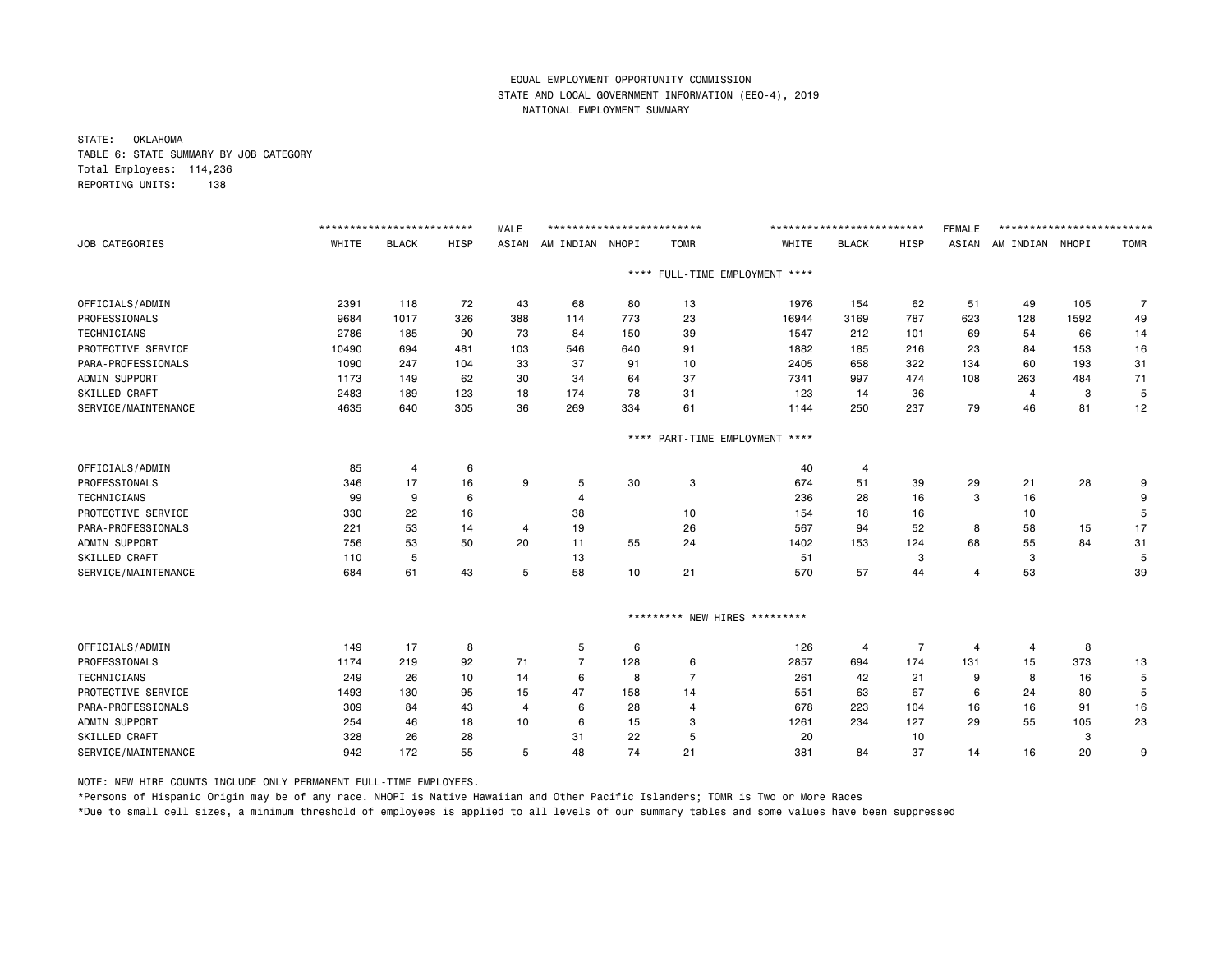STATE: OREGON TABLE 6: STATE SUMMARY BY JOB CATEGORY Total Employees: 103,894 REPORTING UNITS: 176

|                      |       | ************************** |             | <b>MALE</b>    | ************************** |                |                      |                                | ************************** |      | <b>FEMALE</b>  | ************************** |    |                |
|----------------------|-------|----------------------------|-------------|----------------|----------------------------|----------------|----------------------|--------------------------------|----------------------------|------|----------------|----------------------------|----|----------------|
| JOB CATEGORIES       | WHITE | <b>BLACK</b>               | <b>HISP</b> | ASIAN          | AM INDIAN NHOPI            |                | <b>TOMR</b>          | WHITE                          | <b>BLACK</b>               | HISP | ASIAN          | AM INDIAN NHOPI            |    | <b>TOMR</b>    |
|                      |       |                            |             |                |                            |                |                      | **** FULL-TIME EMPLOYMENT **** |                            |      |                |                            |    |                |
| OFFICIALS/ADMIN      | 3109  | 94                         | 133         | 103            | 29                         | 9              | 65                   | 2586                           | 134                        | 165  | 107            | 28                         | 10 | 94             |
| PROFESSIONALS        | 9474  | 307                        | 671         | 519            | 87                         | 34             | 302                  | 11909                          | 371                        | 1062 | 743            | 147                        | 63 | 528            |
| TECHNICIANS          | 2963  | 72                         | 173         | 122            | 34                         | 14             | 80                   | 1703                           | 55                         | 190  | 87             | 18                         | 6  | 59             |
| PROTECTIVE SERVICE   | 8548  | 226                        | 683         | 243            | 98                         | 44             | 141                  | 1647                           | 44                         | 168  | 36             | 25                         | 10 | 52             |
| PARA-PROFESSIONALS   | 1882  | 262                        | 293         | 141            | 25                         | 24             | 138                  | 3393                           | 216                        | 727  | 184            | 55                         | 26 | 205            |
| ADMIN SUPPORT        | 1379  | 61                         | 191         | 88             | 16                         | 10             | 67                   | 7596                           | 212                        | 887  | 314            | 111                        | 44 | 272            |
| SKILLED CRAFT        | 3544  | 49                         | 190         | 78             | 56                         | 28             | 83                   | 299                            | 17                         | 30   | 9              | 6                          |    | 9              |
| SERVICE/MAINTENANCE  | 3380  | 124                        | 349         | 73             | 45                         | 27             | 100                  | 968                            | 30                         | 100  | 38             | 19                         | 5  | 43             |
|                      |       |                            |             |                |                            | $***$ * *      | PART-TIME EMPLOYMENT | ****                           |                            |      |                |                            |    |                |
| OFFICIALS/ADMIN      | 381   | 23                         | 17          | 11             | 6                          |                | 14                   | 315                            | 15                         | 20   | 24             | 6                          |    | $\overline{7}$ |
| PROFESSIONALS        | 639   | 19                         | 34          | 28             | 5                          |                | 11                   | 1297                           | 20                         | 53   | 50             | 10                         | 5  | 50             |
| <b>TECHNICIANS</b>   | 235   | 4                          | 21          | 3              |                            |                | 5                    | 293                            | 5                          | 27   | $\overline{7}$ |                            |    | $\overline{7}$ |
| PROTECTIVE SERVICE   | 500   | 43                         | 39          | 6              | 3                          |                | 4                    | 192                            | 18                         | 35   | 5              | 7                          |    | 5              |
| PARA-PROFESSIONALS   | 1010  | 68                         | 116         | 74             | 17                         | 9              | 38                   | 1864                           | 59                         | 203  | 148            | 16                         | 21 | 74             |
| ADMIN SUPPORT        | 481   | 25                         | 60          | 37             | 11                         |                | 19                   | 1700                           | 56                         | 169  | 83             | 17                         | 4  | 48             |
| SKILLED CRAFT        | 101   |                            | 5           |                |                            |                | 3                    | 69                             |                            | 3    |                |                            |    |                |
| SERVICE/MAINTENANCE  | 1390  | 115                        | 157         | 60             | 19                         | 13             | 49                   | 1336                           | 85                         | 119  | 82             | 15                         | 8  | 80             |
|                      |       |                            |             |                |                            |                | ********* NEW HIRES  | $**********$                   |                            |      |                |                            |    |                |
| OFFICIALS/ADMIN      | 225   | 17                         | 18          | $\overline{7}$ | 4                          |                | 12                   | 209                            | 21                         | 19   | $\overline{7}$ | 5                          |    | 11             |
| PROFESSIONALS        | 1119  | 56                         | 113         | 65             | 6                          | $\overline{7}$ | 57                   | 1623                           | 71                         | 189  | 108            | 15                         | 11 | 98             |
| <b>TECHNICIANS</b>   | 362   | 16                         | 23          | 18             | $\overline{7}$             |                | 13                   | 197                            | 3                          | 33   | 15             | 3                          |    | 11             |
| PROTECTIVE SERVICE   | 808   | 24                         | 112         | 18             | 9                          | 9              | 16                   | 215                            | 4                          | 25   | 7              | 5                          |    | 12             |
| PARA-PROFESSIONALS   | 197   | 23                         | 47          | 13             |                            | 8              | 14                   | 607                            | 37                         | 129  | 21             | $\overline{7}$             | 4  | 44             |
| ADMIN SUPPORT        | 269   | 11                         | 48          | 13             | $\overline{4}$             | 4              | 13                   | 1230                           | 35                         | 169  | 55             | 18                         | 9  | 72             |
| <b>SKILLED CRAFT</b> | 357   | 3                          | 24          | 8              |                            | $\overline{4}$ | 11                   | 28                             |                            |      |                |                            |    |                |
| SERVICE/MAINTENANCE  | 407   | 20                         | 53          | 17             | 6                          | 10             | 19                   | 108                            |                            | 14   | 3              |                            |    | 6              |

NOTE: NEW HIRE COUNTS INCLUDE ONLY PERMANENT FULL-TIME EMPLOYEES.

\*Persons of Hispanic Origin may be of any race. NHOPI is Native Hawaiian and Other Pacific Islanders; TOMR is Two or More Races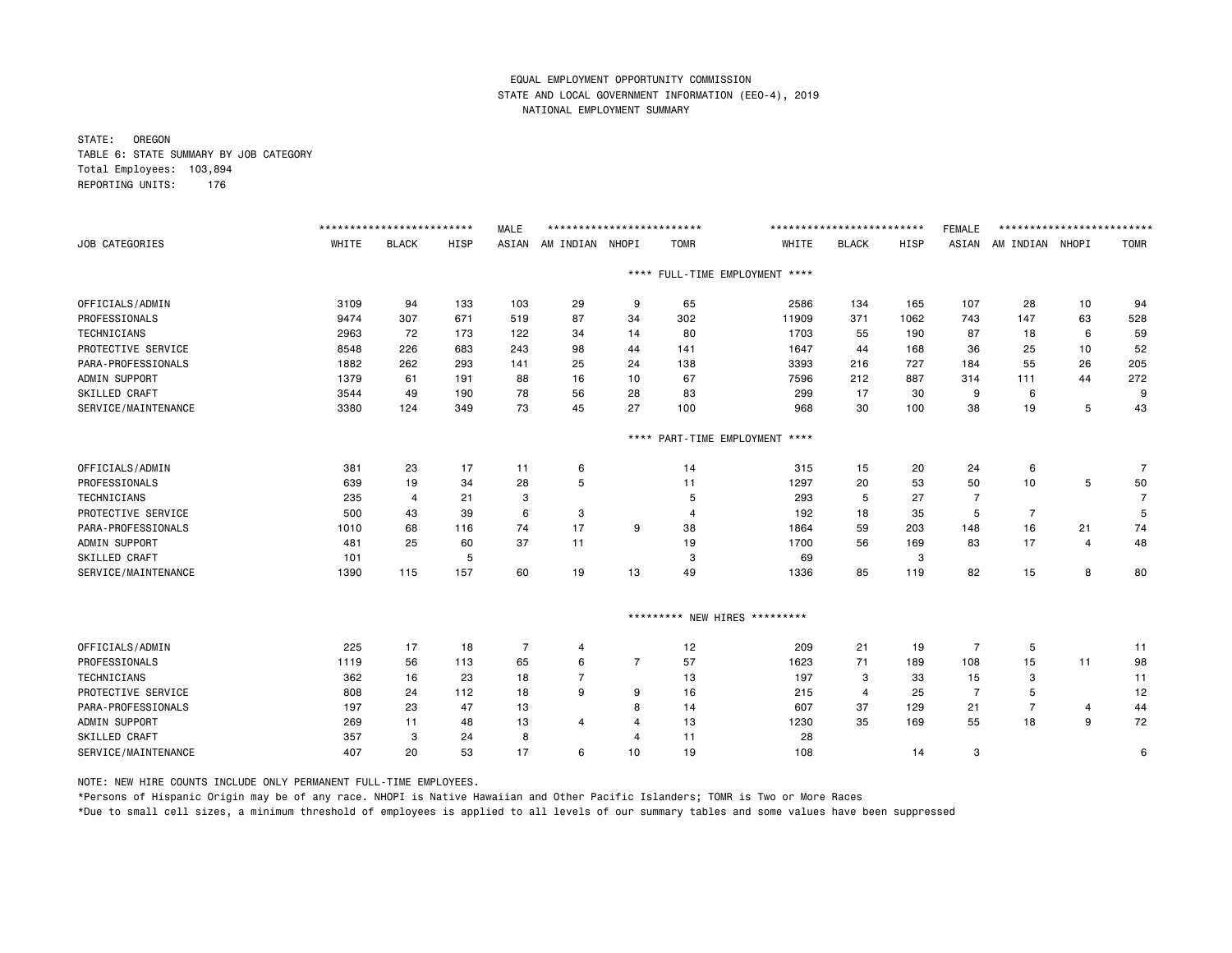STATE: PENNSYLVANIA TABLE 6: STATE SUMMARY BY JOB CATEGORY Total Employees: 223,057 REPORTING UNITS: 345

|                     |       | ************************* |      | <b>MALE</b> | ************************** |                |             |                                | ************************* |      | <b>FEMALE</b>  | ************************* |    |             |
|---------------------|-------|---------------------------|------|-------------|----------------------------|----------------|-------------|--------------------------------|---------------------------|------|----------------|---------------------------|----|-------------|
| JOB CATEGORIES      | WHITE | <b>BLACK</b>              | HISP | ASIAN       | AM INDIAN NHOPI            |                | <b>TOMR</b> | WHITE                          | <b>BLACK</b>              | HISP | ASIAN          | AM INDIAN NHOPI           |    | <b>TOMR</b> |
|                     |       |                           |      |             |                            |                |             | **** FULL-TIME EMPLOYMENT **** |                           |      |                |                           |    |             |
| OFFICIALS/ADMIN     | 8397  | 885                       | 182  | 144         | 9                          | 6              | 25          | 6190                           | 985                       | 175  | 113            | 13                        | 6  | 31          |
| PROFESSIONALS       | 15041 | 2046                      | 470  | 609         | 33                         | 21             | 96          | 17780                          | 4568                      | 966  | 615            | 41                        | 28 | 194         |
| <b>TECHNICIANS</b>  | 4313  | 902                       | 150  | 127         | 5                          | $\overline{4}$ | 20          | 2592                           | 705                       | 114  | 70             | 4                         |    | 25          |
| PROTECTIVE SERVICE  | 26275 | 4054                      | 1476 | 349         | 50                         | 14             | 138         | 3881                           | 2200                      | 447  | 48             | 10                        | 6  | 64          |
| PARA-PROFESSIONALS  | 2118  | 513                       | 93   | 40          | $\overline{7}$             |                | 25          | 2918                           | 1484                      | 258  | 73             | 3                         | 4  | 41          |
| ADMIN SUPPORT       | 4984  | 1021                      | 209  | 134         | 15                         | 7              | 42          | 16634                          | 4208                      | 807  | 308            | 21                        | 10 | 135         |
| SKILLED CRAFT       | 8442  | 1476                      | 269  | 141         | 11                         | 6              | 25          | 209                            | 88                        | 44   | 5              |                           |    |             |
| SERVICE/MAINTENANCE | 11890 | 6379                      | 480  | 96          | 14                         | 13             | 62          | 3739                           | 2442                      | 231  | 50             | 10                        | 3  | 34          |
|                     |       |                           |      |             |                            | $***$ * *      |             | PART-TIME EMPLOYMENT ****      |                           |      |                |                           |    |             |
| OFFICIALS/ADMIN     | 954   | 37                        | 16   | 16          | 3                          | 3              | 6           | 835                            | 59                        | 20   | 24             |                           |    | 8           |
| PROFESSIONALS       | 701   | 38                        | 10   | 7           |                            |                |             | 618                            | 87                        | 28   | 16             |                           |    | 12          |
| TECHNICIANS         | 894   | 38                        | 13   | 21          |                            |                | 4           | 460                            | 85                        | 27   | 11             |                           |    | 9           |
| PROTECTIVE SERVICE  | 1436  | 205                       | 62   | 10          | 3                          |                | 6           | 782                            | 485                       | 67   |                | 4                         |    | 3           |
| PARA-PROFESSIONALS  | 1182  | 317                       | 45   | 40          |                            |                | 13          | 1369                           | 404                       | 102  | 55             | $\overline{7}$            |    | 39          |
| ADMIN SUPPORT       | 1748  | 350                       | 67   | 48          | 5                          |                | 23          | 2655                           | 878                       | 121  | 77             | 11                        |    | 54          |
| SKILLED CRAFT       | 319   | 58                        | 6    | 6           |                            |                |             | 227                            | 52                        | 6    | 9              |                           |    |             |
| SERVICE/MAINTENANCE | 3207  | 1014                      | 231  | 42          | 8                          |                | 58          | 1840                           | 548                       | 108  | 37             | 6                         | 6  | 47          |
|                     |       |                           |      |             |                            |                |             | ********* NEW HIRES *********  |                           |      |                |                           |    |             |
| OFFICIALS/ADMIN     | 453   | 57                        | 12   | 16          |                            |                | 12          | 386                            | 63                        | 24   | $\overline{7}$ |                           |    | 9           |
| PROFESSIONALS       | 1227  | 199                       | 59   | 59          | 3                          |                | 29          | 1948                           | 555                       | 174  | 87             | 7                         | 4  | 79          |
| TECHNICIANS         | 292   | 37                        | 13   | 15          |                            |                | 3           | 375                            | 69                        | 17   | 8              |                           |    | 10          |
| PROTECTIVE SERVICE  | 2364  | 339                       | 143  | 39          | 9                          | 4              | 53          | 604                            | 204                       | 75   | 10             |                           |    | 26          |
| PARA-PROFESSIONALS  | 281   | 73                        | 20   | 10          |                            |                | 13          | 346                            | 344                       | 41   | 19             | 4                         |    | 13          |
| ADMIN SUPPORT       | 448   | 76                        | 25   | 17          | $\overline{4}$             |                | 15          | 1546                           | 373                       | 123  | 38             | з                         |    | 38          |
| SKILLED CRAFT       | 498   | 73                        | 23   | 12          |                            |                | 6           | 11                             | 6                         |      |                |                           |    |             |
| SERVICE/MAINTENANCE | 1162  | 729                       | 63   | 21          |                            |                | 20          | 360                            | 373                       | 34   | 5              | 3                         |    | 17          |

NOTE: NEW HIRE COUNTS INCLUDE ONLY PERMANENT FULL-TIME EMPLOYEES.

\*Persons of Hispanic Origin may be of any race. NHOPI is Native Hawaiian and Other Pacific Islanders; TOMR is Two or More Races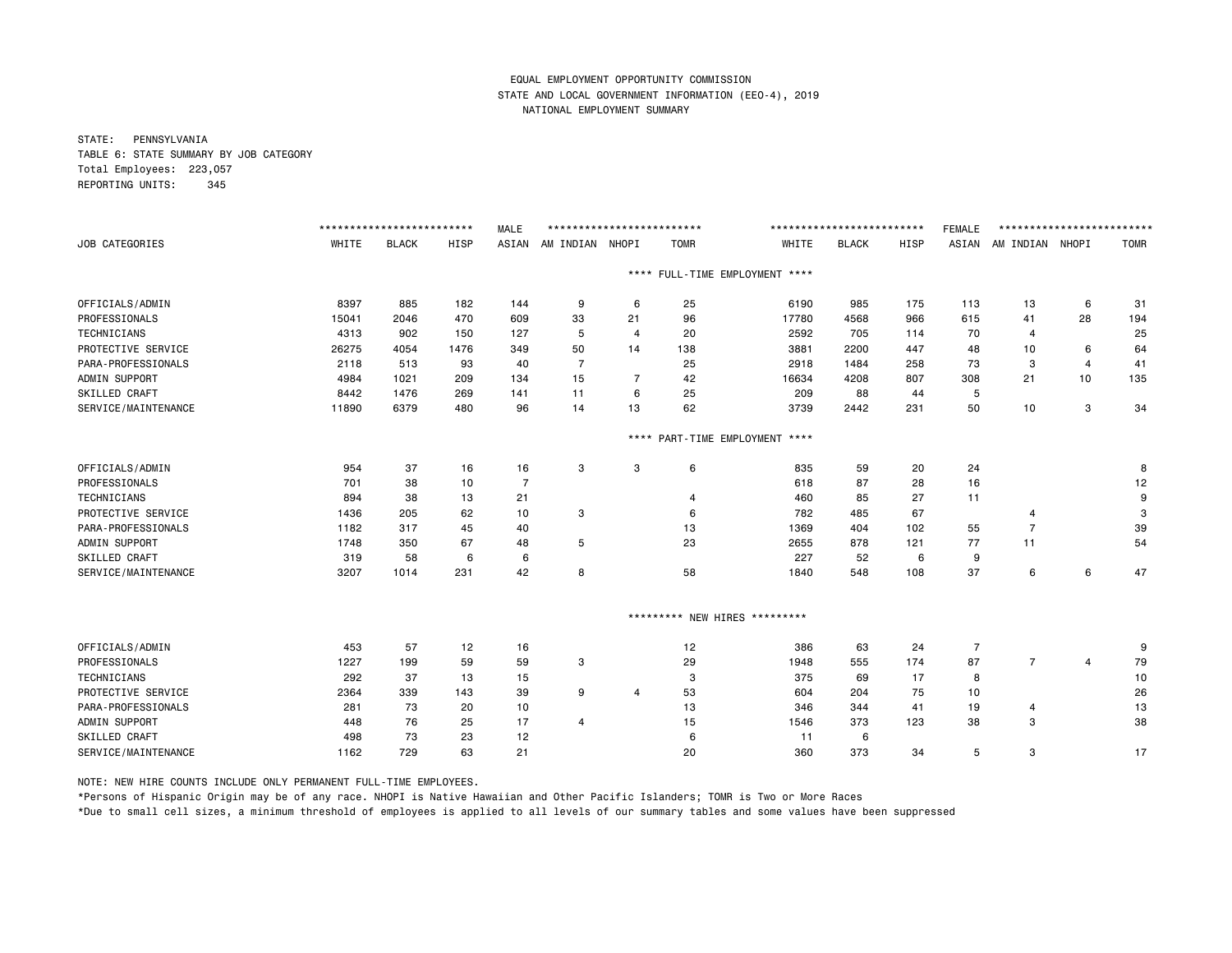STATE: RHODE ISLAND TABLE 6: STATE SUMMARY BY JOB CATEGORY Total Employees: 20,046 REPORTING UNITS: 38

|                     |       | ************************** |                | <b>MALE</b> | ************************** |      |                               |                                | ************************** |                | <b>FEMALE</b>  | ************************** |             |
|---------------------|-------|----------------------------|----------------|-------------|----------------------------|------|-------------------------------|--------------------------------|----------------------------|----------------|----------------|----------------------------|-------------|
| JOB CATEGORIES      | WHITE | <b>BLACK</b>               | HISP           | ASIAN       | AM INDIAN NHOPI            |      | <b>TOMR</b>                   | WHITE                          | <b>BLACK</b>               | HISP           |                | ASIAN AM INDIAN NHOPI      | <b>TOMR</b> |
|                     |       |                            |                |             |                            |      |                               | **** FULL-TIME EMPLOYMENT **** |                            |                |                |                            |             |
| OFFICIALS/ADMIN     | 687   | 22                         | 24             | 7           |                            |      |                               | 588                            | 29                         | 42             | 9              |                            |             |
| PROFESSIONALS       | 1560  | 123                        | 110            | 35          | 3                          |      | 3                             | 1937                           | 176                        | 173            | 53             | 6                          | 5           |
| TECHNICIANS         | 609   | 33                         | 38             | 10          |                            |      |                               | 182                            | 9                          | $\overline{7}$ | 6              |                            |             |
| PROTECTIVE SERVICE  | 2627  | 148                        | 174            | 22          | 4                          | 3    |                               | 271                            | 33                         | 25             |                | 4                          |             |
| PARA-PROFESSIONALS  | 299   | 119                        | 30             | з           | $\overline{4}$             |      |                               | 660                            | 219                        | 115            | 21             | 5                          | 4           |
| ADMIN SUPPORT       | 196   | 14                         | 17             | 4           |                            |      |                               | 853                            | 76                         | 104            | 13             | 3                          | 6           |
| SKILLED CRAFT       | 658   | 20                         | 45             | 7           | 6                          |      | 3                             | 22                             |                            |                |                |                            |             |
| SERVICE/MAINTENANCE | 1075  | 148                        | 137            | 3           | 6                          |      | 5                             | 293                            | 25                         | 41             | 5              |                            |             |
|                     |       |                            |                |             |                            | **** | PART-TIME EMPLOYMENT          | $***$                          |                            |                |                |                            |             |
| OFFICIALS/ADMIN     | 87    | 3                          | 4              |             |                            |      |                               | 50                             | 4                          | 3              |                |                            |             |
| PROFESSIONALS       | 56    |                            | 3              | з           |                            |      |                               | 88                             | 8                          | 3              | $\overline{4}$ |                            |             |
| TECHNICIANS         | 75    | 4                          |                |             |                            |      |                               | 34                             |                            |                |                |                            |             |
| PROTECTIVE SERVICE  | 373   |                            | 10             |             |                            |      | 3                             | 93                             | 4                          | 6              |                |                            |             |
| PARA-PROFESSIONALS  | 149   | 8                          | 6              |             |                            |      |                               | 237                            | 13                         | 6              | 3              |                            |             |
| ADMIN SUPPORT       | 156   | 5                          | 4              |             |                            |      |                               | 249                            | 6                          | 13             | $\overline{4}$ |                            |             |
| SKILLED CRAFT       | 79    |                            | 3              |             |                            |      |                               | 58                             |                            | 3              |                |                            |             |
| SERVICE/MAINTENANCE | 199   | 8                          | $\overline{4}$ | 4           | $\overline{7}$             |      |                               | 54                             |                            |                |                |                            |             |
|                     |       |                            |                |             |                            |      | ********* NEW HIRES ********* |                                |                            |                |                |                            |             |
| OFFICIALS/ADMIN     | 112   |                            | 5              |             |                            |      |                               | 107                            | 9                          | 11             |                |                            |             |
| PROFESSIONALS       | 284   | 33                         | 21             | 12          |                            |      | 3                             | 395                            | 57                         | 34             | 12             |                            | 5           |
| TECHNICIANS         | 84    | $\overline{7}$             | 6              |             |                            |      |                               | 57                             | 5                          |                |                |                            |             |
| PROTECTIVE SERVICE  | 217   | 22                         | 38             |             |                            |      |                               | 30                             | 6                          | 3              |                |                            |             |
| PARA-PROFESSIONALS  | 62    | 15                         | 8              |             |                            |      |                               | 111                            | 40                         | 22             |                |                            | 4           |
| ADMIN SUPPORT       | 34    | $\overline{7}$             | 9              |             |                            |      |                               | 129                            | 20                         | 25             | $\overline{a}$ |                            | 3           |
| SKILLED CRAFT       | 94    |                            | 5              |             |                            |      |                               | 8                              |                            |                |                |                            |             |
| SERVICE/MAINTENANCE | 339   | 22                         | 17             |             |                            |      |                               | 137                            | $\overline{7}$             | 5              | 3              |                            |             |
|                     |       |                            |                |             |                            |      |                               |                                |                            |                |                |                            |             |

NOTE: NEW HIRE COUNTS INCLUDE ONLY PERMANENT FULL-TIME EMPLOYEES.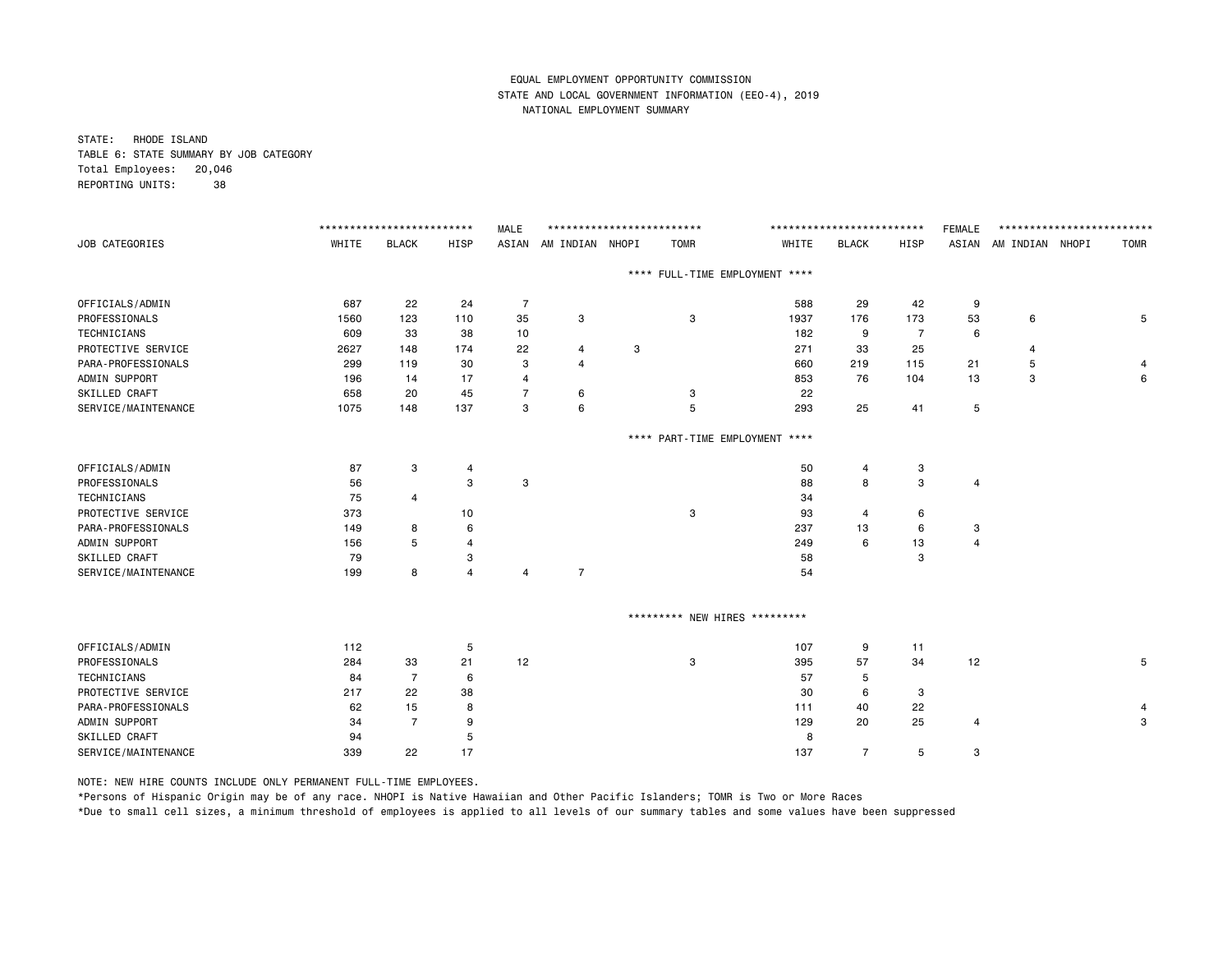STATE: SOUTH CAROLINA TABLE 6: STATE SUMMARY BY JOB CATEGORY Total Employees: 115,411 REPORTING UNITS: 273

|       |                                                |                                            | <b>MALE</b>                                                       |                |           |                      |                                       |                                                                                                                                               |                                              | <b>FEMALE</b>                                                 |                     |                                             |                                               |
|-------|------------------------------------------------|--------------------------------------------|-------------------------------------------------------------------|----------------|-----------|----------------------|---------------------------------------|-----------------------------------------------------------------------------------------------------------------------------------------------|----------------------------------------------|---------------------------------------------------------------|---------------------|---------------------------------------------|-----------------------------------------------|
| WHITE | <b>BLACK</b>                                   | HISP                                       | ASIAN                                                             |                |           | <b>TOMR</b>          | WHITE                                 | <b>BLACK</b>                                                                                                                                  | HISP                                         | ASIAN                                                         |                     |                                             | <b>TOMR</b>                                   |
|       |                                                |                                            |                                                                   |                |           |                      |                                       |                                                                                                                                               |                                              |                                                               |                     |                                             |                                               |
| 2293  | 437                                            | 28                                         | 26                                                                | 3              |           | 9                    | 1462                                  | 754                                                                                                                                           | 27                                           | 18                                                            | 3                   |                                             |                                               |
| 7865  | 1817                                           | 136                                        | 123                                                               | 13             |           | 25                   | 10422                                 | 6838                                                                                                                                          | 297                                          | 249                                                           | 43                  | 8                                           | 28                                            |
| 3466  | 680                                            | 96                                         | 48                                                                | 12             | 6         | 18                   | 1917                                  | 1167                                                                                                                                          | 74                                           | 56                                                            | 17                  | 3                                           | 16                                            |
| 9229  | 2690                                           | 240                                        | 61                                                                | 38             |           | 37                   | 1686                                  | 2430                                                                                                                                          | 132                                          | 24                                                            | 33                  | 5                                           | 24                                            |
| 682   | 469                                            | 15                                         | 10                                                                | 3              |           | 3                    | 2269                                  | 2737                                                                                                                                          | 96                                           | 33                                                            | 20                  |                                             | 16                                            |
| 674   | 306                                            | 20                                         | 9                                                                 |                |           | 5                    | 5075                                  | 3652                                                                                                                                          | 160                                          | 82                                                            | 36                  | 10                                          | 34                                            |
| 4851  | 2105                                           | 74                                         | 25                                                                | 23             |           | 22                   | 254                                   | 180                                                                                                                                           |                                              |                                                               | 3                   |                                             |                                               |
| 2234  | 1965                                           | 54                                         | 12                                                                | 8              | 5         | 8                    | 505                                   | 640                                                                                                                                           | 13                                           | 8                                                             | $\overline{7}$      |                                             |                                               |
|       |                                                |                                            |                                                                   |                | $***$ * * |                      |                                       |                                                                                                                                               |                                              |                                                               |                     |                                             |                                               |
| 203   | 63                                             | 3                                          |                                                                   |                |           |                      | 120                                   | 69                                                                                                                                            |                                              |                                                               |                     |                                             | 3                                             |
| 283   | 38                                             | 8                                          | 3                                                                 |                |           | 3                    | 532                                   | 117                                                                                                                                           | 17                                           | 7                                                             |                     |                                             | 11                                            |
| 335   | 39                                             | 5                                          |                                                                   |                |           |                      | 254                                   | 85                                                                                                                                            | 8                                            | 6                                                             |                     |                                             |                                               |
| 816   | 242                                            | 5                                          | 3                                                                 |                |           | 3                    | 134                                   | 126                                                                                                                                           |                                              |                                                               | 3                   |                                             | 3                                             |
| 543   | 247                                            | 14                                         | 8                                                                 |                |           | $\overline{7}$       | 815                                   | 435                                                                                                                                           | 28                                           | 10                                                            |                     | 3                                           | 42                                            |
| 1275  | 603                                            | 27                                         | 10                                                                | 5              |           | 92                   | 2433                                  | 1897                                                                                                                                          | 58                                           | 30                                                            | 25                  |                                             | 127                                           |
| 193   | 89                                             | 10                                         |                                                                   |                |           | 5                    | 107                                   | 35                                                                                                                                            | 8                                            |                                                               |                     |                                             |                                               |
| 1094  | 595                                            | 6                                          |                                                                   |                |           | 9                    | 662                                   | 550                                                                                                                                           | 8                                            | $\mathbf 3$                                                   |                     |                                             | 10                                            |
|       |                                                |                                            |                                                                   |                |           |                      |                                       |                                                                                                                                               |                                              |                                                               |                     |                                             |                                               |
|       |                                                |                                            |                                                                   |                |           |                      |                                       |                                                                                                                                               |                                              |                                                               |                     |                                             |                                               |
|       |                                                |                                            |                                                                   |                |           |                      |                                       |                                                                                                                                               |                                              |                                                               |                     |                                             | 5                                             |
|       |                                                |                                            |                                                                   |                |           |                      |                                       |                                                                                                                                               |                                              |                                                               |                     |                                             | 6                                             |
|       |                                                |                                            |                                                                   |                |           |                      |                                       |                                                                                                                                               |                                              |                                                               |                     |                                             | 4                                             |
|       |                                                |                                            |                                                                   |                |           |                      |                                       |                                                                                                                                               |                                              |                                                               |                     |                                             | 5                                             |
|       |                                                |                                            |                                                                   |                |           |                      |                                       |                                                                                                                                               |                                              |                                                               |                     |                                             | 13                                            |
|       |                                                |                                            |                                                                   |                |           |                      |                                       |                                                                                                                                               |                                              |                                                               |                     |                                             |                                               |
| 473   | 331                                            | $\overline{7}$                             | $\overline{7}$                                                    |                |           | 6                    | 106                                   | 136                                                                                                                                           | 9                                            |                                                               | 3                   |                                             |                                               |
|       | 169<br>860<br>443<br>1191<br>120<br>127<br>646 | 16<br>283<br>108<br>393<br>94<br>56<br>298 | **************************<br>3<br>14<br>15<br>47<br>4<br>6<br>12 | 18<br>12<br>14 | 3         | AM INDIAN NHOPI<br>3 | **************************<br>5<br>16 | **** FULL-TIME EMPLOYMENT ****<br>PART-TIME EMPLOYMENT ****<br>********* NEW HIRES *********<br>121<br>1540<br>394<br>323<br>368<br>740<br>38 | 63<br>1076<br>269<br>424<br>676<br>622<br>32 | **************************<br>75<br>27<br>20<br>35<br>53<br>7 | 37<br>16<br>5<br>16 | 7<br>$\overline{7}$<br>$\overline{7}$<br>25 | **************************<br>AM INDIAN NHOPI |

NOTE: NEW HIRE COUNTS INCLUDE ONLY PERMANENT FULL-TIME EMPLOYEES.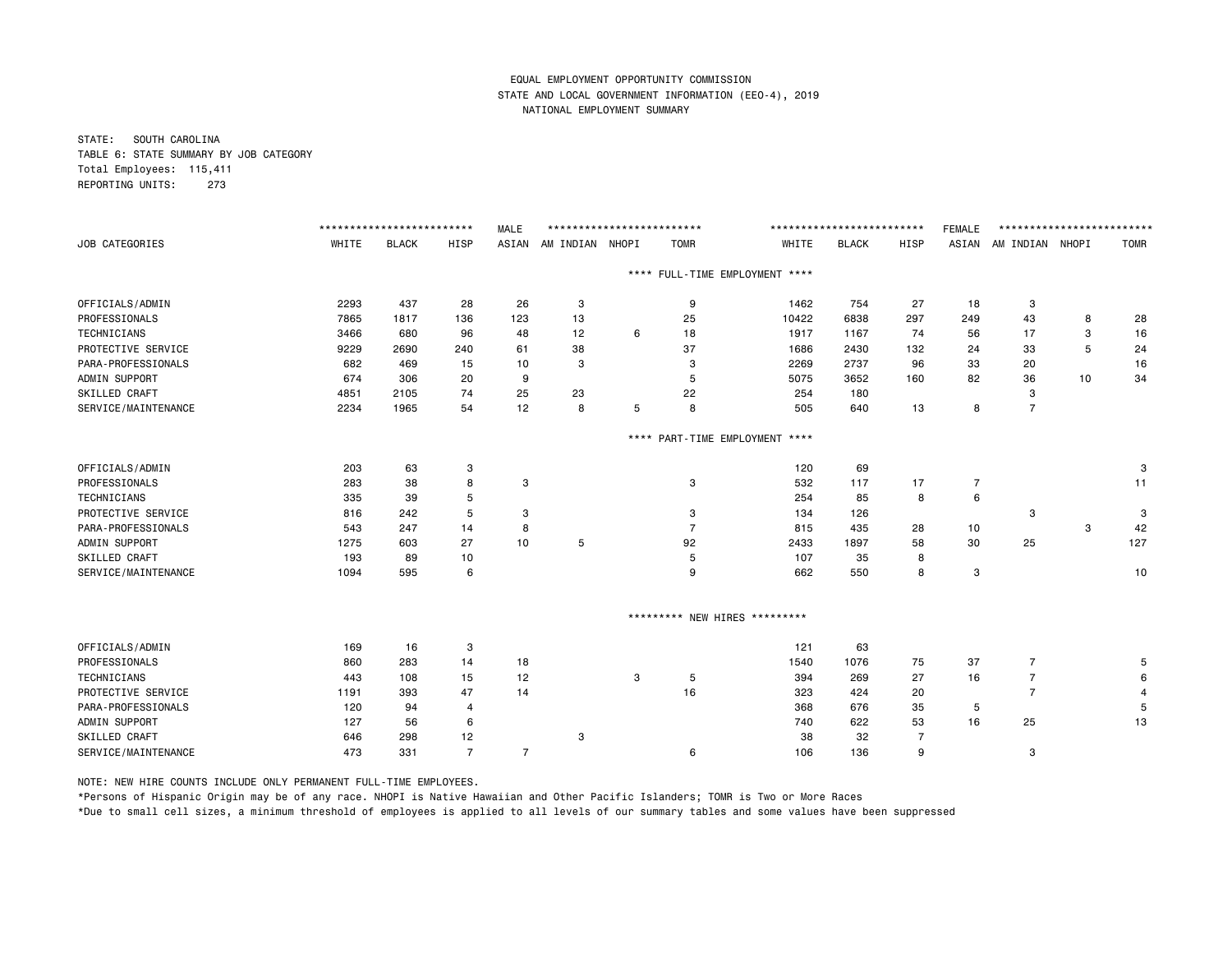STATE: SOUTH DAKOTA TABLE 6: STATE SUMMARY BY JOB CATEGORY Total Employees: 18,648 REPORTING UNITS: 41

|                     |       | ************************** |                | <b>MALE</b> | ************************** |    |                               |                                | ************************** |                | <b>FEMALE</b> | ************************** |    |             |
|---------------------|-------|----------------------------|----------------|-------------|----------------------------|----|-------------------------------|--------------------------------|----------------------------|----------------|---------------|----------------------------|----|-------------|
| JOB CATEGORIES      | WHITE | <b>BLACK</b>               | HISP           |             | ASIAN AM INDIAN NHOPI      |    | <b>TOMR</b>                   | WHITE                          | <b>BLACK</b>               | HISP           |               | ASIAN AM INDIAN NHOPI      |    | <b>TOMR</b> |
|                     |       |                            |                |             |                            |    |                               | **** FULL-TIME EMPLOYMENT **** |                            |                |               |                            |    |             |
| OFFICIALS/ADMIN     | 474   | 3                          | 5              |             | 3                          |    |                               | 353                            |                            |                |               | 4                          |    |             |
| PROFESSIONALS       | 1543  | 10                         | 20             |             | 11                         |    |                               | 1971                           | 12                         | 23             |               | 49                         | 10 |             |
| <b>TECHNICIANS</b>  | 502   | 4                          | $\overline{4}$ | 3           | 10                         |    |                               | 145                            |                            | 4              |               | 5                          |    |             |
| PROTECTIVE SERVICE  | 1652  | 24                         | 42             | 12          | 24                         | 14 | 14                            | 326                            | 10                         | 9              | 5             | 10                         | 4  | 3           |
| PARA-PROFESSIONALS  | 180   | 3                          |                |             |                            |    |                               | 514                            | 4                          |                | 3             | 15                         | 4  | 3           |
| ADMIN SUPPORT       | 139   | $\overline{4}$             | 3              |             | 5                          | 3  |                               | 1117                           | 5                          | 21             | 4             | 25                         | 4  | 3           |
| SKILLED CRAFT       | 730   |                            | 3              |             | 11                         |    |                               | 16                             |                            |                |               |                            |    |             |
| SERVICE/MAINTENANCE | 841   | 10                         | 10             |             | 22                         |    | $\overline{7}$                | 107                            |                            | 5              |               |                            |    |             |
|                     |       |                            |                |             |                            |    |                               | **** PART-TIME EMPLOYMENT **** |                            |                |               |                            |    |             |
| OFFICIALS/ADMIN     | 12    |                            |                |             |                            |    |                               | 33                             |                            |                |               |                            |    |             |
| PROFESSIONALS       | 524   |                            | 6              |             | 10                         |    |                               | 490                            |                            | 3              |               | 12                         |    |             |
| TECHNICIANS         | 182   |                            |                |             | 8                          |    |                               | 123                            |                            |                |               |                            |    |             |
| PROTECTIVE SERVICE  | 193   | 3                          | 4              |             |                            |    |                               | 43                             |                            |                |               |                            |    |             |
| PARA-PROFESSIONALS  | 433   | 9                          | $\overline{7}$ |             | 4                          | 4  |                               | 809                            | 8                          | 8              | 8             | 5                          | 3  | 8           |
| ADMIN SUPPORT       | 110   | Δ                          | 3              |             |                            |    |                               | 368                            |                            |                |               | 12                         | 6  |             |
| SKILLED CRAFT       | 86    |                            | 3              |             |                            |    |                               | 6                              |                            |                |               |                            |    |             |
| SERVICE/MAINTENANCE | 1314  | 14                         | 24             | 8           | 51                         | 6  | 18                            | 958                            |                            | 18             | 5             | 39                         | 3  | 19          |
|                     |       |                            |                |             |                            |    | ********* NEW HIRES ********* |                                |                            |                |               |                            |    |             |
|                     |       |                            |                |             |                            |    |                               |                                |                            |                |               |                            |    |             |
| OFFICIALS/ADMIN     | 31    |                            |                |             |                            |    |                               | 13                             |                            |                |               |                            |    |             |
| PROFESSIONALS       | 145   |                            | $\overline{4}$ |             |                            |    |                               | 241                            | 3                          | 5              |               | 10                         | 3  |             |
| TECHNICIANS         | 43    |                            |                |             | 4                          |    | $\overline{7}$                | 14                             |                            |                |               |                            |    |             |
| PROTECTIVE SERVICE  | 214   | 6                          | 13             | 4           | 6                          |    | 9                             | 52                             |                            |                |               | 3                          |    |             |
| PARA-PROFESSIONALS  | 34    |                            |                |             |                            |    |                               | 82                             |                            |                |               | 4                          |    |             |
| ADMIN SUPPORT       | 22    |                            |                |             |                            |    |                               | 143                            | 3                          | $\overline{7}$ |               | 6                          |    | 3           |
| SKILLED CRAFT       | 60    |                            |                |             |                            |    |                               | 3                              |                            |                |               |                            |    |             |
| SERVICE/MAINTENANCE | 122   | 3                          |                |             | $\overline{7}$             |    |                               | 24                             |                            |                |               |                            |    | 3           |

NOTE: NEW HIRE COUNTS INCLUDE ONLY PERMANENT FULL-TIME EMPLOYEES.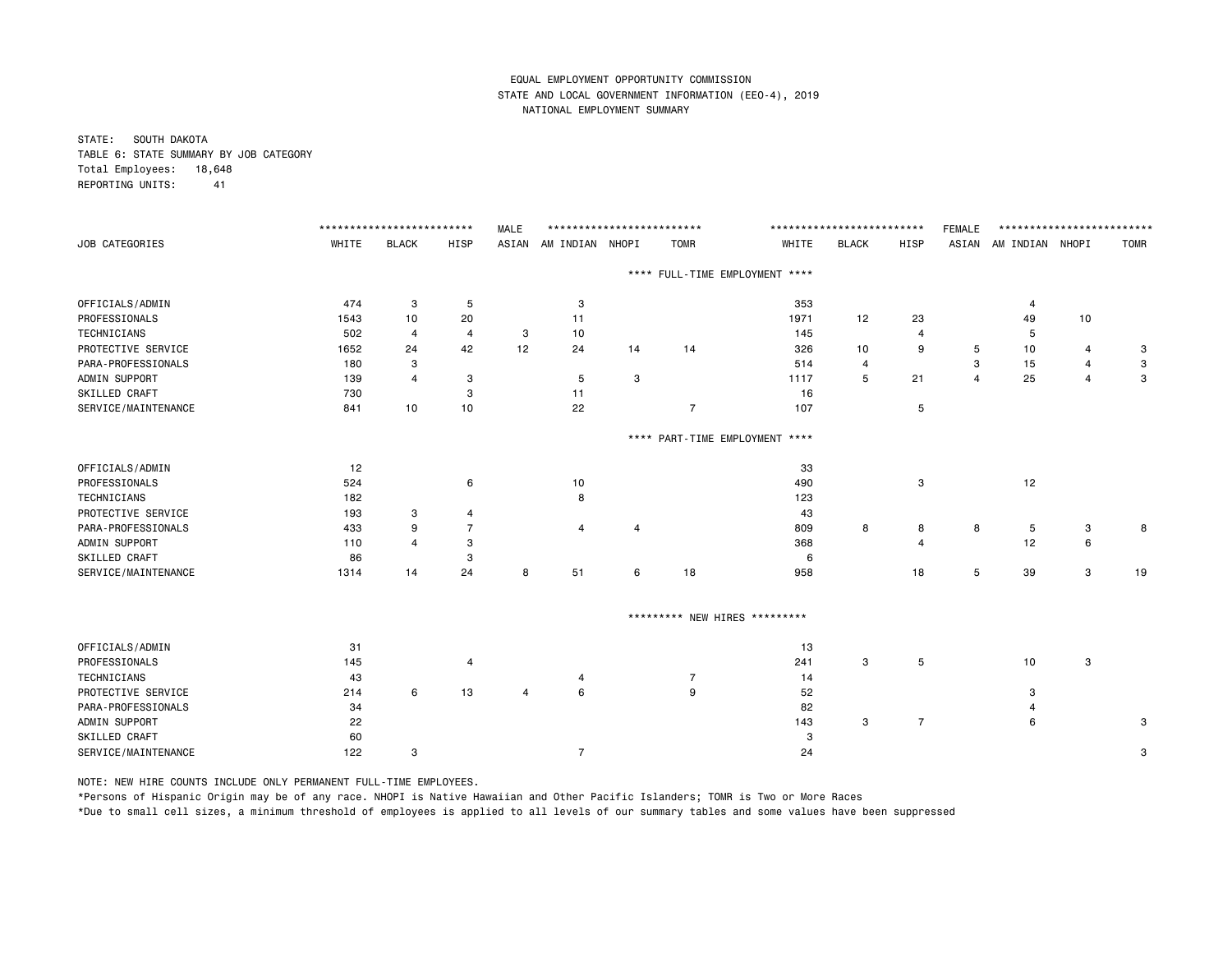STATE: TENNESSEE TABLE 6: STATE SUMMARY BY JOB CATEGORY Total Employees: 136,821 REPORTING UNITS: 253

|                     |       | ************************* |                | <b>MALE</b>    | ************************** |                |                               |                                | ************************* |      | <b>FEMALE</b> | ************************* |   |                |
|---------------------|-------|---------------------------|----------------|----------------|----------------------------|----------------|-------------------------------|--------------------------------|---------------------------|------|---------------|---------------------------|---|----------------|
| JOB CATEGORIES      | WHITE | <b>BLACK</b>              | <b>HISP</b>    | ASIAN          | AM INDIAN NHOPI            |                | <b>TOMR</b>                   | WHITE                          | <b>BLACK</b>              | HISP | ASIAN         | AM INDIAN NHOPI           |   | <b>TOMR</b>    |
|                     |       |                           |                |                |                            |                |                               | **** FULL-TIME EMPLOYMENT **** |                           |      |               |                           |   |                |
| OFFICIALS/ADMIN     | 3886  | 322                       | 24             | 37             | 5                          |                | 14                            | 3041                           | 572                       | 33   | 42            | 3                         | 4 | 6              |
| PROFESSIONALS       | 10552 | 1651                      | 177            | 223            | 22                         | 9              | 34                            | 15338                          | 4828                      | 361  | 348           | 35                        | 8 | 58             |
| <b>TECHNICIANS</b>  | 5650  | 622                       | 82             | 37             | 17                         | 5              | 30                            | 2905                           | 677                       | 55   | 24            | 4                         |   | 16             |
| PROTECTIVE SERVICE  | 14274 | 1396                      | 263            | 66             | 35                         | 9              | 75                            | 2881                           | 834                       | 68   | 16            | $\overline{7}$            |   | 26             |
| PARA-PROFESSIONALS  | 1300  | 94                        | 20             | 10             | 3                          |                | 6                             | 1838                           | 495                       | 56   | 17            |                           |   | 11             |
| ADMIN SUPPORT       | 1693  | 368                       | 40             | 16             | 4                          | 4              | 22                            | 9850                           | 2133                      | 208  | 92            | 10                        | 6 | 35             |
| SKILLED CRAFT       | 4993  | 478                       | 39             | 8              | 5                          | 4              | 13                            | 95                             | 37                        |      |               |                           |   |                |
| SERVICE/MAINTENANCE | 4543  | 1241                      | 55             | 31             | $\overline{7}$             | $\overline{7}$ | 23                            | 1006                           | 558                       | 21   | 27            |                           |   | 6              |
|                     |       |                           |                |                |                            | $***$ * *      |                               | PART-TIME EMPLOYMENT ****      |                           |      |               |                           |   |                |
| OFFICIALS/ADMIN     | 308   | 26                        |                | 3              |                            |                |                               | 148                            | 22                        |      | 3             |                           |   |                |
| PROFESSIONALS       | 646   | 93                        | 13             | 11             |                            |                |                               | 1861                           | 218                       | 34   | 44            | 3                         |   | 14             |
| TECHNICIANS         | 322   | 35                        | 11             |                |                            |                | 143                           | 616                            | 73                        | 14   | 13            |                           |   | 40             |
| PROTECTIVE SERVICE  | 944   | 88                        | 20             |                |                            |                |                               | 324                            | 112                       | 5    |               |                           |   | 3              |
| PARA-PROFESSIONALS  | 1063  | 320                       | 19             | 12             |                            |                | 15                            | 1335                           | 440                       | 40   | 13            | 3                         |   | 18             |
| ADMIN SUPPORT       | 730   | 97                        | 13             | $\overline{7}$ |                            |                | 5                             | 1875                           | 224                       | 56   | 14            | 3                         | 3 | 6              |
| SKILLED CRAFT       | 329   | 23                        | $\overline{4}$ |                |                            |                |                               | 69                             | 5                         |      |               |                           |   |                |
| SERVICE/MAINTENANCE | 2397  | 412                       | 20             | 12             | 9                          | 3              | 19                            | 1270                           | 285                       | 27   | 16            |                           |   | 9              |
|                     |       |                           |                |                |                            |                | ********* NEW HIRES ********* |                                |                           |      |               |                           |   |                |
| OFFICIALS/ADMIN     | 251   | 26                        | 5              | 3              |                            |                |                               | 269                            | 52                        | 13   | 5             |                           |   |                |
| PROFESSIONALS       | 1076  | 227                       | 34             | 38             | 5                          |                | 14                            | 2084                           | 784                       | 80   | 67            | $\overline{7}$            |   | 18             |
| <b>TECHNICIANS</b>  | 706   | 102                       | 20             | $\overline{7}$ | 3                          |                | 6                             | 682                            | 136                       | 16   | 4             |                           |   | 3              |
| PROTECTIVE SERVICE  | 2333  | 245                       | 49             | 11             | 3                          | 3              | 8                             | 684                            | 224                       | 21   | 3             | 3                         |   | 10             |
| PARA-PROFESSIONALS  | 260   | 24                        | 3              | 3              |                            |                | 3                             | 516                            | 139                       | 22   | 6             |                           | 3 | 4              |
| ADMIN SUPPORT       | 348   | 89                        | 12             | 9              |                            |                |                               | 1246                           | 356                       | 59   | 13            |                           |   | $\overline{7}$ |
| SKILLED CRAFT       | 478   | 48                        | 5              |                |                            |                |                               | 15                             | 15                        |      |               |                           |   |                |
| SERVICE/MAINTENANCE | 953   | 308                       | 21             | 10             |                            | 3              |                               | 477                            | 264                       | 16   | 6             |                           |   | 5              |

NOTE: NEW HIRE COUNTS INCLUDE ONLY PERMANENT FULL-TIME EMPLOYEES.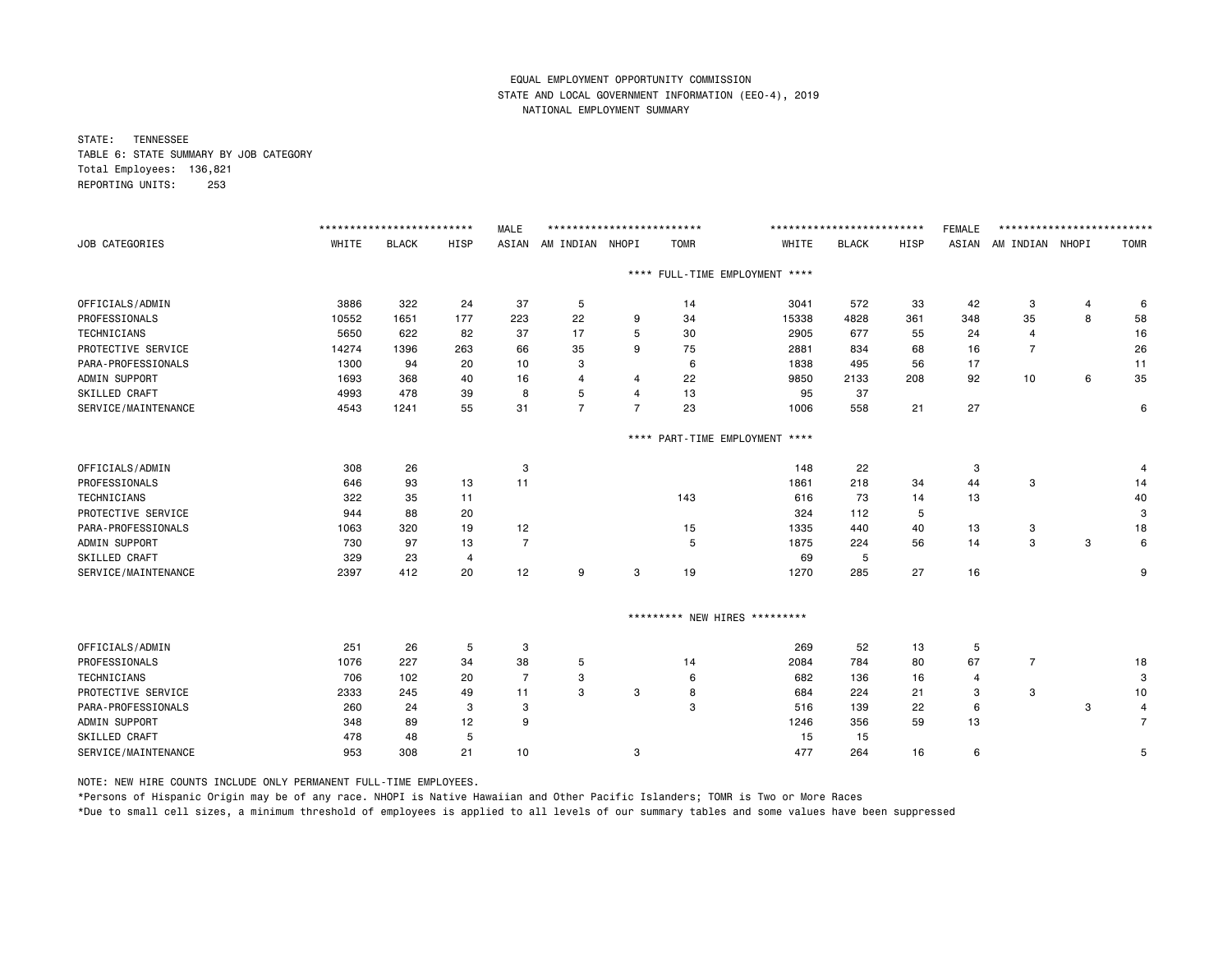STATE: TEXAS TABLE 6: STATE SUMMARY BY JOB CATEGORY Total Employees: 625,651 REPORTING UNITS: 981

|                      |       | ************************* |             | <b>MALE</b> | ************************** |           |                |                               | ************************* |       | <b>FEMALE</b> | ************************* |                |                |
|----------------------|-------|---------------------------|-------------|-------------|----------------------------|-----------|----------------|-------------------------------|---------------------------|-------|---------------|---------------------------|----------------|----------------|
| JOB CATEGORIES       | WHITE | <b>BLACK</b>              | <b>HISP</b> | ASIAN       | AM INDIAN                  | NHOPI     | <b>TOMR</b>    | WHITE                         | <b>BLACK</b>              | HISP  | ASIAN         | AM INDIAN NHOPI           |                | <b>TOMR</b>    |
|                      |       |                           |             |             |                            | $***$ * * |                | FULL-TIME EMPLOYMENT ****     |                           |       |               |                           |                |                |
| OFFICIALS/ADMIN      | 10180 | 2223                      | 3392        | 987         | 78                         | 25        | 225            | 8677                          | 4468                      | 4576  | 1585          | 331                       | 26             | 530            |
| PROFESSIONALS        | 26346 | 5807                      | 11609       | 2455        | 216                        | 51        | 285            | 29490                         | 12127                     | 18310 | 3770          | 292                       | 95             | 519            |
| <b>TECHNICIANS</b>   | 10945 | 2558                      | 6579        | 683         | 103                        | 40        | 420            | 5838                          | 3588                      | 6209  | 611           | 85                        | 24             | 107            |
| PROTECTIVE SERVICE   | 50749 | 14134                     | 31147       | 1260        | 390                        | 126       | 643            | 12859                         | 11195                     | 10276 | 290           | 215                       | 31             | 143            |
| PARA-PROFESSIONALS   | 4282  | 2328                      | 3270        | 224         | 113                        | 10        | 133            | 7020                          | 6015                      | 8060  | 440           | 78                        | 17             | 127            |
| ADMIN SUPPORT        | 3622  | 1548                      | 5086        | 260         | 51                         | 14        | 142            | 22915                         | 9067                      | 24942 | 735           | 173                       | 68             | 361            |
| SKILLED CRAFT        | 14050 | 3923                      | 11401       | 298         | 128                        | 48        | 156            | 576                           | 269                       | 353   | 10            | 4                         |                | 17             |
| SERVICE/MAINTENANCE  | 8802  | 6475                      | 12635       | 401         | 100                        | 80        | 227            | 2048                          | 3118                      | 3716  | 133           | 45                        | 12             | 74             |
|                      |       |                           |             |             |                            | ****      |                | PART-TIME EMPLOYMENT ****     |                           |       |               |                           |                |                |
| OFFICIALS/ADMIN      | 494   | 43                        | 108         | 4           | 8                          |           |                | 691                           | 61                        | 88    | 6             | 9                         |                | $\overline{7}$ |
| PROFESSIONALS        | 1420  | 181                       | 363         | 132         | 12                         | 8         | 16             | 2597                          | 463                       | 905   | 376           | 11                        | 18             | 57             |
| <b>TECHNICIANS</b>   | 914   | 150                       | 414         | 143         | 6                          | 3         | 18             | 804                           | 204                       | 514   | 105           | 6                         | $\overline{4}$ | 27             |
| PROTECTIVE SERVICE   | 1674  | 471                       | 796         | 40          | 8                          | 10        | $\overline{7}$ | 640                           | 357                       | 422   | 12            | 5                         | 8              | 9              |
| PARA-PROFESSIONALS   | 2551  | 744                       | 1424        | 148         | 25                         | 13        | 91             | 3440                          | 1060                      | 2139  | 242           | 36                        | 9              | 136            |
| ADMIN SUPPORT        | 2888  | 973                       | 1495        | 182         | 26                         | 13        | 109            | 6442                          | 1990                      | 3215  | 250           | 38                        | 26             | 117            |
| SKILLED CRAFT        | 687   | 149                       | 333         | 30          | $\overline{4}$             |           | 5              | 459                           | 102                       | 237   | 25            | 9                         |                | 9              |
| SERVICE/MAINTENANCE  | 2547  | 1016                      | 2091        | 100         | 22                         | 10        | 99             | 2358                          | 839                       | 1963  | 105           | 21                        | 16             | 100            |
|                      |       |                           |             |             |                            |           |                | ********* NEW HIRES ********* |                           |       |               |                           |                |                |
| OFFICIALS/ADMIN      | 580   | 83                        | 392         | 28          | 5                          | 5         | 16             | 456                           | 84                        | 175   | 25            | 36                        |                | 22             |
| PROFESSIONALS        | 2582  | 798                       | 1353        | 414         | 38                         | 64        | 78             | 4230                          | 1907                      | 2484  | 735           | 51                        | 19             | 192            |
| <b>TECHNICIANS</b>   | 1088  | 348                       | 836         | 105         | 20                         | 16        | 43             | 1343                          | 1055                      | 1439  | 107           | 18                        | $\overline{4}$ | 42             |
| PROTECTIVE SERVICE   | 5748  | 2674                      | 4277        | 240         | 55                         | 22        | 113            | 2576                          | 3010                      | 2274  | 61            | 55                        | 9              | 53             |
| PARA-PROFESSIONALS   | 839   | 868                       | 756         | 54          | $\overline{7}$             | 25        | 28             | 1680                          | 2236                      | 1804  | 114           | 16                        | 3              | 39             |
| ADMIN SUPPORT        | 643   | 291                       | 938         | 53          | 11                         | 3         | 50             | 3730                          | 1729                      | 4071  | 162           | 36                        | 25             | 120            |
| <b>SKILLED CRAFT</b> | 1927  | 475                       | 1218        | 30          | 16                         | 10        | 33             | 113                           | 64                        | 72    |               |                           |                | 18             |
| SERVICE/MAINTENANCE  | 1999  | 1182                      | 2115        | 78          | 29                         | 45        | 100            | 610                           | 759                       | 732   | 26            | 15                        | 8              | 21             |

NOTE: NEW HIRE COUNTS INCLUDE ONLY PERMANENT FULL-TIME EMPLOYEES.

\*Persons of Hispanic Origin may be of any race. NHOPI is Native Hawaiian and Other Pacific Islanders; TOMR is Two or More Races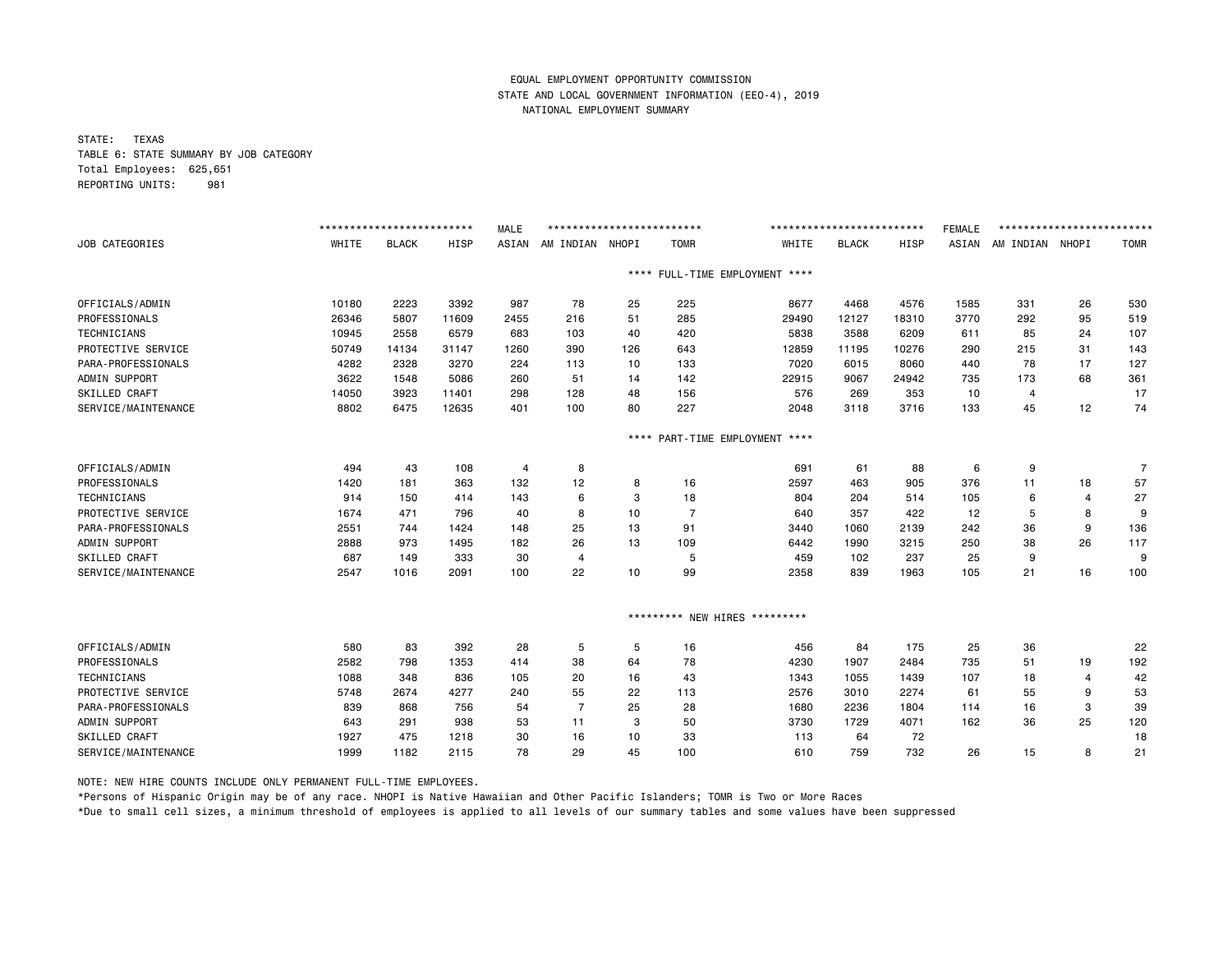STATE: UTAH TABLE 6: STATE SUMMARY BY JOB CATEGORY Total Employees: 55,593 REPORTING UNITS: 102

|                      |       | ************************* |      | <b>MALE</b>    | ************************** |                |                               |                           | ************************* |      | <b>FEMALE</b> | ************************* |                |             |
|----------------------|-------|---------------------------|------|----------------|----------------------------|----------------|-------------------------------|---------------------------|---------------------------|------|---------------|---------------------------|----------------|-------------|
| JOB CATEGORIES       | WHITE | <b>BLACK</b>              | HISP | ASIAN          | AM INDIAN NHOPI            |                | <b>TOMR</b>                   | WHITE                     | <b>BLACK</b>              | HISP | ASIAN         | AM INDIAN NHOPI           |                | <b>TOMR</b> |
|                      |       |                           |      |                |                            | $***$ *        |                               | FULL-TIME EMPLOYMENT **** |                           |      |               |                           |                |             |
| OFFICIALS/ADMIN      | 1673  | $\overline{7}$            | 62   | 21             | 6                          | $\overline{4}$ | 10                            | 748                       | $\overline{7}$            | 74   | 35            | 3                         | $\overline{7}$ | -4          |
| PROFESSIONALS        | 5312  | 86                        | 300  | 155            | 35                         | 42             | 46                            | 5252                      | 82                        | 666  | 233           | 48                        | 37             | 49          |
| <b>TECHNICIANS</b>   | 2658  | 14                        | 135  | 33             | 16                         | 27             | 16                            | 966                       | 6                         | 90   | 15            | 16                        | 10             | 13          |
| PROTECTIVE SERVICE   | 5996  | 69                        | 368  | 89             | 32                         | 79             | 70                            | 775                       | 8                         | 70   | 13            | 9                         | $\overline{7}$ | 14          |
| PARA-PROFESSIONALS   | 620   | 23                        | 61   | 15             | $\overline{7}$             | 44             | 17                            | 1158                      | 23                        | 176  | 26            | 16                        | 32             | 22          |
| ADMIN SUPPORT        | 386   | 25                        | 69   | 13             | 5                          | 13             | $\overline{7}$                | 3028                      | 37                        | 409  | 63            | 39                        | 59             | 33          |
| SKILLED CRAFT        | 2243  | 16                        | 169  | 11             | 20                         | 28             | 11                            | 61                        |                           | 3    |               |                           |                |             |
| SERVICE/MAINTENANCE  | 1344  | 21                        | 206  | 24             | 11                         | 20             | 11                            | 374                       | 4                         | 66   | 5             | $\overline{7}$            | 3              | 5           |
|                      |       |                           |      |                |                            | ****           |                               | PART-TIME EMPLOYMENT **** |                           |      |               |                           |                |             |
| OFFICIALS/ADMIN      | 507   |                           | 9    | 3              | 8                          |                |                               | 159                       |                           | 18   |               | 6                         | 3              |             |
| PROFESSIONALS        | 293   |                           | 16   |                |                            |                |                               | 493                       | 6                         | 29   | 11            | 3                         | 3              | 3           |
| TECHNICIANS          | 184   | 5                         | 19   |                |                            | 3              | 5                             | 152                       |                           | 31   |               |                           |                | 3           |
| PROTECTIVE SERVICE   | 544   |                           | 26   | 4              |                            | 3              | 13                            | 305                       |                           | 17   |               |                           | $\overline{4}$ | 4           |
| PARA-PROFESSIONALS   | 1308  | 27                        | 125  | 22             | 9                          | 31             | 13                            | 1809                      | 33                        | 230  | 32            | 11                        | 54             | 33          |
| ADMIN SUPPORT        | 308   | 3                         | 22   | 6              | 3                          |                | 6                             | 1134                      | 8                         | 85   | 10            | 11                        | 10             | 9           |
| SKILLED CRAFT        | 199   |                           | 10   |                | $\overline{7}$             | 3              | $\overline{7}$                | 132                       |                           | 9    |               |                           |                |             |
| SERVICE/MAINTENANCE  | 2649  | 31                        | 204  | 21             | 12                         | 30             | 29                            | 2537                      | 14                        | 125  | 19            | 14                        | 11             | 19          |
|                      |       |                           |      |                |                            |                | ********* NEW HIRES ********* |                           |                           |      |               |                           |                |             |
| OFFICIALS/ADMIN      | 44    |                           | 5    |                |                            |                |                               | 26                        |                           | 6    |               |                           |                |             |
| PROFESSIONALS        | 289   | 11                        | 40   | 7              | 4                          | 3              | 23                            | 401                       | 8                         | 67   | 17            | 4                         |                | 10          |
| <b>TECHNICIANS</b>   | 171   |                           | 13   | $\overline{4}$ |                            | 5              | 5                             | 94                        |                           | 13   |               |                           | 3              |             |
| PROTECTIVE SERVICE   | 600   | 5                         | 57   | 8              | 4                          | 10             | 8                             | 89                        |                           | 21   |               |                           |                | 3           |
| PARA-PROFESSIONALS   | 68    | 9                         | 15   |                |                            | 13             | 3                             | 181                       | 4                         | 27   |               | 6                         | 13             | 8           |
| ADMIN SUPPORT        | 60    |                           | 16   |                |                            | 3              | 3                             | 327                       | 9                         | 56   | 4             | 5                         | 15             | 9           |
| <b>SKILLED CRAFT</b> | 210   |                           | 21   |                | 5                          | 11             |                               | 3                         |                           |      |               |                           |                |             |
| SERVICE/MAINTENANCE  | 207   |                           | 21   |                |                            | 5              |                               | 64                        |                           | 9    |               |                           |                |             |

NOTE: NEW HIRE COUNTS INCLUDE ONLY PERMANENT FULL-TIME EMPLOYEES.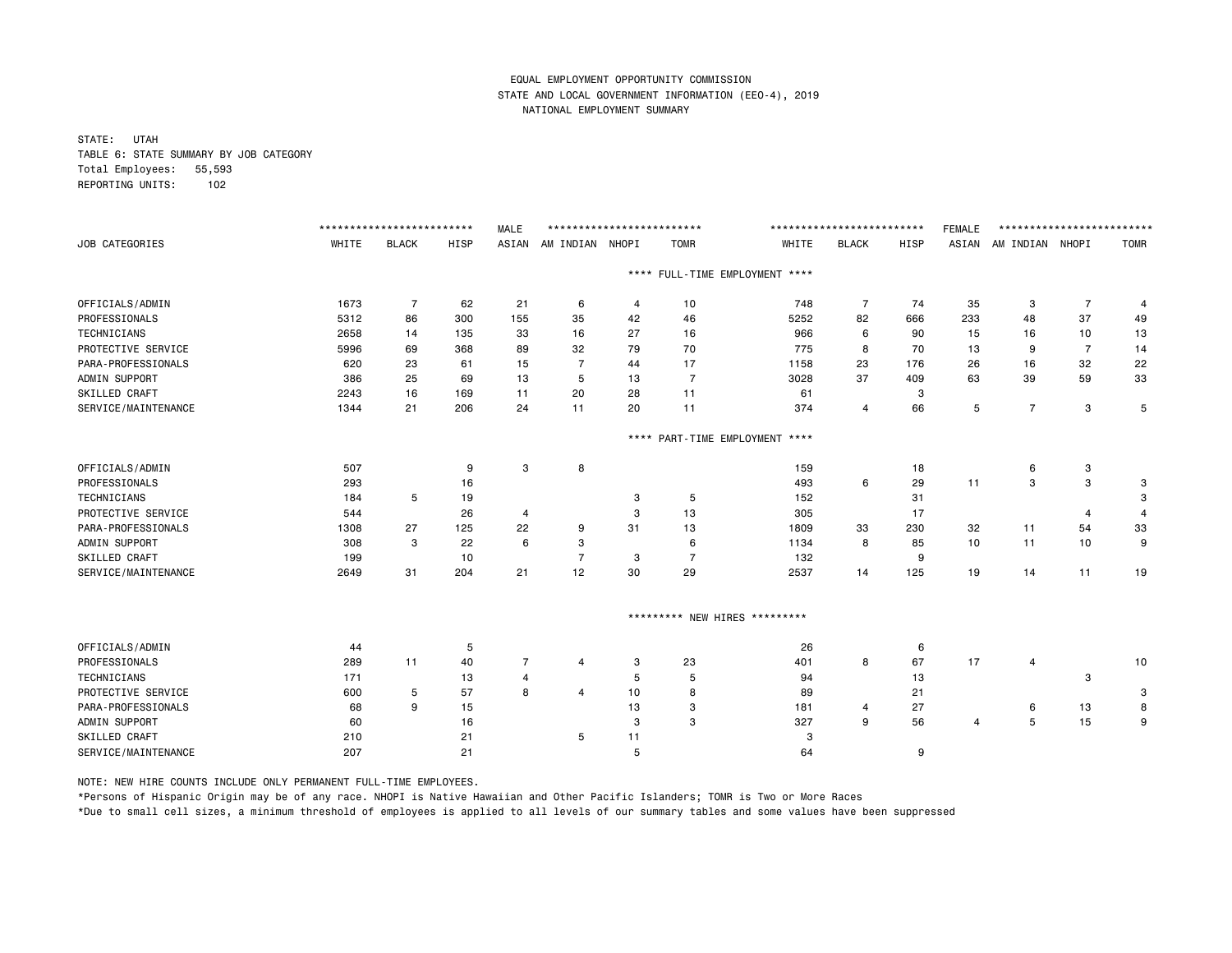STATE: VERMONT TABLE 6: STATE SUMMARY BY JOB CATEGORY Total Employees: 12,026 REPORTING UNITS: 16

|                     |       | ************************** |                | <b>MALE</b> | ************************** |                                |       | ************************* |      | <b>FEMALE</b>  | ************************* |   |                |
|---------------------|-------|----------------------------|----------------|-------------|----------------------------|--------------------------------|-------|---------------------------|------|----------------|---------------------------|---|----------------|
| JOB CATEGORIES      | WHITE | <b>BLACK</b>               | HISP           | ASIAN       | AM INDIAN NHOPI            | <b>TOMR</b>                    | WHITE | <b>BLACK</b>              | HISP |                | ASIAN AM INDIAN NHOPI     |   | <b>TOMR</b>    |
|                     |       |                            |                |             |                            | **** FULL-TIME EMPLOYMENT **** |       |                           |      |                |                           |   |                |
| OFFICIALS/ADMIN     | 352   | 3                          | 4              |             |                            |                                | 377   |                           |      | $\overline{4}$ |                           |   |                |
| PROFESSIONALS       | 1819  | 17                         | 27             | 18          |                            | 3                              | 2568  | 16                        | 30   | 29             | 10                        | 3 | 15             |
| TECHNICIANS         | 187   |                            |                |             |                            |                                | 217   |                           |      | 4              |                           |   |                |
| PROTECTIVE SERVICE  | 894   | 21                         | 18             | 6           | 5                          | 4                              | 174   | 6                         |      |                |                           |   |                |
| PARA-PROFESSIONALS  | 141   | 6                          |                |             |                            |                                | 537   | 6                         | 9    | 4              | 5                         |   | $\overline{7}$ |
| ADMIN SUPPORT       | 97    |                            | 4              |             |                            |                                | 475   |                           | 25   | 3              |                           |   |                |
| SKILLED CRAFT       | 511   |                            | 3              |             | 8                          | 4                              | 19    |                           | 13   |                |                           |   |                |
| SERVICE/MAINTENANCE | 213   | 10                         | 3              | 14          |                            |                                | 74    |                           |      | 3              |                           |   |                |
|                     |       |                            |                |             |                            | **** PART-TIME EMPLOYMENT **** |       |                           |      |                |                           |   |                |
| OFFICIALS/ADMIN     | 63    |                            |                |             |                            |                                | 37    |                           |      |                |                           |   |                |
| PROFESSIONALS       | 142   | 3                          |                |             |                            |                                | 315   |                           |      |                |                           |   | 4              |
| TECHNICIANS         | 173   |                            |                |             |                            |                                | 141   | 3                         |      |                |                           |   |                |
| PROTECTIVE SERVICE  | 56    |                            |                |             |                            |                                | 14    | $\overline{7}$            | 3    |                |                           |   |                |
| PARA-PROFESSIONALS  | 21    | 3                          |                |             |                            |                                | 84    |                           |      |                |                           |   | 3              |
| ADMIN SUPPORT       | 117   |                            |                |             |                            |                                | 167   | 21                        |      |                |                           |   |                |
| SKILLED CRAFT       | 44    |                            |                |             |                            |                                | 3     |                           |      |                |                           |   |                |
| SERVICE/MAINTENANCE | 273   |                            |                |             |                            |                                | 178   |                           | 3    |                |                           |   |                |
|                     |       |                            |                |             |                            | ********* NEW HIRES *********  |       |                           |      |                |                           |   |                |
| OFFICIALS/ADMIN     | 20    |                            |                |             |                            |                                | 29    |                           |      |                |                           |   |                |
| PROFESSIONALS       | 124   | 4                          | $\overline{4}$ | 3           |                            | 4                              | 236   |                           |      |                | 3                         |   | 3              |
| TECHNICIANS         | 34    |                            |                |             |                            |                                | 32    |                           |      |                |                           |   |                |
| PROTECTIVE SERVICE  | 165   | 8                          | 5              |             | 3                          |                                | 50    |                           |      |                |                           |   |                |
| PARA-PROFESSIONALS  | 26    |                            |                |             |                            |                                | 82    |                           |      |                |                           |   |                |
| ADMIN SUPPORT       | 13    |                            |                |             |                            |                                | 60    |                           |      |                |                           |   |                |
| SKILLED CRAFT       | 38    |                            |                |             |                            |                                | 3     |                           |      |                |                           |   |                |
| SERVICE/MAINTENANCE | 41    |                            |                |             |                            |                                | 18    |                           |      |                |                           |   |                |

NOTE: NEW HIRE COUNTS INCLUDE ONLY PERMANENT FULL-TIME EMPLOYEES.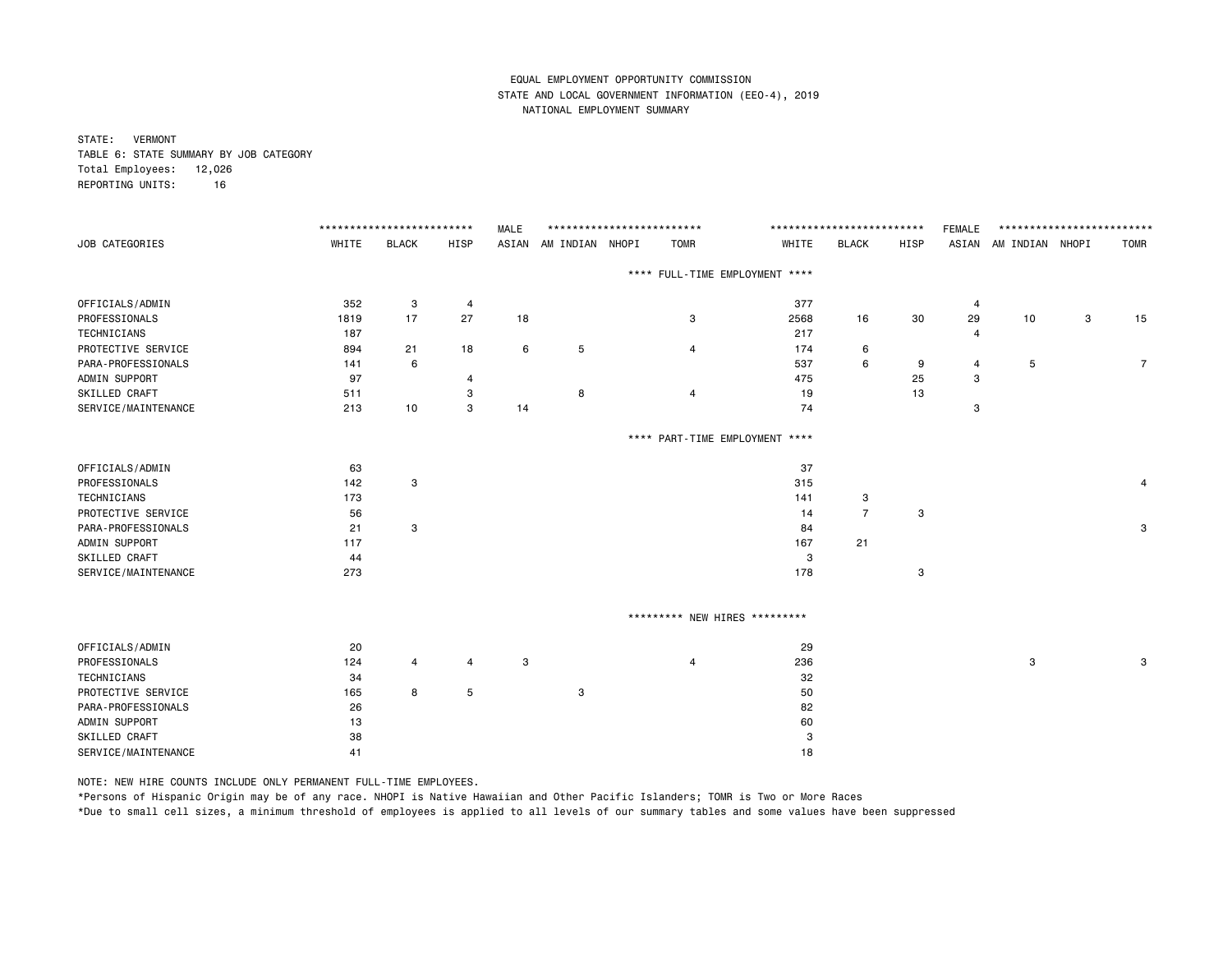STATE: VIRGINIA TABLE 6: STATE SUMMARY BY JOB CATEGORY Total Employees: 210,733 REPORTING UNITS: 365

|                     |       | ************************* |             | <b>MALE</b>    | ************************** |                |                |                               | ************************* |      | <b>FEMALE</b> | ************************* |                |             |
|---------------------|-------|---------------------------|-------------|----------------|----------------------------|----------------|----------------|-------------------------------|---------------------------|------|---------------|---------------------------|----------------|-------------|
| JOB CATEGORIES      | WHITE | <b>BLACK</b>              | <b>HISP</b> | ASIAN          | AM INDIAN                  | NHOPI          | <b>TOMR</b>    | WHITE                         | <b>BLACK</b>              | HISP | ASIAN         | AM INDIAN NHOPI           |                | <b>TOMR</b> |
|                     |       |                           |             |                |                            | $***$ * *      |                | FULL-TIME EMPLOYMENT ****     |                           |      |               |                           |                |             |
| OFFICIALS/ADMIN     | 4622  | 619                       | 86          | 217            | 16                         | 6              | 12             | 3039                          | 853                       | 82   | 86            | 20                        | 5              | 17          |
| PROFESSIONALS       | 11587 | 2759                      | 465         | 727            | 53                         | 17             | 87             | 15060                         | 7654                      | 1085 | 993           | 71                        | 29             | 154         |
| <b>TECHNICIANS</b>  | 4650  | 991                       | 191         | 188            | 19                         | 13             | 40             | 2287                          | 1126                      | 159  | 155           | $\overline{7}$            | 10             | 28          |
| PROTECTIVE SERVICE  | 20424 | 5036                      | 1001        | 477            | 72                         | 41             | 173            | 3639                          | 3230                      | 318  | 81            | 18                        | 5              | 41          |
| PARA-PROFESSIONALS  | 1302  | 878                       | 103         | 88             | $\overline{7}$             |                | 11             | 4262                          | 4196                      | 429  | 336           | 30                        | 5              | 48          |
| ADMIN SUPPORT       | 1218  | 475                       | 104         | 102            | 8                          | 8              | 10             | 8607                          | 3868                      | 638  | 291           | 34                        | 20             | 72          |
| SKILLED CRAFT       | 7931  | 2300                      | 330         | 155            | 30                         | 9              | 31             | 287                           | 129                       | 14   | 6             |                           |                | 4           |
| SERVICE/MAINTENANCE | 3181  | 2409                      | 227         | 83             | 18                         | $\overline{4}$ | 38             | 823                           | 1107                      | 92   | 23            | $\overline{4}$            |                | 14          |
|                     |       |                           |             |                |                            | $***$ * *      |                | PART-TIME EMPLOYMENT ****     |                           |      |               |                           |                |             |
| OFFICIALS/ADMIN     | 625   | 96                        | 5           | 19             | 3                          |                | 14             | 358                           | 100                       | 3    | 19            |                           |                | 5           |
| PROFESSIONALS       | 1474  | 332                       | 55          | 55             | 4                          | 3              | 22             | 2341                          | 663                       | 170  | 153           | 12                        | $\overline{7}$ | 46          |
| TECHNICIANS         | 830   | 214                       | 45          | 39             | 4                          |                | 18             | 960                           | 401                       | 92   | 90            | 9                         | 3              | 24          |
| PROTECTIVE SERVICE  | 1511  | 241                       | 42          | 14             | 4                          |                | 19             | 579                           | 180                       | 43   | 21            | 4                         |                | 12          |
| PARA-PROFESSIONALS  | 2304  | 964                       | 204         | 142            | 10                         | 3              | 66             | 3479                          | 2300                      | 384  | 361           | 26                        | 15             | 99          |
| ADMIN SUPPORT       | 2470  | 866                       | 127         | 306            | 14                         | 10             | 42             | 4632                          | 1911                      | 265  | 295           | 33                        | $\overline{4}$ | 83          |
| SKILLED CRAFT       | 606   | 121                       | 21          | 9              |                            |                | 6              | 392                           | 45                        | 15   | 17            |                           |                | 3           |
| SERVICE/MAINTENANCE | 5124  | 1472                      | 247         | 315            | 17                         | 9              | 128            | 4463                          | 1518                      | 300  | 361           | 18                        | 9              | 133         |
|                     |       |                           |             |                |                            |                |                | ********* NEW HIRES ********* |                           |      |               |                           |                |             |
| OFFICIALS/ADMIN     | 255   | 47                        | 11          | $\overline{7}$ |                            |                |                | 179                           | 75                        | 5    | 9             |                           |                |             |
| PROFESSIONALS       | 1002  | 324                       | 62          | 75             | 5                          |                | 35             | 1898                          | 1105                      | 179  | 144           | $\overline{7}$            | 8              | 51          |
| <b>TECHNICIANS</b>  | 399   | 86                        | 20          | 21             |                            |                | 8              | 383                           | 239                       | 24   | 23            |                           |                | 10          |
| PROTECTIVE SERVICE  | 2485  | 873                       | 175         | 60             | 13                         | $\overline{4}$ | 50             | 720                           | 935                       | 81   | 25            |                           | 3              | 19          |
| PARA-PROFESSIONALS  | 342   | 261                       | 34          | 31             | 3                          |                | 19             | 885                           | 1061                      | 98   | 68            | 8                         |                | 33          |
| ADMIN SUPPORT       | 209   | 85                        | 26          | 13             | 3                          |                | $\overline{a}$ | 1118                          | 575                       | 121  | 32            | 5                         |                | 36          |
| SKILLED CRAFT       | 823   | 249                       | 44          | 10             | 4                          | 3              | 17             | 39                            | 24                        |      |               |                           |                |             |
| SERVICE/MAINTENANCE | 745   | 527                       | 69          | 10             | $\overline{7}$             |                | 39             | 347                           | 424                       | 61   | 14            | 6                         |                | 40          |

NOTE: NEW HIRE COUNTS INCLUDE ONLY PERMANENT FULL-TIME EMPLOYEES.

\*Persons of Hispanic Origin may be of any race. NHOPI is Native Hawaiian and Other Pacific Islanders; TOMR is Two or More Races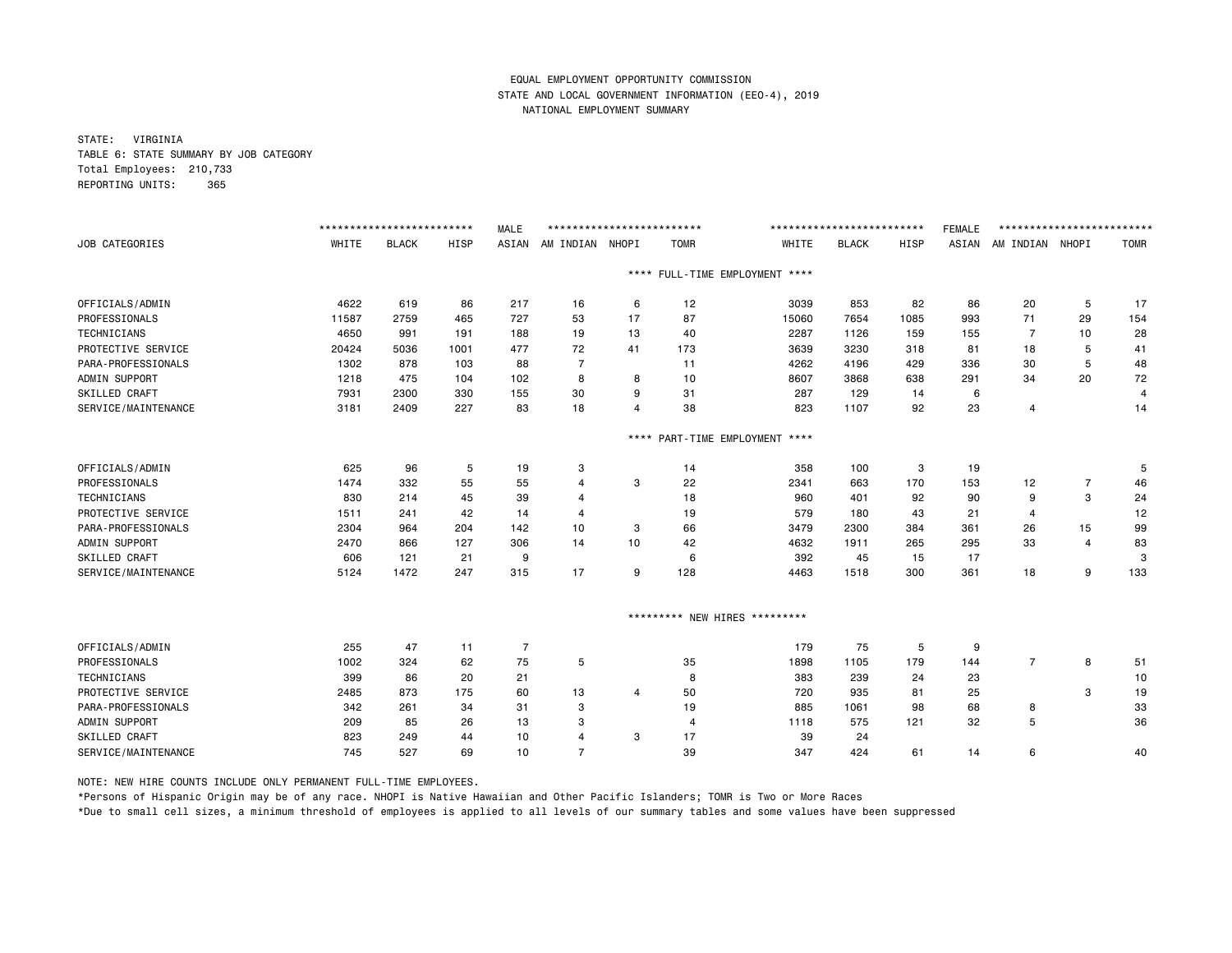STATE: WASHINGTON TABLE 6: STATE SUMMARY BY JOB CATEGORY Total Employees: 199,664 REPORTING UNITS: 326

|                     | ************************* |              |                | <b>MALE</b><br>************************* |                 |           |             | *************************     |              |      | <b>FEMALE</b> | ************************* |                |             |  |
|---------------------|---------------------------|--------------|----------------|------------------------------------------|-----------------|-----------|-------------|-------------------------------|--------------|------|---------------|---------------------------|----------------|-------------|--|
| JOB CATEGORIES      | WHITE                     | <b>BLACK</b> | HISP           | ASIAN                                    | AM INDIAN NHOPI |           | <b>TOMR</b> | WHITE                         | <b>BLACK</b> | HISP | ASIAN         | AM INDIAN NHOPI           |                | <b>TOMR</b> |  |
|                     |                           |              |                |                                          |                 | ****      |             | FULL-TIME EMPLOYMENT ****     |              |      |               |                           |                |             |  |
| OFFICIALS/ADMIN     | 6348                      | 299          | 308            | 345                                      | 83              | 25        | 123         | 5578                          | 253          | 339  | 341           | 68                        | 26             | 161         |  |
| PROFESSIONALS       | 18289                     | 1180         | 1205           | 2017                                     | 193             | 115       | 482         | 21648                         | 1476         | 1767 | 2535          | 298                       | 156            | 720         |  |
| <b>TECHNICIANS</b>  | 5664                      | 438          | 377            | 406                                      | 61              | 64        | 141         | 4102                          | 377          | 376  | 449           | 56                        | 48             | 121         |  |
| PROTECTIVE SERVICE  | 13653                     | 803          | 1166           | 594                                      | 162             | 144       | 335         | 2381                          | 179          | 464  | 93            | 42                        | 27             | 106         |  |
| PARA-PROFESSIONALS  | 1815                      | 354          | 226            | 220                                      | 48              | 27        | 64          | 4671                          | 484          | 729  | 485           | 83                        | 65             | 215         |  |
| ADMIN SUPPORT       | 1489                      | 178          | 220            | 239                                      | 64              | 22        | 67          | 9708                          | 657          | 930  | 851           | 139                       | 128            | 332         |  |
| SKILLED CRAFT       | 8663                      | 344          | 447            | 388                                      | 137             | 120       | 183         | 560                           | 29           | 69   | 26            | 12                        | 10             | 17          |  |
| SERVICE/MAINTENANCE | 7135                      | 1424         | 779            | 789                                      | 142             | 173       | 206         | 2109                          | 384          | 247  | 221           | 65                        | 42             | 77          |  |
|                     |                           |              |                |                                          |                 | $***$ * * |             | PART-TIME EMPLOYMENT ****     |              |      |               |                           |                |             |  |
| OFFICIALS/ADMIN     | 192                       | 27           | $\overline{7}$ | 9                                        |                 |           |             | 241                           | 34           | 10   | 14            |                           |                | 10          |  |
| PROFESSIONALS       | 958                       | 81           | 56             | 115                                      | 9               | 9         | 13          | 2855                          | 119          | 139  | 307           | 21                        | $\overline{7}$ | 51          |  |
| <b>TECHNICIANS</b>  | 644                       | 56           | 46             | 56                                       | 6               | 8         | 16          | 1069                          | 80           | 113  | 123           | 11                        | 6              | 29          |  |
| PROTECTIVE SERVICE  | 410                       | 21           | 27             | 8                                        |                 | 5         | 3           | 276                           | 12           | 30   | 8             | $\overline{4}$            |                | 9           |  |
| PARA-PROFESSIONALS  | 1114                      | 169          | 101            | 191                                      | 9               |           | 54          | 2512                          | 200          | 202  | 406           | 25                        | 21             | 110         |  |
| ADMIN SUPPORT       | 926                       | 104          | 91             | 139                                      | 9               | 12        | 38          | 2179                          | 178          | 207  | 289           | 29                        | 31             | 85          |  |
| SKILLED CRAFT       | 1133                      | 125          | 122            | 57                                       | 19              | 13        | 37          | 1648                          | 145          | 165  | 157           | 28                        | 8              | 64          |  |
| SERVICE/MAINTENANCE | 3046                      | 673          | 292            | 392                                      | 47              | 78        | 101         | 2088                          | 417          | 193  | 293           | 41                        | 32             | 72          |  |
|                     |                           |              |                |                                          |                 |           |             | ********* NEW HIRES ********* |              |      |               |                           |                |             |  |
| OFFICIALS/ADMIN     | 542                       | 40           | 50             | 37                                       | 5               | 3         | 20          | 706                           | 34           | 55   | 59            | 10                        |                | 29          |  |
| PROFESSIONALS       | 2143                      | 197          | 227            | 269                                      | 26              | 17        | 182         | 3713                          | 366          | 446  | 363           | 65                        | 28             | 199         |  |
| TECHNICIANS         | 587                       | 52           | 61             | 42                                       | $\overline{4}$  | 5         | 63          | 544                           | 89           | 76   | 62            | $\overline{4}$            | 5              | 28          |  |
| PROTECTIVE SERVICE  | 1378                      | 105          | 196            | 59                                       | 15              | 17        | 72          | 324                           | 28           | 62   | 18            | 4                         | 8              | 19          |  |
| PARA-PROFESSIONALS  | 344                       | 97           | 55             | 75                                       | 6               | 6         | 40          | 906                           | 131          | 172  | 126           | 20                        | 13             | 63          |  |
| ADMIN SUPPORT       | 301                       | 38           | 74             | 45                                       | 4               | 5         | 20          | 1608                          | 127          | 226  | 142           | 29                        | 26             | 106         |  |
| SKILLED CRAFT       | 713                       | 23           | 90             | 28                                       | 8               | 6         | 39          | 62                            |              | 12   | 4             |                           |                |             |  |
| SERVICE/MAINTENANCE | 1064                      | 183          | 123            | 107                                      | 23              | 32        | 62          | 421                           | 117          | 50   | 85            | 8                         | 7              | 27          |  |

NOTE: NEW HIRE COUNTS INCLUDE ONLY PERMANENT FULL-TIME EMPLOYEES.

\*Persons of Hispanic Origin may be of any race. NHOPI is Native Hawaiian and Other Pacific Islanders; TOMR is Two or More Races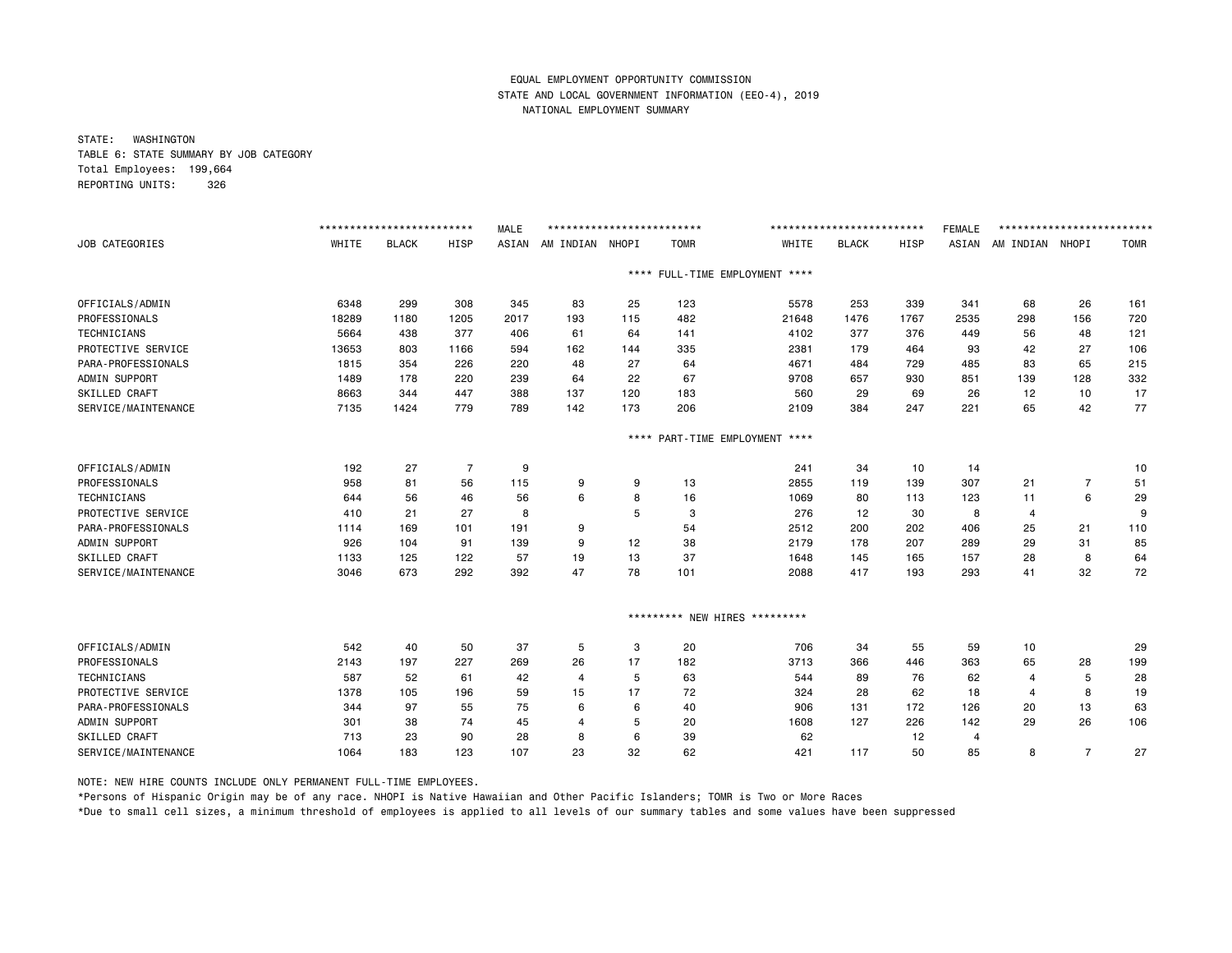STATE: WEST VIRGINIA TABLE 6: STATE SUMMARY BY JOB CATEGORY Total Employees: 35,915 REPORTING UNITS: 42

|                     |       | ************************* |                |       | **************************<br><b>MALE</b> |   |                               |                                | ************************* |                |                |                       | **************************<br><b>FEMALE</b> |             |  |  |  |
|---------------------|-------|---------------------------|----------------|-------|-------------------------------------------|---|-------------------------------|--------------------------------|---------------------------|----------------|----------------|-----------------------|---------------------------------------------|-------------|--|--|--|
| JOB CATEGORIES      | WHITE | <b>BLACK</b>              | HISP           | ASIAN | AM INDIAN NHOPI                           |   | <b>TOMR</b>                   | WHITE                          | <b>BLACK</b>              | HISP           |                | ASIAN AM INDIAN NHOPI |                                             | <b>TOMR</b> |  |  |  |
|                     |       |                           |                |       |                                           |   |                               | **** FULL-TIME EMPLOYMENT **** |                           |                |                |                       |                                             |             |  |  |  |
| OFFICIALS/ADMIN     | 1405  | 26                        | 12             | 6     | 3                                         |   |                               | 1069                           | 23                        | $\overline{7}$ |                |                       |                                             |             |  |  |  |
| PROFESSIONALS       | 3950  | 100                       | 19             | 31    | 12                                        | 5 | 12                            | 4431                           | 193                       | 20             | 35             | 23                    | 3                                           |             |  |  |  |
| TECHNICIANS         | 1045  | 33                        | 3              | 9     | $\overline{4}$                            |   |                               | 443                            | 20                        | 3              | 6              |                       |                                             | 3           |  |  |  |
| PROTECTIVE SERVICE  | 2009  | 49                        | 6              | 6     | 3                                         |   |                               | 187                            | $\overline{7}$            |                |                |                       |                                             |             |  |  |  |
| PARA-PROFESSIONALS  | 358   | 8                         |                |       |                                           |   |                               | 680                            | 24                        | $\overline{7}$ | $\overline{a}$ |                       |                                             |             |  |  |  |
| ADMIN SUPPORT       | 681   | 35                        | $\overline{7}$ |       |                                           |   |                               | 3651                           | 152                       | 30             | 13             | 4                     |                                             | 4           |  |  |  |
| SKILLED CRAFT       | 1486  | 20                        | 3              |       |                                           |   |                               | 41                             |                           |                |                |                       |                                             |             |  |  |  |
| SERVICE/MAINTENANCE | 2546  | 99                        | 13             |       |                                           |   | 3                             | 615                            | 47                        | 10             | 3              |                       |                                             |             |  |  |  |
|                     |       |                           |                |       |                                           |   |                               | **** PART-TIME EMPLOYMENT **** |                           |                |                |                       |                                             |             |  |  |  |
| OFFICIALS/ADMIN     | 227   |                           |                |       |                                           |   |                               | 104                            | 5                         |                |                |                       |                                             |             |  |  |  |
| PROFESSIONALS       | 124   | $\overline{7}$            |                |       |                                           |   |                               | 210                            | 3                         |                |                |                       |                                             |             |  |  |  |
| TECHNICIANS         | 61    |                           |                |       |                                           |   |                               | 38                             |                           |                |                |                       |                                             |             |  |  |  |
| PROTECTIVE SERVICE  | 83    | 5                         |                |       |                                           |   |                               | 49                             |                           |                |                |                       |                                             |             |  |  |  |
| PARA-PROFESSIONALS  | 105   | 13                        |                |       |                                           |   |                               | 76                             | 9                         |                |                |                       |                                             |             |  |  |  |
| ADMIN SUPPORT       | 286   | 11                        |                |       |                                           |   |                               | 483                            | 21                        | 6              | 8              |                       |                                             |             |  |  |  |
| SKILLED CRAFT       | 140   | 3                         |                |       |                                           |   |                               | 5                              |                           |                |                |                       |                                             |             |  |  |  |
| SERVICE/MAINTENANCE | 2296  | 51                        | 10             | 3     | 13                                        |   | 8                             | 1234                           | 45                        | 12             | 4              | 9                     |                                             |             |  |  |  |
|                     |       |                           |                |       |                                           |   | ********* NEW HIRES ********* |                                |                           |                |                |                       |                                             |             |  |  |  |
| OFFICIALS/ADMIN     | 126   | 5                         | 3              |       |                                           |   |                               | 121                            |                           | 18             |                |                       |                                             |             |  |  |  |
| PROFESSIONALS       | 411   | 29                        | $\overline{4}$ |       |                                           |   | 3                             | 743                            | 40                        | 40             | $\overline{4}$ | $\overline{7}$        |                                             |             |  |  |  |
| TECHNICIANS         | 104   | 6                         |                |       |                                           |   |                               | 81                             | 4                         | 8              |                |                       |                                             |             |  |  |  |
| PROTECTIVE SERVICE  | 214   | 7                         |                | 3     |                                           |   |                               | 37                             |                           |                |                |                       |                                             |             |  |  |  |
| PARA-PROFESSIONALS  | 49    | 3                         |                |       |                                           |   |                               | 121                            | 5                         |                |                |                       |                                             |             |  |  |  |
| ADMIN SUPPORT       | 278   | 12                        | 6              |       |                                           |   |                               | 766                            | 43                        | 48             | 5              |                       |                                             | 4           |  |  |  |
| SKILLED CRAFT       | 324   | 6                         |                |       |                                           |   |                               | 20                             |                           |                |                |                       |                                             |             |  |  |  |
| SERVICE/MAINTENANCE | 297   | 33                        | 3              |       |                                           |   |                               | 231                            | 37                        |                |                |                       |                                             |             |  |  |  |

NOTE: NEW HIRE COUNTS INCLUDE ONLY PERMANENT FULL-TIME EMPLOYEES.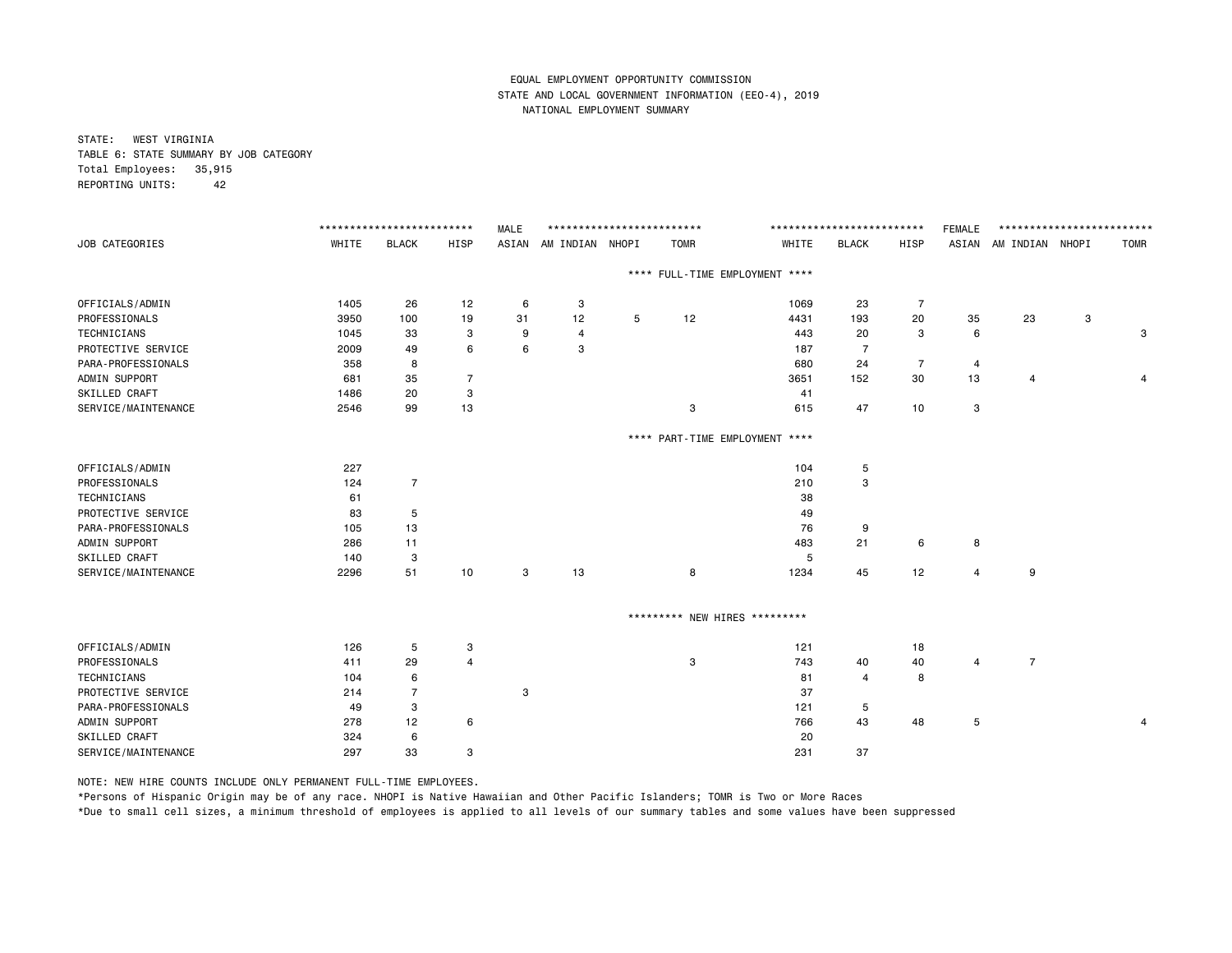STATE: WISCONSIN TABLE 6: STATE SUMMARY BY JOB CATEGORY Total Employees: 122,240 REPORTING UNITS: 274

|                      | ************************** |                |                | **************************<br><b>MALE</b> |                 |           |                | **************************     |              |      | <b>FEMALE</b>  | ************************** |                |             |  |
|----------------------|----------------------------|----------------|----------------|-------------------------------------------|-----------------|-----------|----------------|--------------------------------|--------------|------|----------------|----------------------------|----------------|-------------|--|
| JOB CATEGORIES       | WHITE                      | <b>BLACK</b>   | <b>HISP</b>    | ASIAN                                     | AM INDIAN NHOPI |           | <b>TOMR</b>    | WHITE                          | <b>BLACK</b> | HISP | ASIAN          | AM INDIAN NHOPI            |                | <b>TOMR</b> |  |
|                      |                            |                |                |                                           |                 |           |                | **** FULL-TIME EMPLOYMENT **** |              |      |                |                            |                |             |  |
| OFFICIALS/ADMIN      | 2690                       | 120            | 57             | 32                                        | 16              |           | 20             | 2175                           | 135          | 43   | 33             | 11                         | 5              | 13          |  |
| PROFESSIONALS        | 9241                       | 488            | 303            | 300                                       | 45              | 4         | 151            | 13435                          | 1134         | 474  | 458            | 87                         | 5              | 186         |  |
| TECHNICIANS          | 2602                       | 105            | 62             | 41                                        | 12              |           | 21             | 1413                           | 55           | 46   | 25             | 5                          |                | 11          |  |
| PROTECTIVE SERVICE   | 13486                      | 951            | 667            | 213                                       | 86              | 16        | 138            | 3594                           | 588          | 281  | 60             | 30                         |                | 44          |  |
| PARA-PROFESSIONALS   | 778                        | 100            | 56             | 39                                        | 9               |           | 13             | 3958                           | 362          | 193  | 126            | 18                         | 6              | 34          |  |
| ADMIN SUPPORT        | 970                        | 83             | 66             | 32                                        |                 |           | 21             | 7448                           | 607          | 340  | 123            | 39                         | 5              | 61          |  |
| SKILLED CRAFT        | 4038                       | 122            | 79             | 12                                        | 24              |           | 17             | 236                            | 9            | 3    |                |                            |                | 3           |  |
| SERVICE/MAINTENANCE  | 4357                       | 407            | 148            | 35                                        | 30              | 4         | 29             | 1272                           | 146          | 42   | 30             | $\overline{7}$             |                | 15          |  |
|                      |                            |                |                |                                           |                 | $***$ * * |                | PART-TIME EMPLOYMENT ****      |              |      |                |                            |                |             |  |
| OFFICIALS/ADMIN      | 279                        | 6              | 3              |                                           |                 |           |                | 195                            | 10           | 18   | 3              |                            |                |             |  |
| PROFESSIONALS        | 970                        | 17             | 17             | 23                                        | 5               |           | 41             | 2098                           | 60           | 43   | 79             | 8                          |                | 44          |  |
| <b>TECHNICIANS</b>   | 1168                       | 306            | 63             | 14                                        | 3               |           | 32             | 1498                           | 930          | 160  | 31             | 10                         |                | 35          |  |
| PROTECTIVE SERVICE   | 1151                       | 67             | 33             | 22                                        | 8               |           | 7              | 559                            | 73           | 25   | $\overline{7}$ | 8                          |                | 11          |  |
| PARA-PROFESSIONALS   | 1003                       | 79             | 48             | 23                                        | $\overline{7}$  |           | 9              | 3240                           | 276          | 125  | 63             | 12                         | 3              | 26          |  |
| ADMIN SUPPORT        | 995                        | 76             | 40             | 20                                        |                 |           | 16             | 3158                           | 194          | 97   | 45             | 12                         | $\overline{4}$ | 58          |  |
| SKILLED CRAFT        | 375                        | 9              | $\overline{7}$ |                                           | 3               |           | 3              | 243                            |              | 5    | 3              |                            |                | 3           |  |
| SERVICE/MAINTENANCE  | 4016                       | 501            | 129            | 48                                        | 32              | 3         | 57             | 3689                           | 391          | 121  | 69             | 18                         | 5              | 39          |  |
|                      |                            |                |                |                                           |                 |           |                | ********* NEW HIRES *********  |              |      |                |                            |                |             |  |
| OFFICIALS/ADMIN      | 104                        | $\overline{7}$ | 4              |                                           | 3               |           |                | 110                            | 17           | 6    |                |                            |                |             |  |
| PROFESSIONALS        | 746                        | 77             | 49             | 39                                        | $\overline{4}$  |           | 22             | 1509                           | 216          | 63   | 52             | 9                          |                | 45          |  |
| <b>TECHNICIANS</b>   | 226                        | 31             | 8              | $\overline{7}$                            |                 |           | $\overline{4}$ | 212                            | 12           | 14   | 5              |                            |                |             |  |
| PROTECTIVE SERVICE   | 1350                       | 192            | 98             | 26                                        | 6               | 3         | 22             | 661                            | 214          | 77   | 12             | 7                          |                | 25          |  |
| PARA-PROFESSIONALS   | 99                         | 25             | 11             | 7                                         | 3               |           |                | 513                            | 85           | 35   | 22             | 6                          |                | 6           |  |
| ADMIN SUPPORT        | 186                        | 24             | 14             | 5                                         |                 |           | 10             | 879                            | 138          | 70   | 28             | 3                          |                | 21          |  |
| <b>SKILLED CRAFT</b> | 359                        | 34             | 11             | 4                                         | 4               |           |                | 30                             |              | 4    |                |                            |                |             |  |
| SERVICE/MAINTENANCE  | 541                        | 88             | 22             | 10                                        | 3               |           | $\overline{7}$ | 192                            | 59           | 25   | 4              |                            |                | 4           |  |

NOTE: NEW HIRE COUNTS INCLUDE ONLY PERMANENT FULL-TIME EMPLOYEES.